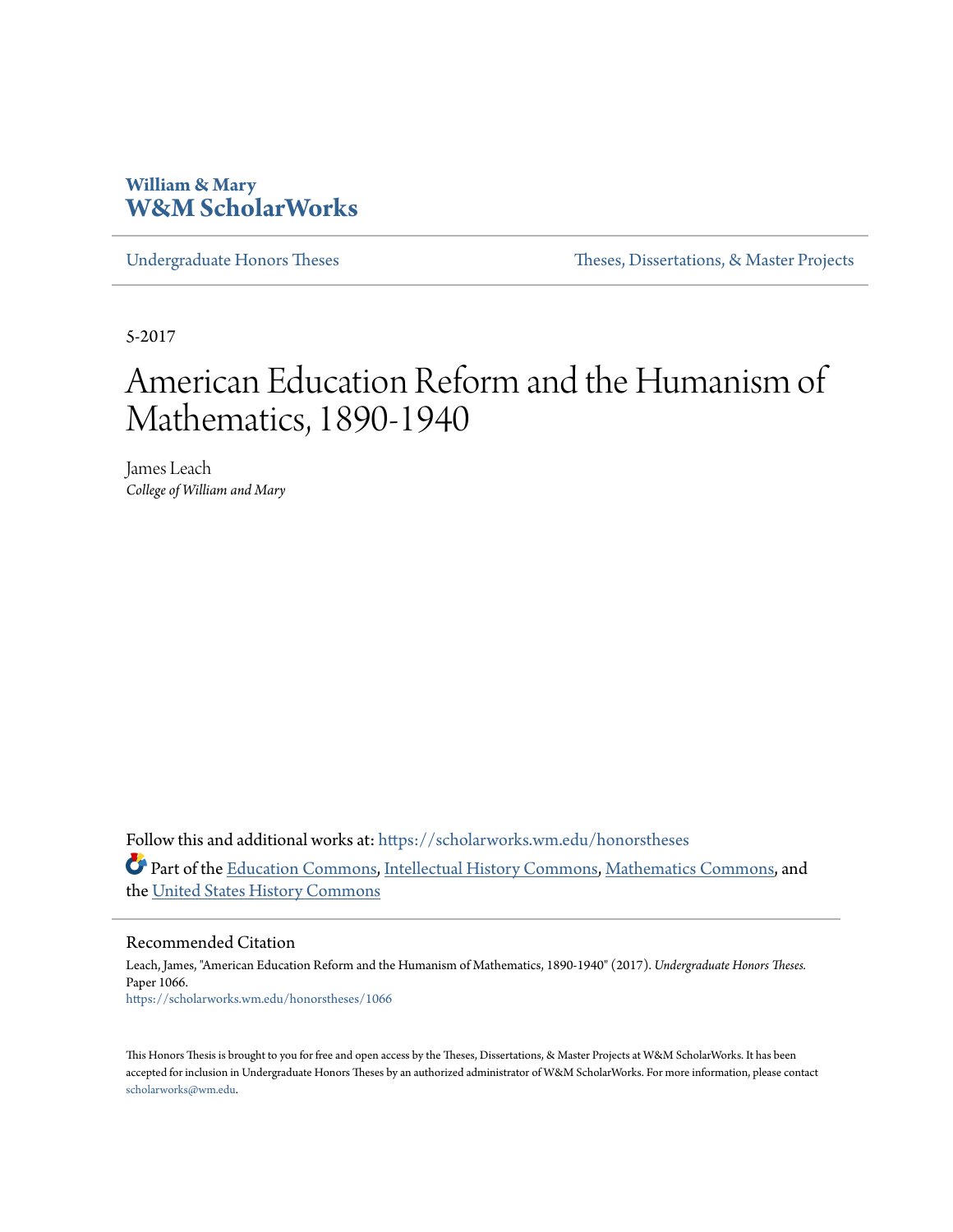American Education Reform and the Humanism of Mathematics, 1890-1940

A thesis submitted in partial fulfillment of the requirement for the degree of Bachelor of Arts in History from The College of William and Mary

## by

James Leach

Accepted for (Honors, High Honors, Highest Honors) Nicholas Popper, Director Marc Sher

Ronald Schechter

Williamsburg, VA May 3, 2017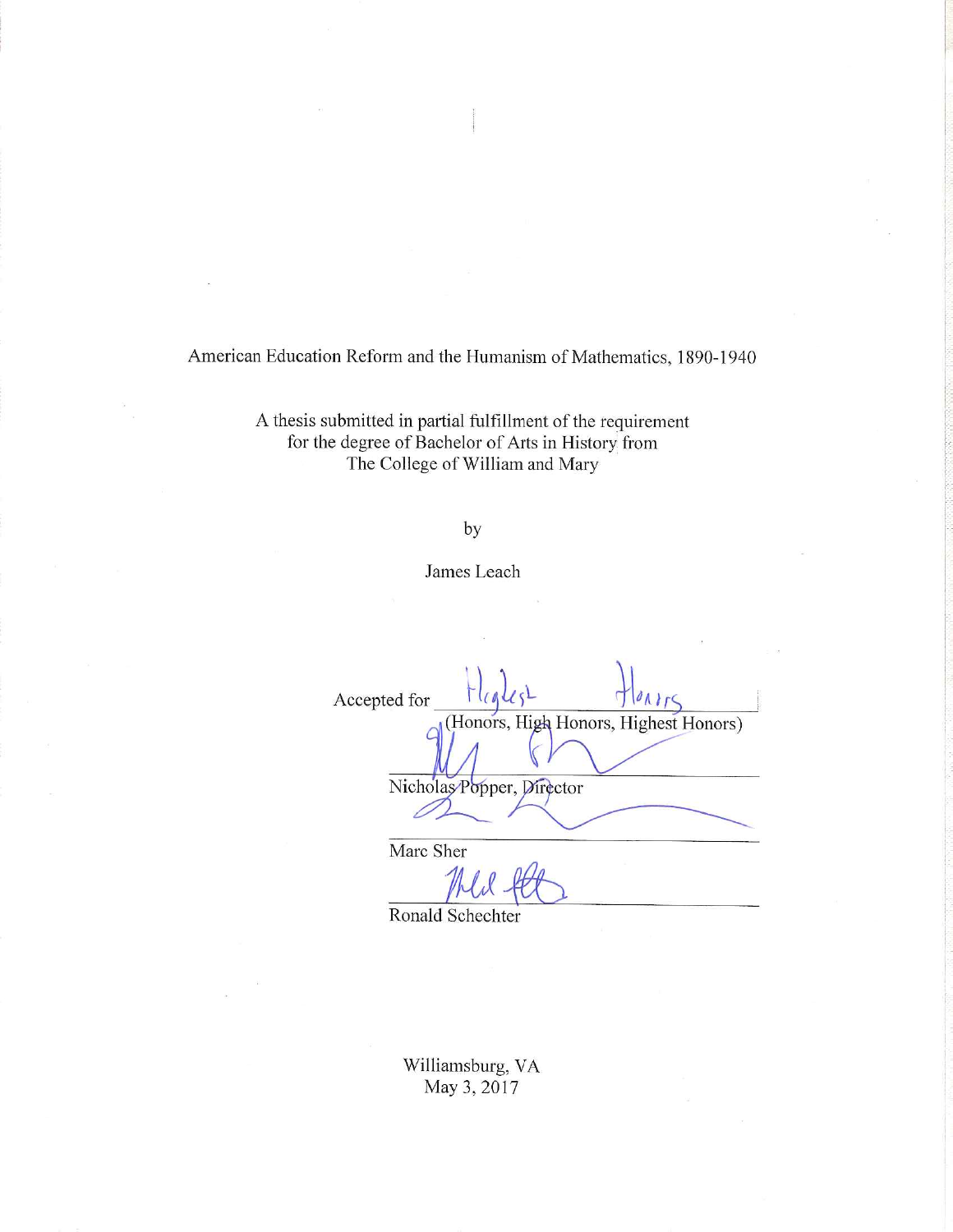Dedicated to Mary McBride, who inspired a love for the history of the Progressive Era.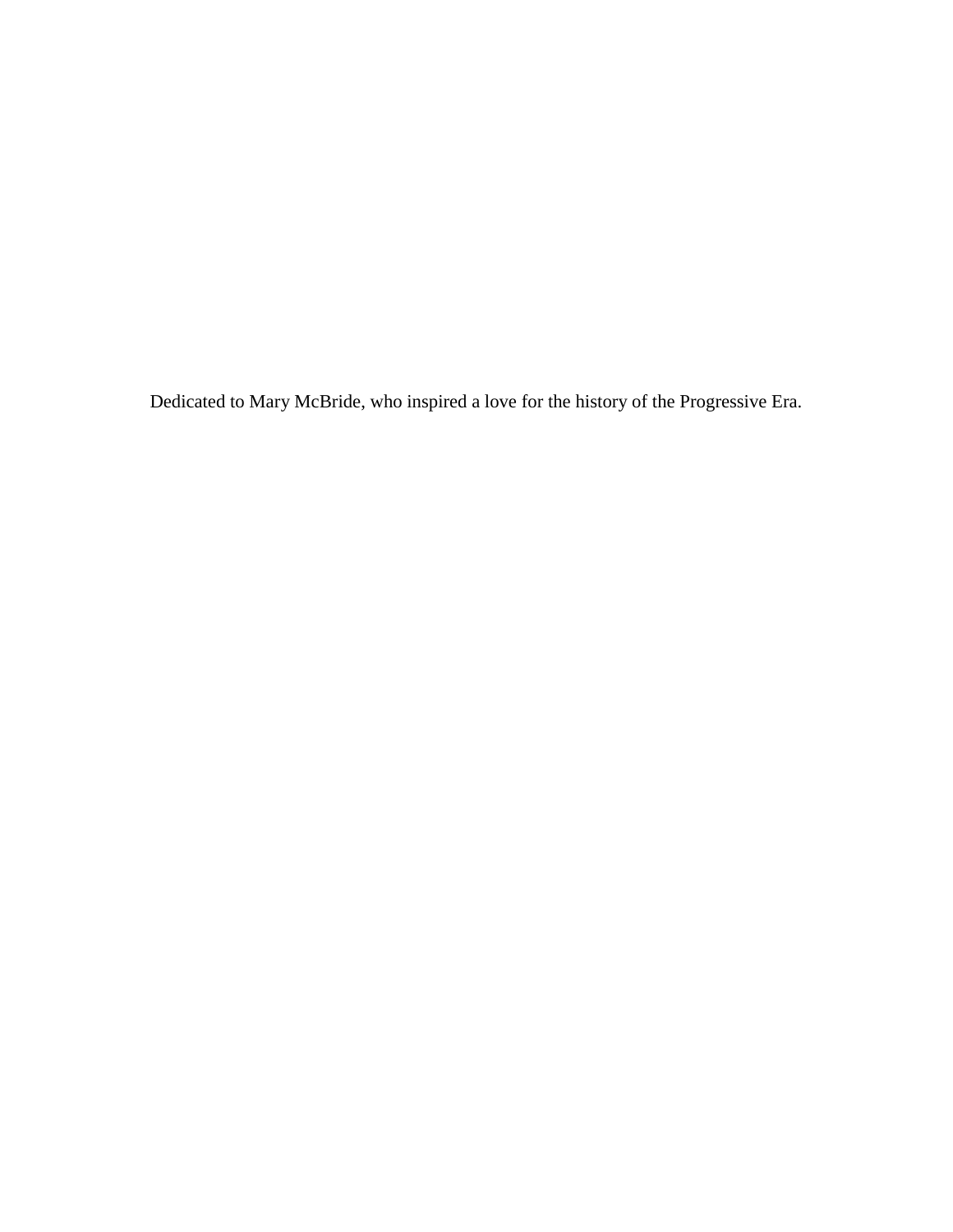## Contents

| Introduction                                                    | 3  |
|-----------------------------------------------------------------|----|
| 1. The Formation of an American Mathematics Education Community | 10 |
| 2. Progressive Education and the Attack on Mathematics          | 35 |
| 3. The Historical-Humanistic Mathematics Community              | 63 |
| Conclusion                                                      | 93 |
| <b>Bibliography</b>                                             | 99 |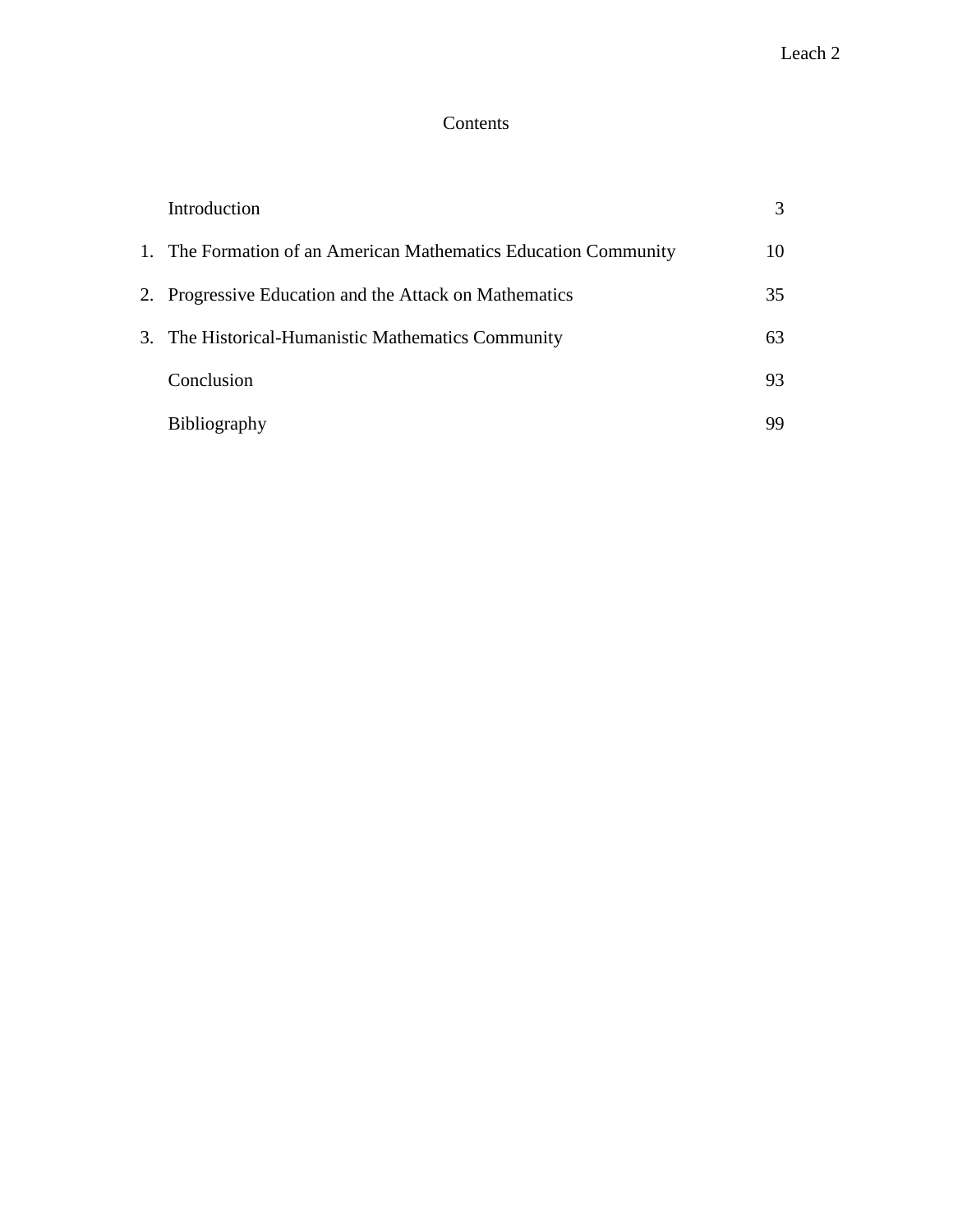### Introduction

This thesis is a narrative of the evolution of American mathematics education extending roughly from 1890 to 1940. It is also, more broadly, an exploration of how intellectual communities form and operate, how they come into conflict with other communities, and how these conflicts in turn shape the forms of knowledge that communities produce. Thus, there will be a distinct focus on interdisciplinary connections and points of alignment or tension between communities. To structure this narrative, I will focus on the career and activities of David Eugene Smith, professor of mathematics at Teachers College, Columbia University. Smith makes for a fitting protagonist because he represented a point of convergence for several communities: he was one of America's leading math educators and kept up personal correspondences with many research mathematicians; he was a pioneer in studying the history of math and served as a mentor to young historians of mathematics; and his position at America's foremost school of education put him in contact with other streams of educational thought that were hostile to math. This intellectual milieu led Smith to a peculiar vision of math education that emphasized its humanistic value and its important role in human history.

I have divided the thesis into three chapters, each dealing with a different aspect of Smith's career in roughly chronological order. The first covers the emergence of research mathematics and math education as distinct professions up to the beginning of World War I and sets the stage for later developments. During this period, these two groups developed the professional technologies, above all societies and periodicals, that tied them together into unified national communities. Smith also emerged as one of the central figures in math education, developing a talent for community mobilization and alliance-building that he would use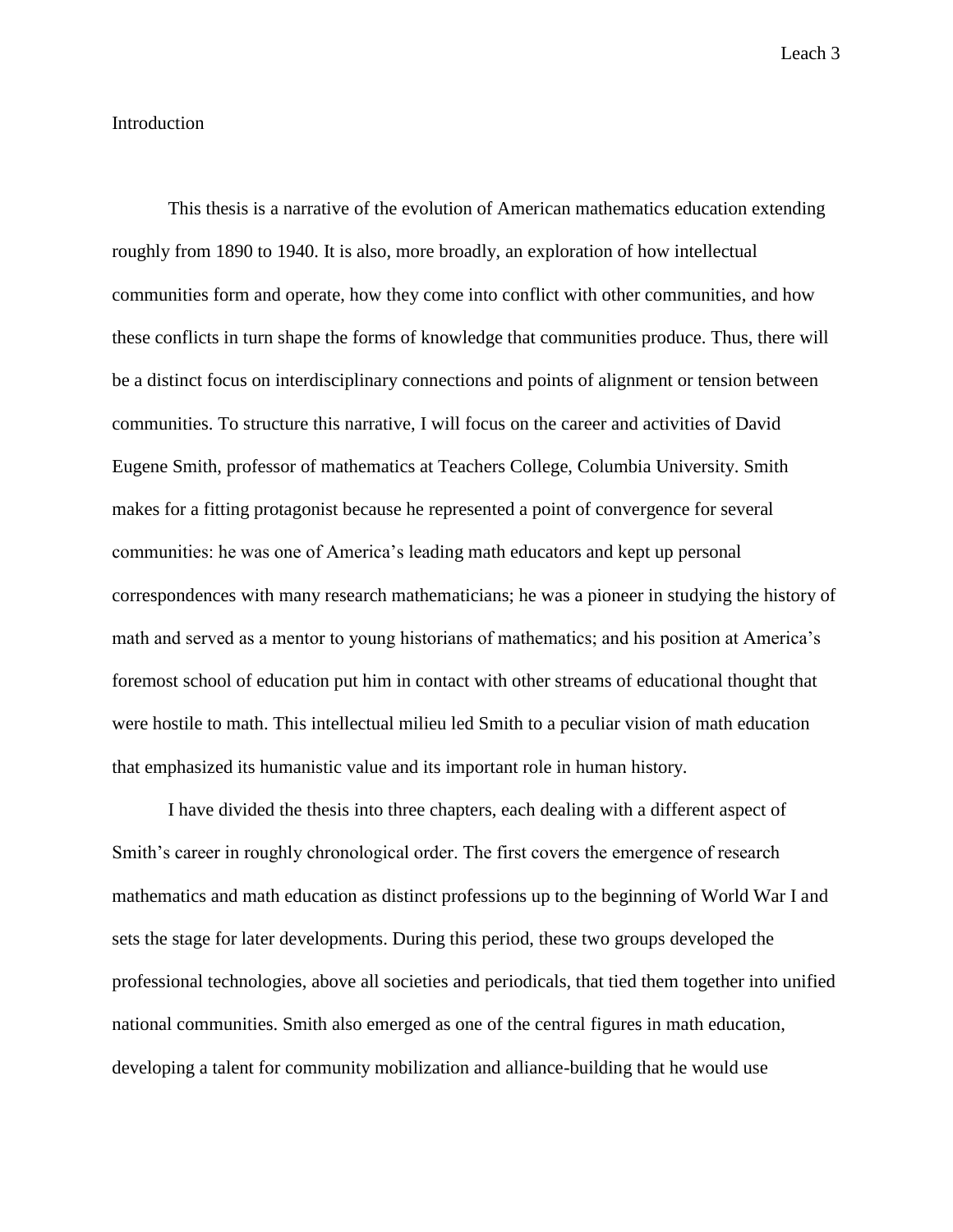throughout his career. The second chapter, covering the late 1910s and early 1920s, introduces progressive education and its conflict with math as a subject. Progressive educators tried to roll back math requirements in the public high schools, and mathematicians were put in a defensive position in which they were forced to justify the importance of math. The third chapter covers one particular response to the progressive attack: Smith's attempt to redefine mathematics in humanistic terms, as a central facet of human civilization and therefore a central subject in the curriculum. This involved, above all, a push to expand the study of the history of mathematics in America and demonstrate the roles math has played in all dimensions of life throughout human history. These three periods are not a mere chronological progression, but are connected by direct cause and effect: the progressive attack on mathematics provided the motivation to study the history of math, while the earlier professionalization of the subject made Smith's defense of math possible.

A few terms deserve a preliminary explanation. First, "progressive" is a term that is frequently used in to describe changes in American education at the beginning of the twentieth century, but its meaning should not be taken for granted. The term has been problematized in recent histories, as what once appeared to be a unified progressive education movement is today recognized as fractured and heterogeneous. Herbert Kliebard goes so far as to dispense with the term entirely, arguing that it encompasses such a wide range of beliefs that it has become meaningless.<sup>1</sup> However, for the purposes of this thesis it is useful to preserve the label of progressivism in order to contrast the different understandings of what it means to professionalize education. The progressive educators who appear in this thesis, despite their differences, all understood themselves as generalists with expertise in education itself.

<sup>1</sup> Herbert M. Kliebard, *The Struggle for the American Curriculum, 1893-1958*, 3rd ed. (New York: Routledge Falmer, 2004), xviii-xix.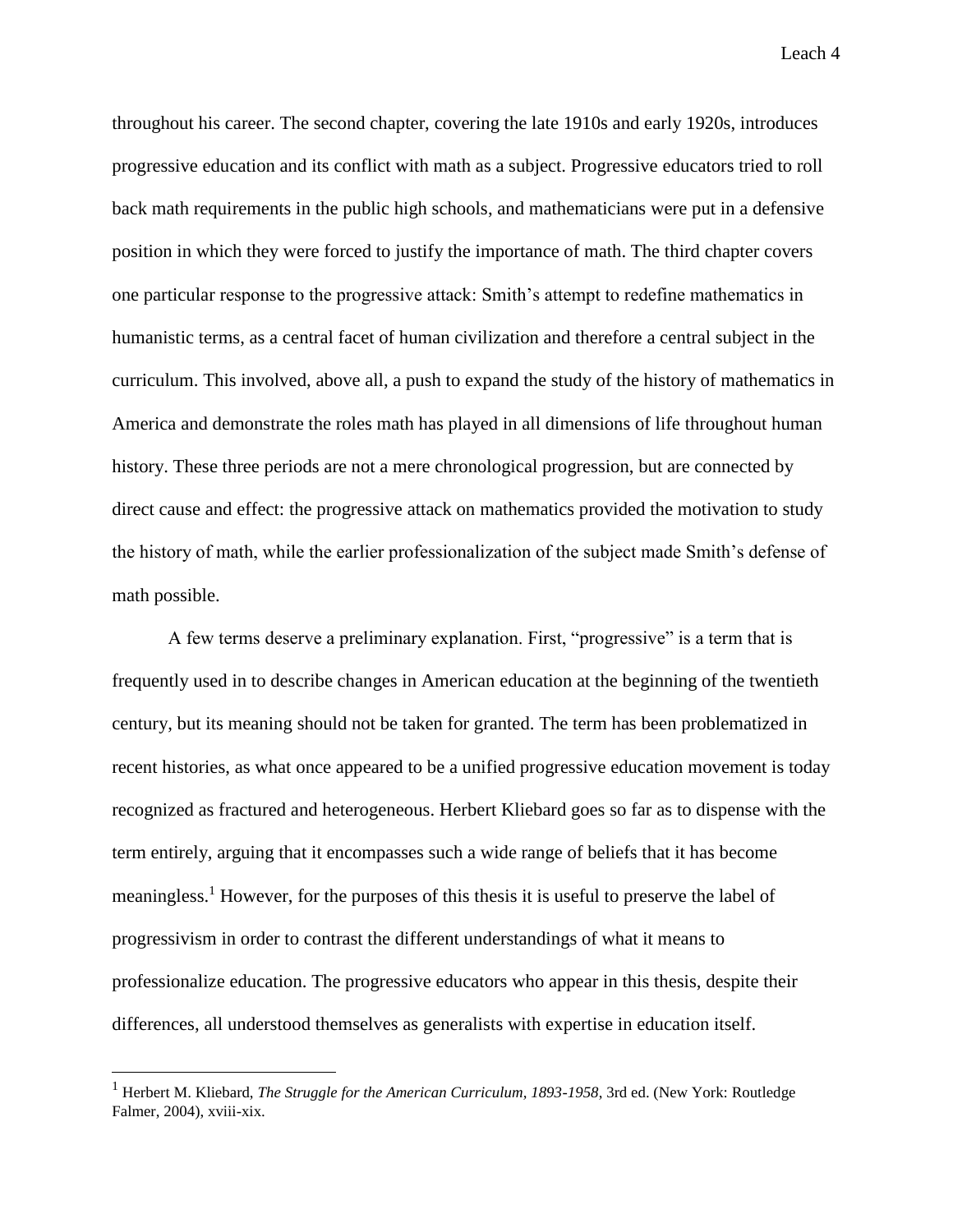Mathematicians, on the other hand, tended to see themselves as specialists who cultivated a narrow expertise in their particular subject. These competing notions of educational expertise underlay the conflict between progressive educators and math educators. Second, this thesis makes frequent reference to "professionalization" or "discipline formation" in reference to the growth of various communities. The key to my framework here is the creation of long-term institutions which can preserve the identity and social organization of a community and allow it to continue beyond the careers of its original members. I have not found a concise way to capture this institutionalizing process: professionalization gets at its organizational and identitarian aspects, while discipline-formation highlights its cognitive outlook and identification with a specific object of study.

Two patterns can be identified that will structure this thesis' discussion of communityformation. First, new communities typically began as sub-communities of older groups, incubating within existing institutions before moving into new institutions with a unique identity. The history of math community was an outgrowth of the math education community, which in turn had roots in America's math research community, which was itself rooted in the math research community in Germany. Writing on the social configuration of seventeenth century English science, Steven Shapin claims that "no type of society is wholly new. [...] [T]he social relations and patterns of discourse obtaining within the rooms of the Royal Society were rearrangements and reevaluations of existing models."<sup>2</sup> Likewise, founding members of new communities typically carried with them the expectations and priorities that structured their experiences in older communities. The result of this growth process was a set of communities whose interests and goals typically aligned: math education often served the needs of research

<sup>2</sup> Steven Shapin, "The House of Experiment in Seventeenth-Century England," in *The Science Studies Reader*, ed. Mario Biagioli (New York: Routledge, 1999), 491.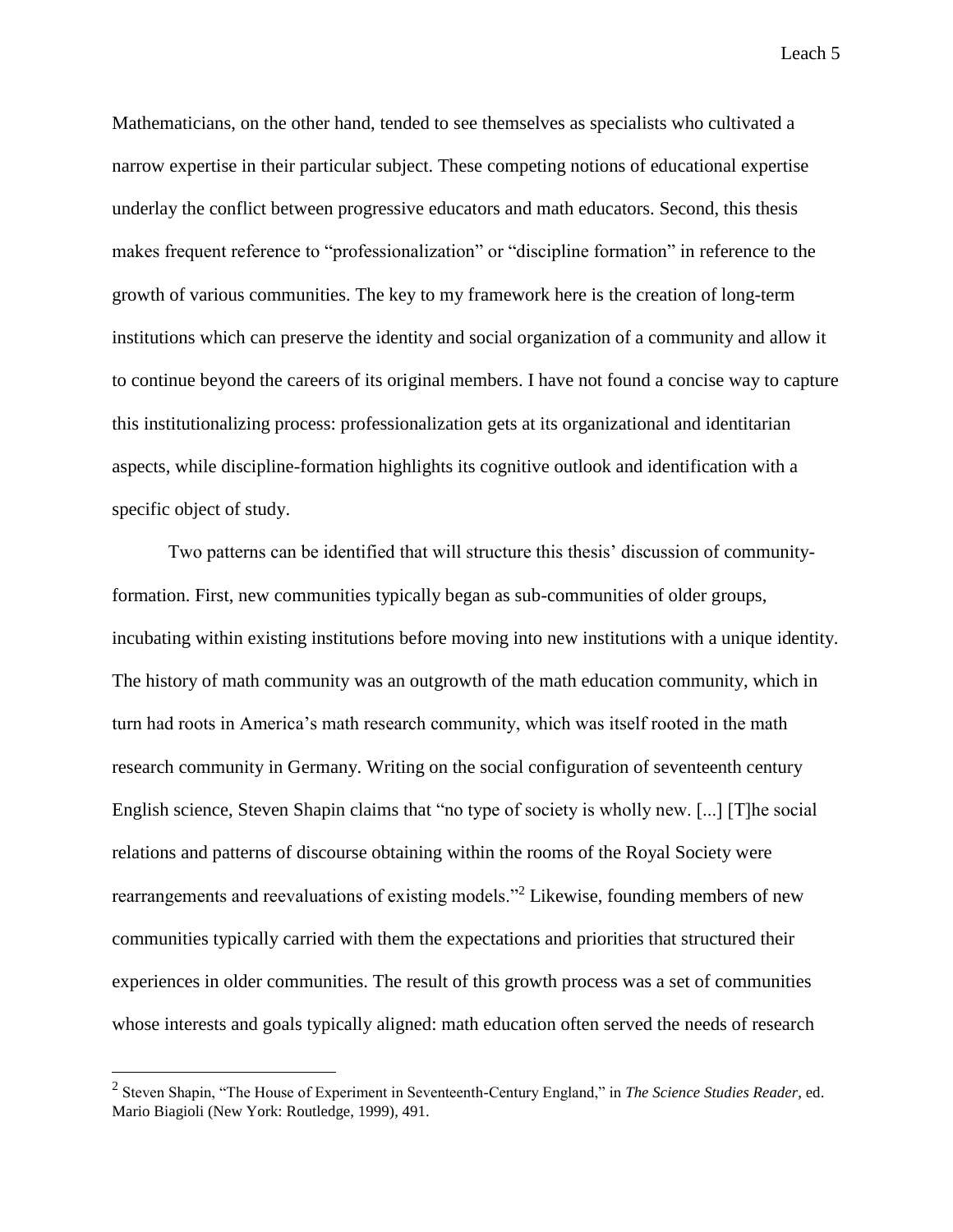mathematics, whereas math history was oriented toward the needs of math education. Second, conflict generally deepened the divisions between communities and accelerated the process of self-identification. This can be seen in both the progressive attack, which drew math educators closer together and muted the internal conflicts within the community, and during times when resources were scarce and different math-related communities, whose interests usually aligned, found themselves in competition. The push and pull of alignment and conflict formed a dynamic background in which communities produced knowledge; as such, the shifting alliances of American mathematics are essential to understanding the shapes of the knowledge different communities produced.

I approached this topic from a background in the history of science, and I am particularly indebted to Paul Forman's 1971 work on quantum physics in Weimar Germany.<sup>3</sup> Forman controversially argued that the intellectual environment of 1920s Germany, characterized by anti-rationality and cultural relativism, pushed physicists away from strictly-deterministic Newtonian physics toward the new acausal quantum physics; essentially, physicists capitulated to the demands of a hostile public. Forman here suggests a general model for how intellectual communities interact with their wider culture: when they enjoy a high status in society, intellectuals are free to ignore outside pressures and can think of themselves as aloof and autonomous; but when they come under attack, intellectuals must take action to defend themselves and their field.<sup>4</sup> It is striking that the situations in American math education and in German physics mirrored each other so closely, and this narrative of attack and defense can be usefully applied here. However, I depart from Forman in one important respect: he argues that

<sup>&</sup>lt;sup>3</sup> Paul Forman, "Weimar Culture, Causality, and Quantum Theory, 1918-1927: Adaptation by German Physicists and Mathematicians to a Hostile Intellectual Environment," *Historical Studies in the Physical Sciences* 3 (1971): 1- 115.

<sup>&</sup>lt;sup>4</sup> Forman, "Weimar Culture," 6.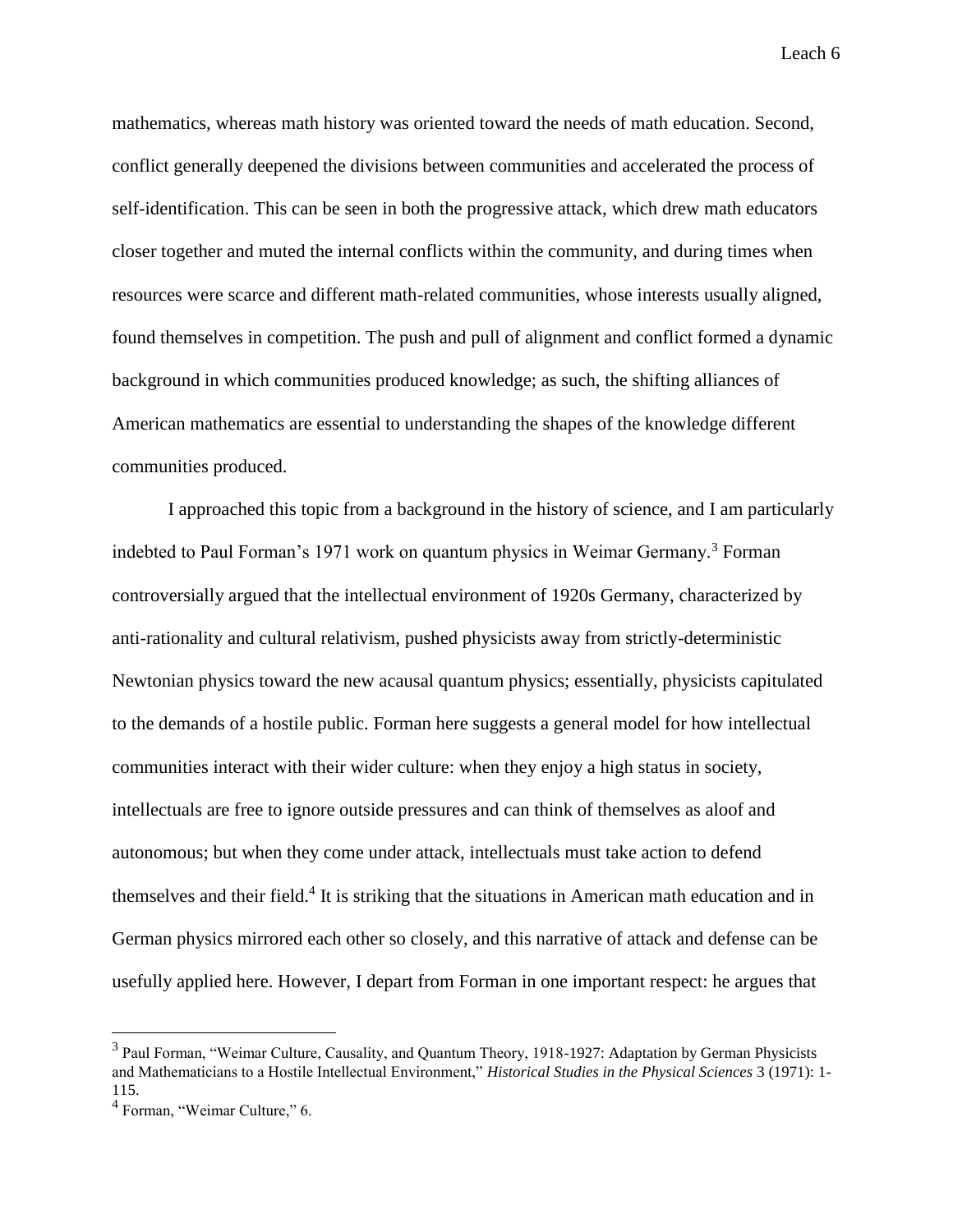German physicists were "swept up" by broader cultural forces and that they had no choice but to accept outside demands to abandon causality.<sup>5</sup> Instead, I argue that math educators were active participants in negotiating the fate of their subject. They did not simply accept the arguments of outside critics, but instead strove to creatively reinterpret them in ways more amenable to math education. I will frequently describe educators' actions as "strategies" to emphasize their active choice of one option out of several.

This thesis will attempt to fill a gap in the historiography between the disciplines of math education and the history of math. Historians understand that these two fields were closely linked in early-twentieth century America, but their analyses tend to focus on just one and mention the other in passing. For example, writing on the study of the history of mathematics in America, Joseph Dauben notes, without citation, that "by the end of the nineteenth century, the history of mathematics as a useful adjunct to teaching was also recognized"; he takes this as a given through the rest of the text and makes little attempt to explain how the history of math came to be incorporated into an educational context.<sup>6</sup> Writing from the other side, David Lindsay Roberts remarks in passing that prominent math educators took an interest in the field's history, but does not pursue their motivation further as it is not the subject of his text.<sup>7</sup> Parshall and Rowe run into an interesting problem: introducing a work on the growth of American mathematics in the latenineteenth and early-twentieth centuries, they note that the history of math has been neglected by American scholars in recent decades; yet they give little attention to the study of the history of

<sup>&</sup>lt;sup>5</sup> Forman, "Weimar Culture," 3.

<sup>6</sup> Joseph W. Dauben, "United States of America," in *Writing the History of Mathematics: Its Historical Development*, ed. Joseph W. Dauben and Christoph J. Scriba (Basel: Birkhäuser Verlag, 2002), 263.

<sup>7</sup> David Lindsay Roberts, "Mathematics and Pedagogy: Professional Mathematicians and American Educational Reform, 1893-1923" (PhD diss., Johns Hopkins University, 1997), 118n.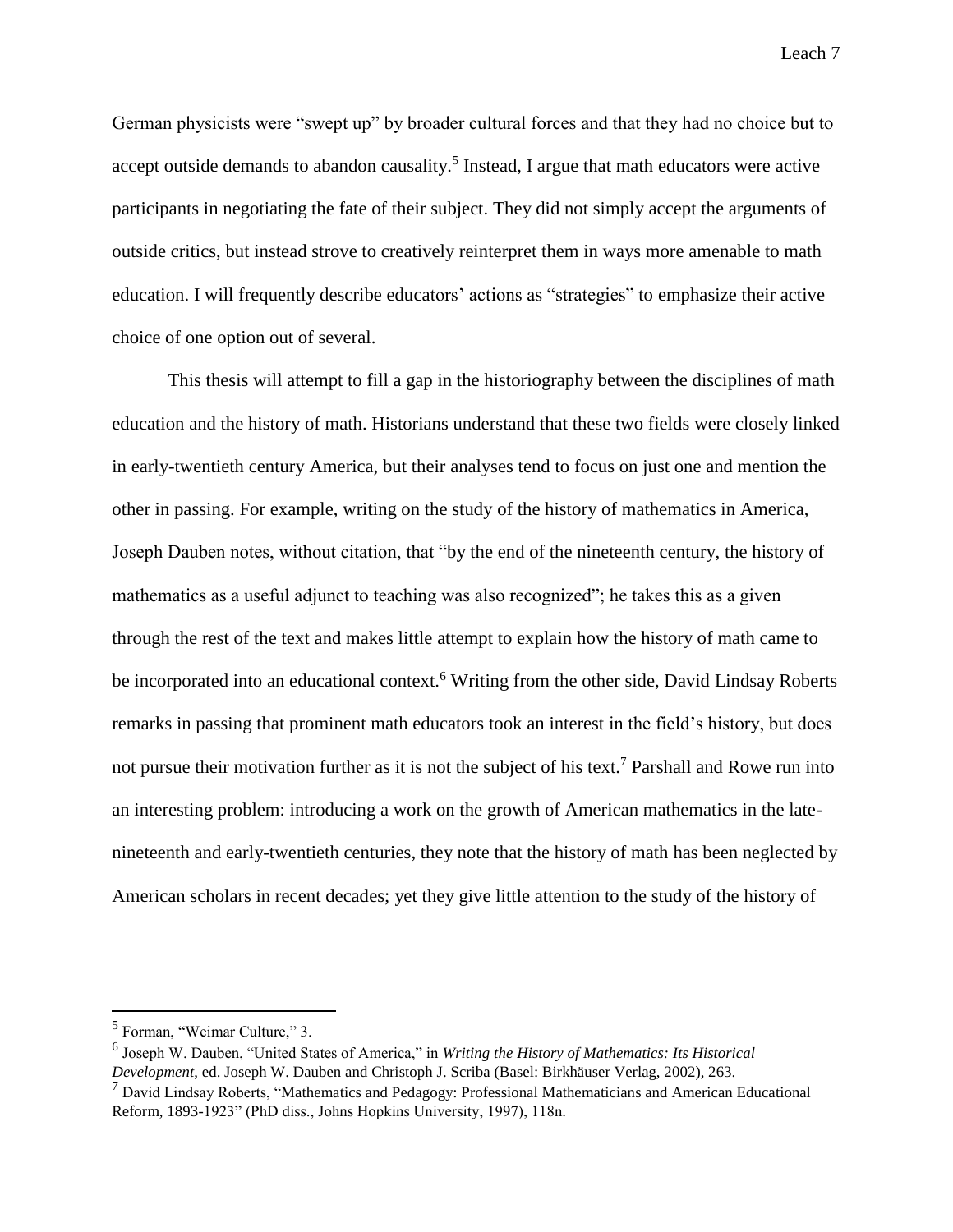math that was emerging during their period of interest.<sup>8</sup> None of these works are centered around the link between the history of math and math education, and so they miss the full significance of the connection: that the history of math as an autonomous discipline emerged precisely because of the peculiarities of the math education scene.

Filling in this historiographical gap leads to important insights regarding the evolution of American math education. By bringing the relationships between different disciplines to the fore, this thesis will denaturalize their development and emphasize the contingency in their relationship. Previous histories tended to take the history of math for granted, seeing it as a resource waiting in reserve that math educators could call upon whenever they needed to add variety to their classes. In fact, the history of math as an intellectual undertaking was built over time in dialogue with the needs of math education; it was actively constructed by mathematicians such as Smith to advance their specific goals. I will argue in this thesis that the expansion in the study of the history of mathematics during the 1920s and 1930s was a direct response to antimath rhetoric from progressive educators and was designed to present mathematics as a central facet of human civilization.

Finally, it is important to set limits on what can be said in this thesis. This is an intellectual history rather than a social history and thus cannot be a complete picture of earlytwentieth century education. Its main characters are a few professors at the top of the educational hierarchy planning what math education ought to look like. Their influence in actual classrooms was limited by the size of America and public education's tendency to change slowly. Moreover, the top-heavy nature of this approach limits the types of individuals who will appear: black Americans are absent entirely, while women, who made up the majority of the country's

<sup>8</sup> Karen Hunger Parshall and David E. Rowe, *The Emergence of the American Mathematical Research Community, 1879-1900: J. J. Sylvester, Felix Klein, and E. H. Moore* (Providence: American Mathematical Society, 1994), x-xi.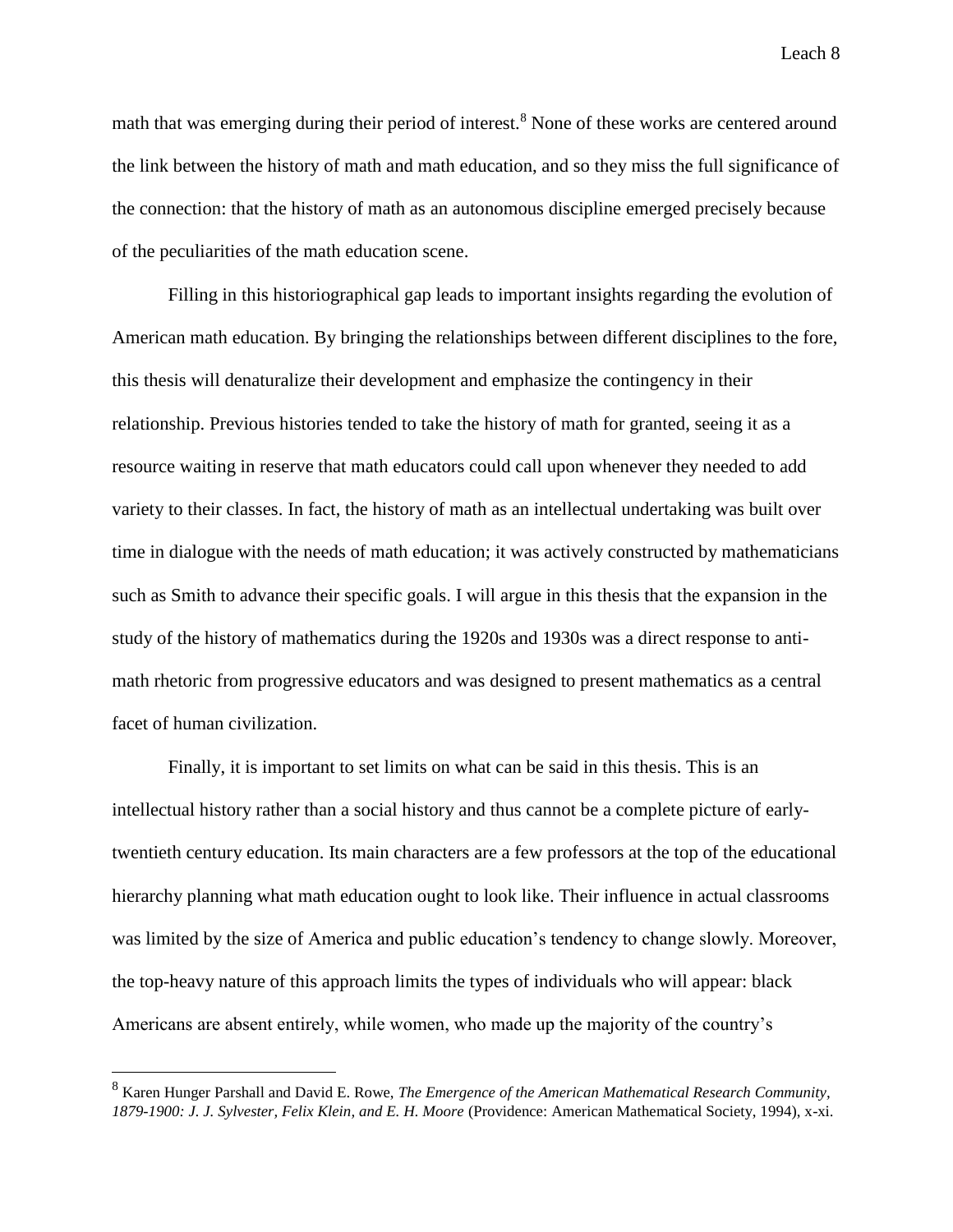elementary and high school teachers, play a marginal role. Children and their real experiences in the classroom are only considered from a distance.

Despite these absences, this thesis still has meaningful things to say about history. In contesting how a school subject should be taught, education reformers were making claims about what sort of knowledge is valuable and what sort of person can speak authoritatively on education. These questions have remained relevant up to the present day as educators continue to negotiate, for example, the extent to which vocational preparation should inform high school and university education. At a time when mathematics routinely ranks well in lists of highest-earning college majors, it is jarring to consider a past in which the subject was widely dismissed for its uselessness in most people's lives. By revisiting this moment and tracing the arguments of math's supporters and detractors, this thesis reveals the plasticity of a subject's perceived usefulness and the dangers of tying a subject's worth to its vocational applicability.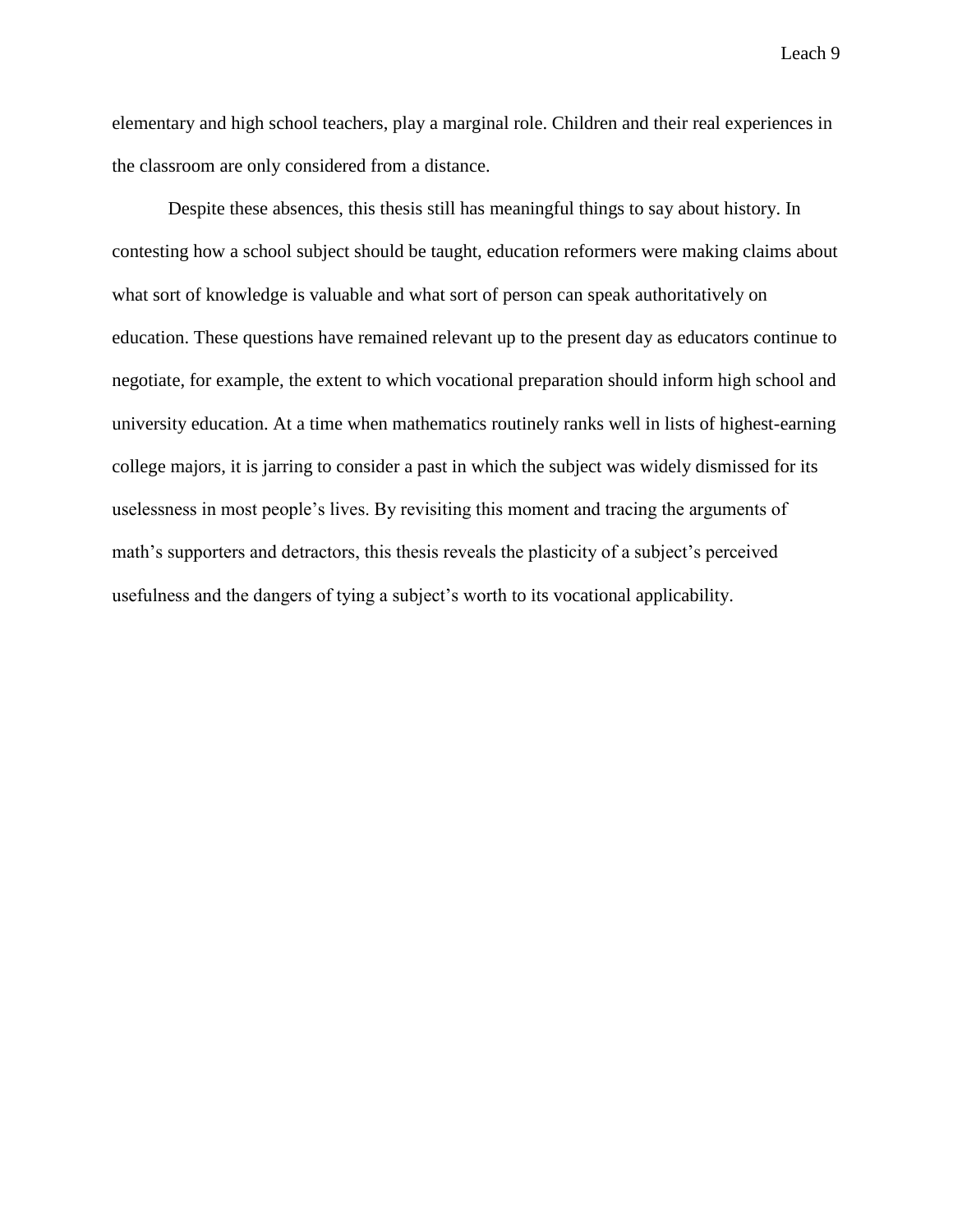The Formation of an American Mathematics Education Community

It should come as no surprise that the United States of the mid-nineteenth century was not a powerhouse of mathematical research. That era's great developments in non-Euclidean geometry and set theory were pioneered in Europe. The few Americans who did make contributions to mathematics tended to work in applied fields, especially astronomy, while the cutting edge of European mathematics was increasingly abstract and foundational. This situation began to change at the end of the century, when more and more Americans looked toward developments in Europe and chose to specialize in new fields such as complex analysis or abstract algebra. This turn from applied to pure mathematics was accompanied by an increasing sense that mathematics itself was a profession: that it was distinct from astronomy or physics or engineering and that all professional mathematicians in America were working together on a shared project of knowledge acquisition. This sense of shared identity was expressed by the proliferation of societies and periodicals that marked a mathematician's membership in the community. The interactions within this community in the form of public addresses and private correspondences provide the modern historian with important evidence on its structure, motivation, and conflicts.

This chapter will explore this process of mathematical community-building and the pedagogical questions that emerged from it. In this environment, research mathematicians became concerned with the teaching of lower-level math for several reasons. Some saw a need to bring the standards of modern abstract math to the schools to prepare the next generation for the rigor and precision needed to do research mathematics. Others took a more catholic approach, broadening the focus of math education to make it more amenable to related (or rival) fields such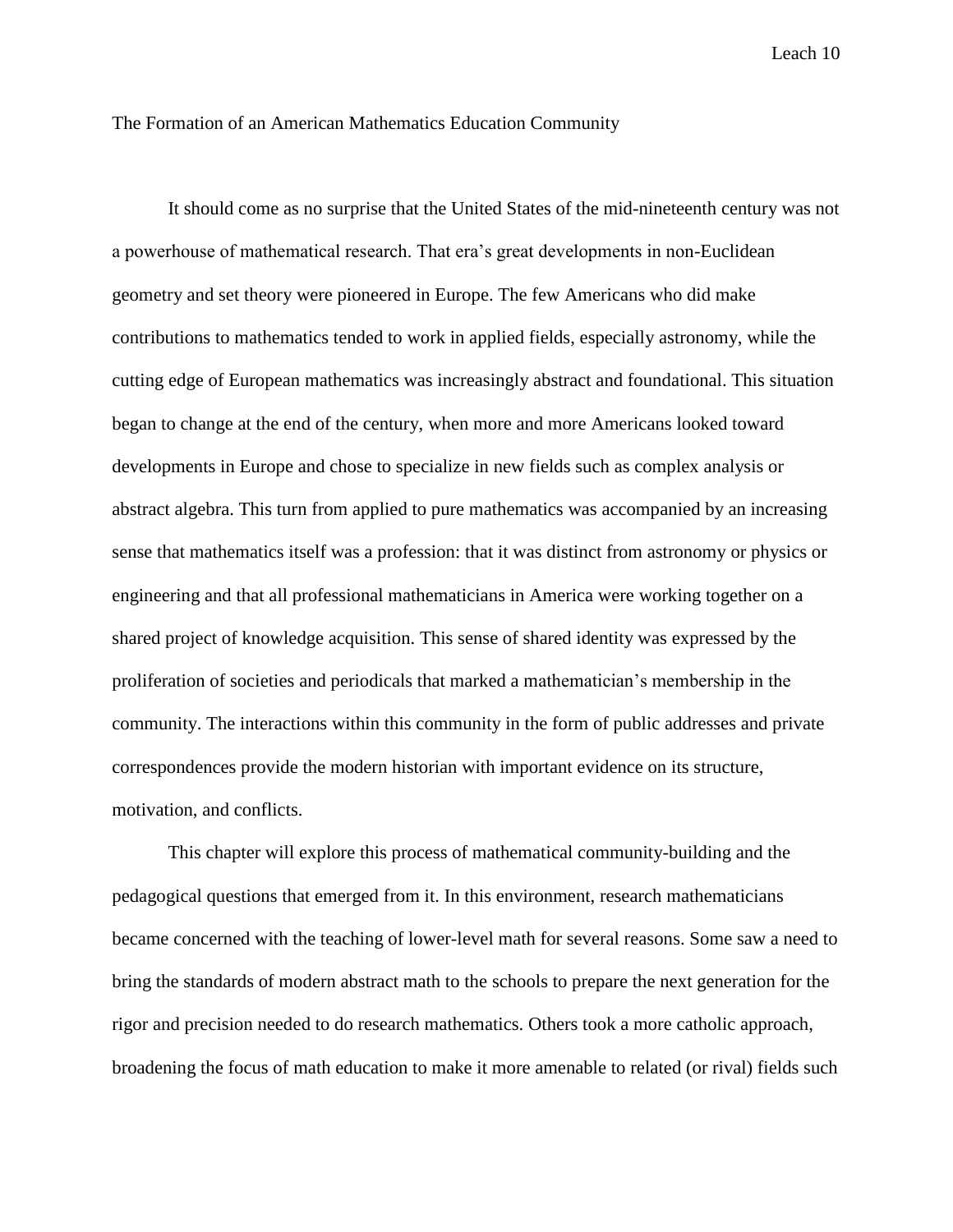as physics or engineering. By the early 1910s, David Eugene Smith's school of thought had become the dominant voice in the reform conversation by positioning itself as a moderate alternative to more radical forms of reformism. This situation was cemented with Smith's major role in the International Commission on the Teaching of Mathematics, which was simultaneously a confirmation of the organizational abilities of American math educators and the definitive statement of purpose for math education reformers before World War I. Smith succeeded in building a degree of consensus around his vision of reform because of his exceptional skill at navigating community networks, using the social tools of the professional class to bring allies to his side.

#### The Professionalization of American Mathematics

The American mathematics community began with personal relationships and informal groups which served as the starting point for the official infrastructure of societies or periodicals. While it is impossible to name a definitive moment when this community-forming process began, Felix Klein, professor of mathematics at the University of Göttingen in Germany, serves as a useful starting point. While the early phase of his career saw Klein make major contributions to geometry and group theory, by the 1880s he had turned his attention to training a new generation of mathematics researchers to fill in the details of the work he had begun. By coincidence, Klein dedicated himself to a mentoring role at a moment when young American mathematicians, lacking research opportunities at home, increasingly received their doctorates abroad. Despite the language barrier, Germany was an obvious choice due to its abundance of research universities; within Germany, Göttingen had a prestigious mathematical heritage that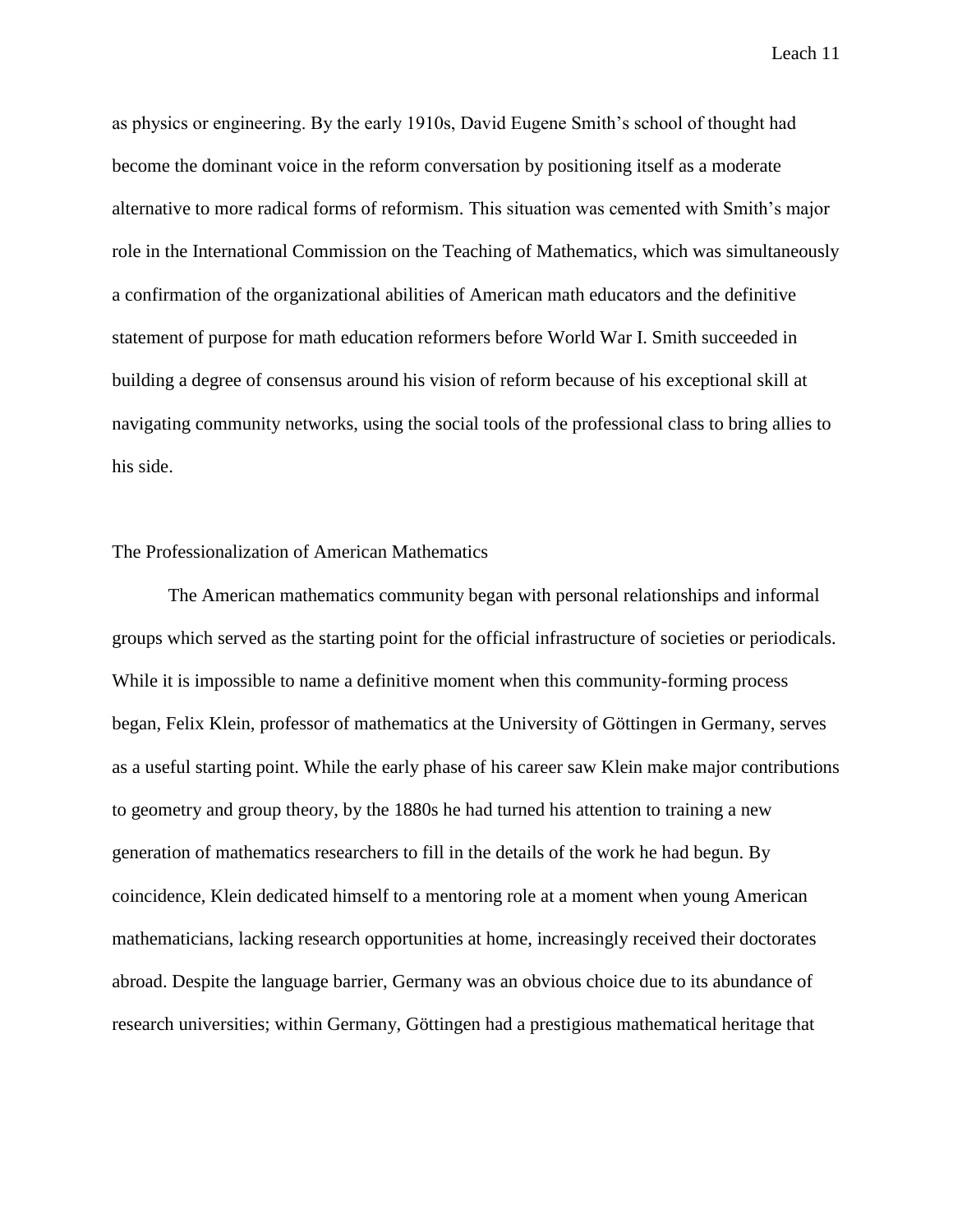included Gauss, Dirichlet, and Riemann.<sup>1</sup> Returning to the United States, these mathematicians took up university positions, especially at young western universities such as Michigan, Wisconsin, and California, where they established a domestic mathematical presence and made studying abroad unnecessary.

The next several decades saw a new phase in the growth of the mathematics community, with a proliferation of professional societies and journals. In 1887, the Columbia University student Thomas Scott Fiske traveled to Cambridge to attend a meeting of the London Mathematical Society. On his return, he founded the New York Mathematical Society, believing that American mathematicians would benefit from the closer communication and cooperation he witnessed in England.<sup>2</sup> Within a few years, the organization would extend its scope nationally and rename itself the American Mathematical Society  $(AMS)$ .<sup>3</sup> The AMS has served as a center of pure mathematics research from the 1890s until the present, but by the 1910s some of its members felt a need for the organization to deal explicitly with educational issues. The leaders of the AMS were hesitant to expand the organization's scope but endorsed the creation of a new society focused explicitly on teaching; in 1915, the Chicago mathematician Herbert Slaught founded the Mathematical Association of America (MAA), dedicated to improving the teaching of college-level math.<sup>4</sup> One final split took place soon after: in 1920, a group of Chicago math teachers organized the National Council of Teachers of Mathematics (NCTM), focusing on the question of high school mathematics and its defense from hostile anti-math educators (discussed

<sup>&</sup>lt;sup>1</sup> Karen Hunger Parshall and David E. Rowe, *The Emergence of the American Mathematical Research Community, 1879-1900: J. J. Sylvester, Felix Klein, and E. H. Moore* (Providence: American Mathematical Society, 1994), 186- 187. These authors estimate that by 1904, 20% of AMS members had studied in Germany.

<sup>2</sup> Raymond C. Archibald, *A Semicentennial History of the American Mathematical Society, 1888-1938* (New York: American Mathematical Society, 1938), 4.

<sup>3</sup> Parshall and Rowe, *Research Community*, 403.

<sup>4</sup> Parshall and Rowe, *Research Community*, 419.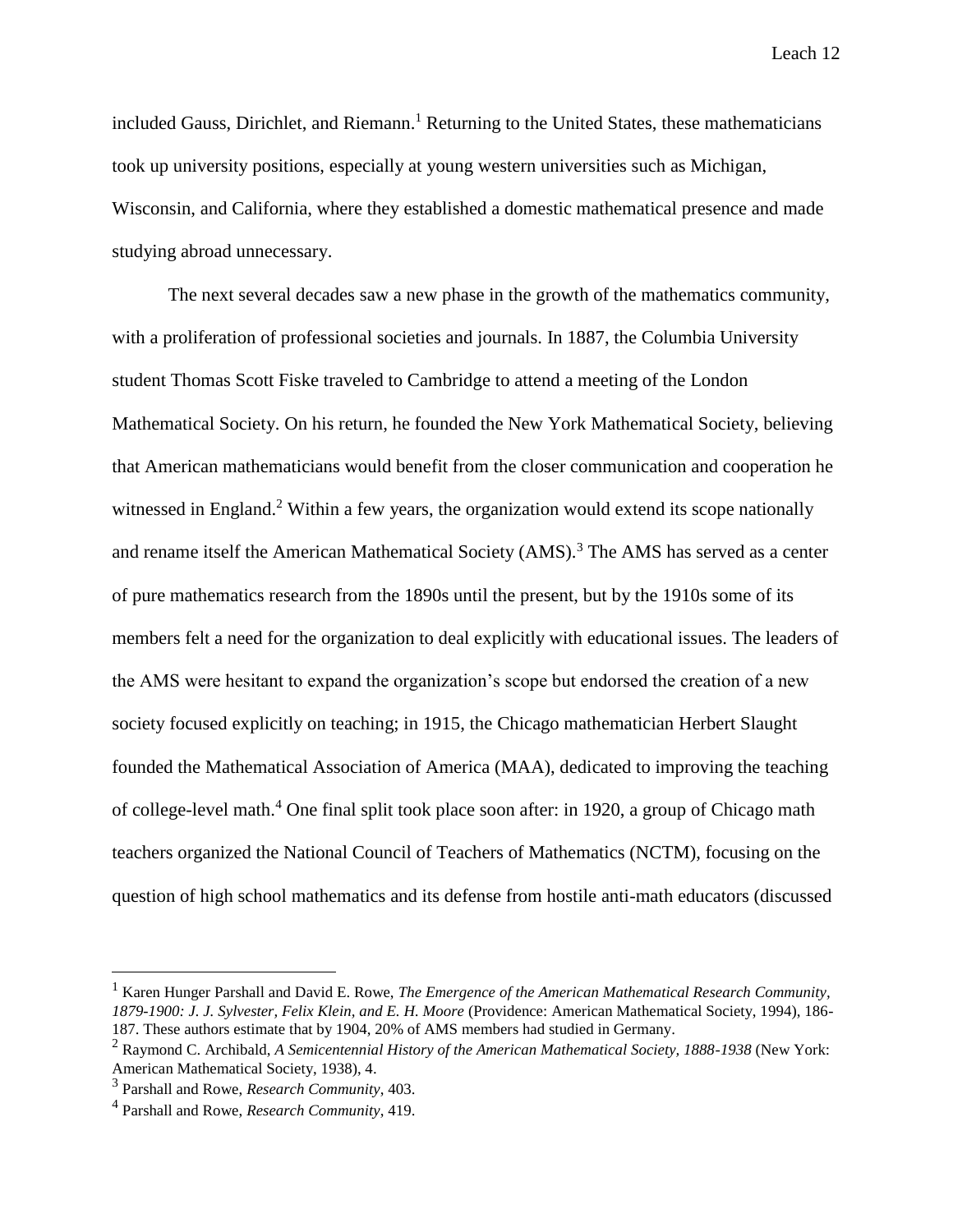in the next chapter).<sup>5</sup> Over the early decades of the twentieth century, then, mathematicians and math teachers moved from personal and regional connections to national communal networks, subdivided to address specific issues. This professional infrastructure formed the background in which debates over math education took place.

It is no coincidence that Chicago was at the center of these developments. Eliakim Hastings Moore, chair of the University of Chicago's mathematics department, is credited both today and in his own time as a pioneer of pure mathematics research in America. Moore came to Chicago in 1891, just a year after the university's founding, intending to build a math department focused on graduate study and original research.<sup>6</sup> He accomplished this surprisingly quickly, demanding advanced coursework from students and publishing papers on Galois fields, an active area of mathematical research, as early as  $1892<sup>7</sup>$  An American university had finally caught up to the Europeans and made original contributions to abstract mathematics. Moore proceeded to host the Chicago Mathematics Congress in 1893 (held in conjunction with that year's World Fair), which featured papers read by leading German mathematicians such as Klein, David Hilbert, and Hermann Minkowski and boosted the Midwest's reputation for mathematical research.<sup>8</sup> While American mathematics of the 1880s had been dominated by travel abroad to Göttingen, the 1890s saw the establishment of a domestic community of professionals that would continue to grow over the following decades.

<sup>5</sup> David Lindsay Roberts, "Mathematics and Pedagogy: Professional Mathematicians and American Educational Reform, 1893-1923" (PhD diss., Johns Hopkins University, 1997), 364-7.

<sup>6</sup> Parshall and Rowe, *Research Community*, 284.

<sup>7</sup> Parshall and Rowe, *Research Community*, 378.

<sup>8</sup> Parshall and Rowe, *Research Community*, 328-330.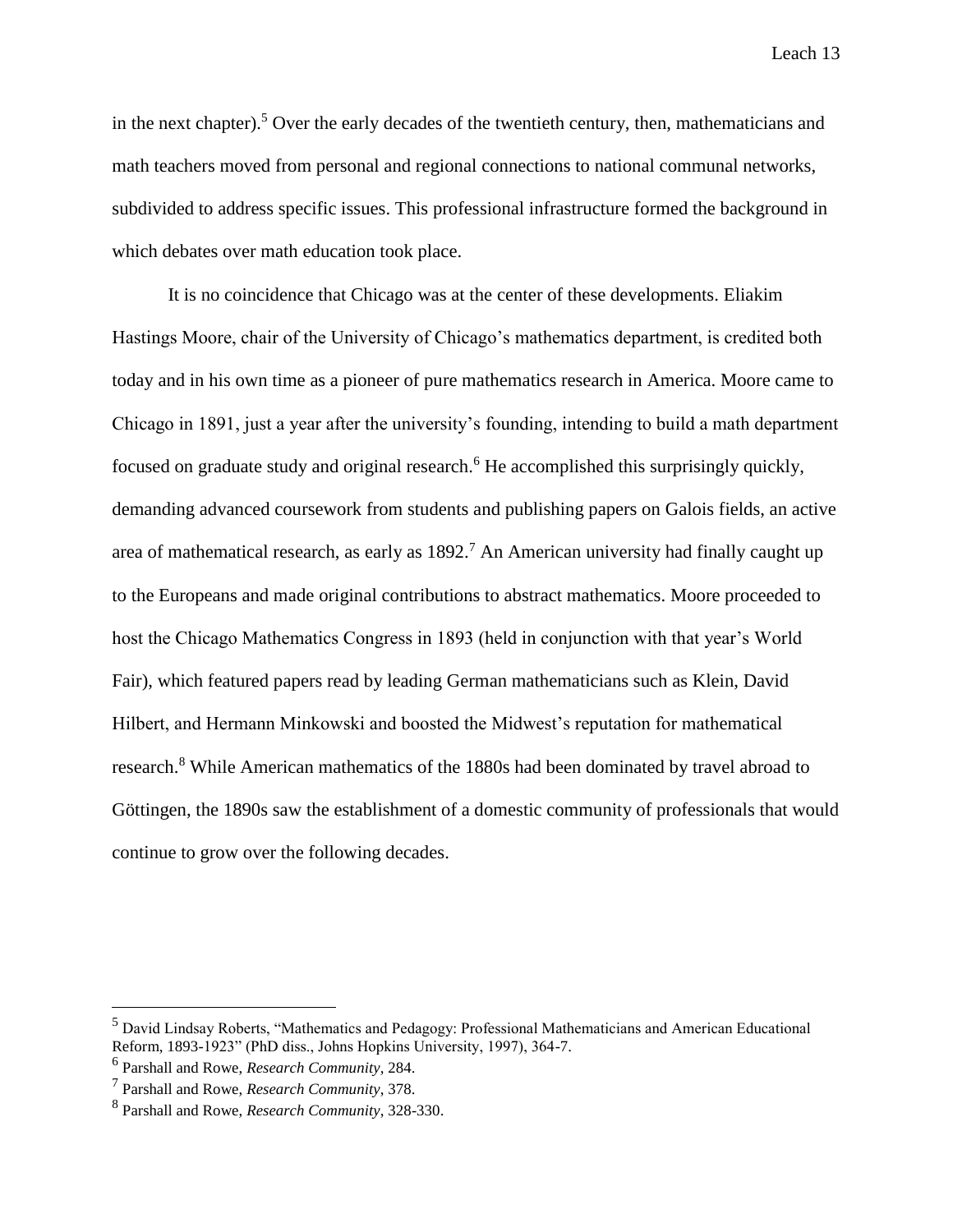### Two Approaches to Math Education

On top of these major contributions to research mathematics, Moore took an unusual interest in lower mathematics and put forward a unique program of math education. In a 1902 address commemorating his retirement as AMS president, Moore presented a new model of math education at all levels of instruction.<sup>9</sup> This was a landmark event for math education, with the country's foremost research mathematician advocating an abandonment of the formalism of nineteenth century math education in favor of a radically empirical approach. The debate between formalism and empiricism would dominate math education for the next decade. However, Moore's entry into the pedagogical conversation was also significant in defining how research math and math education could relate to one another. His speech was framed as an arrangement that would serve the interests of pure mathematics; those that opposed his program often did so in similarly research-oriented terms. Professional math education thus came to define itself in relation to the existing research mathematics enterprise.

While math education in the nineteenth century was not a static institution, there are a few broad generalizations that can be drawn to establish what reformers were rebelling against. A public-school math education consisted of arithmetic, algebra, and geometry, usually taught in that order. Trigonometry was occasionally taught at the end of high school; calculus was confined to the universities. Arithmetic dominated the math curriculum, taking up the first seven years of school at least.<sup>10</sup> The textbooks for all of these subjects tended to rely on logical definitions and rules for students to memorize. A popular arithmetic textbook, for example, introduced addition as "the process of finding a number that expresses as many units as the

<sup>9</sup> E. H. Moore, "On the Foundations of Mathematics," in *National Council of Teachers of Mathematics Yearbook* 1 (1926): 32-57. This NCTM yearbook was subtitled "A General Survey of Progress in the Last Twenty-Five Years," and the inclusion of Moore's 1902 speech indicates its reputation as a catalyst for educational progress. <sup>10</sup> Florian Cajori, *The Teaching and History of Mathematics in the United States* (Washington: Government Printing

Office, 1890), 294-295.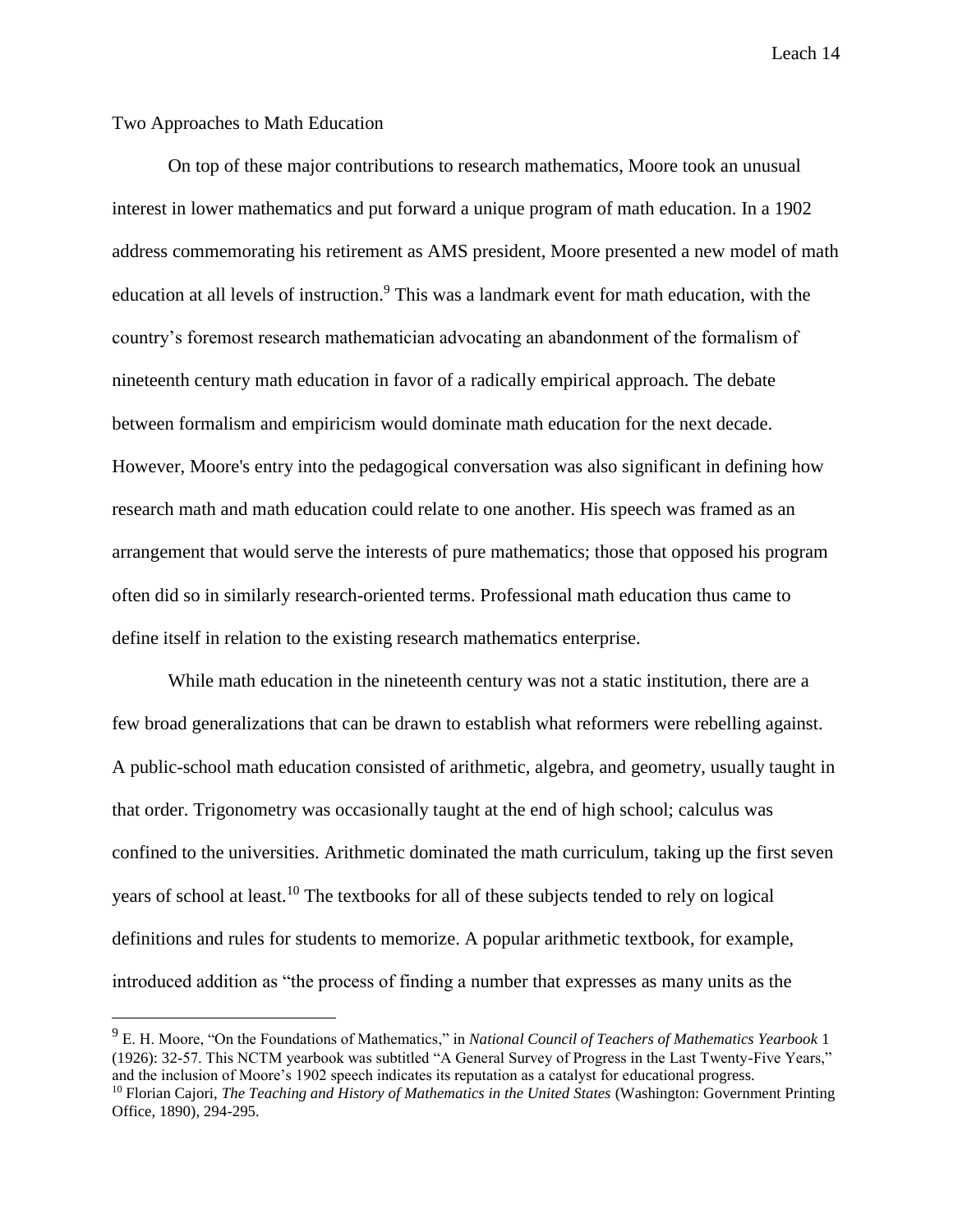numbers to be added contain" before explaining the rules of carrying sums to the next decimal place and launching into practice problems.<sup>11</sup> The traditional geometry text for hundreds of years had been Euclid's *Elements*; by the end of the nineteenth century this had been replaced by modern geometry textbooks that still followed Euclid's basic structure, beginning with basic definitions and axioms and spending the rest of the text working through proofs.<sup>12</sup> These features of nineteenth century math textbooks reinforced the subject's reputation for dry mechanicalism and abstraction.

Moore's speech defined itself against this state of affairs. After a brief discussion of recent developments in abstract math by Europeans such as Peano, Hilbert, and Poincaré, (demonstrating America's newfound awareness of cutting-edge foundational research), Moore took an unexpected turn, asking whether mathematicians risked losing sight of the broader intellectual world while making these important advances. He warned his audience that a "chasm" had opened between pure and applied math, with the result that purely research-focused math teachers were not able to prepare physicists or chemists for their future careers.<sup>13</sup> The AMS was dedicated purely to mathematical research (and would indeed use this argument to avoid getting involved in educational matters a decade later), yet through his speech Moore argued that mathematicians should shift the focus of education away from abstraction and toward concrete applications of math—precisely the opposite of the previous decade's trend at Chicago. Moore did not see this as a tension, and in fact believed that it would strengthen math research in the long run: by moving elementary and high school mathematics away from the strict logic of proofs and toward the (presumably) more interesting domain of applications, teachers could make math class more engaging for students and inspire more young people to pursue higher

<sup>11</sup> Silas L. Loomis, *Normal Arithmetic, Part I* (Philadelphia: J. B. Lippincott & Co., 1859), 22.

<sup>12</sup> For example, G. A. Wentworth, *Plane Geometry*, rev. ed. (Boston: Ginn & Co., 1899).

<sup>&</sup>lt;sup>13</sup> Moore. "Foundations," 39.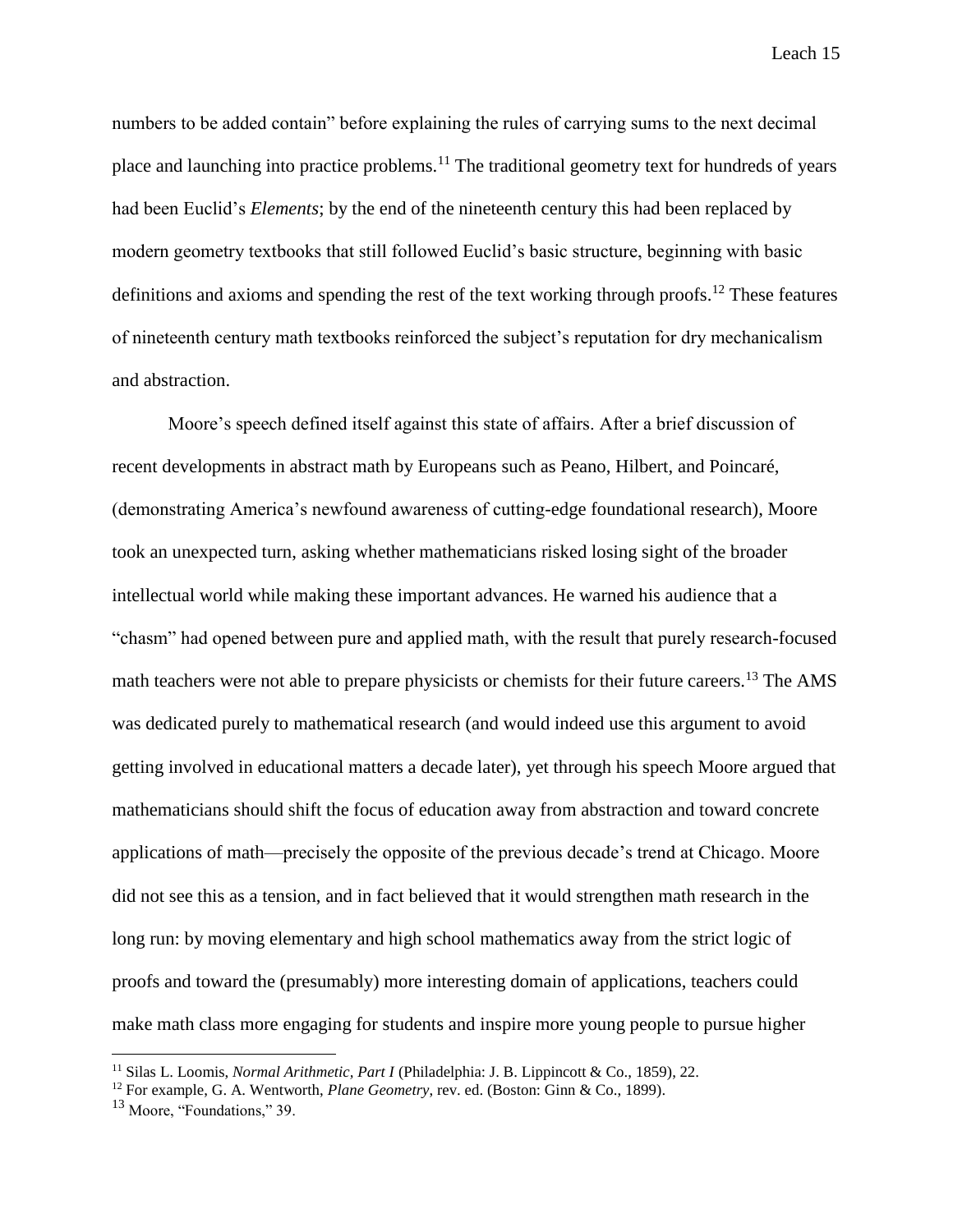mathematics as a career. Moore's speech raised questions on the importance of student interest and the relative value of abstract and concrete work that would remain contested for the next decade and beyond.

The solution Moore proposed against this chasm was the so-called "laboratory method," which would serve as a common educational base for future research mathematicians, scientists, and engineers. Math teachers could overcome this disciplinary split through what Moore called "indirection:" "arranging the curriculum so that throughout the domain of elementary mathematics the branching [of pure and applied mathematics] be not recognized."<sup>14</sup> One might think that these two paths, emphasizing either deductive proofs or specific applications, would require different educations, but Moore disagreed: while he admitted that the final product of research mathematics was the deductive proof, he argued that the process of doing mathematical research relied on the intuition and hypothesizing of inductive reasoning.<sup>15</sup> Thus, a math education that stressed creativity and provisional guesswork could serve the needs of all students better than one built around memorizing proofs and abstract rules. His suggestion for teaching geometry exemplifies this thinking: rather than follow or memorize the 2000-year old axioms and proofs of Euclid, each student would propose his or her own sets of axioms, see what knowledge can be rigorously derived from them, and compare the results with other students.<sup>16</sup> Moore saw this class environment as "thoroughly practical and at the same time thoroughly scientific," broadening the usefulness of math education without sacrificing its potential for pure research.<sup>17</sup>

<sup>&</sup>lt;sup>14</sup> Moore, "Foundations," 45.

<sup>15</sup> Moore, "Foundations," 37.

<sup>16</sup> Moore, "Foundations," 48.

<sup>&</sup>lt;sup>17</sup> Moore. "Foundations," 48.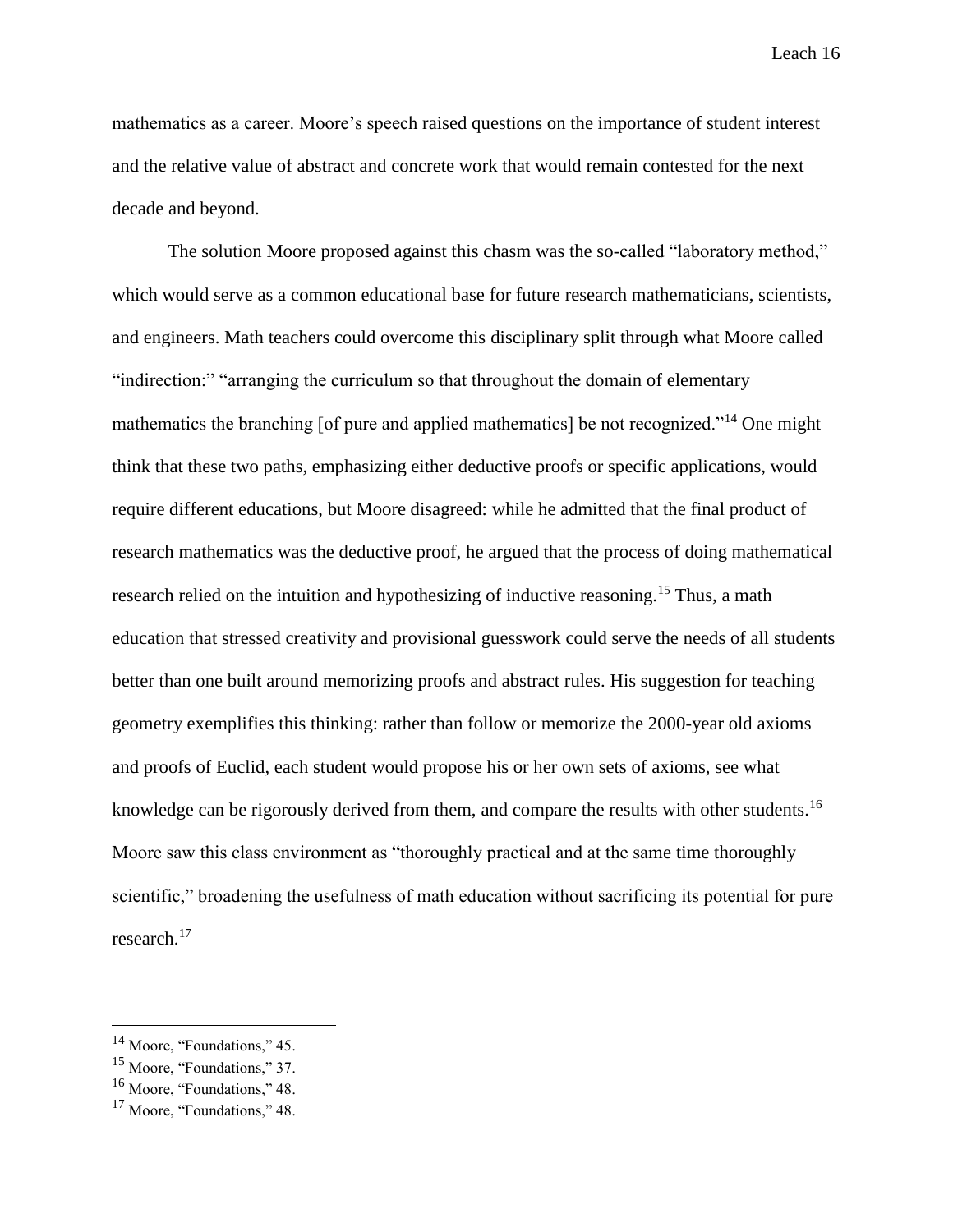Several influences on Moore's thought can be identified that place him in the context of an international revolt against formalism. In broad terms, the late nineteenth century saw the natural sciences gain prestige and demand a place in the school curriculum. British intellectuals such as T. H. Huxley and Herbert Spencer argued that the best way to prepare children for adult life was to teach inductive scientific reasoning as the correct way to gain knowledge from their environment; deductive mathematics, by contrast, was an abstract closed system that only prepared students to jump through more logical hoops.<sup>18</sup> Faced with this challenge to abstract deduction, Moore's response was to adopt its reasoning and emphasize the "scientific" aspects of mathematics; the name "laboratory method" was a clear acknowledgement of this widespread faith in science. Another important influence was, unsurprisingly given his important place in American mathematics, Felix Klein. Only a few years before Moore, Klein had raised similar concerns about the fragmentation of modern math—that it threatened "to sacrifice its earlier unity and to split into diverse branches."<sup>19</sup> Moore adopted Klein's philosophical position and cited his approach to education in Germany approvingly.<sup>20</sup> Finally there was the Englishman John Perry, a professor of engineering who believed that his country's heavy focus on deductive proofs did not serve the needs of his students and who succeeded in removing Euclid from England's secondary school curriculum in  $1901<sup>21</sup>$  Perry was especially fond of visual representations of mathematical concepts and advocated the use of squared paper ("graph paper," in modern usage) as a teaching tool; he also argued that students should be encouraged to find the area and perimeter of geometric shapes via string and squared paper, rather than by formula

<sup>18</sup> Lawrence Cremin, *The Transformation of the School: Progressivism in American Education, 1876-1957* (New York: Alfred A. Knopf, 1962), 91-92.

<sup>19</sup> Felix Klein, "The Present State of Mathematics," in *Mathematical Papers Read at the International Mathematical Congress Held in Conjunction with the World's Columbian Exposition Chicago 1893*, ed. Moore et al. (New York: Macmillan & Co., 1896), 133.

<sup>20</sup> Moore, "Foundations," 39.

<sup>21</sup> Roberts, "Mathematics and Pedagogy," 282.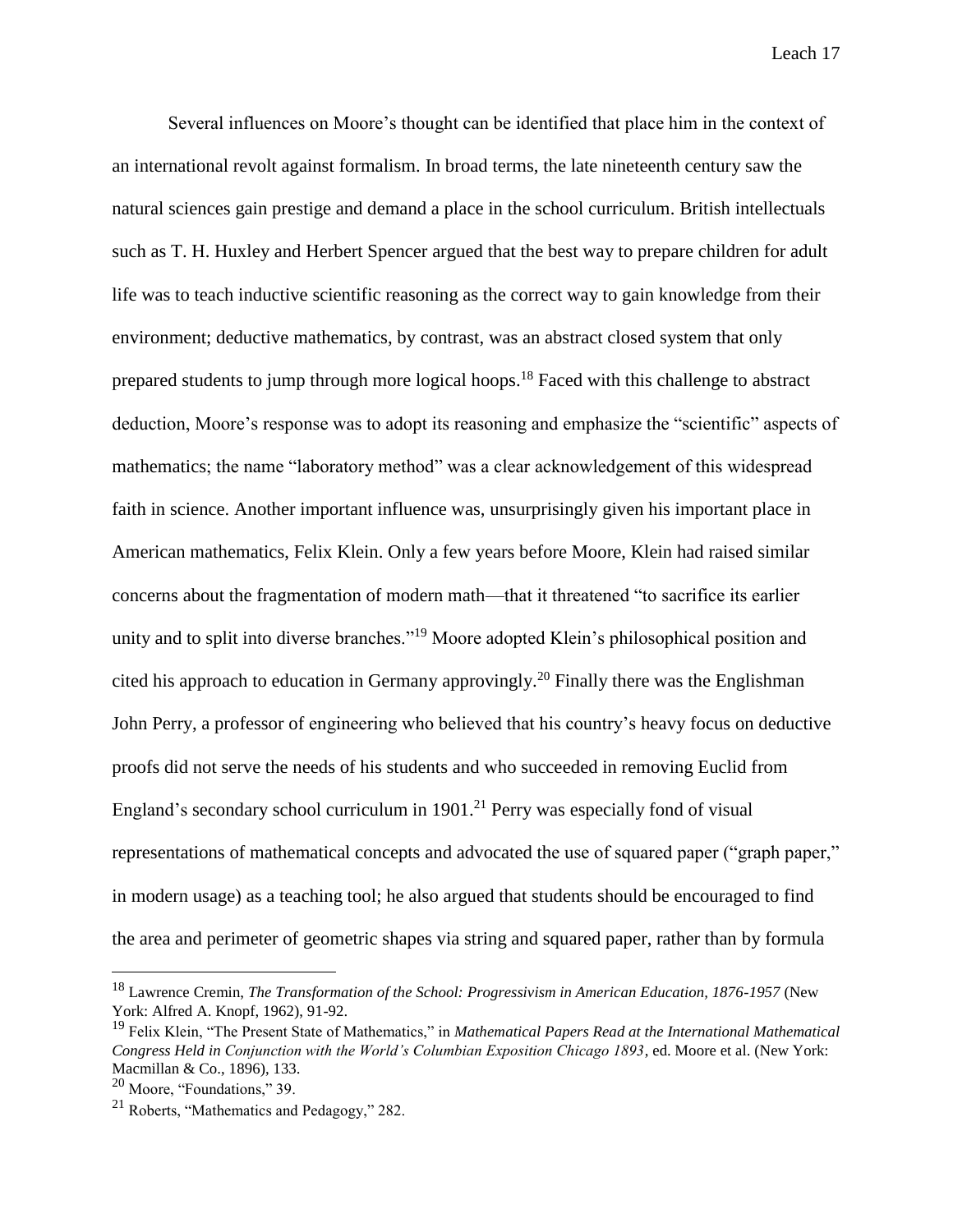or proof.<sup>22</sup> Moore agreed with this visual, hands-on approach, adding that "all results should be checked, if only qualitatively or if only 'to the first significant figure'"—another attempt to inject scientific thinking into math education.<sup>23</sup> Just as Moore the research mathematician looked to the European achievements of Peano and Poincaré, Moore the educational theorist looked to European reformers such as Klein and Perry.

Moore, however, was a research mathematician first and an education reformer second. After 1902, his interest in teaching gradually declined, leaving it to younger mathematicians at the University of Chicago to continue his reform program. One good example was Jacob William Albert Young, who continued writing on pedagogy into the 1920s.<sup>24</sup> Young had joined the Chicago faculty in the 1890s with the intention of researching new topics in group theory, but by 1896 Moore had recognized that the younger mathematician's talent was in pedagogy rather than pure research.<sup>25</sup> Young's primary statement of pedagogical thought came in 1906 with the publication of *The Teaching of Mathematics in the Elementary and Secondary School*, which ran for three editions through 1924.<sup>26</sup> Young's lengthy treatment of the laboratory method borrowed heavily from Moore, fleshing out ideas as necessary: he claimed that different areas of mathematics should be taught together, rather than in separate "water-tight compartments;" teaching should move from concrete examples to abstract principles and should not get bogged down in precise definitions too early; different methods of proof, such as intuition and measurement, should be accepted in addition to classical deduction; and graphical teaching tools

<sup>22</sup> John Perry, "The Teaching of Mathematics," in *Discussion on the Teaching of Mathematics*, ed. John Perry (London: Macmillan & Co., 1902), 27-8, 26.

<sup>23</sup> Moore, "Foundations," 50. Quotation in original.

<sup>&</sup>lt;sup>24</sup> J. W. A. Young should not be confused with J. W. Young, an unrelated math educator from the same period. "Young" will refer to J. W. A. for the entirety of this chapter.

<sup>25</sup> Quoted in Roberts, "Mathematics and Pedagogy," 221-2.

<sup>26</sup> Roberts, "Mathematics and Pedagogy," 315.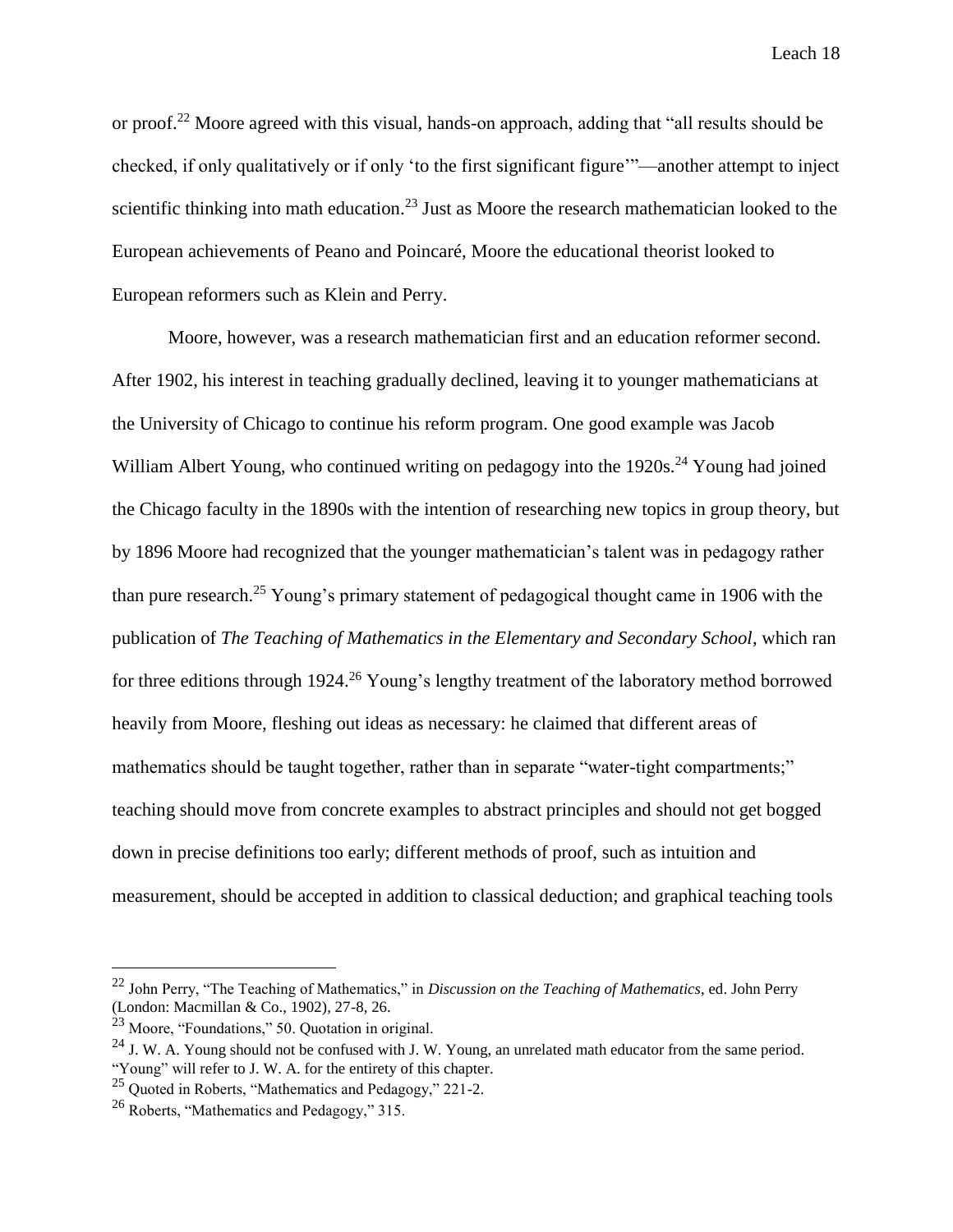should be emphasized to the point of "canonizing" squared paper.<sup>27</sup> Chicago faculty members such as Young thus ensured that Moore's laboratory method remained a part of educational conversations even after Moore's attention shifted elsewhere.

This reform program, originating from and concentrated in the Midwest, was opposed by East Coast mathematicians such as William Fogg Osgood who were less open to alternative teaching methods. Osgood studied under Klein in the 1880s, like so many mathematicians of his generation, before taking a position at Harvard in 1890; unlike Moore, however, Osgood did not integrate Klein's interest in the unity of pure and applied mathematics into his teaching approach.<sup>28</sup> Osgood was a devoted research mathematician and believed that the primary purpose of math teaching should be to prepare mathematicians, not engineers or scientists. The proper direction of education, then, should not be toward loose definitions and intuition, as Moore and Perry argued, but toward more rigorous logic and exact language. Osgood served as AMS president, like Moore, and used his own presidential address of 1907 to outline pedagogical ideas, this time focusing on university-level calculus.<sup>29</sup> Osgood admitted that nineteenth-century math education had perhaps been too dry and heavy on memorization, but countered that "recently the pendulum has swung to the other extreme," and warned his colleagues not to forget that "the process by which the youth actually acquires the ideas of the calculus is to a large extent and essentially through formal work of substantial character."<sup>30</sup> Graphs and applications might be useful in building students' interest in the subject, but the only way to learn calculus is to *do* calculus, which is by nature difficult and abstract. Rather than using real-world examples

<sup>27</sup> J. W. A. Young, *The Teaching of Mathematics in the Elementary and the Secondary School* (New York: Longmans, Green, & Co., 1906), 97-114.

<sup>28</sup> Parshall and Rowe, *Research Community*, 204.

<sup>29</sup> William F. Osgood, "The Calculus in Our Colleges and Technical Schools," *Bulletin of the American Mathematical Society* 13 (1907): 449-467. It is characteristic of Osgood's focus on research that he did not venture below calculus into more elementary areas of math.

 $30$  Osgood, "Calculus," 450.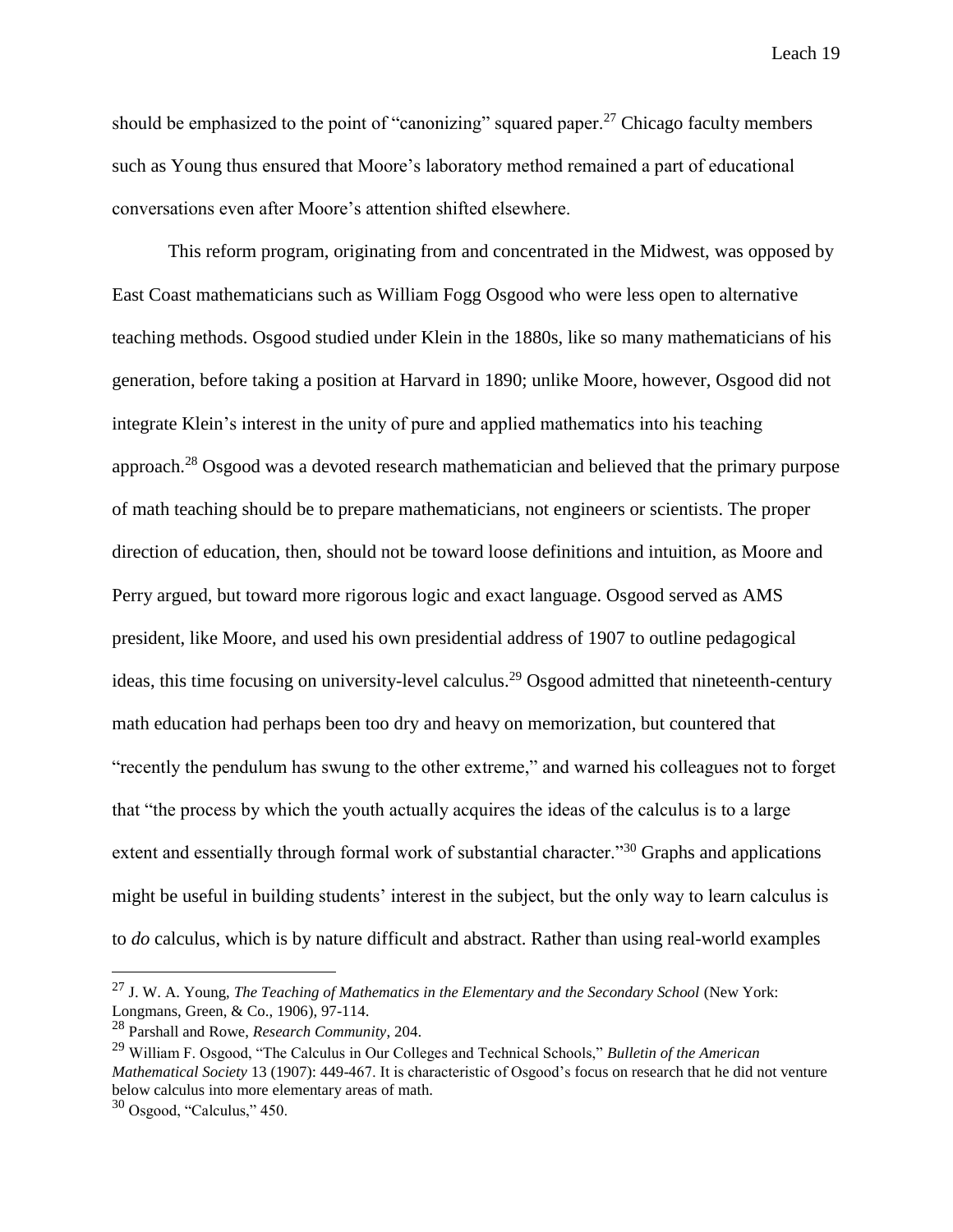as a way to build intuition for abstract math, Osgood thought that physical situations could only truly make sense after studying the mathematics underlying them; for example, before attempting to calculate the projectile motion of a golf ball, Osgood urged teachers to cover "many, many simple quantitative problems" so that students understand the mathematics of motion.<sup>31</sup> This approach to education was incompatible with the laboratory method's looser standards for proofs and sensitivity to students' interest.

Osgood is sometimes called a "conservative" due to his rejection of the Chicago reform program, but this label is imperfect.<sup>32</sup> First of all, it is important to remember that modern abstract mathematics itself was new to America in the early twentieth century, and in this sense Osgood was on the cutting edge of mathematical research. Osgood recognized the low quality of basic math teaching in America and took part in efforts to improve teacher training, going beyond his duties as a university professor. He was involved in the founding of the Association of Teachers of Mathematics in New England, the objectives of which included making teaching "more effective and more closely related to practical affairs" and to improve the quality of teacher training.<sup>33</sup> Osgood's calculus textbook, first published in 1907, is good evidence of his refusal to remain complacent with regard to the quality of teaching.<sup>34</sup> This text was praised by reviewers as an improvement over earlier works and for being, despite its rigor, easily

<sup>&</sup>lt;sup>31</sup> Osgood, "Calculus," 450. By modern standards, a projectile motion problem would be considered appropriate for physics students within the first few weeks of an introductory course.

 $32$  See, for example, Roberts, "Mathematics and Pedagogy," 329.

<sup>33</sup> "Twenty Years of the Association of Teachers of Mathematics in New England," *Mathematics Teacher* 17 (1924): 95. The article is vague as to the meaning of "practical affairs," but mentions the association's interest in the mathematics involved in modern industry.

<sup>34</sup> William F. Osgood, *A First Course in the Differential and Integral Calculus* (New York: Macmillan Company, 1907).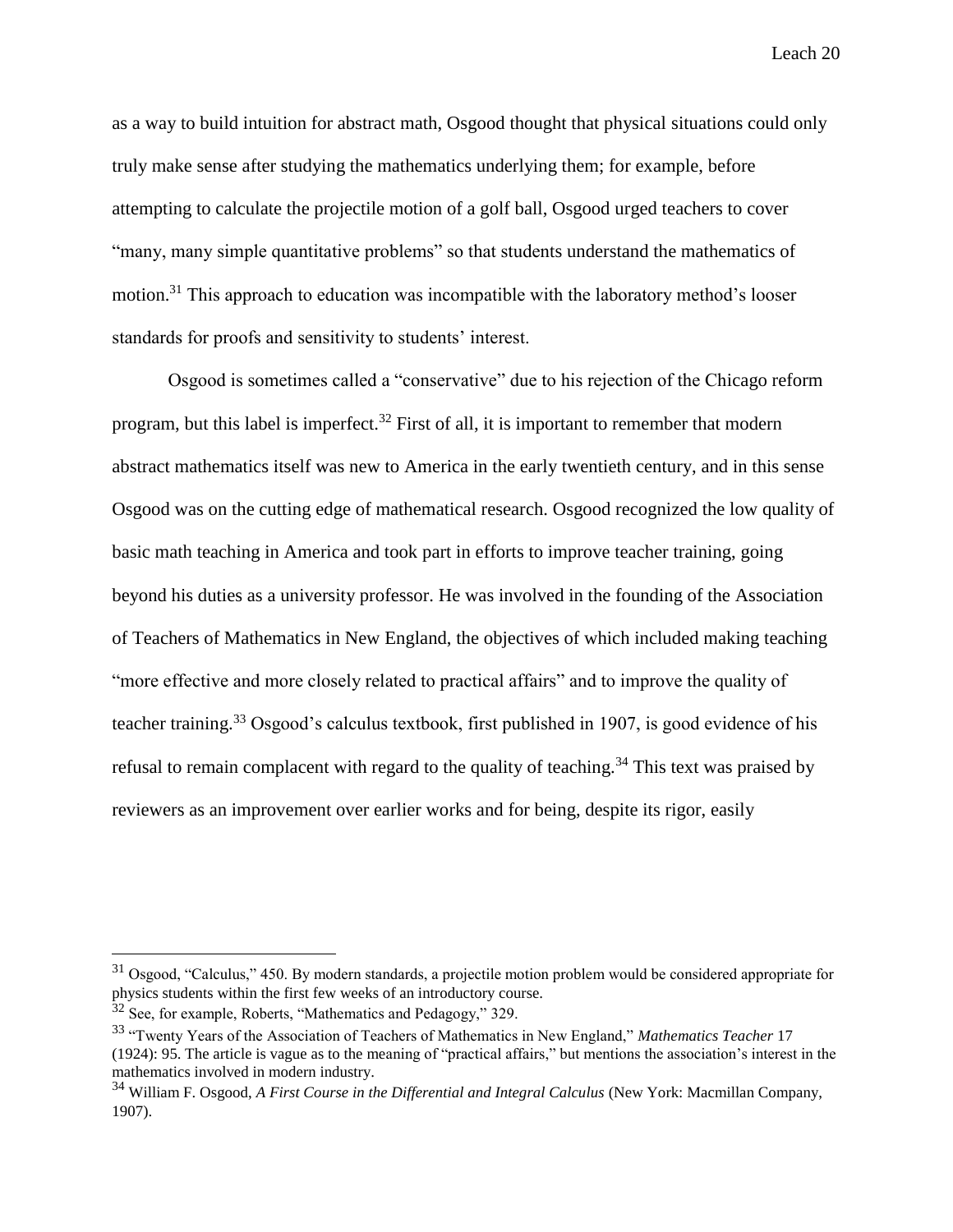understandable.<sup>35</sup> Nevertheless, it is clear that Osgood represented an opposite pole of math education compared to Moore or Young. While the Chicago reformers wanted math education to begin with concrete problems before moving to abstract principles, Osgood wanted to preserve math education's traditional focus on logical deduction, bringing it up to modern mathematics' standards of rigor when necessary. This view might be called "conservative," given its closer ties to nineteenth century education, but it was still a departure from the past; "formalist" is a more politically neutral label that will be used here.

This debate of the first decade of the twentieth century, perhaps unintuitively, is evidence of the cohesion and strength of a growing math education community. It took place at a few discrete sites of professional deliberation, notably AMS addresses and textbooks, which kept the debate within the bounds of professional goodwill. The differences between Osgood's and Moore's educational programs were clear, yet the two professors recognized each other as members of the same community who could deliberate constructively. Furthermore, education reformers on both sides engaged with the contemporary intellectual milieu, abandoning the parochialism common in stereotypes of nineteenth century American education. While most of the relevant actors in this conversation were research mathematicians, they succeeded in setting the terms and objectives that math educators would use to define themselves.

#### The Early Career of David Eugene Smith

 $\overline{a}$ 

While these two factions were debating the proper course for math education, David Eugene Smith was emerging as one of the most well-known math educators in the country. Smith's career path was different from the reformers considered thus far: he spent his

<sup>35</sup> For example: Cassius Keyser's review in *Science* 27 (1908): 954-957; G. H. Hardy's review in *Mathematical Gazette* 4 (1908): 307-309; and H. J. Ettlinger's review of a later edition in *American Mathematical Monthly* 8 (1923): 444-446.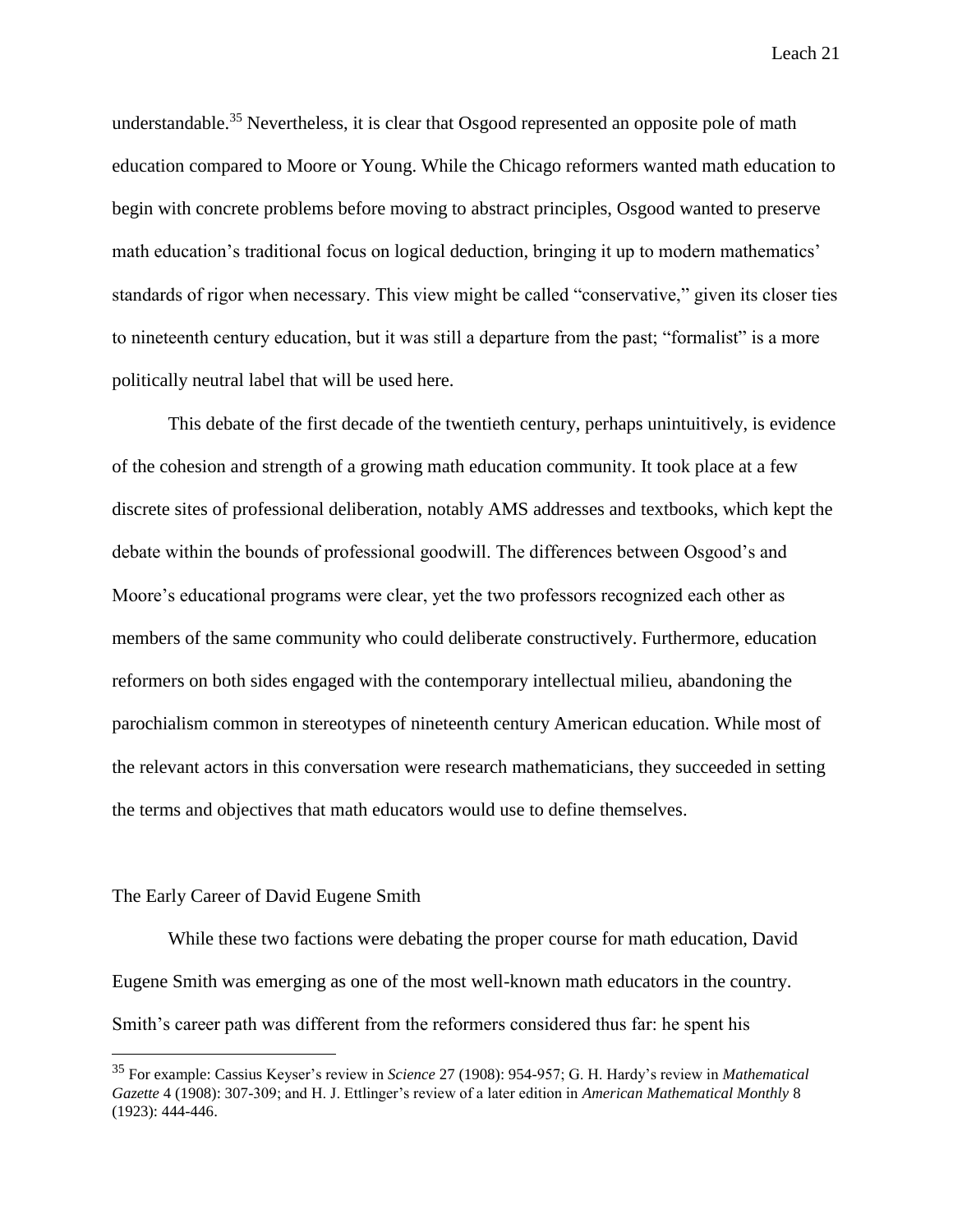professional life teaching in a series of normal schools in New York and Michigan, culminating with his appointment to Teacher's College in 1901.<sup>36</sup> While Moore, Klein, and Osgood were research mathematicians who happened to take an interest in teaching, Smith was a lifelong educator by profession and was much closer to the on-the-ground realities of the elementary and high school. This professional allegiance to schoolteachers is visible throughout Smith's writings on the math reform movement. Writing retrospectively, he attributed the successes of reforms to teachers themselves, not to abstract pedagogical theorists: "it is always a case of her [the teacher's] common sense against unusable theories and against experiments that are foredoomed to failure. She has been little disturbed by the preaching of false prophets."<sup>37</sup> Despite his high intellectual convictions and his support for more and better teacher training, Smith tended to espouse common sense over pedagogical experiments thought up by those without experience teaching elementary mathematics. This democratic faith in the reasonableness of ordinary people contrasted with the tone of expertise used by researchers such as Osgood or Young and designated Smith as a moderate between two "extreme" positions.

This attitude is visible in the series of textbooks Smith authored in the 1890s and 1900s that first brought him recognition within the education community. His first work, coauthored with W. W. Beman in 1896, sought to "invest the ancient geometry with something of the spirit of modern mathematics."<sup>38</sup> This vague goal was, in fact, shared by almost everyone concerned with math teaching: Moore and Young wanted to modernize teaching in the sense of making it more scientific and application-oriented, while Osgood wanted to bring the rigor of modern abstract mathematics to lower levels of teaching. However, the balancing of "ancient" and

<sup>36</sup> William D. Reeve, "Editorial," *Mathematics Teacher* 37 (1944): 278

<sup>37</sup> David E. Smith, *The Progress of Arithmetic in the Last Quarter of a Century* (Boston: Ginn & Co., 1923), 3.

<sup>38</sup> W. W. Beman and David E. Smith, *Plane and Solid Geometry* (Boston: Ginn & Co., 1896), iii. The Beman and Smith text is, overall, fairly traditional, being heavy on formal definitions and abstract practice problems. This is unsurprising, given how early the text was published.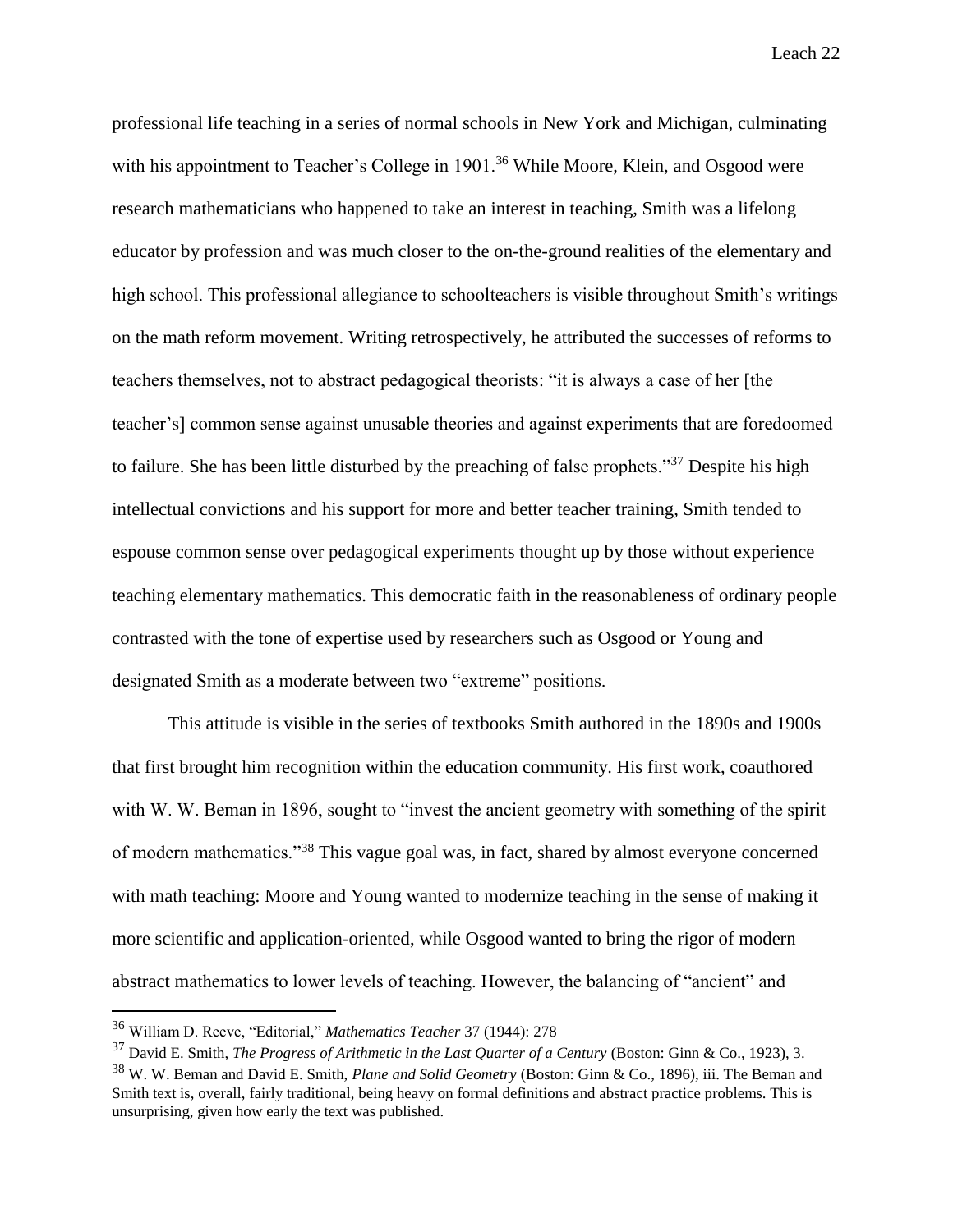"modern" is characteristic of Smith's writing style and teaching goals, especially as they relate to his interest in history (discussed momentarily). His next arithmetic textbook of 1904 embraced new teaching ideas more explicitly, while preserving his restraint and aversion to extremes. The *Primary Arithmetic*, intended for use over the first half of elementary school, was organized according to a new "spiral arrangement:" rather than covering a given topic in its entirety and then moving onto the next, Smith returned to topics several times over the book, each time incorporating larger numbers and more difficult problems. The first chapter covered the basic operations using numbers up to twelve, the next covered the numbers up to 100, then up to 1,000, and so on.<sup>39</sup> This was intended to more naturally follow children's mental development and avoid forcing complex tasks on them too soon. However, Smith also called the spiral arrangement "unscientific and uninteresting" when taken to its extreme, again demonstrating his commitment to moderate reformism.<sup>40</sup> Smith's last textbook work before World War I was a series of collaborations with George Wentworth covering arithmetic, algebra, geometry, and vocational mathematics.<sup>41</sup> This choice of coauthor is intriguing: Wentworth was a popular textbook author at the end of the nineteenth century and was recognized in 1890 as one of the most widely-used math textbooks in America, symbolizing the best of math education in the generation immediately preceding Smith.<sup>42</sup> The two authors' collaboration is itself evidence of Smith's desire to advance math teaching while preserving a sense of historical continuity.<sup>43</sup> Early

<sup>39</sup> David Eugene Smith, *Primary Arithmetic* (Boston: Ginn & Co., 1904), v-vii.

<sup>40</sup> Smith, *Primary Arithmetic*, iv.

<sup>41</sup> George Wentworth and David Eugene Smith, *Wentworth-Smith Mathematical Series* (Boston: Ginn & Co., 1911). Looking through Smith's papers does not reveal when or how Smith and Wentworth met.

<sup>42</sup> Florian Cajori, *Mathematics in the United States*, 294. Wentworth's textbooks were, in fact, advertised at the end of Beman and Smith's 1896 geometry as "The most Popular Text-Books issued within the past Decade."

<sup>&</sup>lt;sup>43</sup> The peculiar nature of this collaboration was noticed by Smith's contemporaries. For example, see the review in *Journal of Education* 70 (1909): 218.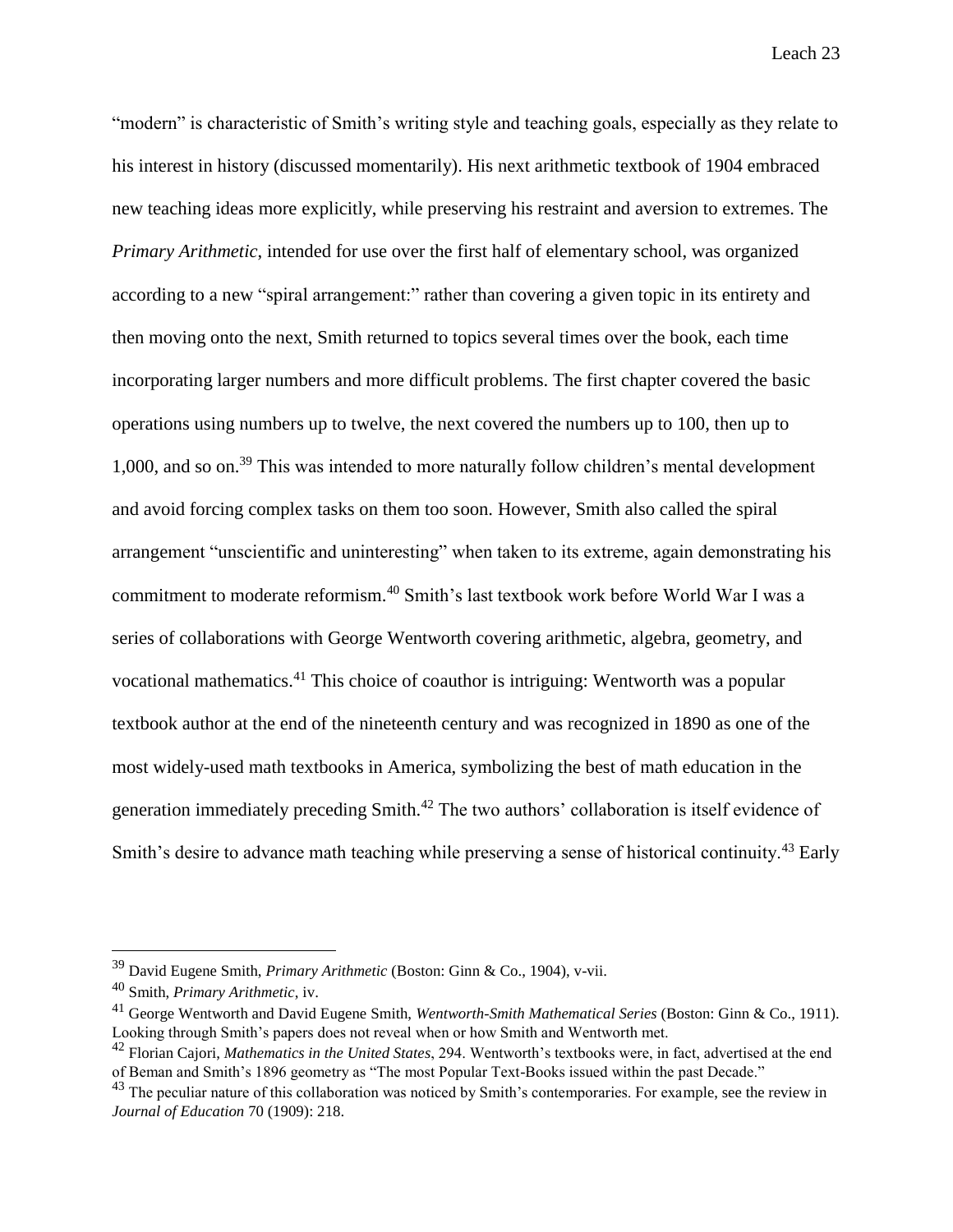in his career, then, Smith positioned himself as a voice of restraint against both radical reformers and traditionalists.

Smith also made an important original contribution to mathematical pedagogy via his interest in the history of math. As far back as his collaboration with Beman, Smith included in his textbooks historical notes "designed to increase the interest of the student."<sup>44</sup> This appeal to the interests of children used logic like that of the Midwestern reformers, who advocated the teaching of concrete examples before diving into abstract work. The historical digressions in this work tended to be very brief and consisted only of dry statements of fact: for example, after proving that the three interior angles of a triangle add up to 180°, Smith merely noted that the theorem "is attributed to Pythagoras" and "is one of the most important of geometry."<sup>45</sup> However, textbook notes do not give a full sense of Smith's use of history in the classroom: in a 1913 address, he brought up history as a way to increase interest in mathematics, noting that "I do not think much of it as it appears in the form of notes in a text-book, but as outside material to be brought into class, to be the subject of a moment's inspiring talk by the teacher,—this is where its value seems to lie."<sup>46</sup> Smith's textbook notes were not themselves meant to entertain children, but were to be used as guidelines for the topics teachers could bring up in fuller detail themselves. A properly-trained math teacher, in Smith's eyes, would not only understand the subject well, but would know enough of its history to bring the subject to life for students. This is further evidence of Smith's faith in the abilities of teachers and his tendency to view reform as bottom-up rather than top-down.

<sup>44</sup> Beman and Smith, *Geometry*, iv.

<sup>45</sup> Beman and Smith, *Geometry*, 43.

<sup>46</sup> David E. Smith, "Certain Problems in the Teaching of Secondary Mathematics, *Mathematics Teacher* 5 (1913): 175.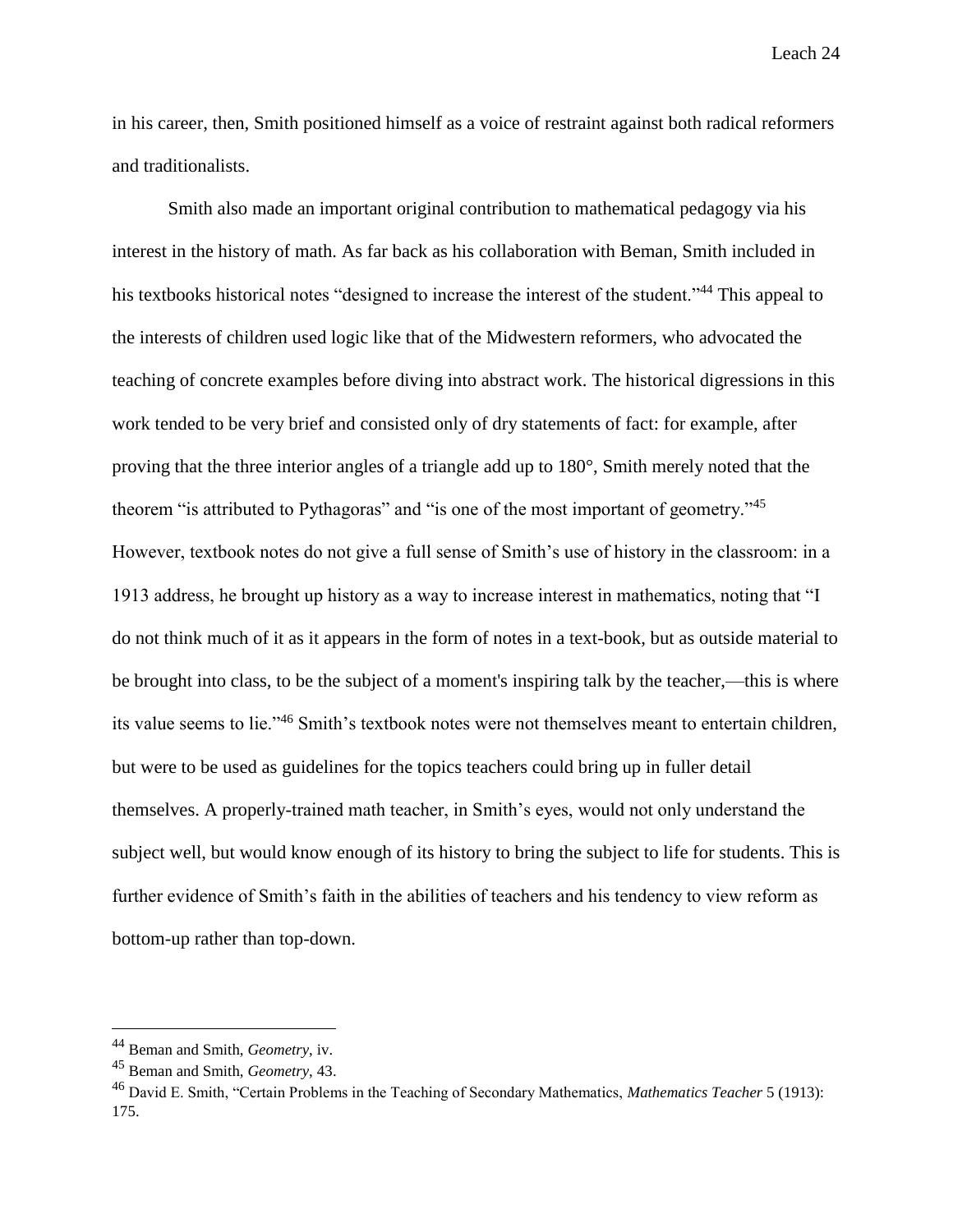William Betz provides a good example of Smith's growing influence on math teachers over the first decade of the twentieth century. Betz, a high school teacher from Rochester, first reached out to Smith in 1904 to request a meeting to discuss contemporary problems in math teaching.<sup>47</sup> After complimenting Smith for the fame he had attained among math teachers, Betz explained that "in the modern conflict between the empirical school (Chicago), and the rational school (Halsted), (my own terms) I have occupied an intermediate position. We are living in a transition period. It seems to me folly to sacrifice the disciplinary value of the subject. At the same time, why should we not use every means known to us to make the subject attractive, practical, interesting, valuable, etc. The two sides are not at all antagonistic." Younger teachers such as Betz wanted moderate, common-sense reforms in math teaching and looked up to Smith as a leader. It is also worth noting that Betz's own geometry textbook began with a brief historical introduction to Egyptian and Greek geometry, showing a similar attitude toward student interest as Smith.<sup>48</sup> Smith, for his part, recognized Betz's similar stance on pedagogy and rewarded him for it: in 1907, after just a few years of professional communication, Smith negotiated Betz's appointment to the Teachers College faculty and promised him the opportunity to raise the standards of math teaching across the country.<sup>49</sup> Smith's skill at helping younger, like-minded mathematicians navigate the professional world will be discussed in more detail in a later chapter; for now it is sufficient to say that by this point in Smith's career he was one of the

<sup>47</sup> Letter from Betz to Smith, Dec. 21, 1904, *David Eugene Smith (DES) Professional Papers* box 5. In the same letter, Betz mentions traveling to Germany and meeting and being influenced by Felix Klein, providing further evidence for the common intellectual environment of American mathematicians. Halsted was a Princeton mathematician with an even stronger commitment to abstract rigor than Osgood. He often critiqued the softness of American teaching but rarely engaged in the pedagogical discussion.

<sup>48</sup> William Betz and Harrison E. Webb, *Plane Geometry* (Boston: Ginn & Co., 1912), 1-3. Like Smith's texts discussed above, this work's preface declares itself to be a compromise between the extreme demands of reformers and conservatives.

<sup>49</sup> Letters between Betz and Smith from Mar. 1907 to May 1907, *DES Professional Papers* box 5. After much indecision, Betz decided to stay in Rochester.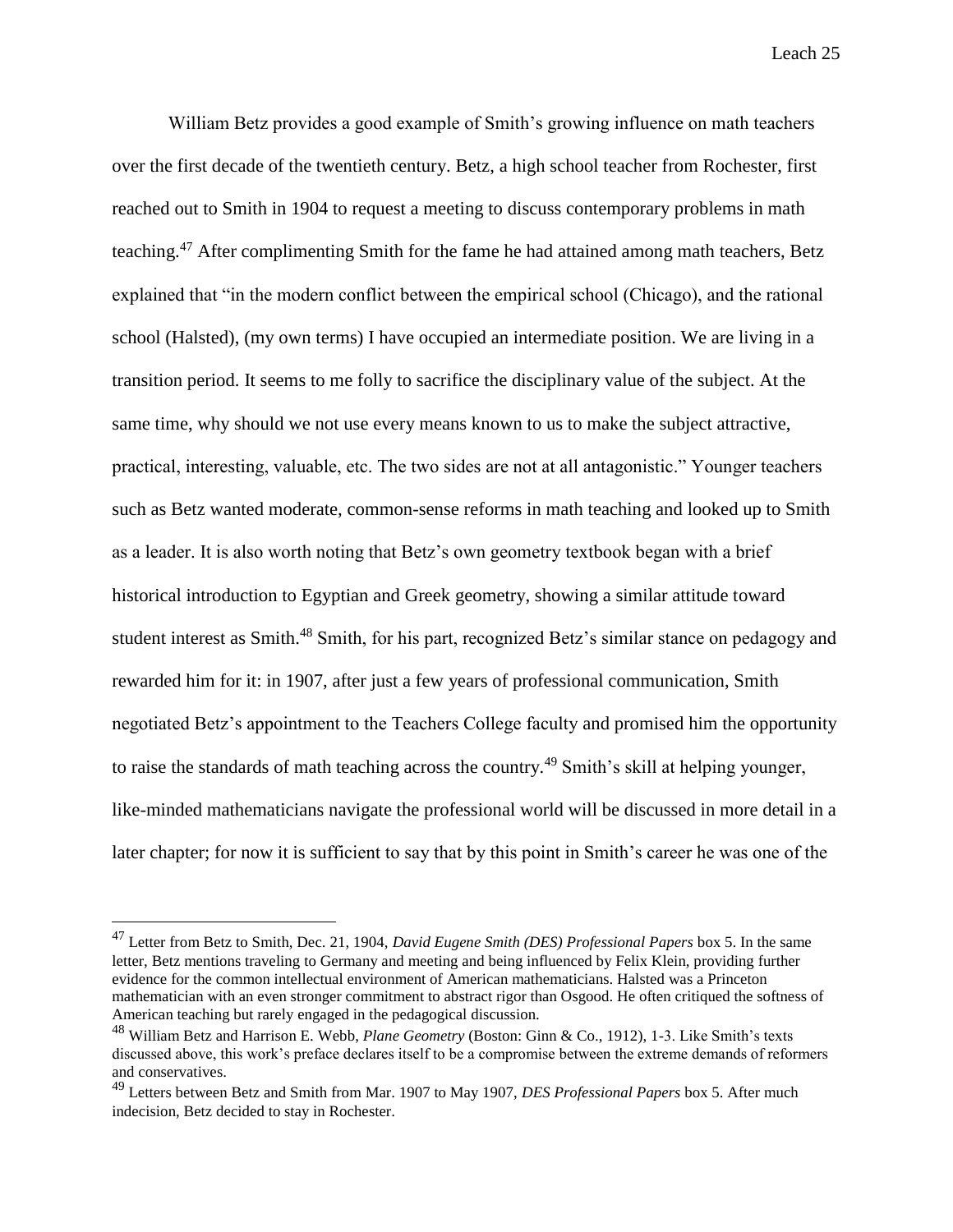most well-known math educators in the country and held considerable influence on the direction the reform effort would take.

#### Smith's Leadership and the IMUK

 $\overline{a}$ 

Smith's largest undertaking during this phase of his career was his leading role in the International Commission on the Teaching of Mathematics (usually abbreviated IMUK according to its German title, *Internationale Mathematische Unterrichtskommission*). This organization came into being in 1908 at the Fourth International Congress of Mathematicians, with the goal of providing a comprehensive report on the state of secondary mathematics education in the various nations of Europe and North America in time for the Fifth Congress in 1912.<sup>50</sup> While Felix Klein proposed the IMUK at the 1908 Congress and served as its president, it is the consensus among historians and contemporaries that Smith pushed Klein to set the project in motion.<sup>51</sup> The IMUK thus serves as a useful reference point for Smith's career, revealing his considerable influence among American and European math educators.

With the central committee of the IMUK dominated by Europeans, the United States was allotted three delegates to oversee the investigation of American math teaching. Smith, with his initiative in beginning the project, was an obvious first choice. Looking for a second commissioner, Smith reached out to Osgood in the summer of 1908. Osgood reluctantly accepted: "it is clear that the 'reformers' of the Slaught-Lennes kind [two Midwestern educators] will want to recommend things that I, for one, believe to be wrong. [...] I should not think it feasible for me to serve with a representative of the radical movement in America. On the other

 $50$  David E. Smith, "The American Work of the International Commission on the Teaching of Mathematics," *Mathematics Teacher* 2 (1909): 56.

<sup>51</sup> Roberts, "Mathematics and Pedagogy," 352-353. I have not read the letters from Klein to Smith from this period, as they were written in German.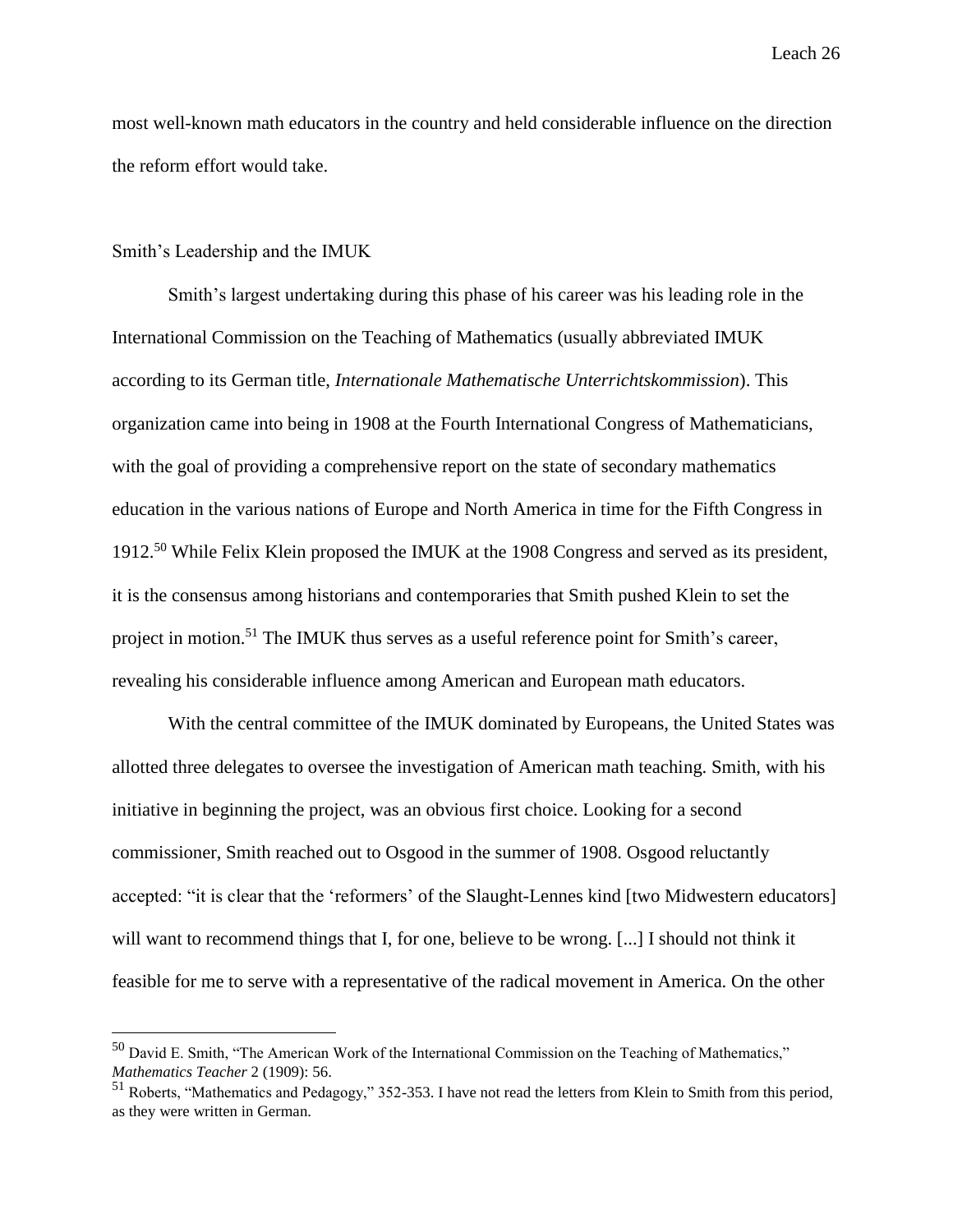hand, the radicals are making all the noise, and they are going to continue to talk a blue streak."<sup>52</sup> Osgood expected the Chicago style of reform to dominate the committee and felt obligated to provide balance through his own participation. With these positions filled, the obvious choice would be a "radical" third member to balance Osgood. Smith and Osgood agreed that J. W. A. Young would fit this role, explaining to Klein that "as Professor Osgood and I represent somewhat different attitudes with respect to the work, so Professor Young represents a position different from that of either of us."<sup>53</sup> The American delegates valued balance, both ideologically and geographically, and strove to include all voices within the teaching community in the commission's work. Young and Osgood agreed that Smith ought to be chair of the American commission, citing his normal school experience and closer connection to secondary education.<sup>54</sup> Given Osgood's distaste for the Chicago style of reform, Smith was also the most politically neutral choice to head the commission. Although all sides got a voice in the American commission, the moderate faction spoke loudest.

What followed was a chaotic three-year period in which Young, Smith, and Osgood communicated furiously with one another and with math educators across America, trying to fill committee and subcommittee memberships, find money to pay for publications, and meet the 1912 deadline. Smith quickly reached out to the U.S. Commissioner of Education, Elmer Ellsworth Brown, looking to secure support from the federal government.<sup>55</sup> He was not successful in this: while France and Germany had given strong support to their respective IMUK

<sup>52</sup> Letter from Osgood to Smith, July 29, 1908, *DES Professional Papers* box 37.

<sup>53</sup> Letter from Smith to Klein, Oct. 5, 1908, *DES Professional Papers* box 29. Young accepted Smith's invitation in a letter of Nov. 21, 1908, *DES Professional Papers* box 56.

<sup>54</sup> Letter from Osgood to Smith, Feb. 13, 1909, *DES Professional Papers* box 37.

<sup>55</sup> Letter from Smith to Brown, Oct. 16, 1908, *DES Professional Papers* box 7. Brown headed the Bureau of Education, a small organization within the Department of the Interior. The Department of Education would not be founded until 1979.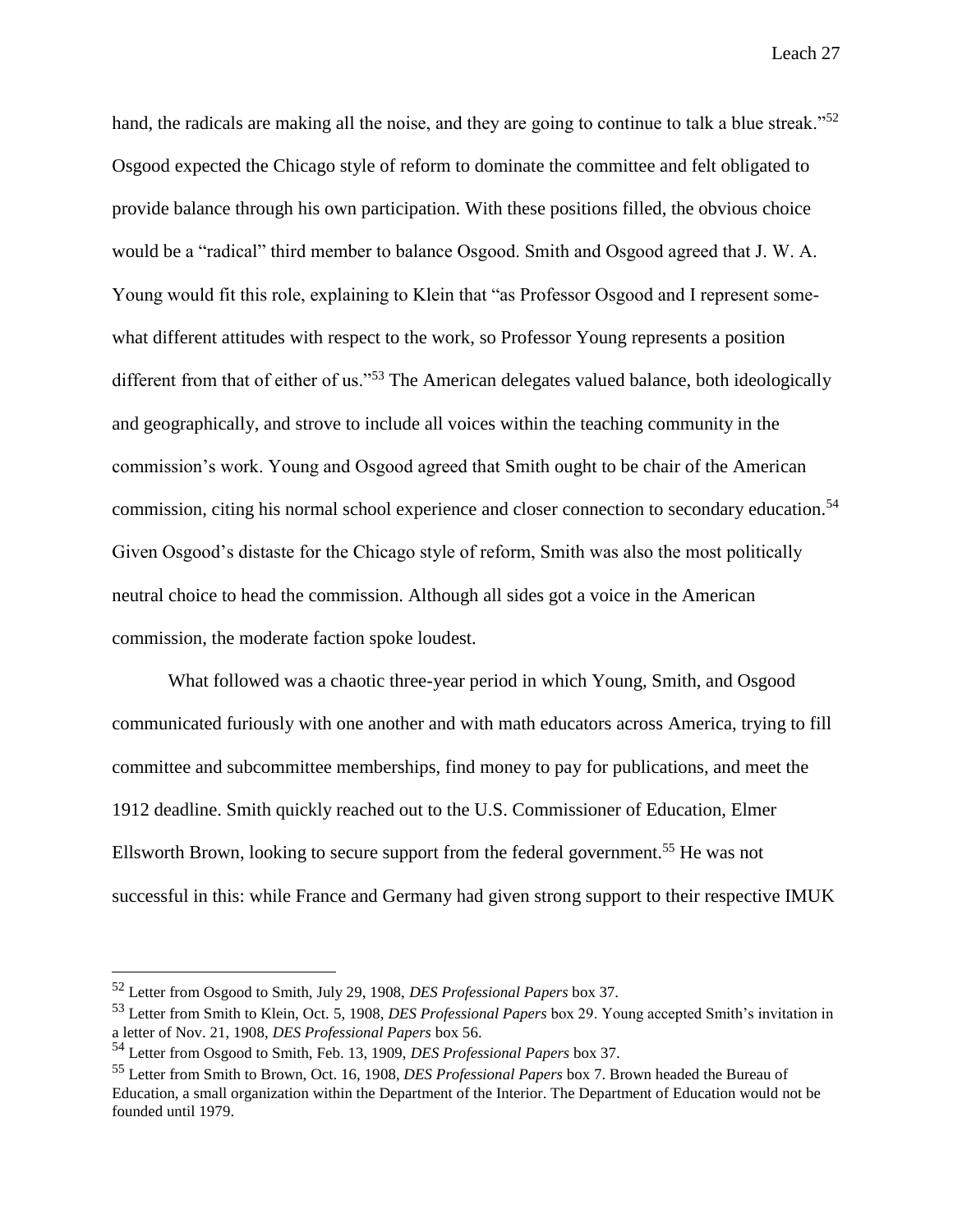commissions, America's Bureau of Education ended up taking a backseat role.<sup>56</sup> In contrast with the present situation, in which the federal government actively sets the educational agenda, the early-twentieth century saw the government deferring to the professional communities surrounding individual subjects. Smith asked Brown whether the Bureau could help the American investigation financially and received a definite (though apologetic) no: the Bureau was itself struggling to get more funds from Congress and expected a budgetary increase of only \$5,700 in 1909.<sup>57</sup> Without government funds, the American commissioners could not afford to meet in person or travel extensively as part of their work; the IMUK thus served to test the potential for communication within the professional infrastructure that the mathematics community had built up over the previous  $30$  years.<sup>58</sup>

The scope of the IMUK and the status of those who were invited to participate serve as good evidence of its success and the triumph of the country's mathematical community. America's investigation into math teaching consisted of 12 committees (covering topics such as "mathematics in the elementary schools," "mathematics in the technical secondary schools," and "examinations in mathematics") divided into a total of over 50 subcommittees, each consisting of three to five members. The committee on examinations included, for example, subcommittees dealing with admission into secondary schools, college entrance tests, college entry via certification, and examinations to test teachers. Most of the prominent math educators of the 1900s and 1910s participated in the IMUK in some capacity: E. H. Moore served on an advisory council (reflecting his more passive engagement with teaching issues at that point); Betz headed

<sup>56</sup> Letter from Smith to Brown, Jan. 22, 1909, *DES Professional Papers* box 7.

<sup>57</sup> Letter from Brown to Smith, Feb. 10, 1909, *DES Professional Papers* box 7. The letter does not mention the size of the previous year's budget for comparison.

<sup>&</sup>lt;sup>58</sup> I find no definitive summary of how the commission was financed, but the three commissioners were able to secure \$200 each from their respective universities. Letter from Young to Smith and Osgood, May 13, 1909, *DES Professional Papers* box 56. Smith also mentions using his own money to cover some expenses, but this may have been written with the expectation of eventually being paid back by Teachers College.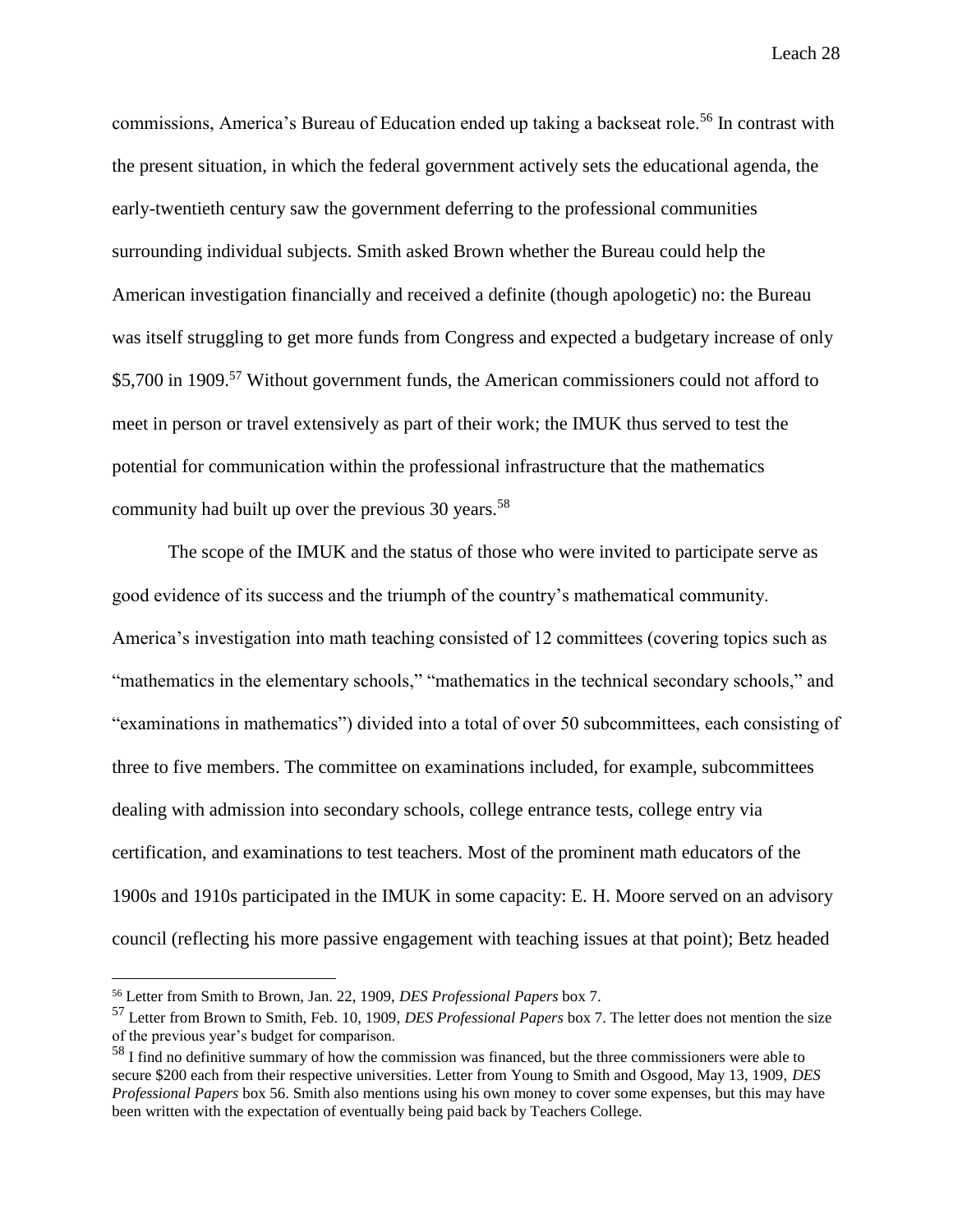a subcommittee investigating the failures of current secondary math education; the reform wing was well-represented with Chicago teachers such as Ernst Breslich, G. W. Myers, and Herbert Slaught; and then-unknown educators who would later collaborate with Smith on the history of mathematics such as Louis Karpinski and Lao Genevra Simons made minor contributions.<sup>59</sup> In spite of its lack of funding and occasional failure to meet deadlines, the project's ultimate success provided proof of the American math teaching community's cohesion and organizational capacity.

To give an example of how this delegating process worked: In April 1909, Young suggested E. H. Taylor of Charleston, Illinois (that is, a Midwesterner), to chair the committee on teacher training, citing his good reputation and experience working with Osgood in the past.<sup>60</sup> After clearing the choice with all three commissioners, Smith (not Young) wrote to Taylor, who agreed to take the position.<sup>61</sup> Smith then provided a list of potential subcommittee members, to which Taylor added his own suggestions.<sup>62</sup> Despite the difficulties of carrying on this sort of multipolar conversation through the mail service, the commissioners made the appointment without trouble. Other times, the bureaucracy of the project got in the way of such smooth functioning: around the same time, Young noted that most of the committee chairs were held by Easterners and suggested that the chair of the committee on private high schools should be given to a Westerner.<sup>63</sup> Smith apologized that he had already offered the position to the superintendent of Hackensack, New Jersey (a position that clearly dealt with public rather than private

<sup>59</sup> *Report of the American Commissioners of the International Commission on the Teaching of Mathematics* (Washington: Government Printing Office, 1912), 67-76. A full list of committee membership is given here. <sup>60</sup> Letter from Young to Smith and Osgood, Apr. 5, 1909, *DES Professional Papers* box 56.

<sup>61</sup> Letter from Taylor to Smith, May 2, 1909, *DES Professional Papers* box 51.

<sup>62</sup> Letters of May 5 and 13, 1909, *DES Professional Papers* box 51.

<sup>63</sup> Letter from Young to Smith, Apr. 22, 1909, *DES Professional Papers* box 56. Note the exclusion of Osgood from this conversation. Young was right to point out the dominance of Easterners: out of 12 committees, 10 were chaired by Northeasterners.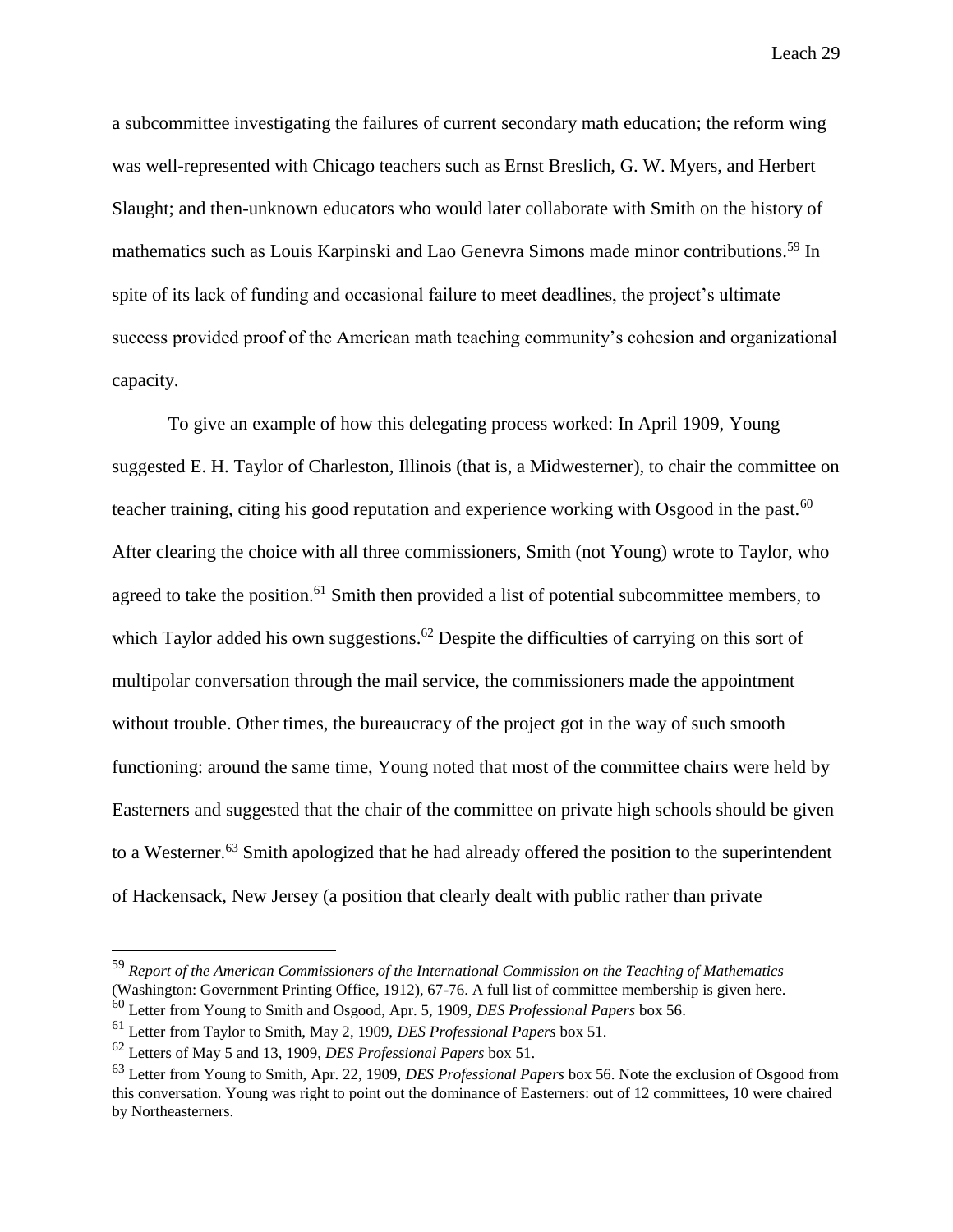schooling), explaining that he had not expected Young to feel strongly about the position and that in any case they were working on a strict schedule so the appointment would stand.<sup>64</sup> The politics of geography (and, implicitly, of different schools of reform) were still visible beneath the cooperation between Smith, Young, and Osgood, but this should not detract from their success in bringing the community together.

The IMUK's immediate impact was to reveal the weakness of American math education in comparison to Europe. With regard to the training of math teachers (one of Smith's favorite topics), the IMUK found the highest standards in France, Germany, Denmark, and Sweden, with Britain and the U.S. lagging far behind.<sup>65</sup> This only confirmed what Smith knew from his experience teaching in normal schools, where young teachers often had no mathematical knowledge beyond elementary arithmetic and algebra. Attempts to make direct comparisons only reinforced America's low standards: graduates from the French *lycées* were already on par with American university sophomores; German teachers were required to have broad knowledge of philosophy, religion, and literature, unlike the uncultured Americans.<sup>66</sup> The arrangement and scope of the curriculum also provided examples of America's subpar status. In Europe, algebra and geometry were introduced earlier and studied more intensively, different courses were correlated with one another (a reform Moore had suggested a decade ago but which had not been widely adopted), and advanced topics such as trigonometry were regularly taught.<sup>67</sup> Writing retrospectively over the next few decades, Smith tended to portray the IMUK as a shock to

<sup>64</sup> Letter from Smith to Young, Apr. 24, 1909, *DES Professional Papers* box 56. I find no sign that Young resisted this decision by Smith.

<sup>65</sup> Raymond C. Archibald, *The Training of Teachers of Mathematics for the Secondary Schools of the Countries Represented in the International Commission on the Teaching of Mathematics* (Washington: Government Printing Office, 1918), 217.

<sup>66</sup> Archibald, *Training of Teachers*, 68, 88.

<sup>67</sup> J. C. Brown, *Curricula in Mathematics: A Comparison of Courses in the Countries Represented in the International Commission on the Teaching of Mathematics* (Washington: Government Printing Office, 1915), 88.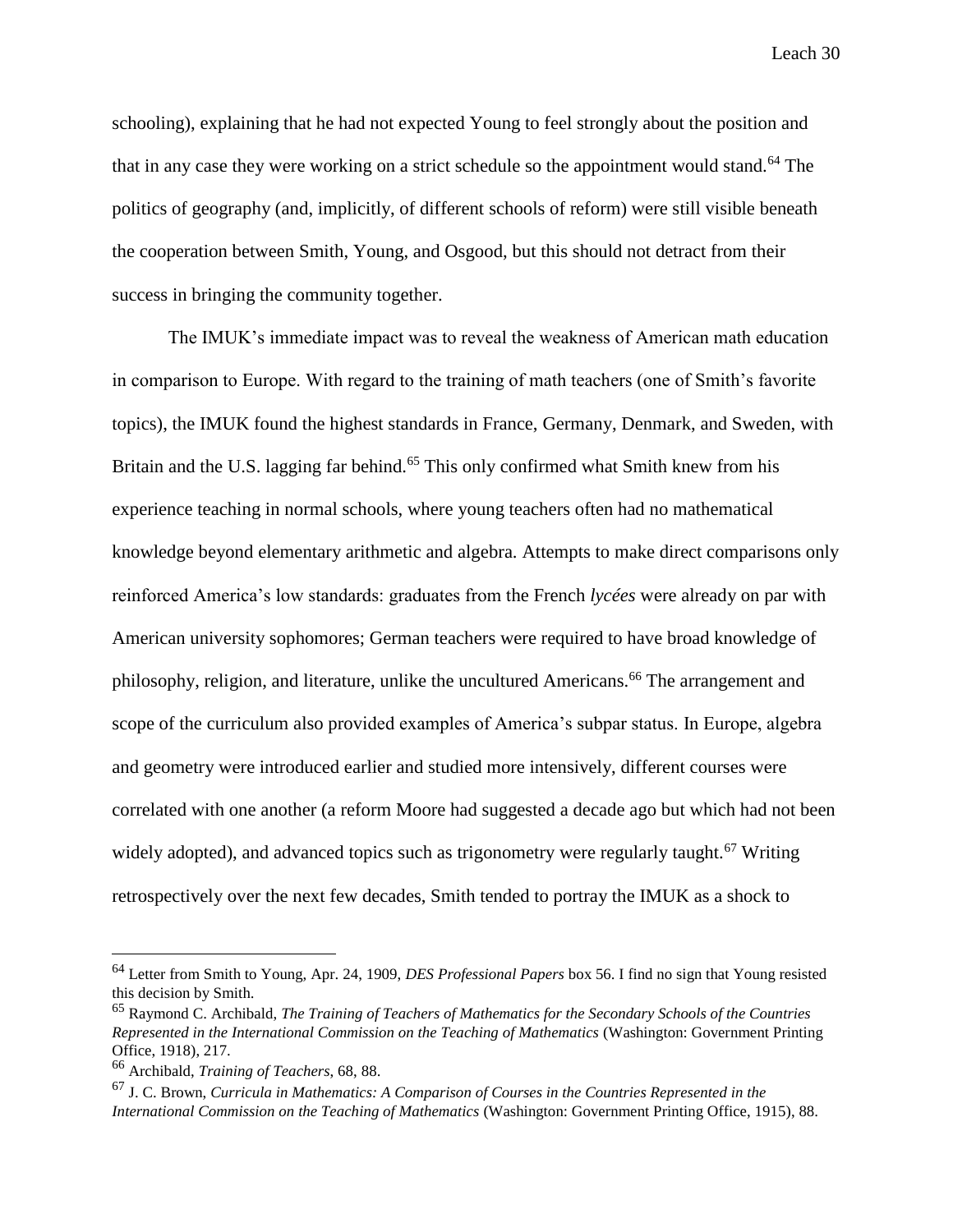American mathematicians that drove them to catch up to Europe and energized the reform movement.<sup>68</sup> Given the scale of the project and the list of significant names that made contributions, it is reasonable to trust Smith's judgment that the IMUK had a considerable impact on American math teaching.

The final report of the three American commissioners summed up the state of American math education in 1912, identifying its problems and pointing toward solutions. The main theme of this report was the lack of adequate training for American teachers. The United States, the commissioners argued, faced a particular challenge here, given the country's geographic size and its rapid population growth, from 31 million in 1860 to 92 million in 1910.<sup>69</sup> With so many children to teach, the schools scrambled to fill positions and made due with teachers who did not have a solid grasp of mathematics. Despite the vigorous reform debates over the previous ten years, this rapid growth had prevented the teaching community from actually implementing new ideas on a large scale: "the man battling with a flood must struggle for his life; he can not be carrying out reforms."<sup>70</sup> It is important to remember that most mathematics teachers in the U.S. (especially in the elementary schools) were young women who were not socialized to join their regional professional organization or read periodicals from the MAA or NCTM and who typically only held the job for a few years before marriage.<sup>71</sup> The solution, then, would be to raise the standards expected of new math teachers and expand the self-consciously professional class that had emerged in the late nineteenth century. For example, the commissioners proposed that high school math teachers should be college graduates who have taken courses in calculus,

<sup>&</sup>lt;sup>68</sup> David E. Smith, "A General Survey of the Progress of Mathematics in Our High Schools in the Last Twenty-Five Years," in *National Council of Teachers of Mathematics Yearbook* 1 (1926): 8. Smith lists the Commission first in a list of positive influences on math teaching, suggesting its primacy to the later phase of teaching reform. <sup>69</sup> *Report of the American Commissioners*, 10.

<sup>70</sup> *Report of the American Commissioners*, 12.

<sup>71</sup> *Report of the American Commissioners*, 11, 23.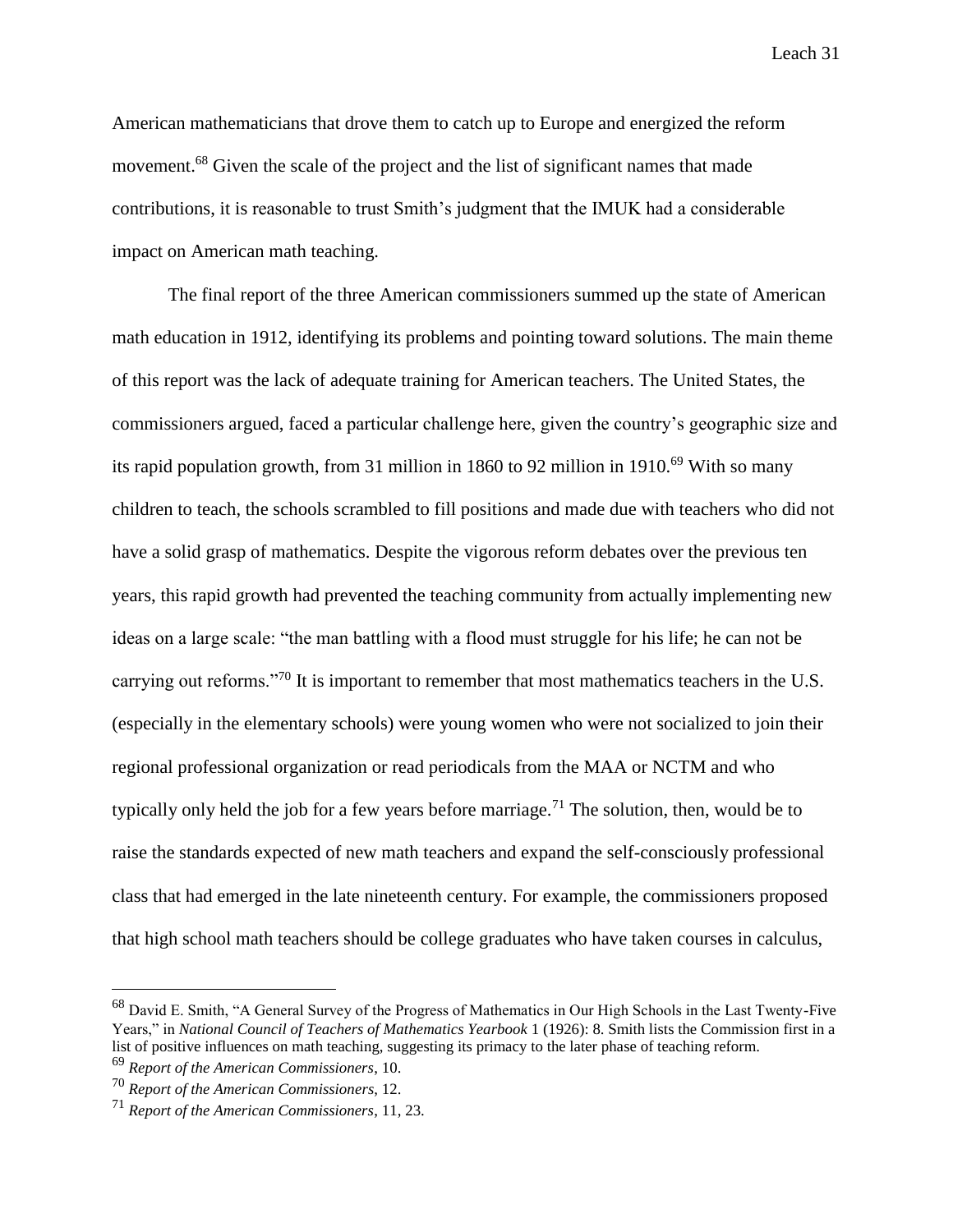physics, advanced geometry and algebra, some modern foundational mathematics, and specialized courses on the teaching and history of mathematics.<sup>72</sup> Along with some modernizing changes to the math curriculum, the commissioners saw this continued professionalization of teaching as the solution to America's backwardness.

The commissioners' report bears many marks of Smith's influence and shows how he balanced Young's empiricism and Osgood's formalism. Besides the aforementioned focus on teaching quality (one of Smith's pet issues), the report took a moderate attitude toward reform, recognizing the need for change while condemning blind experimentation. Among the "generally disastrous" experiments of recent years were the spiral method (which Smith had earlier tried in a more moderate form), the restriction of mathematics to too narrow a field of applications, the consolidation of math classes into fewer years in order to improve efficiency, and eliminating math classes altogether, only teaching math as it appears incidentally in other subjects.<sup>73</sup> For Smith, all of these experiments were too radical a break with the past. Two "failures" deserve special attention: the report condemned both the total abandonment of abstract work in favor of mathematical applications and the neglect of applications in favor of abstract mechanicalism. Certainly, it was not the case that Young's reformism was totally application-focused or that Osgood wanted all math teaching to be purely abstract; both leaned toward these extremes but brought more subtlety in their positions. Nevertheless, this rejection of extremism in any form was characteristic of Smith's rhetoric over the previous two decades and suggests the other commissioners' submission to his vision of reform. The laboratory method was not even mentioned by name; Young seemed unwilling or unable to fight for its inclusion. As in so many

<sup>72</sup> *Report of the American Commissioners*, 37-38.

<sup>73</sup> *Report of the American Commissioners*, 17. These last two experiments especially were likely influenced by the growing progressive education movement, with its preoccupation with scientific efficiency and challenging traditional subject-matter barriers. This will be discussed in the following chapter.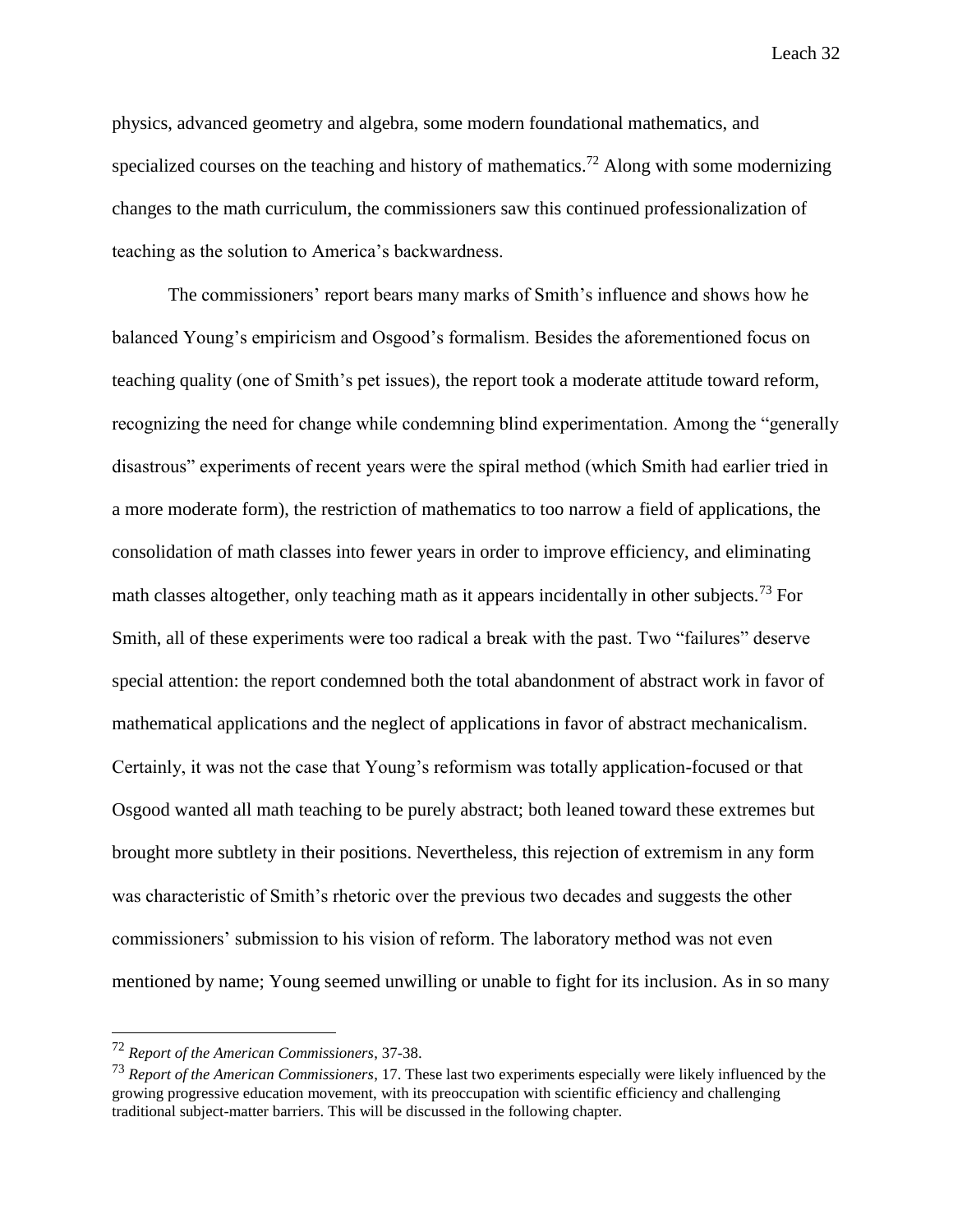other areas, the commissioners' final report is evidence that Smith was the dominant voice among the American IMUK delegates.

By 1914, American mathematics educators had organized themselves into a healthy community on a national rather than merely regional scale. A network of societies and periodicals allowed cooperation on projects and discussions of pedagogical issues to reach a national scale. Distinct schools of thought had emerged and were engaging in constructive debate on the nature and purpose of math education. And with David Eugene Smith's leadership in the IMUK, the community showed a willingness to examine itself and to take part in international trends. Betz characterized this state of excitement in a letter to Smith: "we now have proof positive that mathematics is no longer the fossilized, dry-as-dust repository of rusty cans—once the delight of the elect—, but that it is the most virile, progressive element in the whole armory of philosophy and science."<sup>74</sup> While this progressive spirit was not always reflected in the reality of school teaching—which, then as today, is slow to change—the professional community of math teachers felt that they were living in a moment of genuine change and possibility within the field.

World War I did much to halt that momentum. The leaders of the International Commission had planned to continue their project, investigating math education in other parts of the world such as China, Latin America, and the various British colonies.<sup>75</sup> The war made any such international cooperation impossible, particularly with individuals from the Central Powers. This effectively ended the influence of Felix Klein, president of the IMUK and grandfather of American mathematics. Klein was one of the signatories of the infamous Manifesto of Ninety-Three, which celebrated German culture and denied the country's role in causing the war in the

<sup>74</sup> Letter from Betz to Smith, Jan. 13, 1913, *DES Professional Papers* box 5.

<sup>75</sup> David E. Smith, untitled IMUK retrospective, *DES Professional Papers* box 84. The manuscript dates itself twelve years after the Commission began, meaning that it was written around 1920.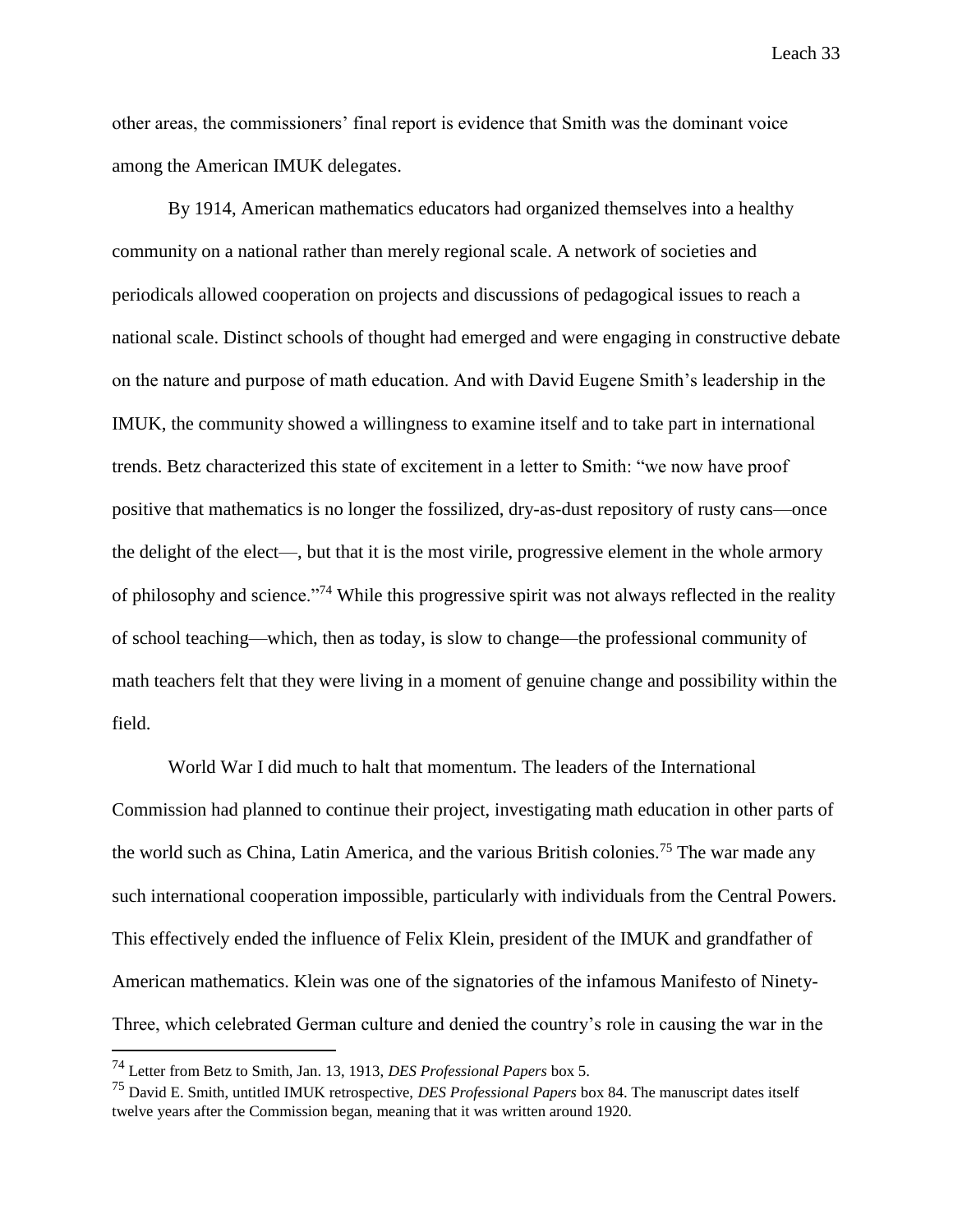wake of the invasion of Belgium. Although the Americans, still neutral in the war, were less eager to punish Klein than their French and English counterparts, it became politically impossible for him to continue leading the IMUK and he eventually stepped down.<sup>76</sup> The American mathematics community had lost one of its strongest international allies. More broadly, the United States' entrance into the war drained the country's pool of young men and slowed the growth of professional mathematics. Oswald Veblen, one of the country's most prominent math researchers, resigned from his committee work to join the army.<sup>77</sup> These interruptions to the education community's normal functioning make the mid-1910s a natural point of discontinuity in its development. However, the war also coincided with an important shift in the nation's attitude toward math and a growing sense of crisis within the math education community, which will be the subject of the next chapter.

<sup>76</sup> Letter from Young to Smith and Osgood, Mar. 12, 1915, *DES Professional Papers* box 56. Soon after this, Smith was appointed president of the IMUK; however, given the organization's irrelevance after the war began, this appointment was not especially significant except as further evidence to his centrality to the project.

<sup>77</sup> *The Reorganization of Mathematics in Secondary Education* (Mathematical Association of America, 1923), viii.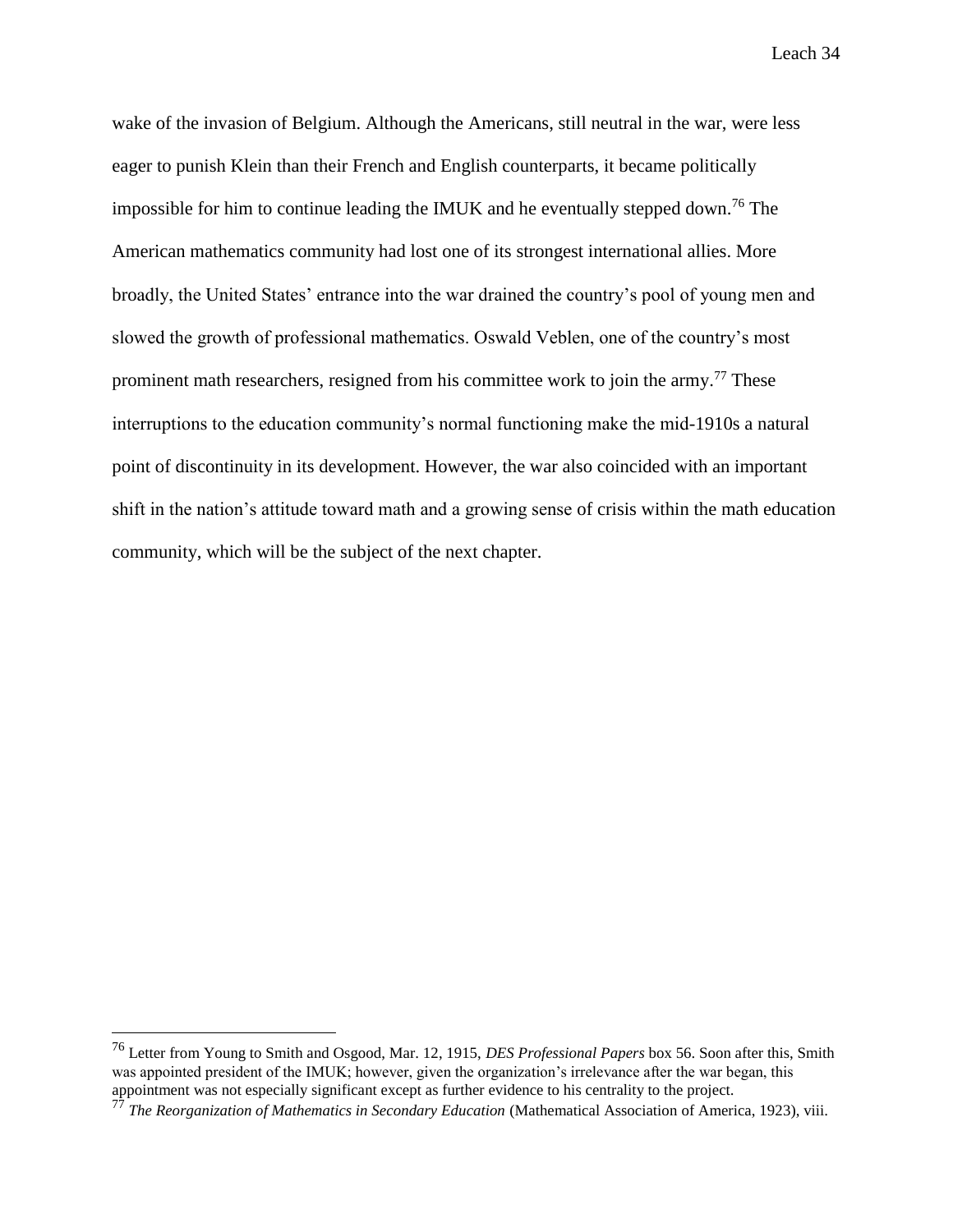Progressive Education and the Attack on Mathematics

Beginning in the mid-1910s, the math education community's mood turned dark. Mathematicians increasingly felt that their subject was under attack and feared that math might lose its place at the center of curriculum requirements. David Eugene Smith first gave voice to this thought in 1913, noting that "somebody to-day raises the question, 'Why should an educated man need to study algebra?'—and we, the teachers of mathematics, must answer."<sup>1</sup> He returned to the topic a few years later, warning that soon students would be allowed to enter college without any experience in high school math.<sup>2</sup> Alfred Davis of the MAA made a similar point in 1918, noting that "the challenge has come from various sources to us, as teachers of mathematics, to defend our subjects, especially algebra and geometry. A passive attitude is no longer tenable; we must make our position clear."<sup>3</sup> As late as 1935, Eric Temple Bell warned that "mathematicians are beginning to get their due share of those withering criticisms [...] which are only the first, mild zephyrs of the storm that is about to overwhelm us all. In the coming tempest only those things will be left standing that have something of demonstrable social importance to stand on."<sup>4</sup> The actions and writings of math educators during this period must be understood as a response to a protracted sense of crisis that permeated the community.

This chapter will explore the causes of this crisis and its effects on the math education community. Criticism came from the progressive education movement, which argued that mathematics' place in the curriculum was based on outdated psychology and that a truly modern,

<sup>1</sup> David E. Smith, "Certain Problems in the Teaching of Secondary Mathematics," *Mathematics Teacher* 5 (1913): 162.

<sup>2</sup> David E. Smith, "What Is to Be the Outcome," *Mathematics Teacher* 9 (1916): 77-79.

<sup>3</sup> Alfred Davis, "Valid Aims and Purposes for the Study of Mathematics in Secondary Schools," *School Science and Mathematics* 18 (1918): 112.

<sup>4</sup> E. T. Bell, review of *The Poetry of Mathematics and Other Essays* by David E. Smith, *American Mathematical Monthly* 42 (1935): 559.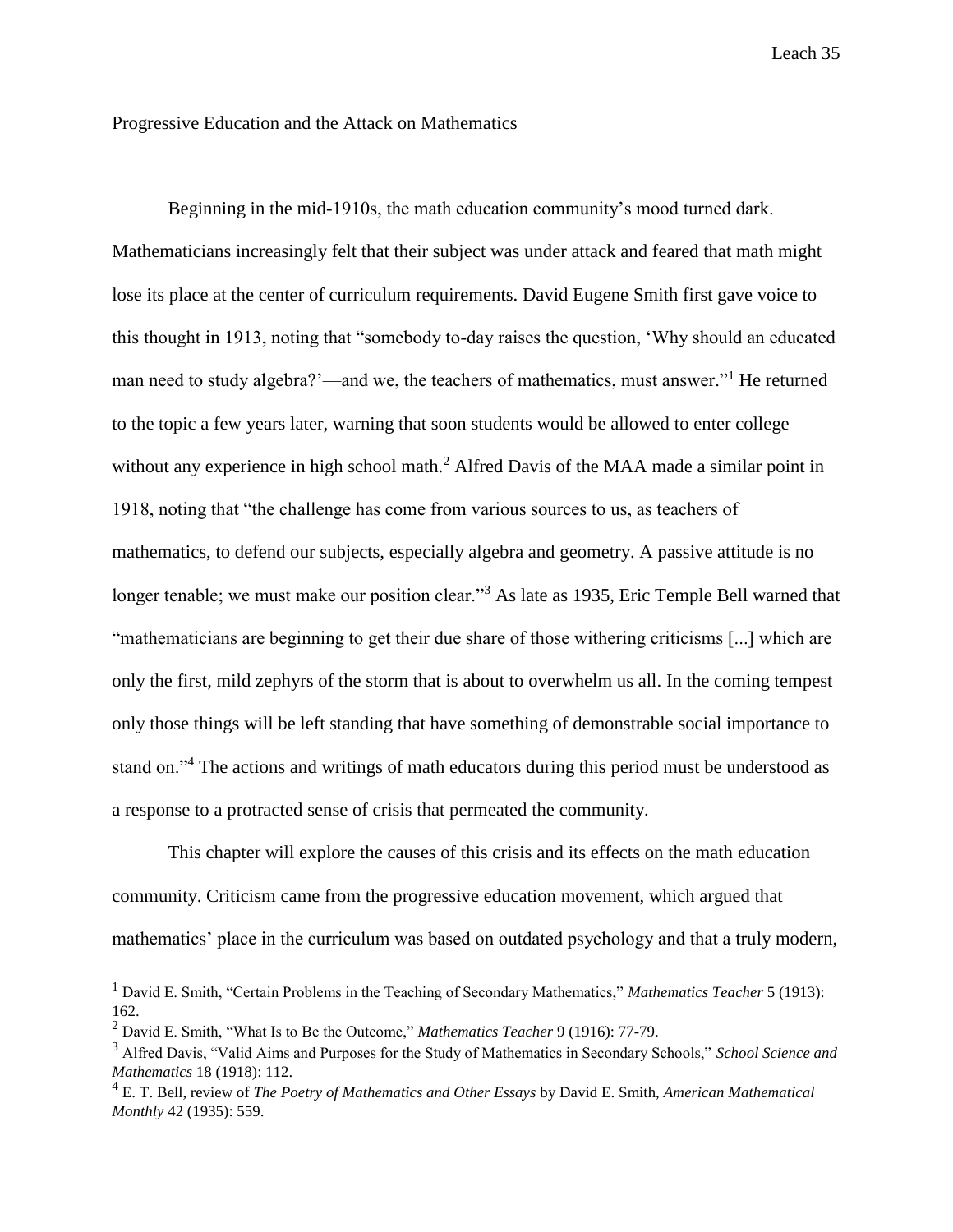scientific education need not waste time with topics like algebra or geometry. While mathematicians continued to argue for the importance of their subject, they accepted the progressive logic of reform based in contemporary psychology. This was a strategic move that allowed math educators to present themselves as modern in the same way progressives did, but it also restricted their rhetorical options by invalidating the justifications for math education that had worked throughout the nineteenth century. Math educators had to find new justifications of their subject's worth based on math's uses in everyday life and its important role in human civilization. The crisis also strengthened the process of community-formation among mathematicians, inspiring new organizations and reports in defense of the subject. As the conflict between professions became more acute, the differences within math education discussed in the previous chapter became less pressing.

## The Progressive Community and the Science of Pedagogy

 $\overline{a}$ 

Educators and historians agree that something called "progressive education" existed from roughly the 1890s to the 1950s, but it is difficult to come up with a concise definition of what the term means. Lawrence Cremin argued that progressive education was simply the educational phase of the broader Progressive Era; while this is useful in placing the movement in the cultural context of the reformism of Jane Addams or Jacob Riis, it does little to clarify the ideas that progressives actually supported.<sup>5</sup> The movement was incredibly broad, and two educators who identified themselves as progressives might have agreed on very little as to how a classroom ought to be run. Rather than attempting to work out the ideas shared by all progressives, this paper will identify progressives using the linguistic cues they repeated in their

<sup>5</sup> Lawrence Cremin, *The Transformation of the School: Progressivism in American Education, 1876-1957* (New York: Alfred A. Knopf, 1962), viii.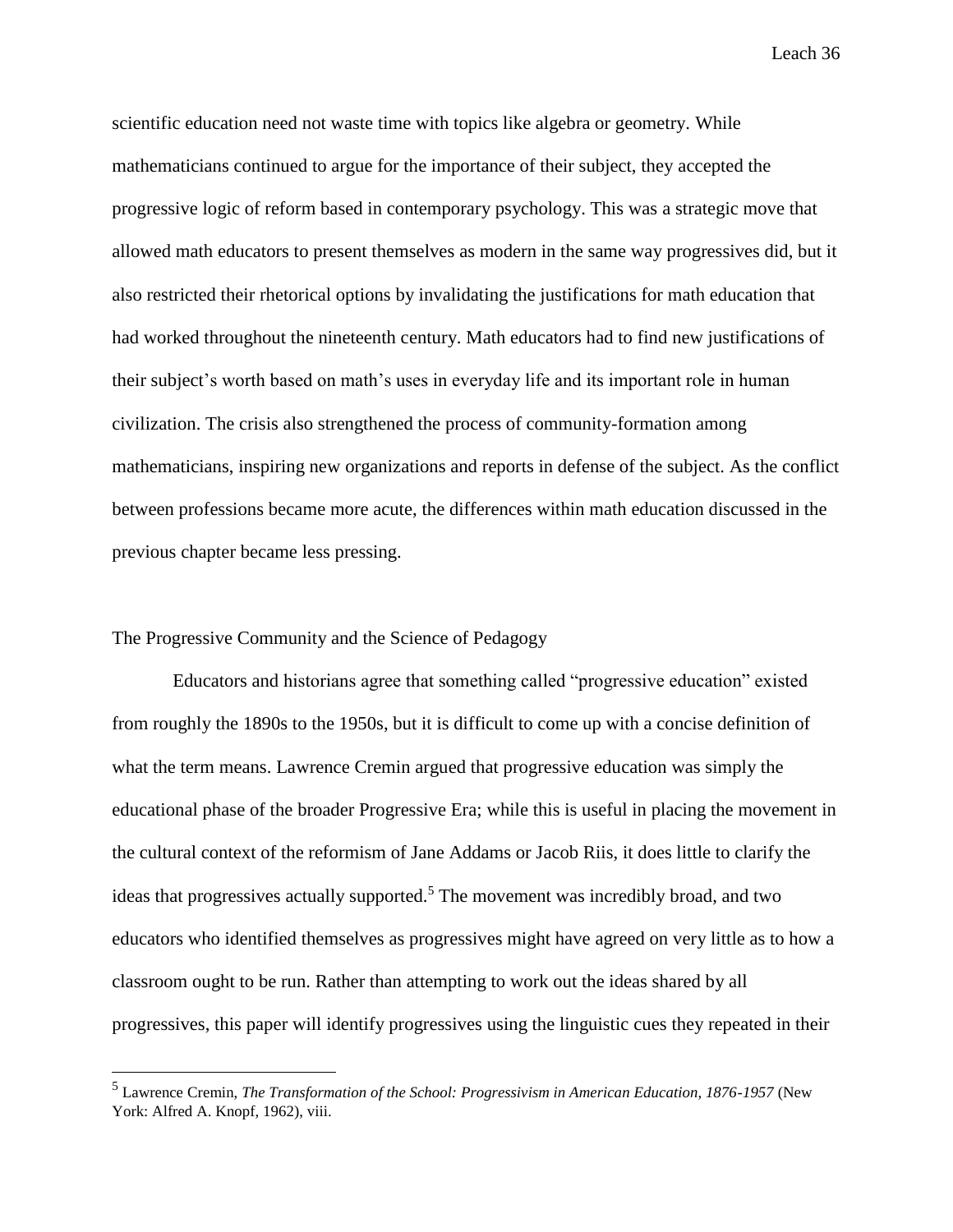writings and speeches. Progressives tended to talk about education in the same way, even when the specifics of their beliefs differed. There was a broad consensus that education ought to be analyzed scientifically and made more efficient; that teachers ought to pay attention to the interests and unique needs of children to make school more humane; that learning should be active and should avoid abstract formalism or rote memorization; and that school should prepare children for the "real world," doing away with traditional, artificial subject-matter organization. These stated characteristics were exceptionally vague, but this made them useful: they were a means of eliding the distinctions between progressive educators and allowed them to view themselves as a unified movement.<sup>6</sup> These ideals made up the vocabulary of the progressives' language and could be invoked to demonstrate one's membership within the progressive community. In short, a progressive educator was simply someone who spoke the language of progressive pedagogy.

While professional math educators were organized around societies such as the AMS or MAA, the institutions tying together progressive education were the new schools of education. At the end of the nineteenth century, young Americans planning to become teachers typically passed through normal schools, either after finishing high school or in place of it. While the quality of these normal schools varied, they were targeted by reformers such as Smith who wanted to improve the quality of teacher training. By 1900, a quarter of the country's colleges and universities offered graduate training in education.<sup>7</sup> The most important of these was Teachers College, which became synonymous with progressive education itself. This was primarily the work of the school's president, James Earl Russell, who actively recruited reform-

<sup>6</sup> Cremin, *Transformation of the School*, viii-ix. Later, Cremin argues that this vagueness of language, which valued professional cohesion over properly-articulated ideas, paralyzed the movement in the long run. See *Transformation*, 181.

<sup>7</sup> Cremin, *Transformation of the School*, 169.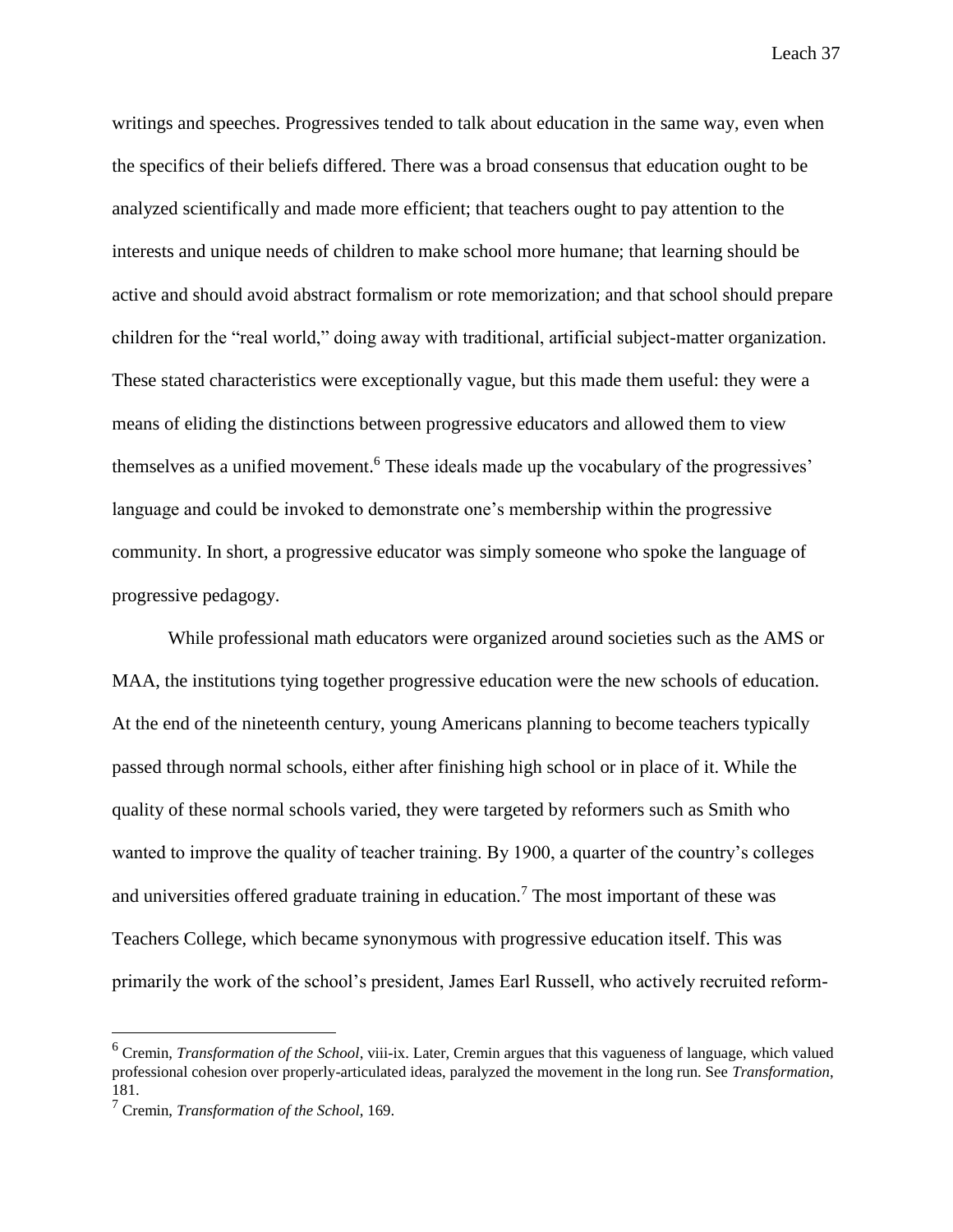minded educators for the school's faculty.<sup>8</sup> John Dewey, who was quickly becoming the public face of progressive education, moved from the University of Chicago to Teachers College in 1904 and remained there for the rest of his career. Another early arrival was the child psychologist Edward Thorndike, who arrived in 1899 and began conducting the experiments that would make him famous.<sup>9</sup> The presence of active researchers set Teachers College apart from the older normal schools and pointed toward the professional identity of its progressive faculty: high expectations were placed on the school's students in subjects such as child psychology, the history of education, school administration, and the theory underlying educational technique, none of which were a part of the old normal school education.<sup>10</sup> This was not the professionalization of some particular branch of education, but of education itself, conceived of as an independent object of scientific study and improvement. This paper will use the term "general pedagogy" to refer to this view of education as a profession and stress its allencompassing nature.

However, not every professor at Teachers College was a progressive. In addition to the general pedagogists such as Dewey, Thorndike, and their progressive colleagues, some of the early faculty at Teachers College were specialists in particular subject areas. Smith led the college's mathematics department; other early hires included the Latin professor Gonzalez Lodge and the historian Henry Johnson.<sup>11</sup> These professors were affiliated with the progressivedominated college, but they also had their own allegiances to specific subjects and the professional networks associated with them. Teachers College housed two notions of

<sup>8</sup> Lawrence Cremin, *History of Teachers College* (New York: Columbia University Press, 1954), 28, 39.

<sup>9</sup> Florence L. Goodenough, "Edward Lee Thorndike: 1874-1949," *The American Journal of Psychology* 63 (1950): 291.

<sup>10</sup> Cremin, *Transformation of the School*, 174.

<sup>&</sup>lt;sup>11</sup> Cremin, *History of Teachers College*, 51. My intuition is that a study of Lodge's career at Teachers College would complement this thesis well and would reveal similar trends, as Latin suffered an attack similar to that on mathematics based on its lack of usefulness or disciplinary value.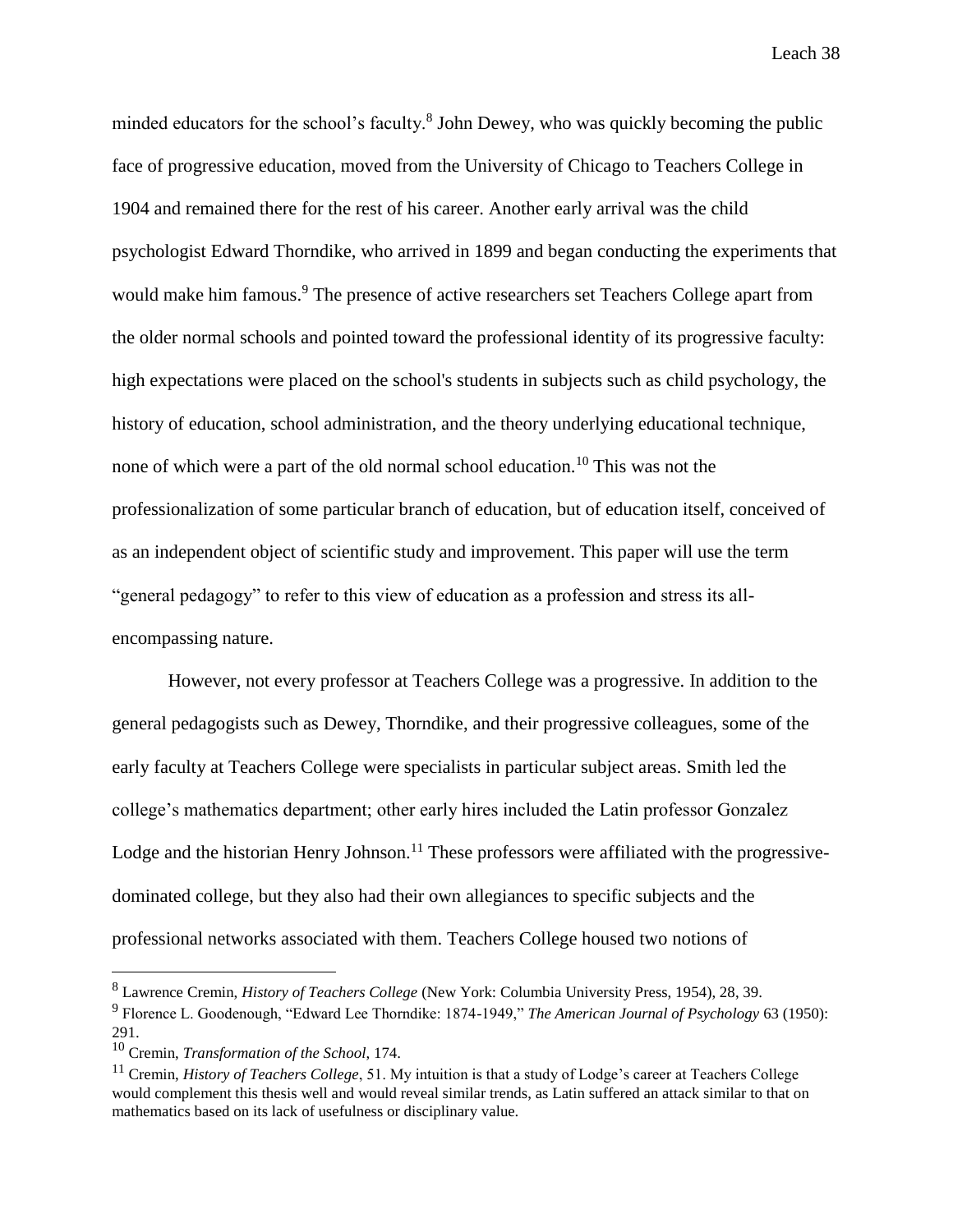professionalism that could easily come into conflict. The pedagogists viewed themselves as bigpicture experts in education who had experimental psychology on their side and could speak authoritatively on any school subject. From the specialists' point of view, planning for a particular subject should be done by those who know it best, not by outsiders relying on pedagogical theory. The animosity between the two groups is illustrated by a popular rumor (probably apocryphal) that the three subject specialists liked to march down Riverside Drive singing "we are the scholars of Teachers College, the only scholars of Teachers College."<sup>12</sup> Consistent with his normal school background and faith in the "average" teacher, Smith did not see abstract pedagogical theorizing as proper educational scholarship, disconnected as it was from the realities of classroom teaching. This alienation from other faculty members persisted over the course of his career: writing retrospectively in 1936, he claimed that the first decade of Teachers College saw many excellent "teachers and scholars" joining the faculty, but as the school grew the balance shifted in favor of professors who taught "courses merely in the science of education."<sup>13</sup> Underlying Smith's disagreement with progressives about how to reform math education was a disagreement over what type of person was qualified to speak about mathematics.

One episode illustrates well how this professional territorialism operated. Early in his career, John Dewey published *The Psychology of Number*, his only work dealing specifically with math education.<sup>14</sup> The work was a clumsy application of late-nineteenth century psychology

<sup>&</sup>lt;sup>12</sup> Cremin, *History of Teachers College*, 53. Cremin mentions that this rumor might have been spurred by the jealousy of the Teachers College pedagogists, but does not pursue this thought further; it is characteristic of his style to ignore the internal divisions of Teachers College and present its faculty as unproblematically engaged in the same project of reform.

<sup>13</sup> Letter from Smith to Russell, Dec. 16, 1936, *David Eugene Smith (DES) Professional Papers* box 41.

<sup>14</sup> James A. McLellan and John Dewey, *The Psychology of Number and Its Applications to Methods of Teaching Arithmetic* (New York: D. Appleton & Co., 1895). McLellan was a Canadian educator with an interest in mathematics and psychology but no known connection to the American math community.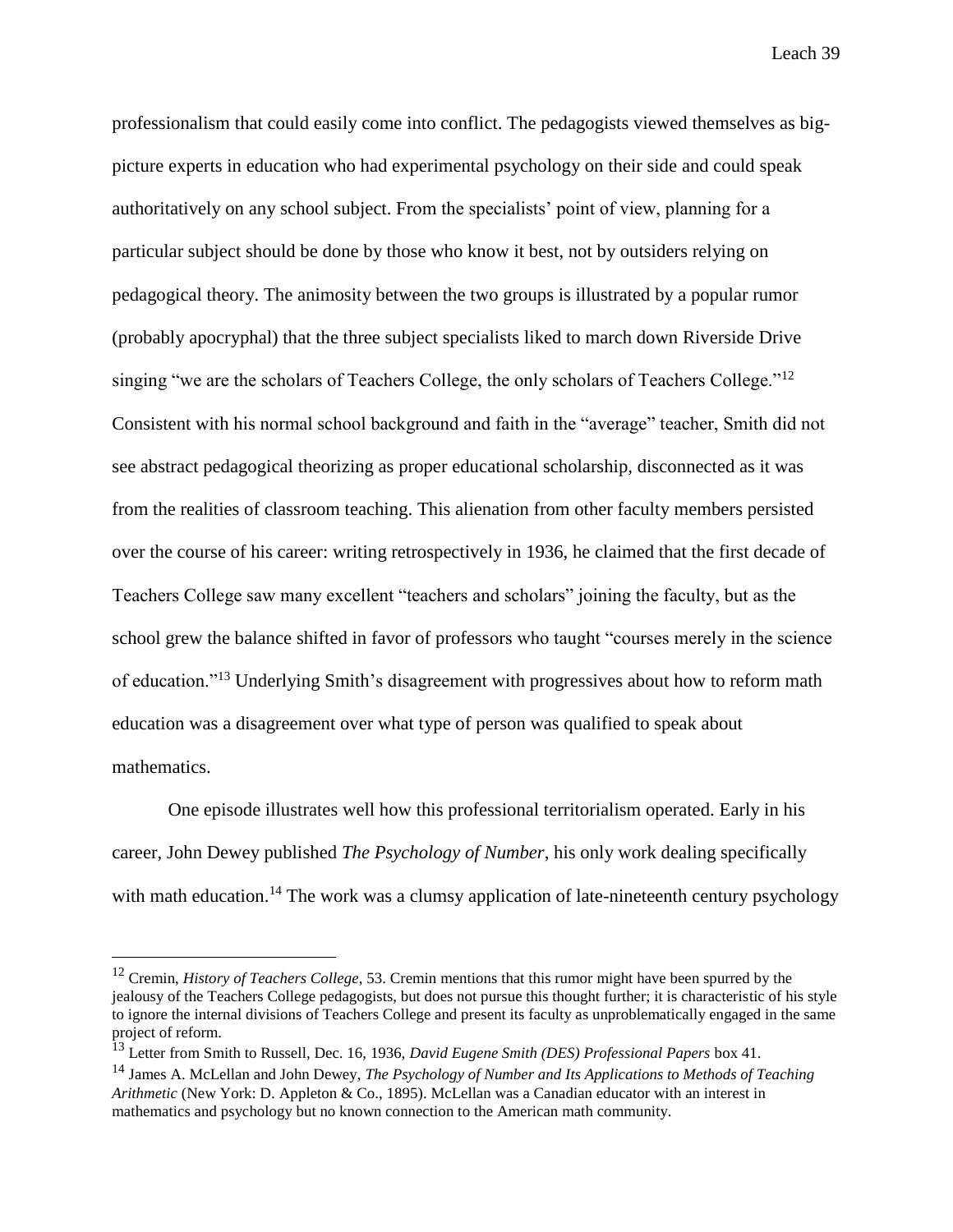to arithmetic teaching and is not especially well-known today. Dewey argued that number consists of the three psychological facets contained in the act of counting—a whole object to be measured, the unit of measurement to be used, and the number of times the measurement is repeated—and that teachers who did not understand this could not teach math properly.<sup>15</sup> It is no surprise that reviewers criticized the book, but a review by the Princeton research mathematician Henry Fine stands out for the argument it used.<sup>16</sup> In place of Dewey's psychological definition, he claimed that the meaning of number must be established in the abstract language of set theory and one-to-one correspondence. When Fine argued that "the number of things in a group is not its measure, but [...] its 'invariant,' being for the group in relation to all transformations and substitutions what the discriminant of a quantic, say, is for the quantic in relation to linear transformations, unchangeable," it is hard to imagine that he expected Dewey to understand him.<sup>17</sup> His purpose was not to engage Dewey in a dialogue, but to demonstrate that only a mathematician was qualified to write about math education. Dewey published a response a few weeks later apologizing for "many blunders on the mathematical side" and spent the rest of his career generally avoiding the question of math education.<sup>18</sup>

#### Mental Discipline and Its Rejection

The competing self-conceptions of the progressive and math education communities made a conflict possible; the issue that finally triggered this conflict was the reevaluation of math's disciplinary value. Mental discipline was a psychological model that had structured

<sup>15</sup> McLellan and Dewey, *Psychology of Number*, 48, 157.

<sup>16</sup> H. B. Fine, *Science* 3 (1896): 134-136. I am indebted to Roberts for calling attention to this review in "Mathematics and Pedagogy: Professional Mathematicians and American Educational Reform, 1893-1923" (PhD diss., Johns Hopkins University, 1997), 129.

 $17$  Fine, 135.

<sup>18</sup> John Dewey, "Psychology of Number," *Science* 3 (1896): 288.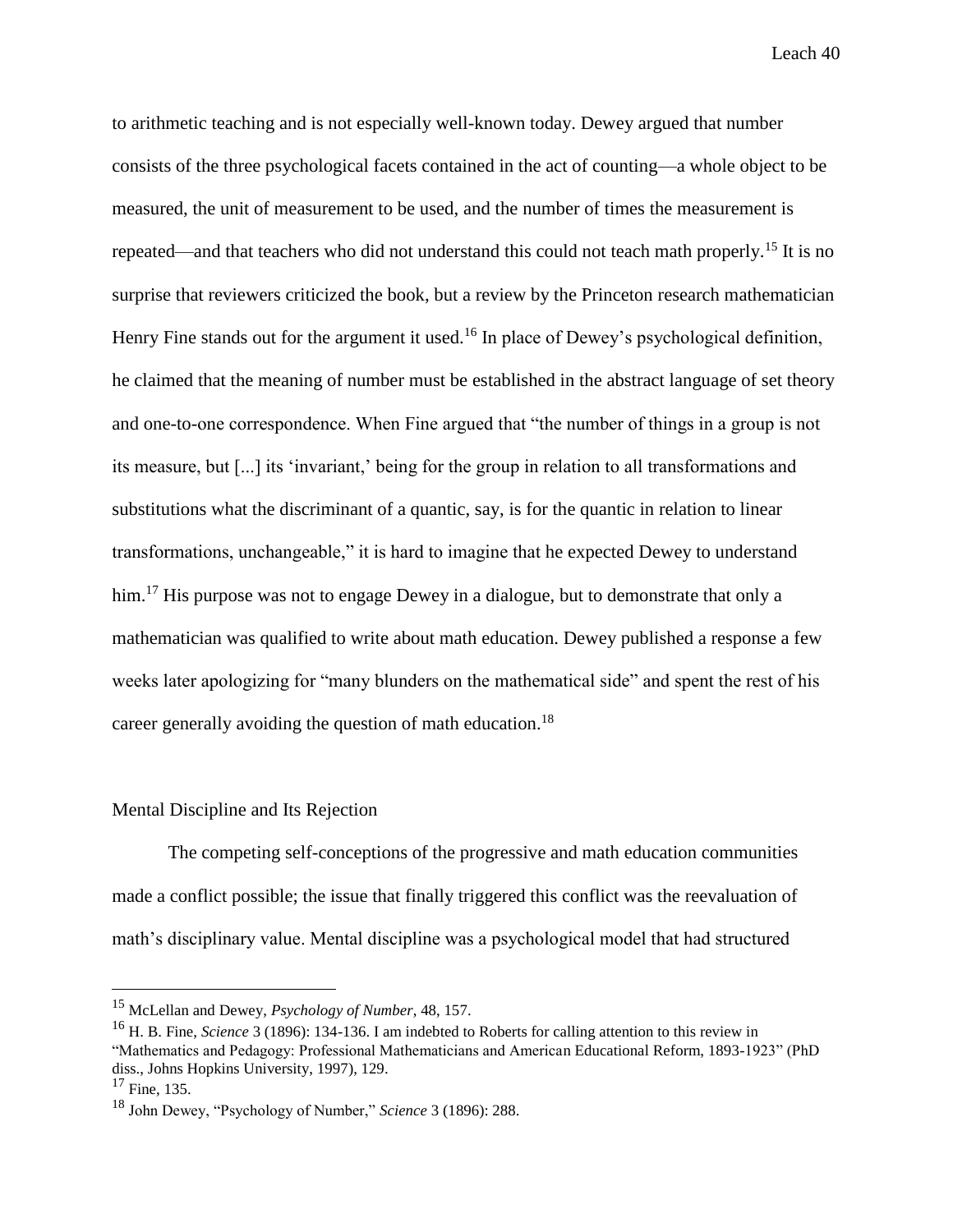American education for most of the nineteenth century. Essentially, this was the idea that the mind is made up of several distinct faculties (such as perception, reasoning, and attention) that could be trained "in general," just as a muscle is strengthened through exercise.<sup>19</sup> This view is often associated with a statement of purpose issued by Yale College in 1828 that defined what we would today call a classical liberal arts education.<sup>20</sup> The report famously distinguished between "the *discipline* and the *furniture* of the mind": education could either strengthen and expand the mind itself or merely fill students' heads with discrete facts.<sup>21</sup> The conclusion was that the former of these was the better goal and that education should focus on the subjects most fit for exercising the mind. By the end of the nineteenth century, conventional wisdom held that Greek, Latin, classical texts, and mathematics were ideal for developing mental discipline and that any student hoping to attend college ought to focus on them. They were difficult, abstract, and usually taught in a boring way, but that made them ideal subjects for mental discipline.

For progressives, this view was dogma that represented everything wrong with oldfashioned education. Dry, difficult subjects might build discipline, they argued, but they also risked alienating students and destroying their interest in learning. Historians frame this as a debate of "interest versus effort," with older disciplinarians arguing that school should force students to work as hard as possible and younger progressives arguing that such practices were ineffective and inhumane.<sup>22</sup> Educators' opinions began to swing toward interest in the 1890s, but the definitive break with effort came with Edward Thorndike's famous 1901 study at Teachers

<sup>19</sup> Walter B. Kolesnik, *Mental Discipline in Modern Education* (Madison: University of Wisconsin Press, 1958), 3- 6. Kolesnik uses a slightly more intricate definition, differentiating between a more general theory of mindimprovement and the specific way that manifested at the end of the nineteenth century. "Mental discipline" as used here roughly corresponds with his notion of "formal discipline."

<sup>&</sup>lt;sup>20</sup> "The Yale Report," in *The Colleges and the Public, 1787-1862*, ed. Theodore Rawson Crane (New York: Bureau of Publications, Teachers College, 1963), 83-99.

 $21$  "Yale Report," 85. Italics in original.

<sup>22</sup> Kliebard, *The Struggle for the American Curriculum*, *1893-1958*, 3rd ed. (New York: Routledge Falmer, 2004), 47.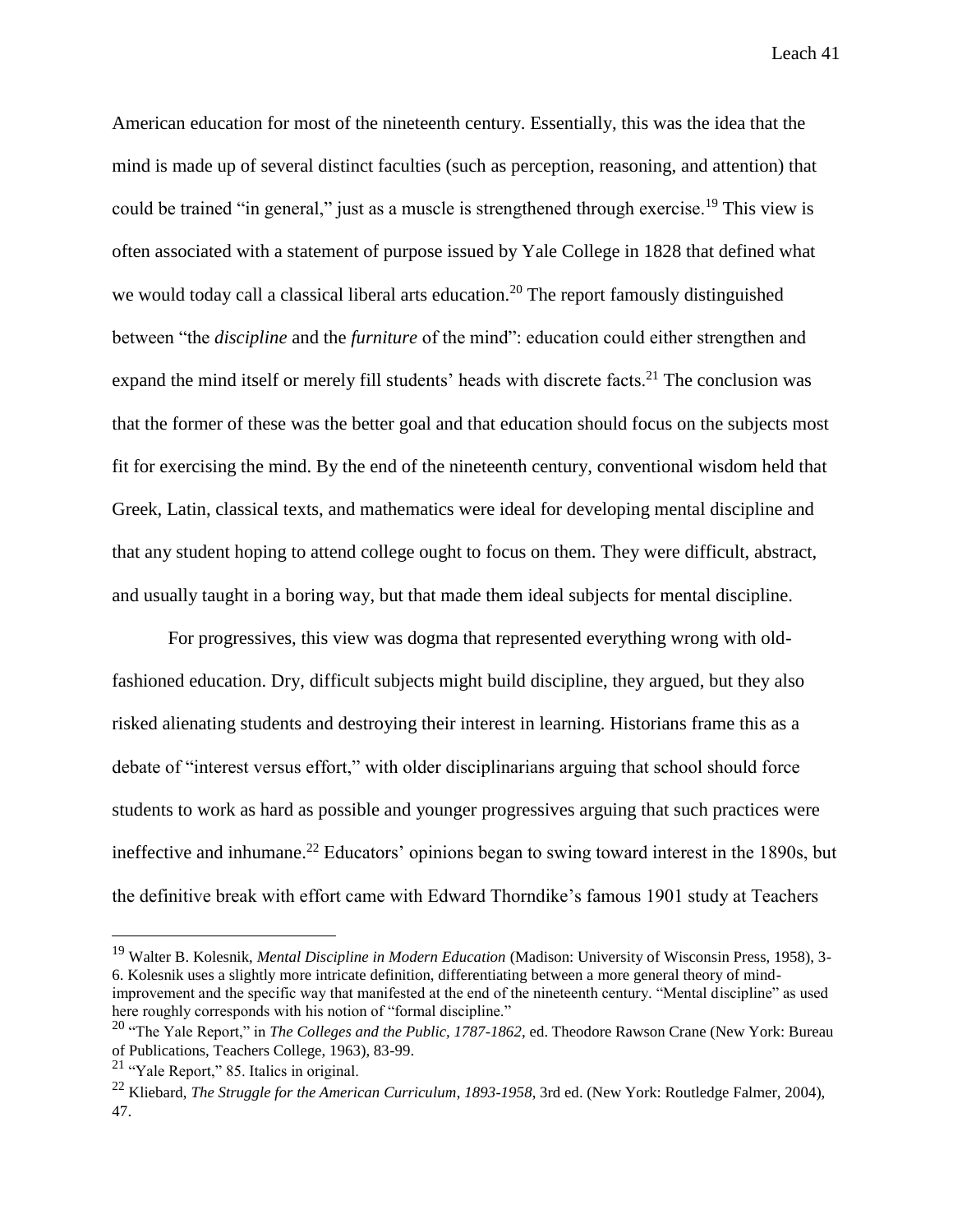College "disproving" mental discipline.<sup>23</sup> Thorndike reasoned that, if mental discipline were real, then skills gained in one academic subject should improve students' performance in other subjects by way of strengthening their minds generally. To test how well skill at estimation transfers, Thorndike had students first estimate the areas of paper cutouts of different sizes. Then, he gave the students training in estimating the areas of rectangles until they were proficient. Finally, he re-tested their estimations of the original shapes to see if the students' rectangle training could be applied to other shapes. Based on the students' lack of improvement, Thorndike concluded that the skill did not transfer between different shapes.<sup>24</sup> Using a few other similar tests, Thorndike claimed that the old idea of mental discipline was scientifically invalid: the mind was not an all-purpose muscle that grew more disciplined as a whole, but rather "on its dynamic side a machine for making particular reactions to particular situations."<sup>25</sup>

Whatever a modern observer might think about Thorndike's methodology, the study's effect on teaching cannot be doubted.<sup>26</sup> In the words of Peter Sandiford, the 1901 study "cast a veritable bombshell into the educational camp. [...] The educational world was immediately up in arms."<sup>27</sup> Progressives were already sure that the old educational paradigms were wrong; they embraced the study as scientific "proof" that their view was correct. Difficulty, they concluded, could no longer be accepted as a goal by itself. Instead, the purpose of education must be preparation for the specific situations where classroom knowledge could be applied. No subject could remain in the required curriculum based simply on tradition or its supposed disciplinary

 $^{23}$  E. L. Thorndike and R. S. Woodworth, "The Influence of Improvement in One Mental Function upon the Efficiency of Other Functions," *Psychological Review* 8 (1901): 247-261.

<sup>&</sup>lt;sup>24</sup> Thorndike and Woodworth, "Efficiency," 252-253.

<sup>25</sup> Thorndike and Woodworth, "Efficiency," 249.

<sup>26</sup> Kolesnik, *Mental Discipline*, 30-61. Kolesnik discusses individual reactions to Thorndike's study in much greater detail than can be given here.

<sup>27</sup> Kolesnik, *Mental Discipline*, 34. Quoted from *Educational Psychology* (London: Longmans, Green, 1930), 280. It is worth noting that Sandiford was a former student of Thorndike.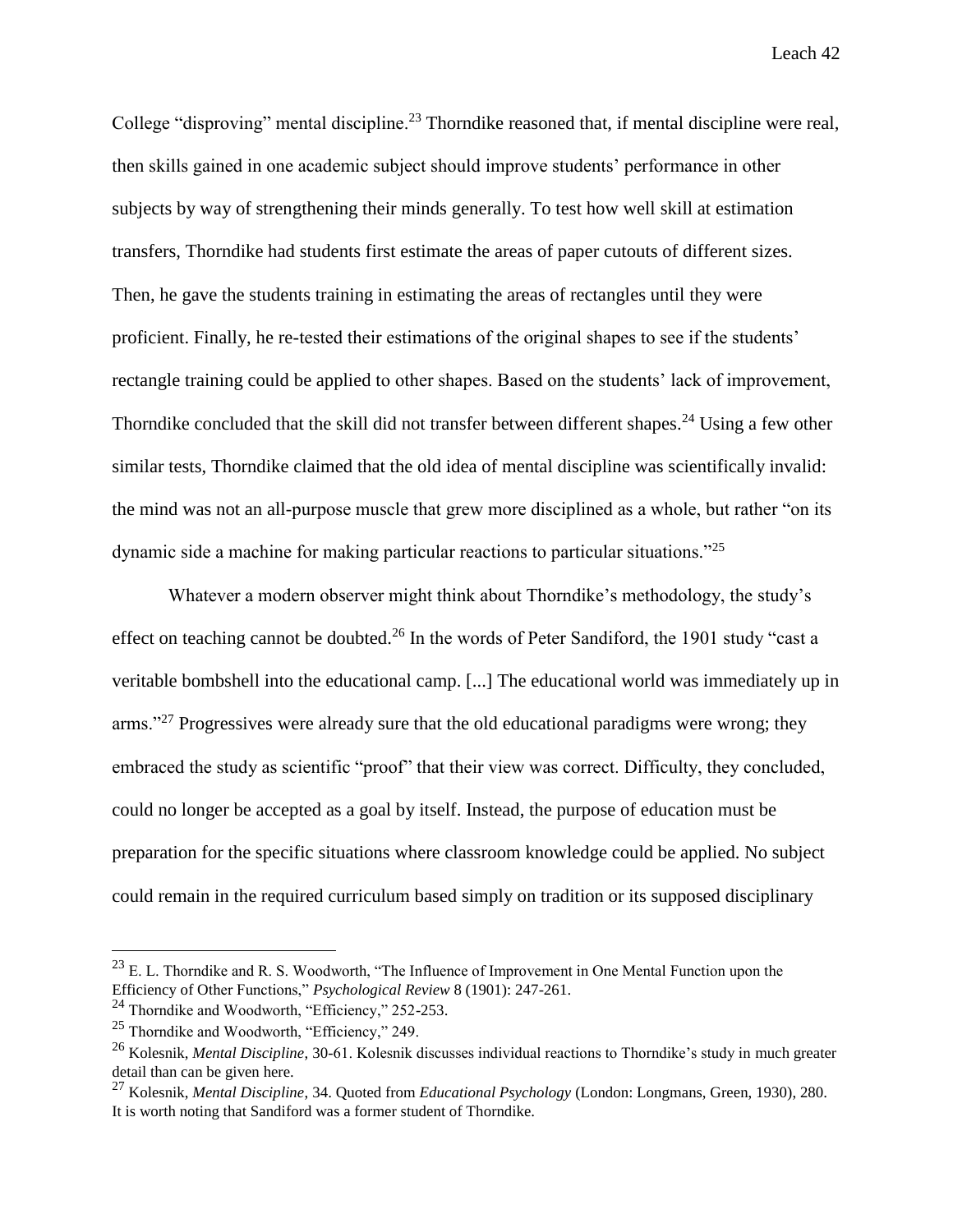value; instead, all subjects had to make a positive case for why students would need them. Mathematicians had never had to deal with this problem before, as it had been taken for granted that math would be taught for its disciplinary value. Previous discussions among mathematicians had concerned how mathematics should be taught; now mathematicians had to face educators outside their profession and argue whether mathematics should be taught at all.

One response was simply to deny that mental discipline had been disproven. Throughout his career, Smith argued that the case against discipline was less clear-cut than Thorndike had claimed. He portrayed himself as a sober voice of reason who was correcting radical progressives' attempts to do away with discipline altogether. Trying to downplay the influence of Thorndike's findings, he wrote in 1913 that the "explosion" of mental discipline was "a beautiful catch phrase that was quite fashionable for a time," painting it as a fad.<sup>28</sup> A decade later, with the fad refusing to go away, Smith wrote that "the claim [against mental discipline] was formerly exaggerated, although the efforts of the psychologists to weigh the value of arithmetic, or of any other subject of study, have not progressed far enough to produce results that can be described as other than somewhat crude."<sup>29</sup> Smith's claims here are simply statements of fact without any experimental evidence of his own to cite—he was, after all, a mathematician, and experimental psychology was a tool of the progressive faction. He instead turned to his favorite justification of common sense, arguing that we must "fall back upon our own experience," with experimental psychology playing a supporting role.<sup>30</sup> Downplaying the conclusiveness of Thorndike's study was one tactic available to mathematicians, but this was ultimately a rearguard defense that held

<sup>28</sup> David E. Smith, "Certain Problems in the Teaching of Secondary Mathematics," *Mathematics Teacher* 5 (1913): 170.

<sup>29</sup> David E. Smith, *The Progress of Arithmetic in the Last Quarter of a Century* (Ginn & Co.: Boston, 1923), 14.

<sup>30</sup> Smith, *Progress of Arithmetic*, 14.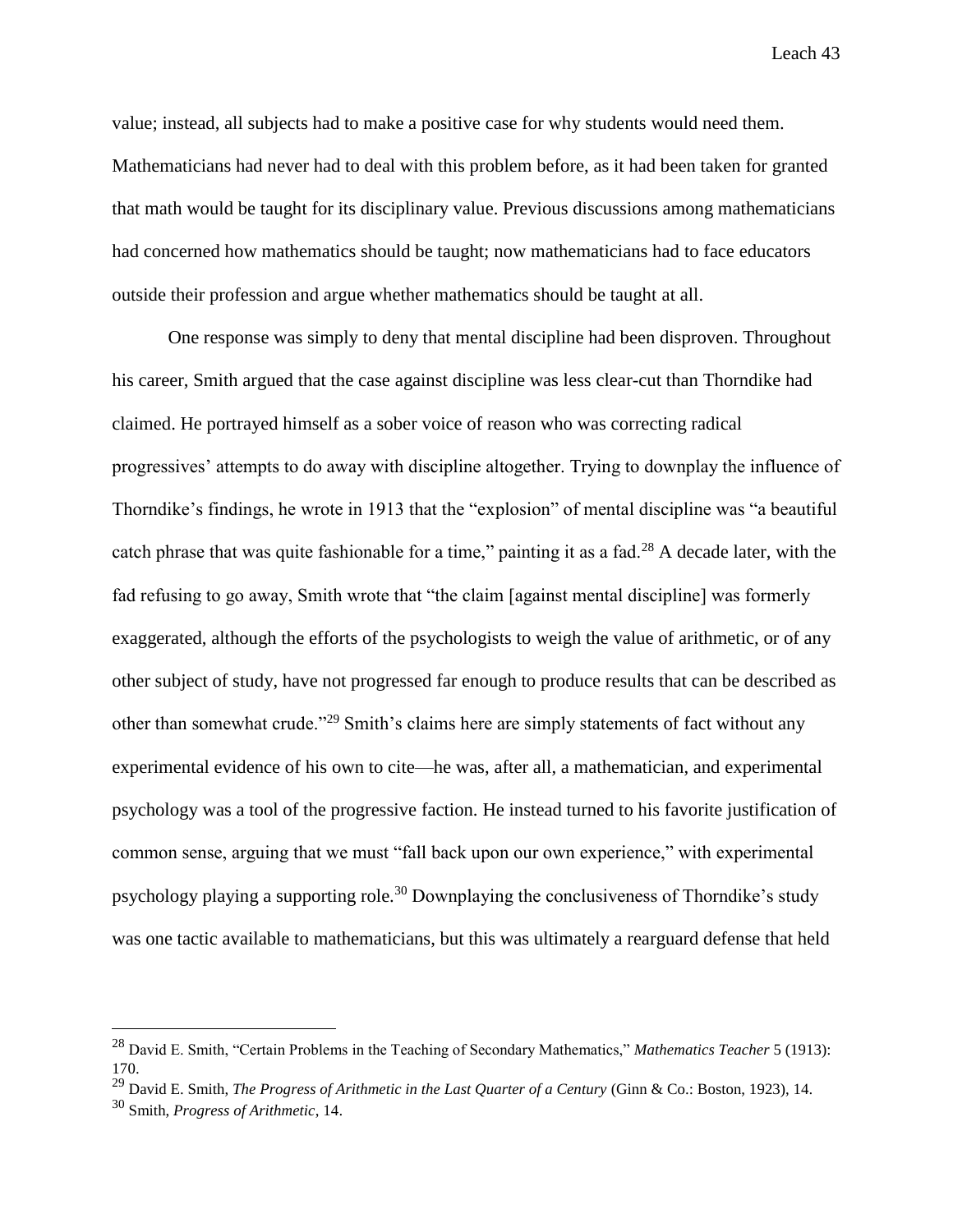little power; in the early twentieth century, mental discipline ceased to be a useful means of justifying math teaching.

# The Attack on Mathematics

Thorndike's conclusions were immediately accepted among many educators, but the tone of crisis does not appear in Smith's writings for at least another decade. Smith, as a professor at Teachers College, was more aware of trends in progressive education than his fellow mathematicians and was probably the first to notice a backlash against math's place in the curriculum, so it is useful to use his writing as a benchmark for when the crisis began. The change in the 1910s was the arrival at Teachers College of several particularly vocal opponents of math education. In 1917, Smith privately complained to President Russell that radically destructive rhetoric aimed against traditional school subjects had become associated with Teachers College and had led to declining interest in the specialized subjects among the college's students.<sup>31</sup> He took a much harsher tone than was typical of his published writings, criticizing the professors who wanted to turn the school into "a hotbed of educational Bolshevism" by destroying the existing educational paradigm without putting anything in its place and who insulted anyone who clung to mental discipline as an "old fogy."<sup>32</sup> Without naming any faculty members in particular, Smith singled out "at least four of our colleagues" as particularly destructive.<sup>33</sup> The identity of these four is unknown, but it is possible to single out two professors

<sup>31</sup> David E. Smith, "Confidential Memorandum for Dean Russell," *DES* Professional Papers box 41. The memorandum is undated, but is sorted between material from 1917 and makes mention of an ongoing war. <sup>32</sup> Smith, "Memorandum."

<sup>33</sup> Smith, "Memorandum."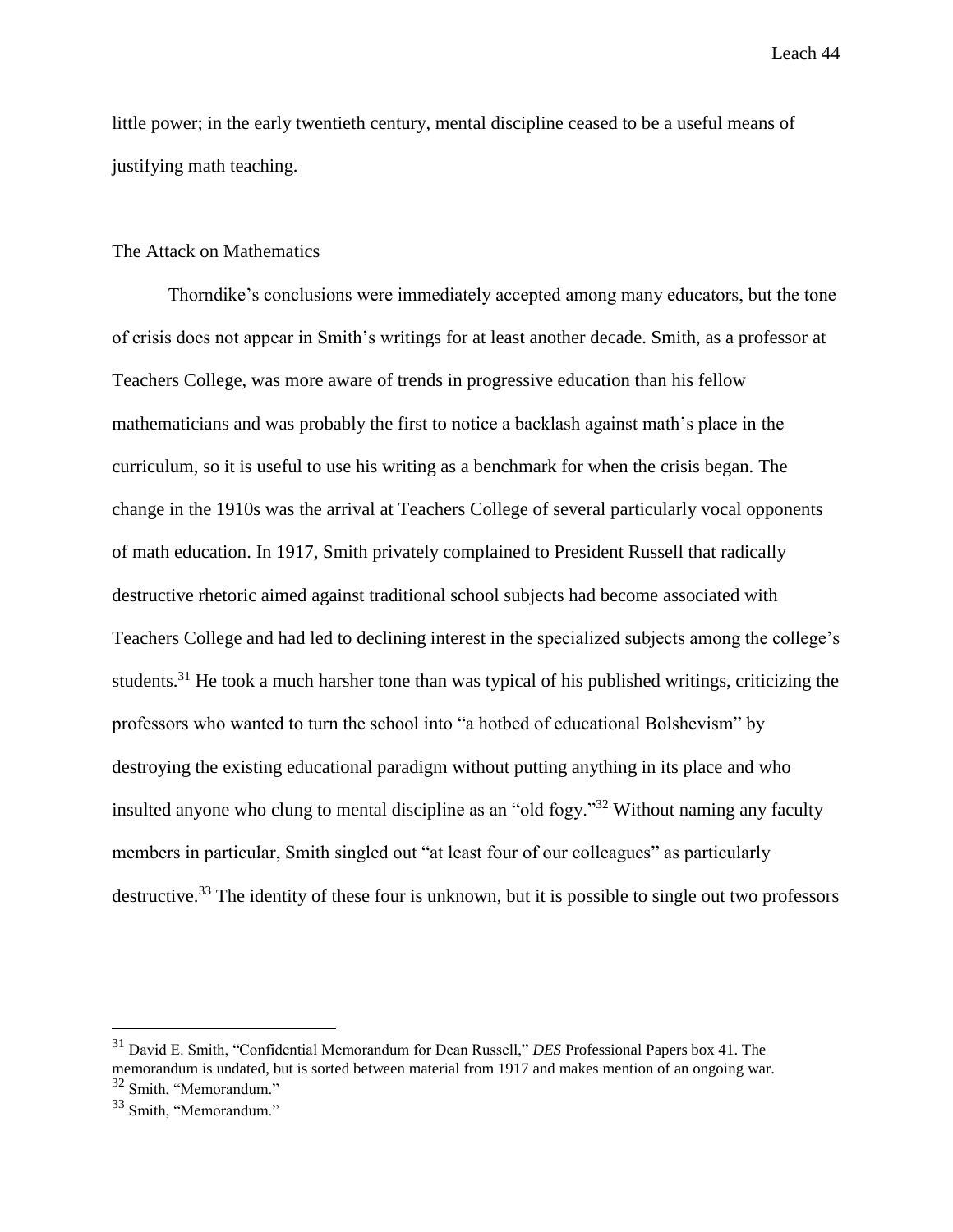who were especially active in the attack on math education: David Snedden and William Kilpatrick.<sup>34</sup>

David Snedden was one of the progressive education movement's foremost proponents of social efficiency. This was the school of thought that saw modern industry as a model of efficiency and proper management and sought to apply its techniques to other areas of society. The 1910s saw this movement flourishing in America's major cities: in 1915, Robert Moses attempted a reform of New York's civil service, "scientifically" assigning workers their salaries by grading performance in each of the job's functions.<sup>35</sup> After the country's entry into World War I, Robert Yerkes, president of the American Psychological Association, cooperated with the army in administering mass intelligence testing on new recruits to weed out incompetents, an event that boosted the popularity of such quantitative intelligence grading.<sup>36</sup> Snedden embraced this logic of efficiency through quantification and analysis and sought to introduce it to the school system. He took his doctorate at Teachers College, then briefly served as the Massachusetts commissioner of education before returning to the school as a professor in 1916 around the same time Smith began to notice a concerted attack on mathematics.<sup>37</sup>

Snedden's essential argument throughout his career was that school (especially high school) should prepare children for adult life: humans went through a few years of childhood followed by many decades of adulthood, so the efficient choice would be to teach children the

<sup>&</sup>lt;sup>34</sup> Thorndike, for his part, was an early critic of required mathematics, claiming in 1906 that probably only a third of students ought to take algebra and geometry. I find no evidence of a response from Smith. Edward L. Thorndike, "The Opportunity of the High School," *The Bookman* 24 (1906): 181

<sup>35</sup> Robert Caro, *The Power Broker: Robert Moses and the Fall of New York* (New York: Vintage Books, 1975), 74- 75.

<sup>36</sup> Cremin, *Transformation of the School*, 187-188.

<sup>37</sup> Kliebard, *Struggle*, 94-95.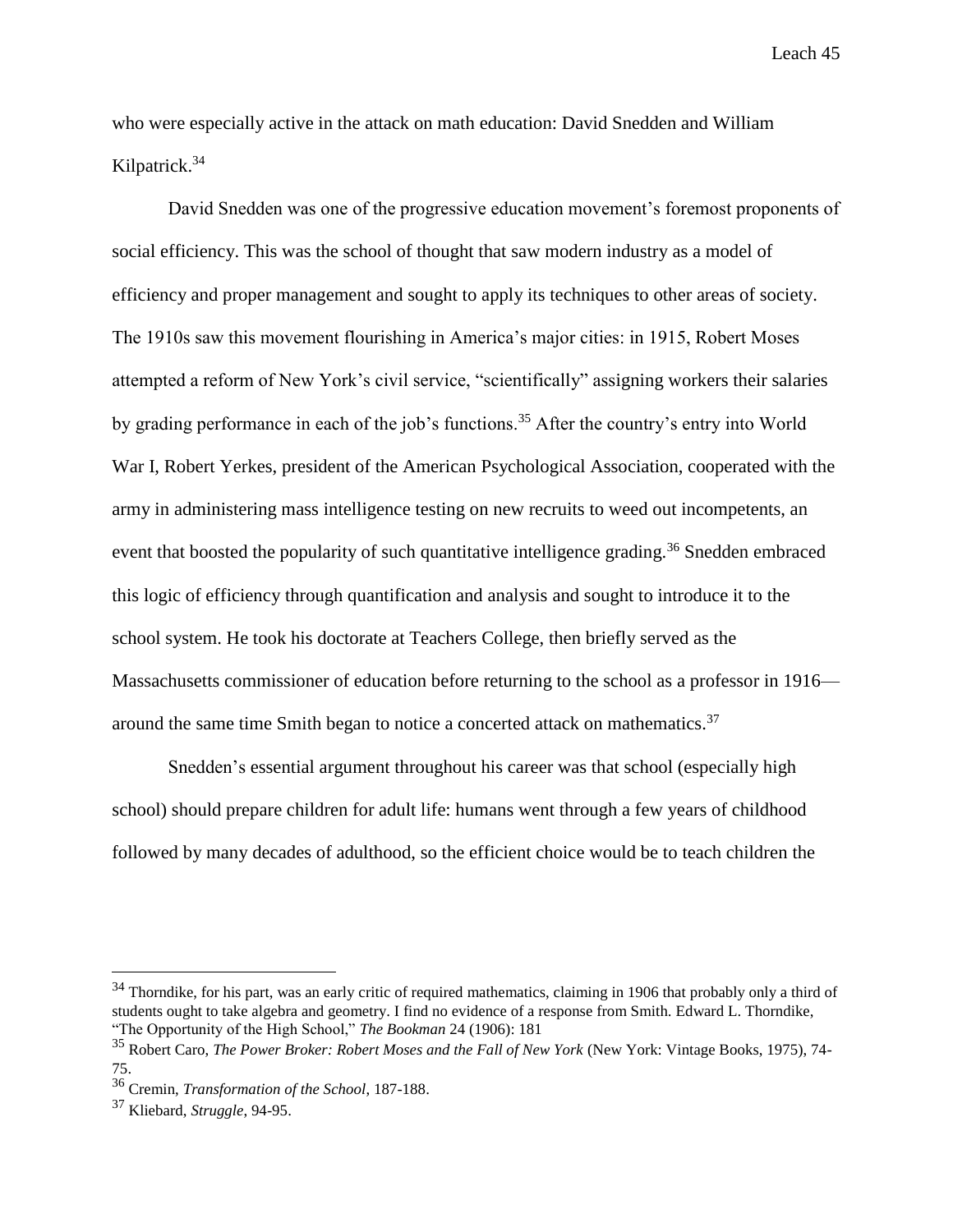skills they would need as adults.<sup>38</sup> This could be accomplished, Snedden argued, by exhaustively identifying the desired outcomes of education, finding the most efficient ways to achieve those goals, and matching students with the outcomes that best matched their interests and strengths. Rather than academic knowledge on literature or geography, the objectives of high school should be personal traits such as physical health and hygiene, aesthetic appreciation, civic habits, and especially vocational guidance.<sup>39</sup> These goals might not seem purely utilitarian, as "useless" subjects such as art or music still had their place, but Snedden's system analyzed all subjects through the same Taylorist, efficiency-maximizing lens that saw them ultimately as means to other ends. Aesthetic subjects were not taught for their own sake, but under the assumption that art had a definite social value that schools should strive to maximize—and, Snedden argued, if art should lose that social function, then it should be removed from the curriculum in equal measure.<sup>40</sup> The goals of high school education provided Snedden with an objective set of criteria for determining which school subjects were most efficient and which could be dropped.

Based on Thorndike's mental discipline study, Snedden concluded that high school math did not fulfill any objective well enough to be required of all students. As early as 1912 he was arguing that high school math only had value for students intending to continue to college or specific math-related vocations; he stuck with this thinking through the rest of his career.<sup>41</sup> This quickly earned him a reputation among mathematicians as an enemy of the subject. In a review of several books in *Science*, the Columbia mathematician Cassius J. Keyser made an unprompted reference to "the nation-wide depreciatory utterances of such educational leaders and agitators as

<sup>38</sup> Kliebard, *Struggle*, 95. This argument was directed against child developmentalists such as W. H. Kilpatrick (discussed below), who argued that forcing adulthood upon students was unnatural and would stunt their growth. <sup>39</sup> David Snedden, "The High School of Tomorrow," *The School Review* 25 (1917): 3-6.

<sup>40</sup> David Snedden, "The Waning Powers of Art," *American Journal of Sociology* 22 (1917): 801-821.

<sup>41</sup> David Snedden, "The Opportunity of the Small High School," *The School Review* 20 (1912): 108.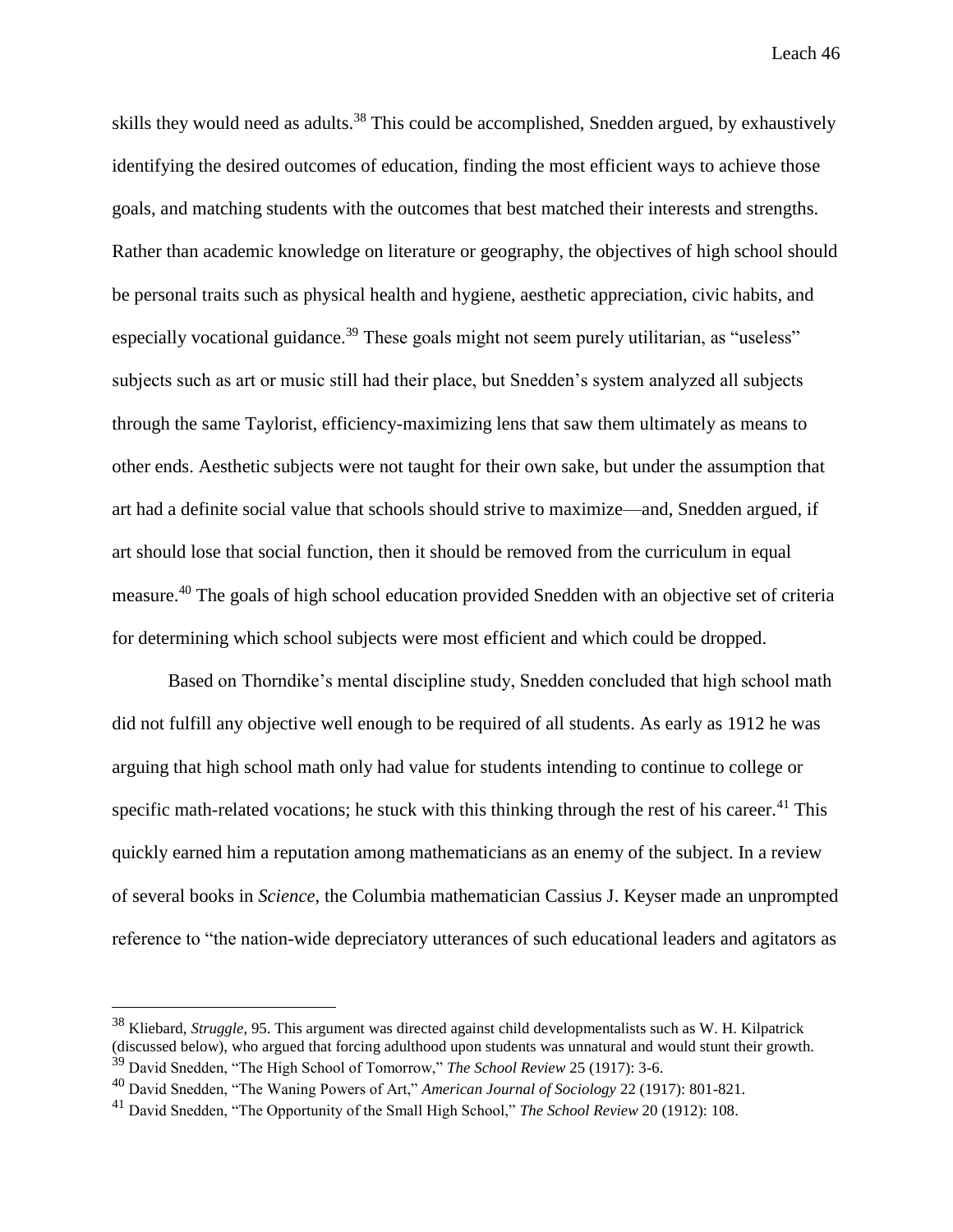Commissioner Snedden and Abraham Flexner."<sup>42</sup> Snedden apparently noticed the passing comment and felt compelled to write a letter of response to the magazine a few days later.<sup>43</sup> He denied that he was anti-math, arguing that he only wanted to question the subject's privileged place as a required subject for all high school students. Children should be encouraged to learn more math—if they intended to enter a career where it would be needed. This focus on vocational readiness also had a gendered component that Snedden called attention to: with most young girls destined to become housewives, he reasoned, would it not be more efficient to teach them home economics rather than algebra?<sup>44</sup> Even arithmetic, which only the most radical progressives wanted to make elective, was not safe from Snedden's efficiency analysis. He argued that the arithmetic syllabus still included many useless or archaic subjects (such as, for example, the metric system), and that some time teaching the subject would be better spent preparing children for adult life.<sup>45</sup> Regardless of how much Snedden downplayed his opposition to math, the reforms he suggested would have radically diminished American children's exposure to school mathematics.

During their time together at Teachers College, Smith and Snedden enjoyed a relationship that was tense, yet remained within the expected norms of professional behavior. As early as 1907, Snedden dismissed some of Smith's strongest convictions about teaching. Whereas Smith held the common sense of average teachers in high regard and viewed textbooks more as guides than prescriptions, Snedden admitted that he had "little faith in 'the teacher's ability to use the existing text books on algebra and geometry in the spirit here suggested.' [...] I

<sup>42</sup> Cassius J. Keyser, "Recent Books in Mathematics," *Science* 44 (1916): 27. Flexner had recently written an influential article on school reform along similar utilitarian lines as Snedden. See Cremin, *Transformation of the School*, 280-281.

<sup>43</sup> David Snedden, "Compulsory Mathematics—An Explanation," *Science* 44 (1916): 204-205.

<sup>44</sup> Snedden, "Explanation," 205.

<sup>45</sup> David Snedden, "Arithmetic in the Schools," *School and Society* 20 (1924): 176.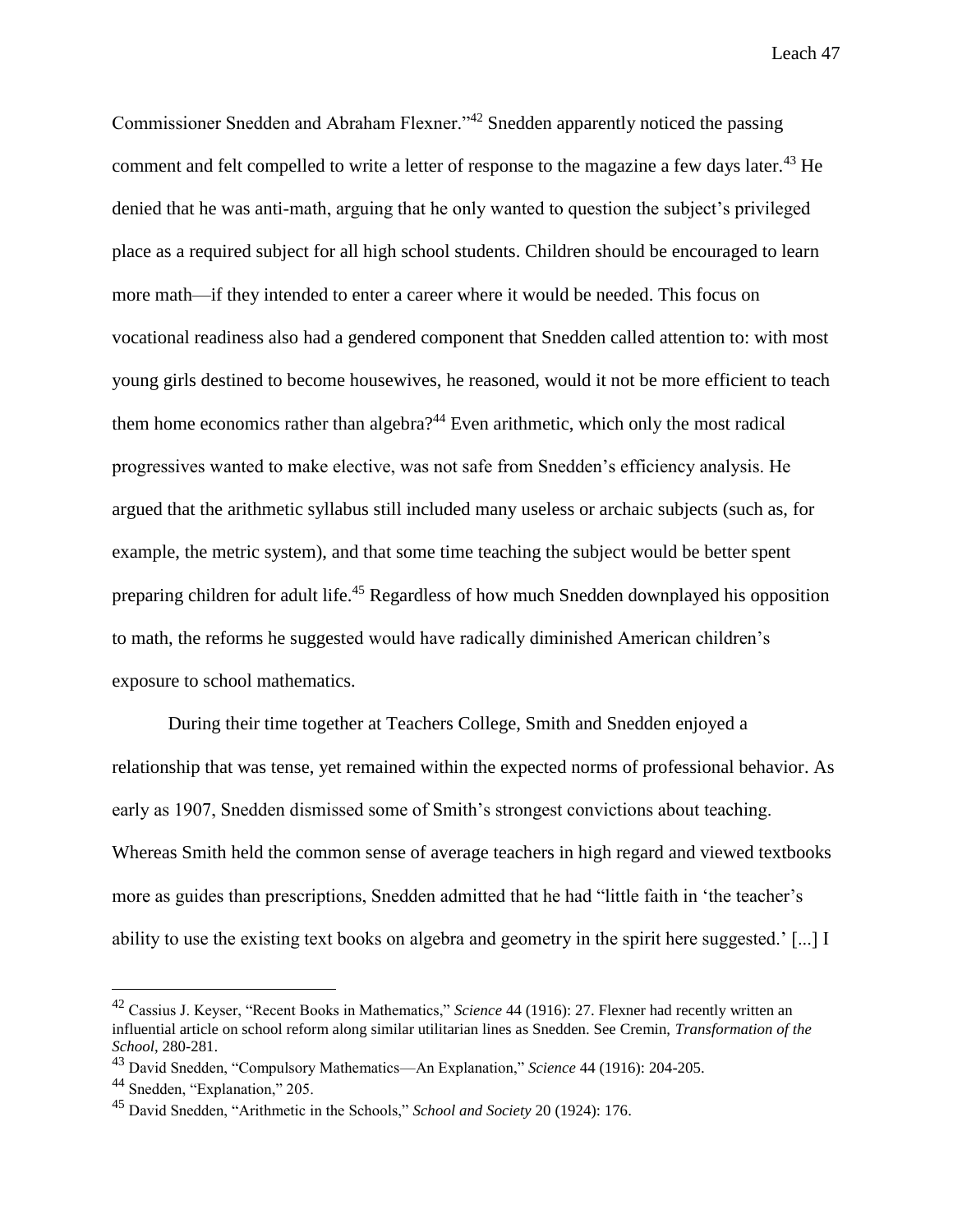think it almost necessary that teachers' handbooks, manuals, or something of the sort should be available."<sup>46</sup> This attempt to standardize teaching practice through manuals produced by experts is consistent with Snedden's general philosophy of industrial efficiency. This disagreement did not prevent the two from working together: surprisingly, Smith invited Snedden to participate in the International Commission on the Teaching of Mathematics as the head of a subcommittee surveying American educational institutions within the committee on elementary schools.<sup>47</sup> However, his participation did nothing to change Snedden's attitude toward math education. In 1917, after thanking Smith for sending a copy of his new book on junior high school arithmetic, Snedden began a page-long discussion of why more math ought to be elective, even including a schematic detailing which areas should be required and which should not.<sup>48</sup> Smith and Snedden were open to discussing their ideas on math education, although they rarely agreed on how to teach the subject.

A series of exchanges from early 1919 best sums up the relationship between the two professors. Smith first proposed a meeting between himself, Snedden, and a few other progressives in which he could explain the current work being done in the Teachers College math department, explaining that it would be useful "if those of you who are so much in demand as speakers could know somewhat more at first hand the possibilities of constructing such new courses as this department is advocating."<sup>49</sup> Couched within Smith's polite language and complex syntax was the assertion that progressives talked too much given how little they knew

<sup>46</sup> Letter from Snedden to Smith, May 10, 1907, *DES Professional Papers* box 49.

<sup>47</sup> *Report of the American Commissioners of the International Commission on the Teaching of Mathematics* (Washington: Government Printing Office, 1912), 68. It is unclear who reached out to Snedden and for what reason, as the Smith-Snedden correspondences do not include any letters inviting Snedden to participate in the IMUK. It is, of course, possible that Smith simply asked Snedden in person.

<sup>48</sup> Letter from Snedden to Smith, Oct. 15, 1917, *DES Professional Papers* box 49. The introduction of the junior high school between elementary and high school was one of the most concrete achievements of progressive education and occurred over the 1910s and 1920s.

<sup>49</sup> Letter from Smith to Snedden, Briggs, and Kandel, Jan. 7, 1919, *DES Professional Papers* box 49.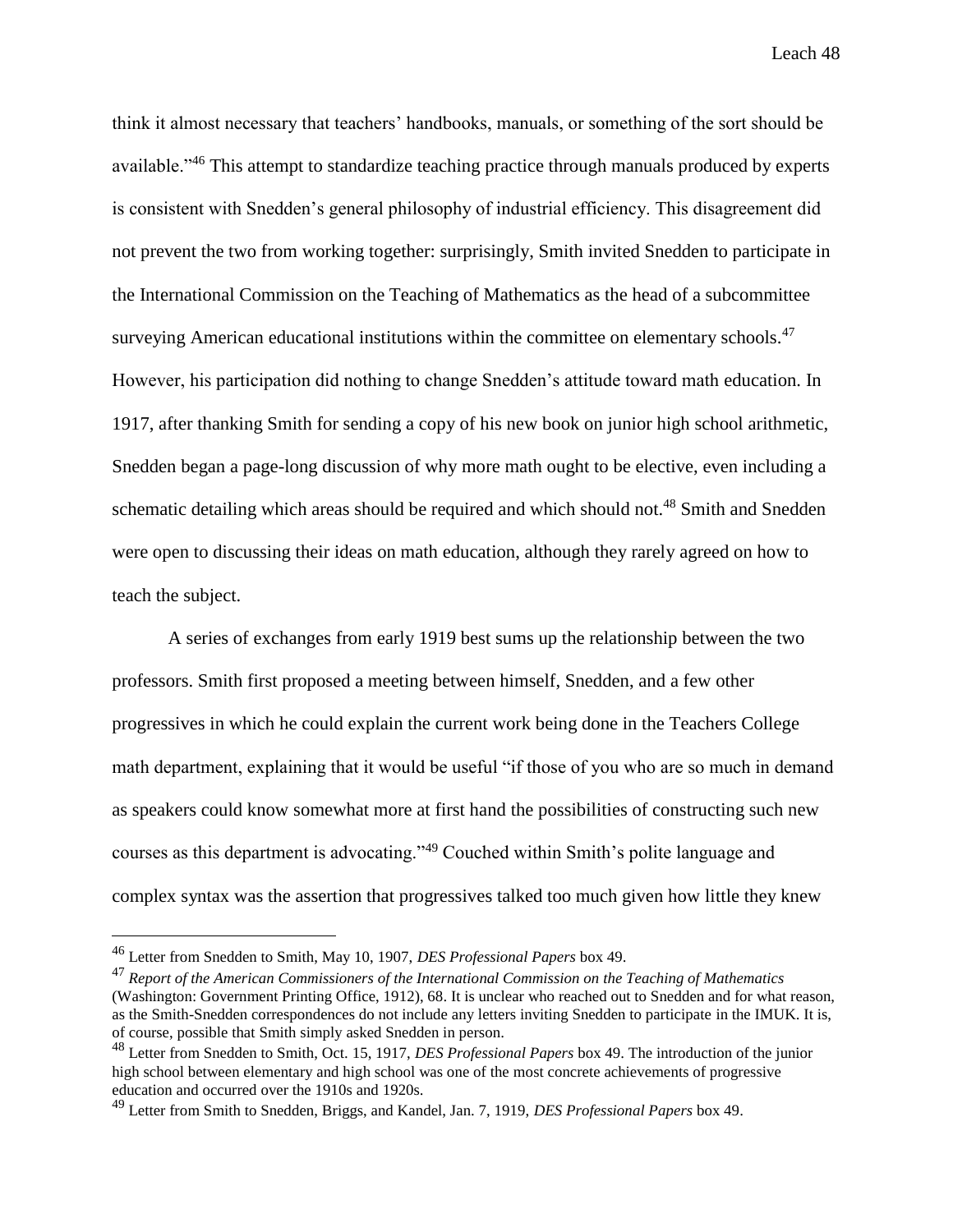about mathematical pedagogy. In letters over the next few weeks both authors laid out their conceptions of the purpose of math teaching: Snedden argued that, beyond the simple arithmetic needed by everyone, math is purely vocational and should only be taught to students who will need it in future careers; Smith responded that math's uses were much broader than Snedden believed and that the solution was not to cut math from the schools but to improve its teaching.<sup>50</sup> All these ideas were expressed politely, although there was always a strong sense of animosity beneath the surface: at one point Smith advised Snedden that his arguments were unclear and that he ought to have studied more mathematics in school to improve his reasoning, echoing Fine's critique of Dewey two decades earlier (Snedden defensively replied that he had, in fact, done very well in mathematics as a student).<sup>51</sup> At another point Smith tried to rephrase some of Snedden's arguments in his own words, using such neutral phrasings as "[...] but in doing so I do not add to the clearness of my argument," or "there is no definite conclusion to be reached from my study."<sup>52</sup> Smith insisted that his summary was not intended to be taken sarcastically. Given this barely-contained anger, it is a wonder that the two continued their discussion at all.

While Smith's relationship with Snedden was merely tense, William Heard Kilpatrick was the closest thing to a rival Smith had at Teachers College. He was one of the most popular teachers in the school's history and regularly filled halls with his lectures, giving him the perfect platform to spread the educational "Bolshevism" that Smith feared.<sup>53</sup> Kilpatrick's educational celebrity was launched in 1918 with the publication of "The Project Method" in the *Teachers* 

<sup>50</sup> *DES Professional Papers* box 49. See especially Snedden's letter of Jan. 13 and Smith's letter of Jan. 14.

<sup>51</sup> Letter from Smith to Snedden, Jan. 31, 1919; letter from Snedden to Smith, Feb. 4, 1919, *DES Professional Papers* box 49.

<sup>52</sup> "A Summary," attached to a letter from Smith to Snedden, Jan. 31, 1919, *DES Professional Papers* box 49.

<sup>53</sup> Lawrence Cremin estimates that 35,000 students passed through Kilpatrick's classes over his career at Teachers College. See Cremin, *Transformation of the School*, 220.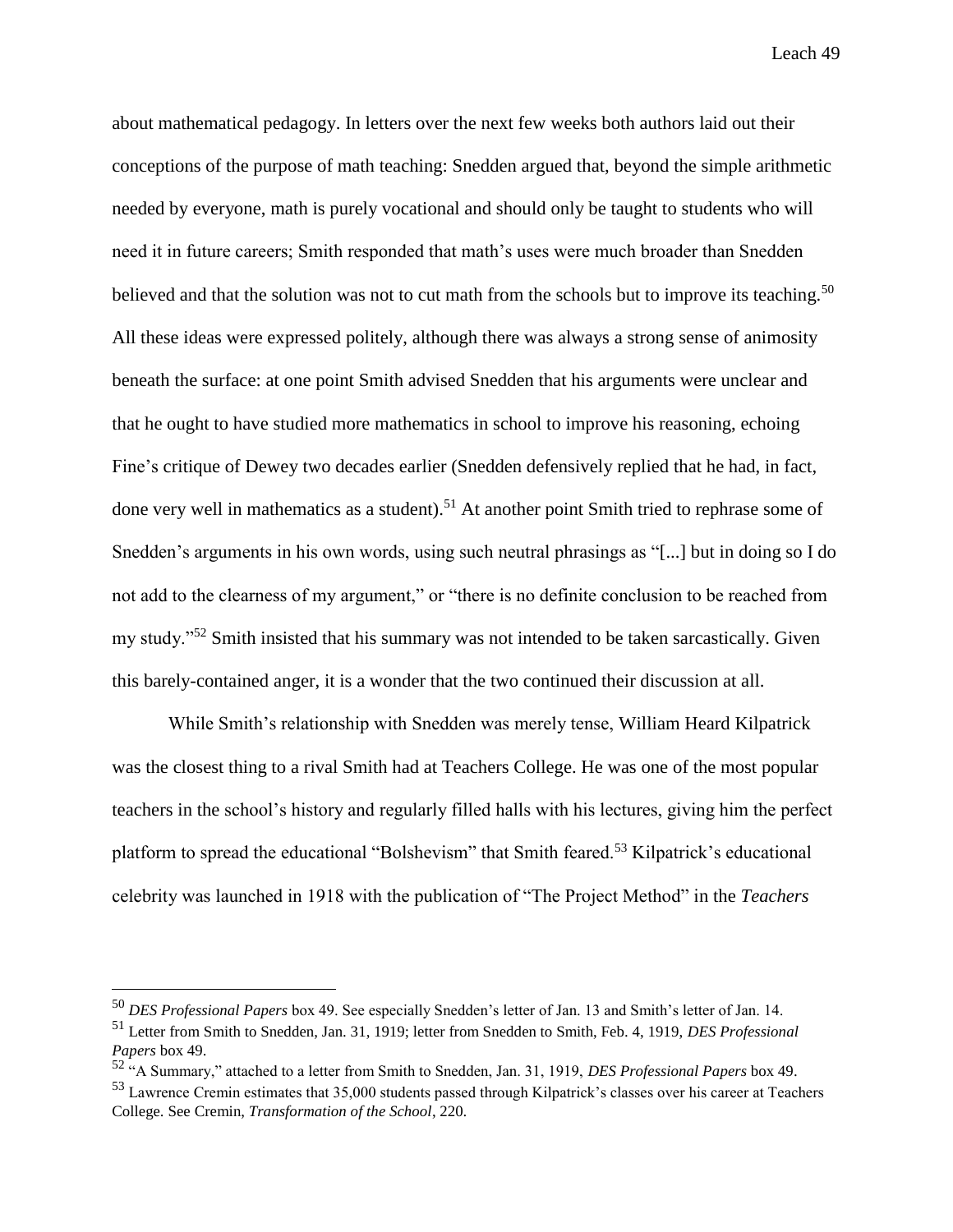*College Record*, which went through over ten printings over the next decade.<sup>54</sup> Kilpatrick argued that a key component of life in a democracy, and one that was missing from America's schools, was "purposeful activity": rather than blindly follow the orders of an authority figure, someone acting purposefully will intend to do something, plan it out on his or her own, and carry it through to completion.<sup>55</sup> Kilpatrick named this cycle of deliberate work a "project" and proposed that school be arranged not according to separate subject areas but as a series of holistic projects that could freely incorporate any number of school subjects, or avoid the traditional subjects altogether. This focus on learning-by-doing and endogenous motivation earned Kilpatrick the reputation as Dewey's intellectual successor, further boosting his celebrity credentials. In contrast to Snedden, who viewed education primarily as preparation for future life, Kilpatrick declared that education was itself life, adding that "if the purposeful act be in reality the typical unit of the worthy life, then it follows that to base education on purposeful acts is exactly to identify the process of education with worthy living itself."<sup>56</sup> Educators who did not subscribe to social efficiency thinking welcomed Kilpatrick's more naturalistic, child-sympathetic approach to reform.

The project method, as described above, does not seem to conflict with school mathematics; one can easily imagine projects that involve mathematical thinking.<sup>57</sup> In reality, Kilpatrick subscribed to the view of many progressives that mathematics lacked disciplinary value and was a waste of time for most students. While Smith could claim that Snedden was too ignorant of math to comment on its teaching, Kilpatrick had an extensive knowledge of the

<sup>54</sup> William Heard Kilpatrick, *The Project Method: The Use of the Purposeful Act in the Educative Process* (New York: Teachers College, 1918). Originally published in *Teachers College Record* 19, no. 4 (1918). Kliebard gives a good account of Kilpatrick's rise to fame and Snedden's accidental part in it in *Struggle*, 133-138.

<sup>55</sup> Kilpatrick, *Project Method*, 5.

<sup>56</sup> Kilpatrick, *Project Method*, 6.

<sup>&</sup>lt;sup>57</sup> Kilpatrick himself suggested the solving of an "original" geometry problem (as opposed to memorizing an existing proof, presumably) as a suitable project. See Kilpatrick, *Project Method*, 5.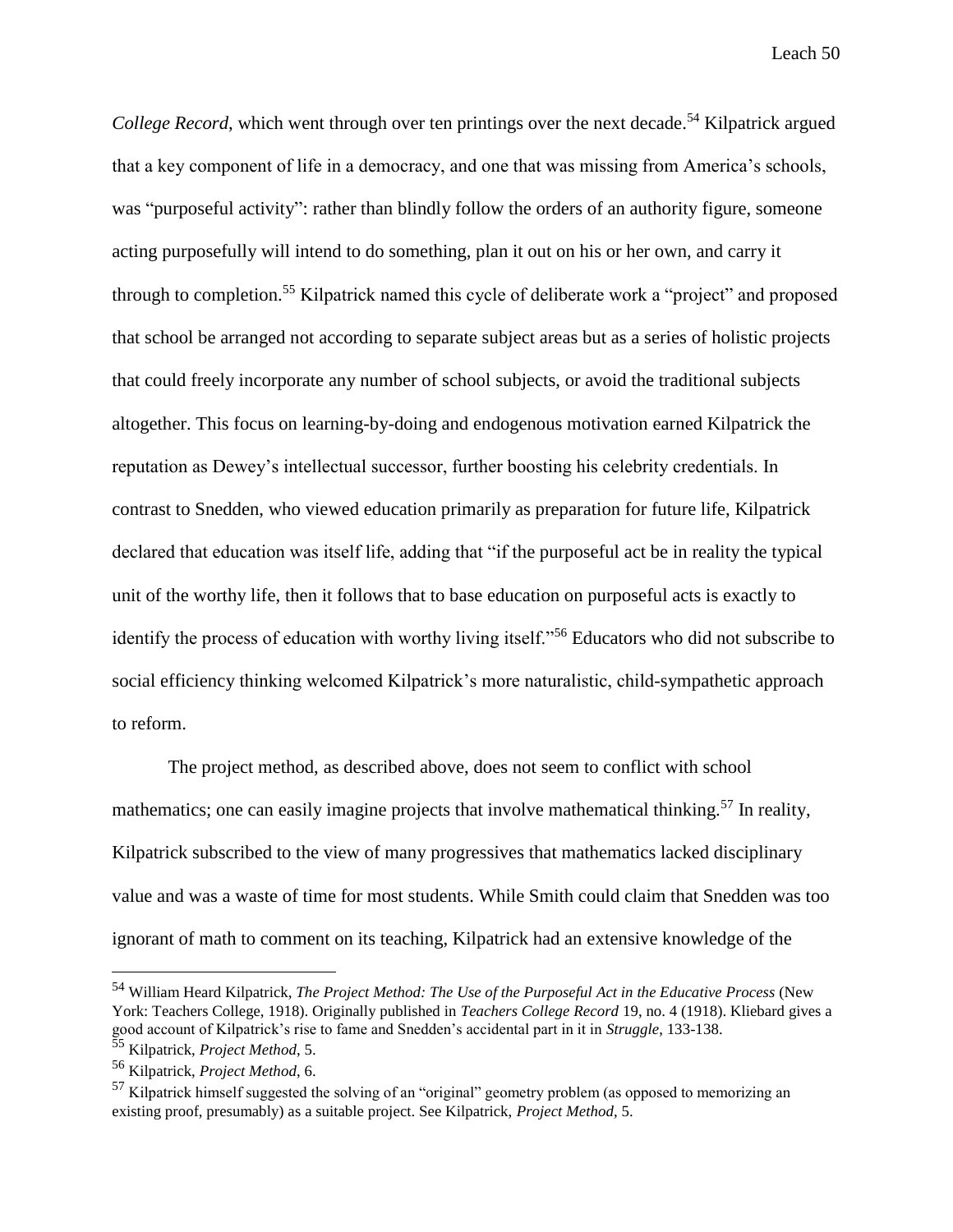subject, having studied mathematics at Mercer College and as a graduate student at Johns Hopkins.<sup>58</sup> This made Kilpatrick a particular danger for math educators: their usual defense was made along professional lines, arguing that the course of math education should be decided by those who actually understood mathematics. But Kilpatrick confounded this line of thinking, proposing the abandonment of high school math requirements despite his knowledge of the subject.

Kilpatrick's ambivalence toward math emerged clearly in his chairing of the mathematics committee of the Commission on the Reorganization of Secondary Education (CRSE). This widely-praised commission, headed by Snedden's protege Clarence Kingsley, is often taken as a definitive statement of either social efficiency specifically or progressive education in general.<sup>59</sup> While the CRSE as a whole was dominated by the social efficiency thinkers, the math committee's report gave Kilpatrick the chance to articulate his own views on math requirements.<sup>60</sup> The report summarized many progressive arguments on why school mathematics requirements needed to be reconsidered: because all subjects needed to justify their own purpose scientifically rather than through tradition, because of the rejection of mental discipline, because different students have different needs and interests, and because many students did not intend to continue to college and thus should not suffer through college-preparation classes.<sup>61</sup> Although it presented itself as a preliminary report and suggested further experimentation with the math curriculum, it made the concrete suggestion of separating students into four groups, each with a different sequence of math classes: "general readers" (those students who will only need some

<sup>58</sup> John A. Beineke, *And There Were Giants in the Land: The Life of William Heard Kilpatrick* (New York: Peter Lang, 1998), 18-19.

<sup>59</sup> Kliebard, *Struggle*, 96-98.

<sup>60</sup> *The Problem of Mathematics in Secondary Education: A Report of the Commission on the Reorganization of Secondary Education, Appointed by the National Education Association* (Washington: Government Printing Office, 1920).

<sup>61</sup> *Problem of Mathematics*, 10-11.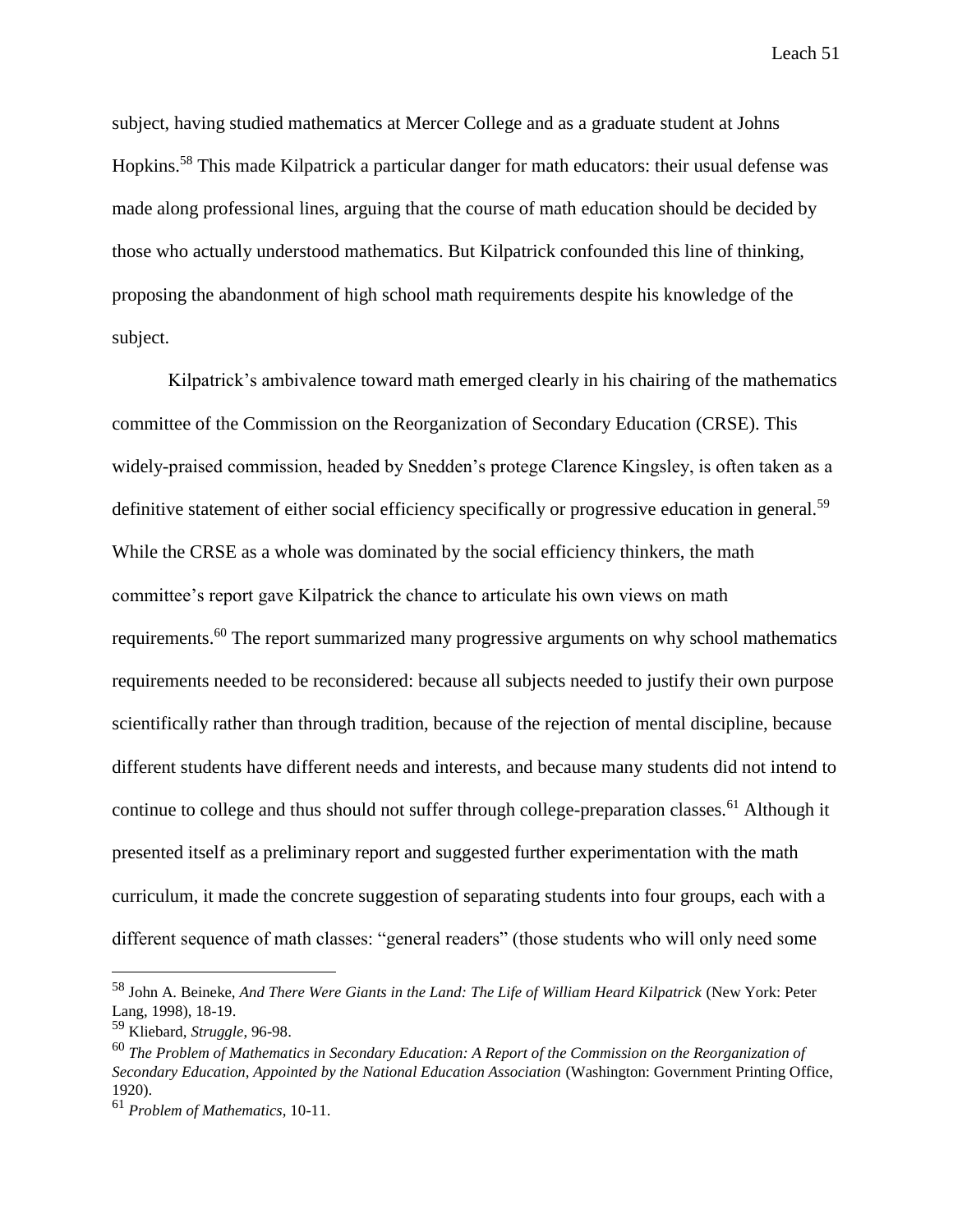basic arithmetic to get through daily life), future tradespeople (who might need more advanced arithmetic for accounting and bookkeeping), future scientists and engineers, and future mathematicians.<sup>62</sup> Under the rule that "no item shall be retained for any specific group of pupils unless [...] its (probable) value can be shown," the report suggested that most students should only be required to take math through ninth grade.<sup>63</sup> Kilpatrick did not have much to say about the fourth group, those strange "boys and girls who 'like' mathematics," suggesting that they follow the classic curriculum with a less strict separation of algebra, geometry, and trigonometry, somewhat similar to the suggestions of E. H. Moore and J. W. A. Young discussed previously.<sup>64</sup>

Kilpatrick's antagonism toward mathematics is also visible in his relationship with Smith, which was even more strained than Snedden's. Before beginning the report, Kilpatrick sent Smith a list of potential committee members to gather feedback. Smith reacted with surprise, noting that Kilpatrick's committee would not be taken seriously given its lack of well-known mathematicians and the "cranks" who had made it onto the list. Smith instead recommended some well-known names from the mathematical community, including W. F. Osgood, Smith's close associates L. C. Karpinski and R. C. Archibald, and J. W. A. Young, noting that the last "is a progressive man, but is not a crank."<sup>65</sup> Kilpatrick gave no indication that he ever received the letter and ignored Smith's advice: the final committee was dominated by school administrators and pedagogical researchers rather than mathematicians.<sup>66</sup> For whatever reason, Kilpatrick returned to Smith for suggestions a year later, asking for comments on a draft of the CRSE

<sup>62</sup> *Problem of Mathematics*, 17-21.

<sup>63</sup> *Problem of Mathematics*, 15.

<sup>64</sup> *Problem of Mathematics*, 20.

<sup>65</sup> Letter from Smith to Kilpatrick, Jan. 13, 1916, *DES Professional Papers* box 29.

<sup>66</sup> *Problem of Mathematics*, 3.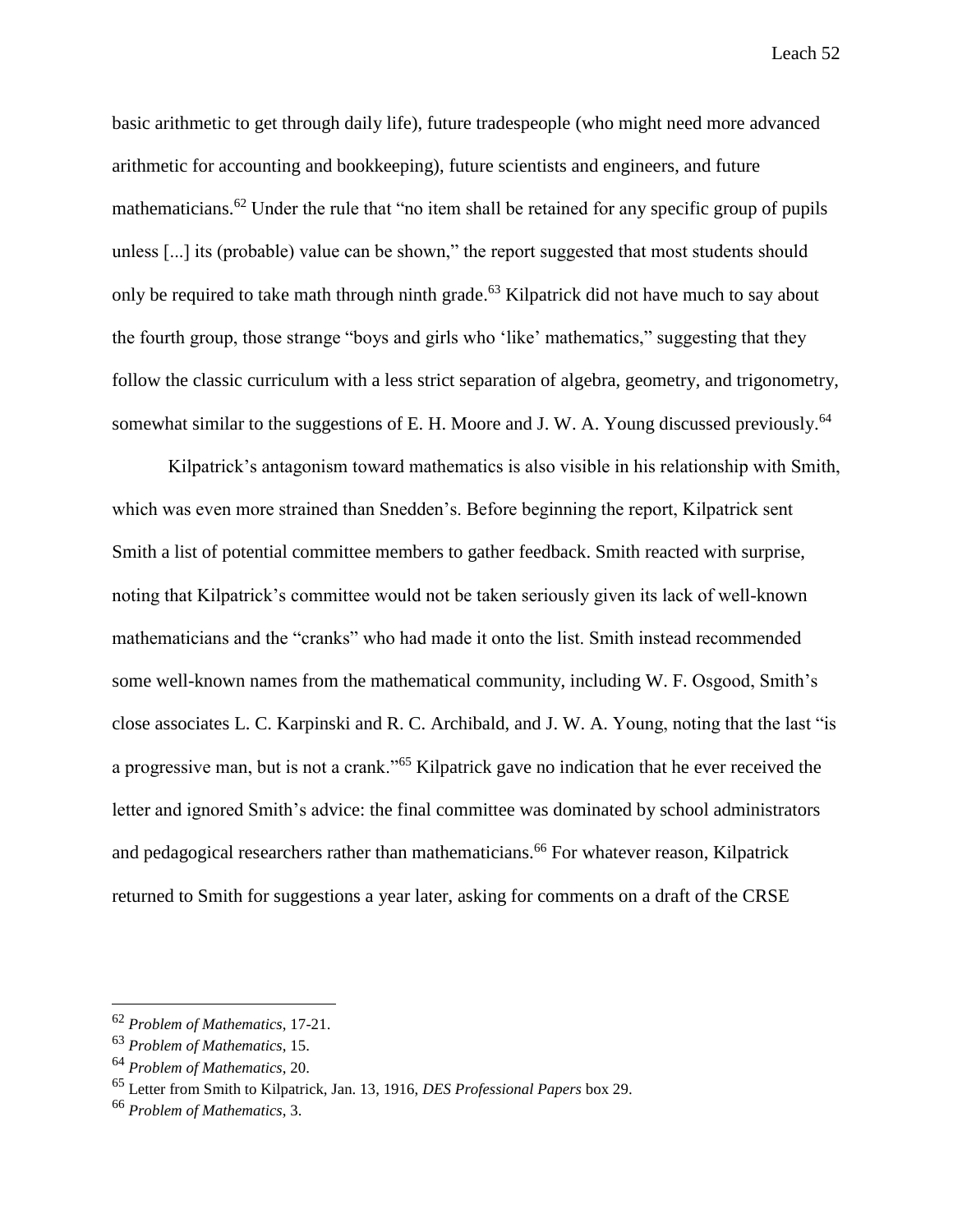report.<sup>67</sup> Smith again voiced his disapproval, arguing first that the report did not actually say anything new and was simply repeating progressive truisms, and second that the language of the report would prevent it from being taken seriously by the mathematicians (recall the characterization of children who "like" mathematics above).<sup>68</sup> Kilpatrick's response is nearly incomprehensible, as he thanked Smith for "approv[ing] so generally the principles enunciated."<sup>69</sup> Whereas Snedden tried to reason with Smith and maintain open communication, Kilpatrick simply bulldozed over Smith's arguments, cutting off any real dialogue between the two. Their catalogued correspondence ends in May 1918, two years before Kilpatrick's report was published and a few months before "The Project Method."

In Smith's communications with other math educators, Kilpatrick served as a symbol for all the misguided trends of progressive education. A few months after criticizing Kilpatrick's list of committee members, Smith wrote his colleague Lao Simons of Hunter College and dismissed Kilpatrick's ideas as "a mere attack without any basis."<sup>70</sup> Vera Sanford, one of Smith's Ph.D. students, complained of a "Kilpatrickized affair" she had witnessed in her school: the project involved students describing their recent trip to the New York Stock Exchange and what they had learned from it, followed by an economist correcting the false statements the children had made.<sup>71</sup> In this characterization, projects had less to do with purposeful activity and more to do with children following their own whims and missing out on real learning. In another letter, Sanford made a passing comment on the public enthusiasm for progressive methods, joking that

<sup>67</sup> Letter from Kilpatrick to Smith, Feb. 6, 1917, *DES Professional Papers* box 29. Kilpatrick's draft is not included alongside the letter.

<sup>68</sup> Letter from Smith to Kilpatrick, Feb. 15, 1917, *DES Professional Papers* box 29.

<sup>69</sup> Letter from Kilpatrick to Smith, Feb. 23, 1917, *DES Professional Papers* box 29.

<sup>70</sup> Letter from Smith to Simons, Mar. 31, 1916, *DES Professional Papers* box 45.

<sup>71</sup> Letter from Sanford to Smith, Mar. 18, 1928, *DES Professional Papers* box 42. Sanford worked at the Lincoln School, an experimental school associated with Teachers College where new pedagogical ideas such as projects were tested.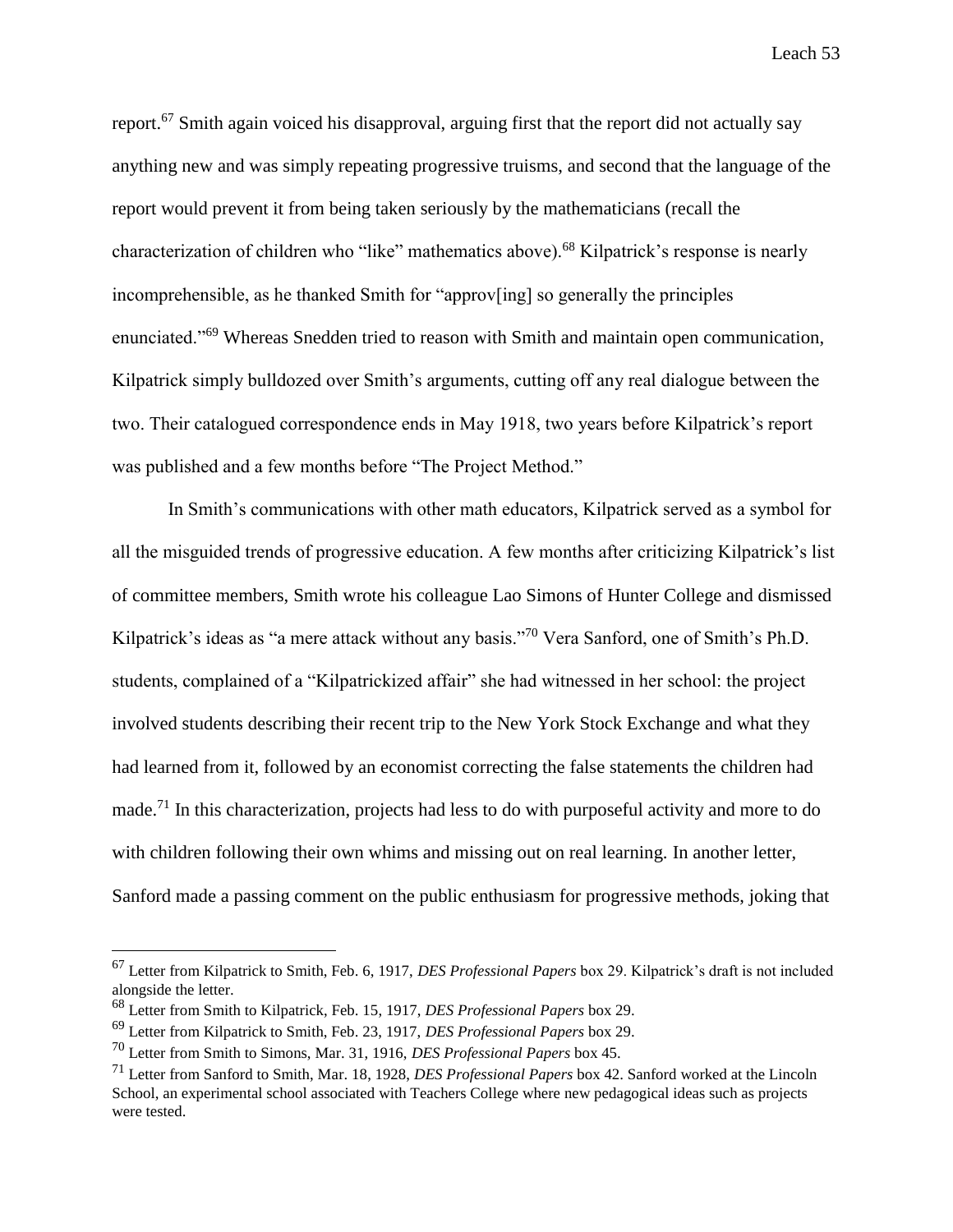if she had known about projects in the past she could have gotten away with anything,

bamboozling her principal with "pedagogical polysyllables."<sup>72</sup> It comes as no surprise that these mathematicians were critical of Kilpatrick's report on math, but their jokes behind his back went beyond this: in denying that his educational philosophy had any basis or deserved respect in any regard, they insinuated that Kilpatrick lacked the authority to comment on math education at all.

What is striking about Snedden and Kilpatrick is the degree to which they agreed on the need to cut back on math teaching despite their opposed philosophies of education. Snedden's industrial approach to education was analytic, breaking down the school experience into smaller and smaller parts with an eye toward extracting as much efficiency as possible from the school. Kilpatrick was instead holistic and naturalistic, trying to unify different aspects of education into a single experience that made sense and was motivating from a student's perspective. They represented opposite extremes of the progressive education movement, one trying to mold children to better fit into society and the other changing the social environment to better accommodate children's needs. Yet they arrived at the same conclusions regarding high school math: most people did not use algebra or geometry in daily life, and the subjects did not discipline children's minds, so they should not be required for students who disliked math. From the mathematicians' perspective, their subject seemed to be under attack from all sides, with no faction of progressive educators speaking out in favor of mathematics.

#### The Mathematics Community's Response

 $\overline{a}$ 

This hostility from progressives transformed how mathematicians such as Smith went about education reform. In earlier years, math educators were free to discuss the merits of

<sup>72</sup> Letter from Sanford to Smith, n. d., *DES Professional Papers* box 42. Details from the letter indicate that it was written after 1919.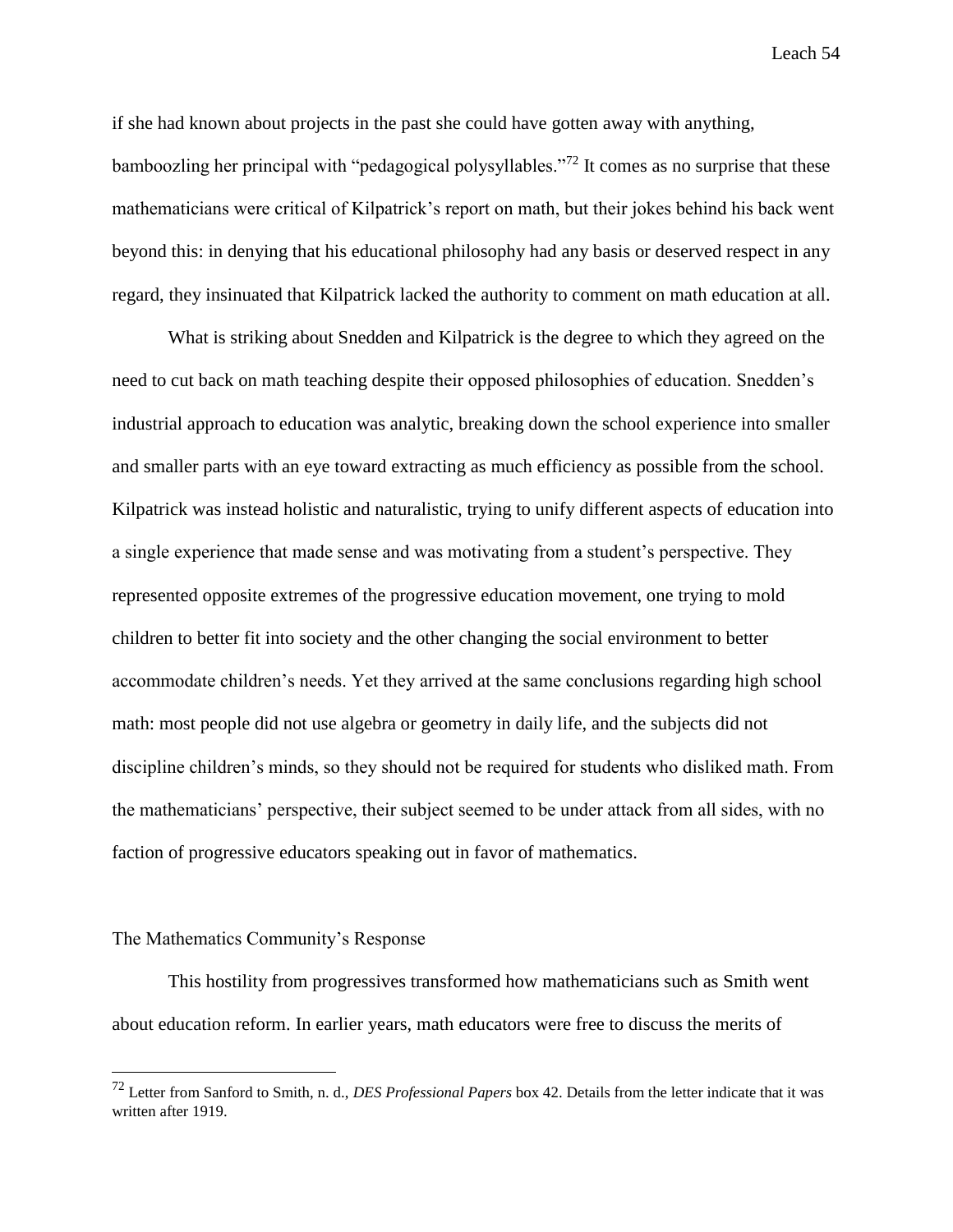different teaching methodologies or the need to improve teacher training, confident that they would have years or decades to work these issues out. Starting in the mid-1910s, earlier pedagogical discussions took a backseat to the more urgent existential task of securing math's position as a required subject. For the first time, mathematicians had to seriously consider the question of why their subject ought to be taught. They sought justifications outside of mental discipline, arguing that the utilitarian and cultural values of math did enough to justify its place in the curriculum. Internal divisions within the profession became muted as different educators came together against a common external threat. This shift in tone and priorities was a turning point for the math education community, but it is also possible to identify continuities across this period. Mathematicians tried to rearticulate their reform projects of previous decades in ways more amenable to progressive critics, coopting their language and tactics when possible. The late 1910s and early 1920s were a defensive period for math educators during which they scrambled to make sense of their new hostile environment.

As seen in the previous chapter, the favorite organizational tools of the mathematics community were the professional society and the committee. The new national society founded during this period, the National Council of Teachers of Mathematics (NCTM), was intended to organize the nation's high school teachers in defense of the subject. This organization was itself the outgrowth of another, local organization, the Chicago Men's Math Club, which met throughout the 1910s for informal discussions on how to protect their subject against critics.<sup>73</sup> Club members attended a National Education Association meeting held in Chicago in 1919, which was apparently dominated by papers and speeches hostile to mathematics.<sup>74</sup> This spurred them to found the NCTM the following year. The new organization's founders acknowledged

<sup>73</sup> Roberts, "Mathematics and Pedagogy," 364.

<sup>&</sup>lt;sup>74</sup> C. M. Austin, "Historical Account of Origin and Growth of the National Council of Teachers of Mathematics," *Mathematics Teacher* 21 (1928): 204.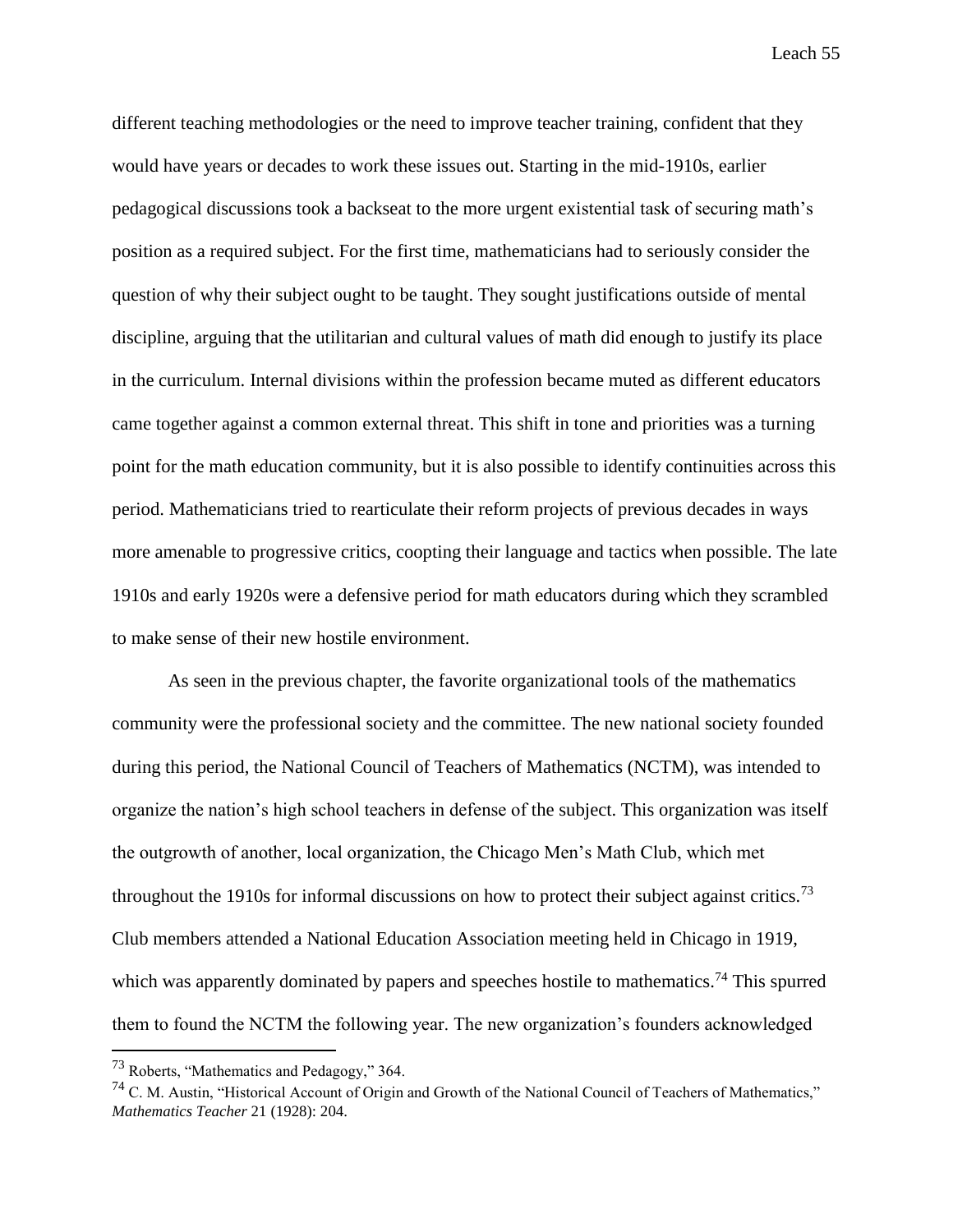that the university-focused MAA had already begun organizing in defense of school mathematics, but argued that an association of high school teachers would be more appropriate to defend high school math.<sup>75</sup> The NCTM quickly acquired an existing journal *The Mathematics Teacher*, which became an important platform for pro-mathematics articles in the following years. Smith alone published at least a dozen articles in *The Mathematics Teacher* attempting to defend math in some way.<sup>76</sup> The attack on mathematics thus encouraged existing trends toward a unified professionalization and community formation.

The most complete statement in defense of mathematics was the *Reorganization of Mathematics in Secondary Education* report published in 1923 by the National Committee on Mathematical Requirements (NCMR).<sup>77</sup> This committee first met in the summer of 1916, coinciding nicely with the growth of anti-math rhetoric at Teachers College.<sup>78</sup> Alongside Smith, the committee included a mix of research mathematicians such as J. W. Young, E. H. Moore, and H. W. Tyler, as well as high school math teachers such as Vevia Blair, J. A. Foberg, and Raleigh Schorling.<sup>79</sup> The different backgrounds and educational philosophies of these members makes it difficult to place the NCMR ideologically; one gets the sense that they came together out of a sense of urgency rather than for any cohesion of ideas. Moore (who was, indeed, returning to pedagogical issues after a long period of inactivity) spoke to the committee's defensive nature when he characterized two potential members as "successful propagandists for mathematics."<sup>80</sup>

<sup>75</sup> C. M. Austin, "The National Council of Teachers of Mathematics," *Mathematics Teacher* 14 (1921): 1.

<sup>76</sup> For example: "What Is to Be the Outcome," *MT* 9 (1916): 77-79; "Introductory Course in Mathematics," *MT* 11 (1919): 105-114; "Religio Mathematici," *MT* 14 (1921): 413-426; "The Next Step in Content in Junior High School Mathematics," *MT* 15 (1922): 26-27; "The Call of Mathematics," *MT* 19 (1926): 282-290; "The Poetry of Mathematics," *MT* 19 (1926): 291-296; "Esthetics and Mathematics," *MT* 20 (1927): 419-428. Note the movement away from concrete educational issues to more eclectic subjects. This will be discussed in the next chapter.

<sup>77</sup> *The Reorganization of Mathematics in Secondary Education* (Mathematical Association of America, 1923). <sup>78</sup> *Reorganization*, vii.

<sup>79</sup> *Reorganization*, v. J. W. Young should not be confused with J. W. A. Young, discussed in the previous chapter. <sup>80</sup> Letter from Moore to Smith, Nov. 4, 1917, *DES Professional Papers* box 35.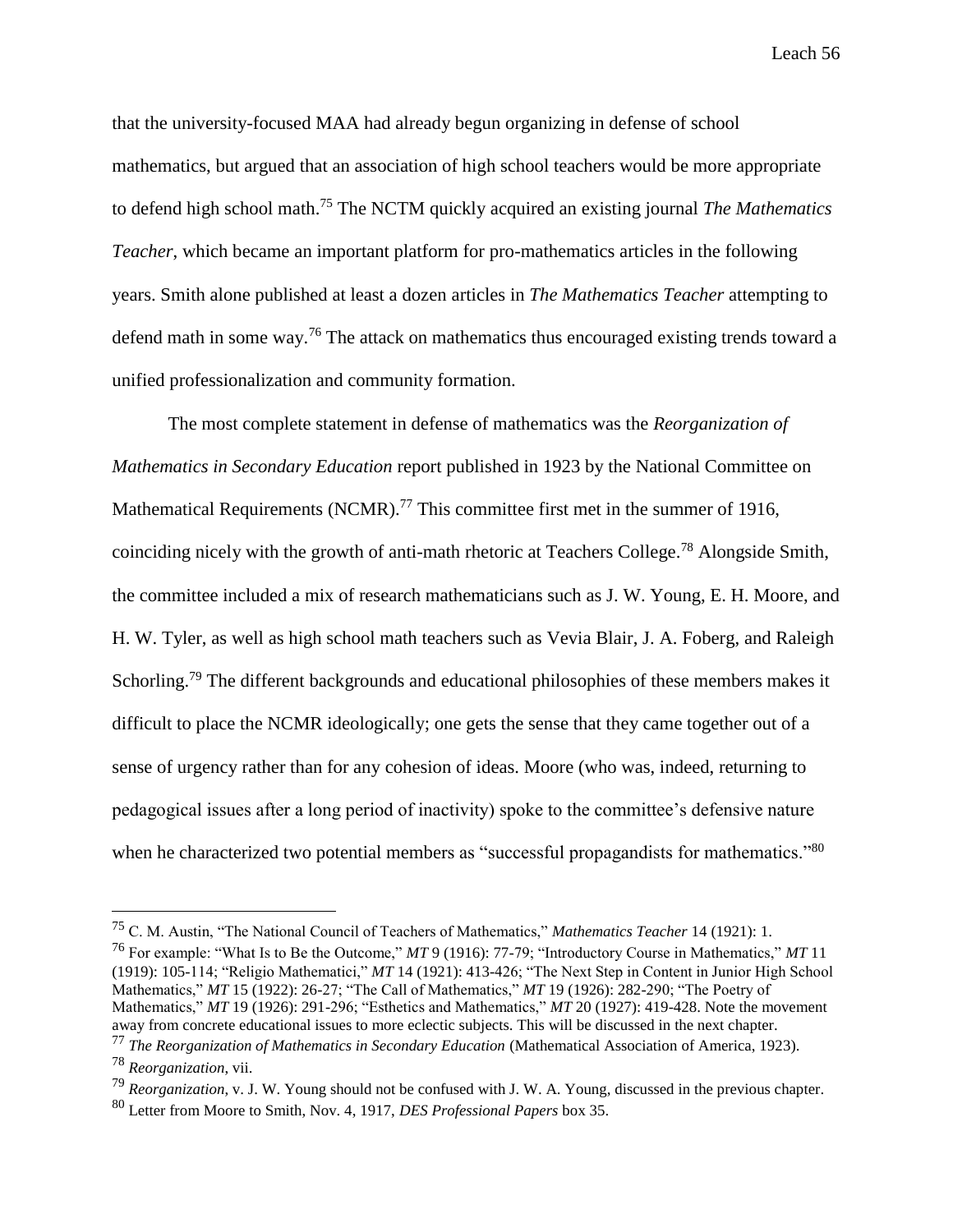Evidently, a great amount of effort went into the *Reorganization* report, given the seven years between the committee's founding and the publication and the massive length of the report at over 600 pages. These details make the *Reorganization of Mathematics in Secondary Education* a useful object of study as the math education community's definitive statement of purpose of the early 1920s.

On the one hand, the report reflected the weakened position of math educators, whose goals had become much less ambitious during the crisis period. Most strikingly, the report claimed that the essentials of the math curriculum could be completed by the end of grade nine, with further math classes as electives. $81$  This was the same conclusion Kilpatrick reached in his CRSE report of 1920 and would seem to be an odd choice for those trying to defend high school mathematics.<sup>82</sup> The mathematician-led NCMR differed from Kilpatrick's committee in its attitude toward this elective math, arguing that "every standard high school [as opposed to vocational schools] should not merely offer courses in mathematics for the tenth, eleventh, and twelfth years, but should encourage a large proportion of its pupils to take them."<sup>83</sup> The committee gave no clarification on what this encouragement would look like; all that distinguished it from Kilpatrick's suggestion was a vague difference in attitude. In other areas, the committee was hesitant to make any definite recommendation at all, hoping to avoid alienating skeptical teachers by remaining general. After discussing the advantages of correlating different areas of math into a unified course, as suggested by Chicago reformers such as Moore, the report retreated and admitted that perhaps correlation was not the best option, as "a large number of high schools will for some time continue to find it desirable to organize their courses

<sup>81</sup> *Reorganization*, 14. Depending on the school, this would correspond either with the end of junior high school or with the midpoint of a seventh-twelfth grade secondary school. The JHS model became more dominant as time went on.

<sup>82</sup> *Problem of Mathematics*, 23.

<sup>83</sup> *Reorganization*, 32.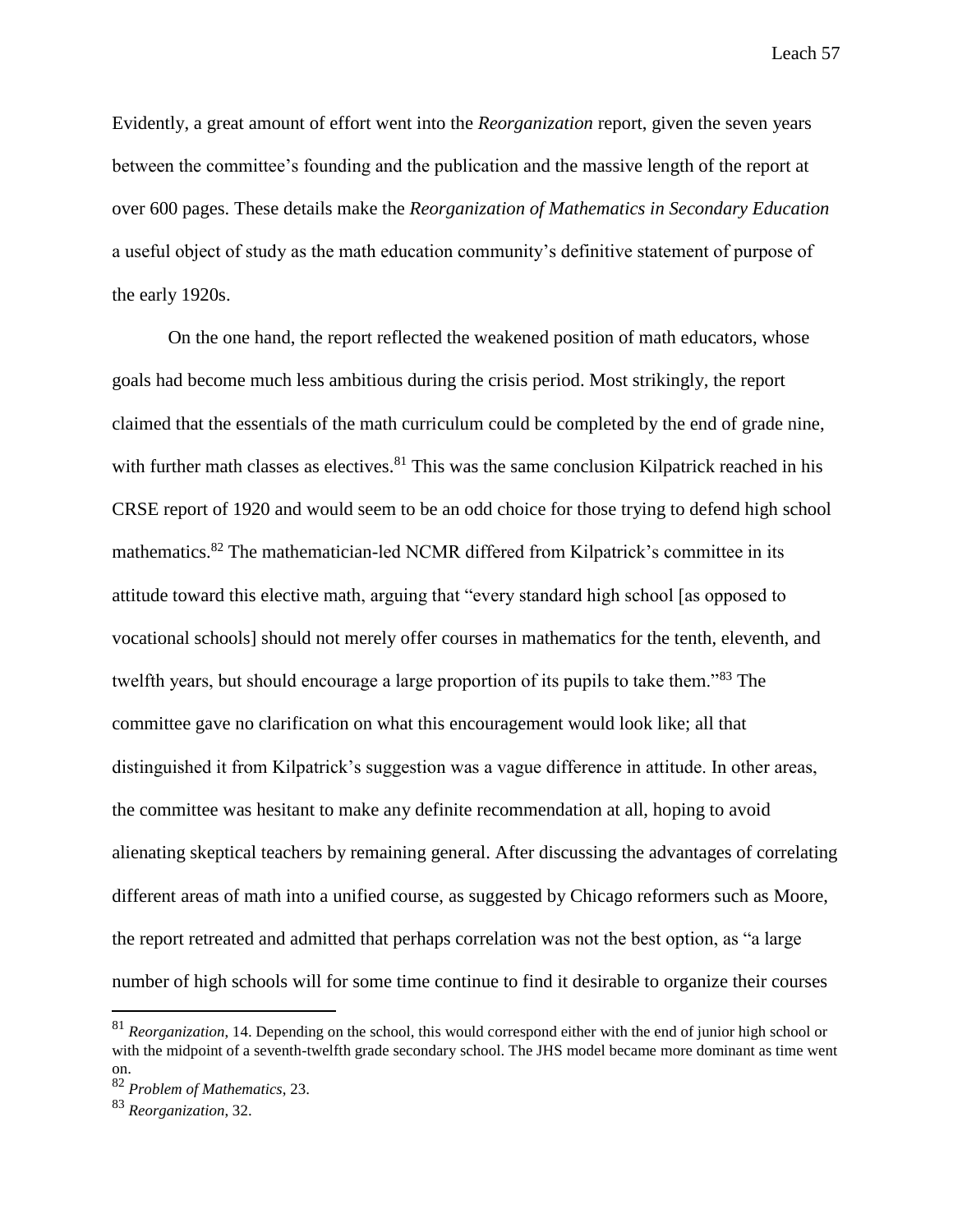of study in mathematics by subjects."<sup>84</sup> Moore's laboratory method, which had seemed like a promising way to correlate math class, did not appear by name anywhere in the report. Organize however you like, the committee seemed to say, as long as math requirements stay. These rhetorical choices reveal a weakened bargaining position and a desperation to preserve math's place in the curriculum to any extent possible.

But the *Reorganization* report was also an attempt to beat progressives at their own game, using the logic of efficiency and child interest in support of math rather than against it. It began by defining the various aims of math education, echoing Snedden's preoccupation with educational goals. Snedden saw vocational preparation as the only goal of high school math; the NCMR responded with a longer list of goals that played up math's social importance. It broadly categorized these as practical aims (mostly dealing with daily life as opposed to specific vocations), disciplinary aims (insisting that it was taking a more moderate position than nineteenth century disciplinarians), and cultural aims (which will be discussed in more detail in the next chapter).<sup>85</sup> With this expanded framing, math appeared not as a tool for the restricted use of scientists and engineers but as a broadly-applicable aspect of human life and culture. The report also emphasized earlier reform ideas that were more in alignment with progressive rhetoric. It suggested that geometry be split into two classes: a required course in "intuitive geometry," teaching measurement by ruler, formulas for areas and volumes, and the basic properties of triangles, followed by an elective course in traditional Euclidean proofs.<sup>86</sup> This model of introducing geometry through observation and concrete application had long been a popular idea among mathematicians, having been supported by the IMUK commissioners in

<sup>84</sup> *Reorganization*, 13.

<sup>85</sup> *Reorganization*, 6-11.

<sup>86</sup> *Reorganization*, 11, 22-23.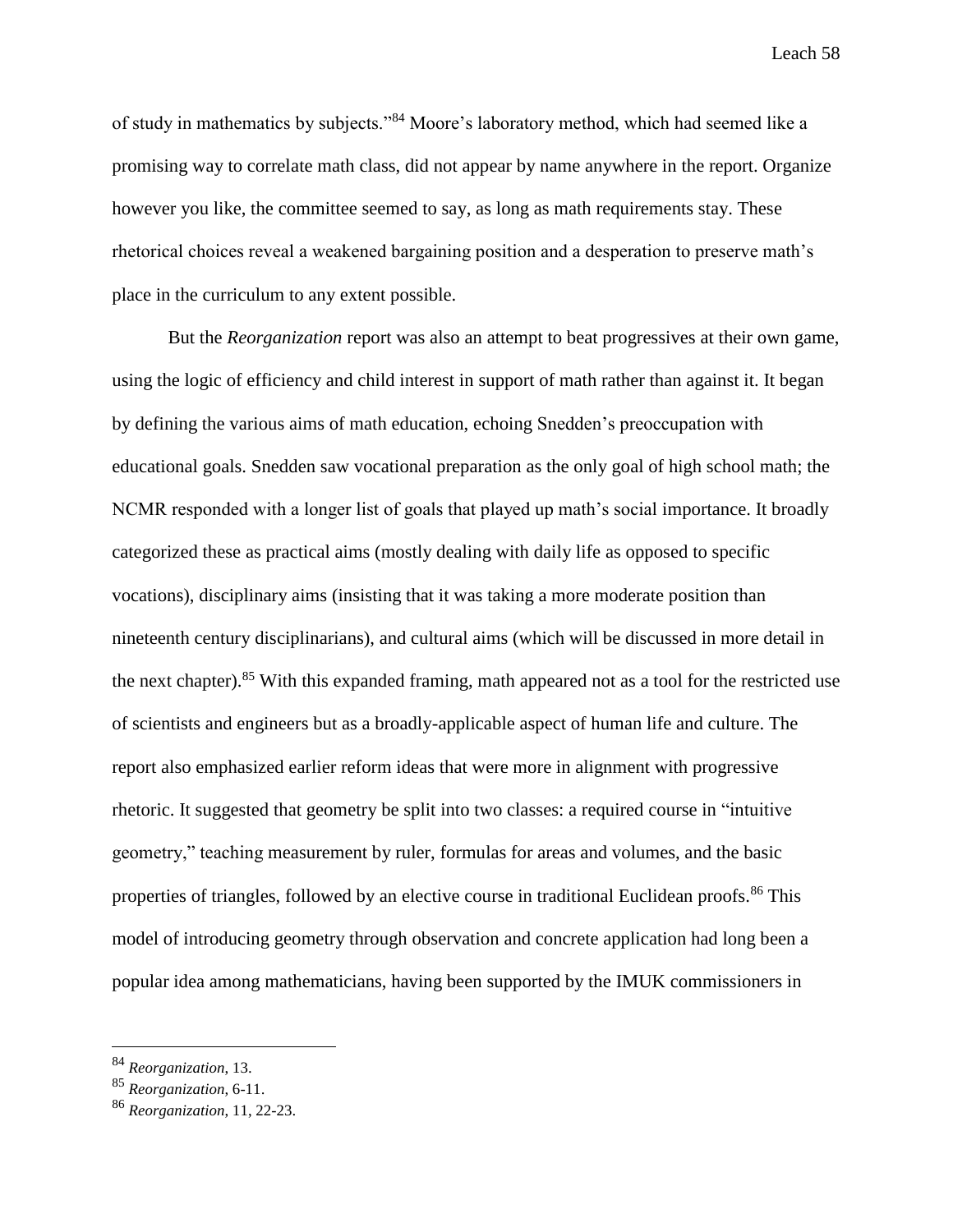1912.<sup>87</sup> Moreover, the privileging of concrete applications over abstract proof was also a concern of progressives, who spoke of shifting from "logical" to "psychological" organization and "learning by doing"; one can imagine the NCMR members stressing intuitive geometry as a way to appeal to hostile progressives.

One of the most interesting ideas advocated by the NCMR, so important that it received its own chapter in the report, was the "function concept." By this, the committee meant "the idea of relationship between variable quantities as one of the general ideas that should dominate instruction in elementary mathematics."<sup>88</sup> The authors were careful to point out that they did not mean any specific definition of the function or manipulation of the  $f(x)$  notation, but simply the broad idea of relationship and its application to many specific instances. Again, this was a longdiscussed proposal among math educators, introduced at least as early as 1893 by Felix Klein as part of his program of unifying modern mathematics.<sup>89</sup> The idea was that students could be exposed to the notion of relationship in a variety of circumstances—formulas for area and volume, the congruence of geometric figures, proportion, trigonometric functions, and the representation of these concepts through graphs or numerical tables—realize that a single concept underlies all of them, and apply the function concept to real-life situations such as taxation, cooking recipes, or monetary interest.<sup>90</sup> The choice to stress a single concept so strongly, going so far as to claim that "all students will be better able to control the actual relationships which they meet in their own lives," is peculiar; it can be seen as another attempt to appropriate progressive logic in service of math, this time appealing to both the social efficiency

<sup>87</sup> *Report of the American Commissioners*, 19.

<sup>88</sup> *Reorganization*, 64.

<sup>89</sup> Felix Klein, "The Present State of Mathematics," in *Mathematical Papers Read at the International Mathematical Congress Held in Conjunction with the World's Columbian Exposition Chicago 1893*, ed. Moore et al. (New York: Macmillan & Co., 1896), 134.

<sup>90</sup> *Reorganization*, 65-72.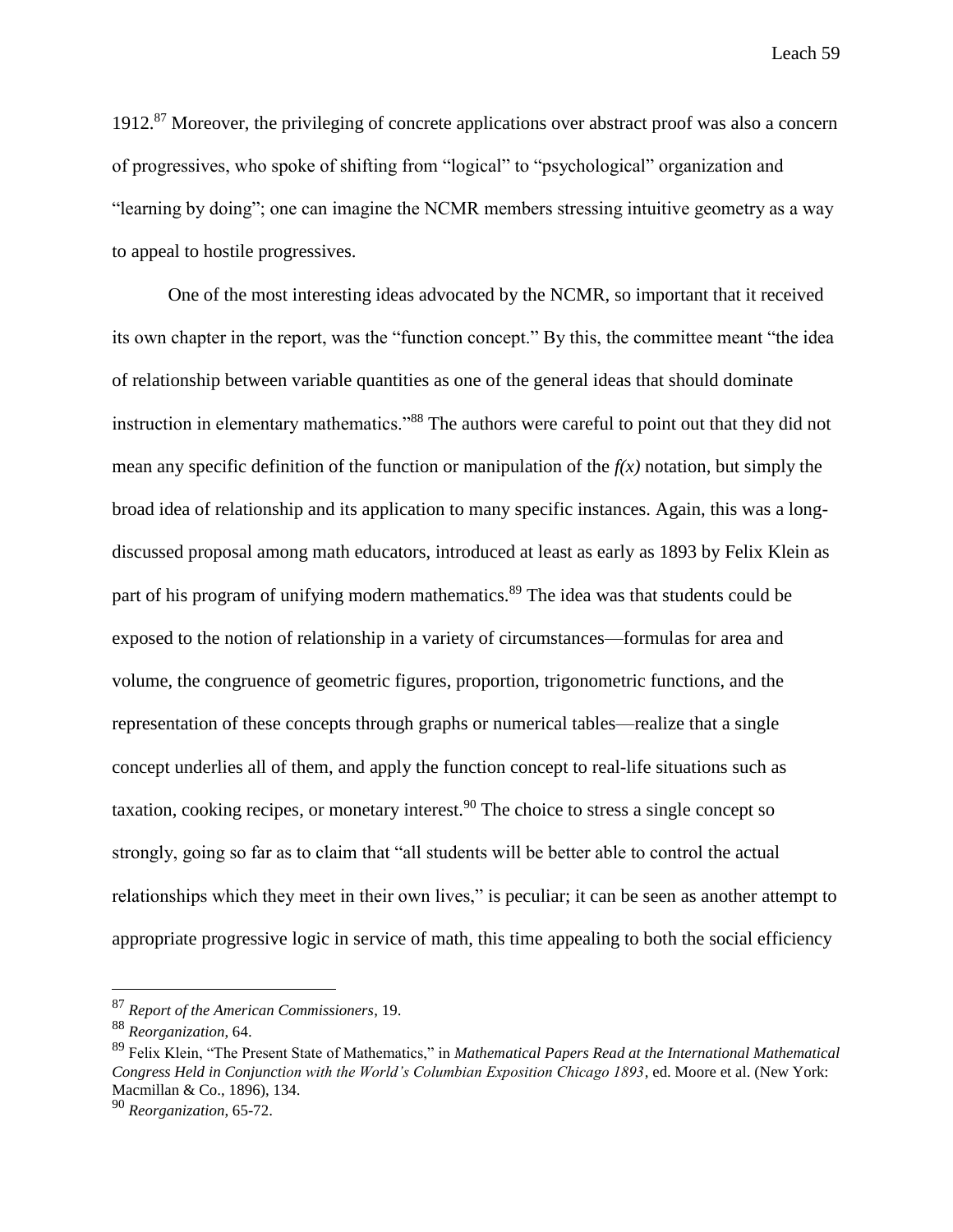and child-centric camps.<sup>91</sup> The inclusion of various real-world applications of math could placate vocationally-minded progressives such as Snedden, while the holism and anti-formalism of the function concept bears more resemblance to Kilpatrick's thinking. The mathematicians' description of the unifying function concept bears a noticeable similarity to Kilpatrick's description of his project method: "I had felt increasingly the need of unifying more completely a number of important related aspects of the educational process. I began to hope for some concept which might serve this end."<sup>92</sup> The NCMR thus represented an attempt to meet progressives on their own terms, demonstrating that the language of psychological pedagogy could be mobilized in defense of mathematics.

Mathematicians did much to publicize the NCMR and its report over the following years. The committee aggressively distributed copies of the report throughout the public school system; within a few years the original run of 25,000 copies was exhausted and a reprint was published.<sup>93</sup> In a 1926 summary of recent progress in high school math teaching, Smith claimed that the committee was "too well-known for detailed remarks" and that "the advance in the teaching of mathematics in our secondary schools in the last decade has been due in large part to the work of this committee."<sup>94</sup> This extravagant praise seems undeserved just three years after the report's publication. It is difficult to find an enthusiastic reaction to report outside of the mathematical community: Harold Rugg, a Teachers College professor, dismissed the committee's conclusions as the subjective opinions of a few experts and contrasted it with the more "objective"

<sup>91</sup> *Reorganization*, 73.

<sup>92</sup> Kilpatrick, *Project Method*, 3.

<sup>93</sup> Roberts, "Mathematics and Pedagogy," 388.

<sup>&</sup>lt;sup>94</sup> David E. Smith, "A General Survey of the Progress of Mathematics in Our High Schools in the Last Twenty-Five Years," in *National Council of Teachers of Mathematics Yearbook* 1 (1926): 8-9.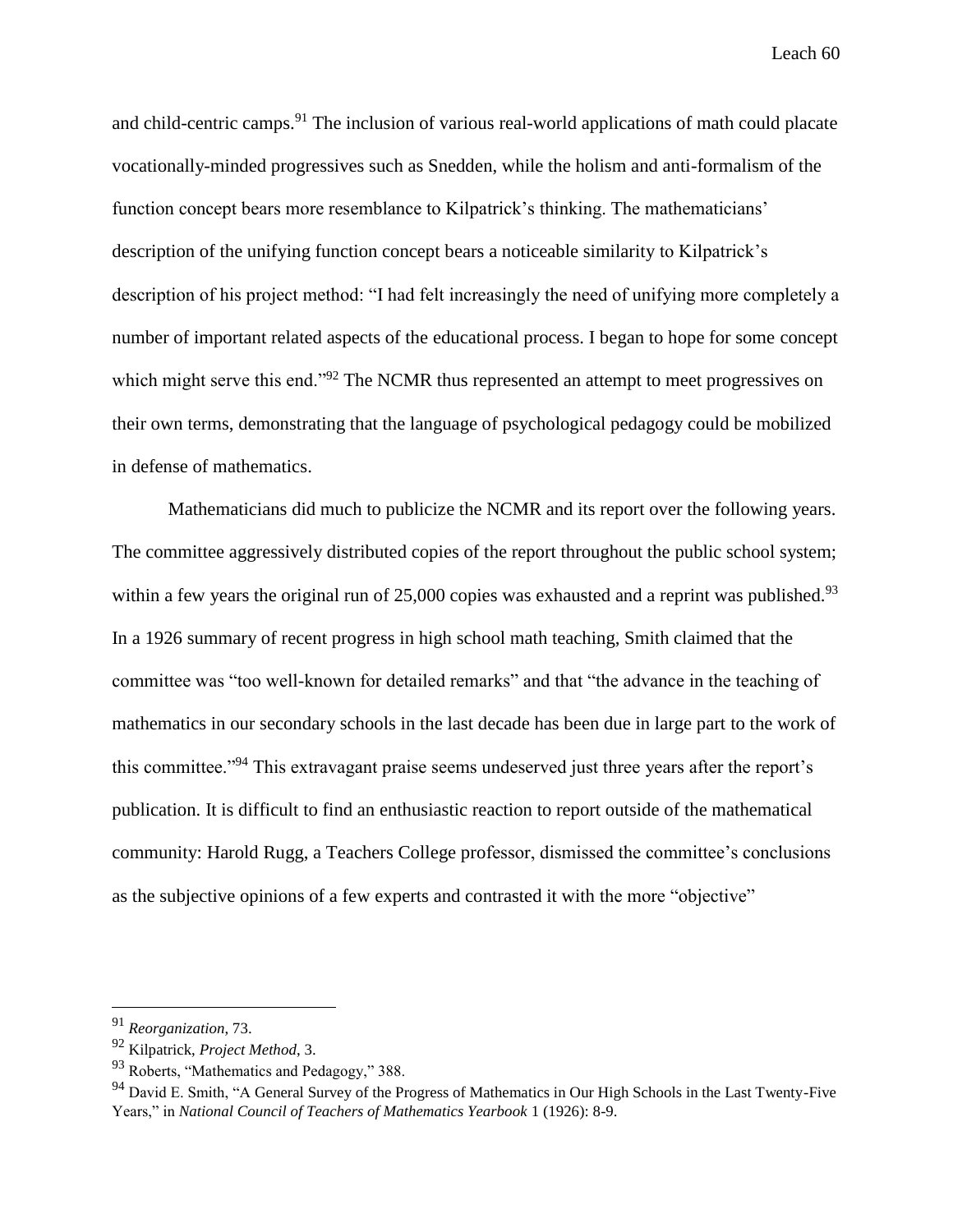psychological studies on math education conducted by Thorndike.<sup>95</sup> Even after hundreds of pages had been written by both sides, the fundamental disagreement remained: mathematicians saw themselves as authoritative because of their expert knowledge, while progressives valued general, "objective" knowledge. The actions of the NCMR members are understandable, as they saw themselves as "propagandists" for math and felt compelled to exaggerate the report's importance, but the broader educational community proved unresponsive.

This stands in contrast to the effectiveness on the attack on mathematics and its impact over the next several decades. Enrollments in high school algebra and geometry, which had been increasing since the end of the nineteenth century, began to drop. In 1900, 56% of American students were enrolled in an algebra class, up from 45% in 1890; this dropped to 40% in 1922, then 30% in 1934, then just 27% in 1949. Enrollments in geometry followed a similar trend.<sup>96</sup> School districts accepted the arguments of progressive pedagogists and stopped requiring math for high school graduation; students, evidently discouraged by the uninteresting, overlydisciplinarian math classes still being taught in most high schools, largely abandoned the subject. Kilpatrick and Snedden were not primarily interested in math education, which only figures in a small fraction of their writings, yet their criticism of math had real effects for decades afterward. While mathematicians continued to proselytize their subject into the 1920s and 1930s, it should be kept in mind that they ultimately failed to get more students into math classrooms.

Smith retired from teaching in 1926, but continued his leading role in the math education community almost until his death in  $1944$ .<sup>97</sup> During this last phase of his career, Smith absorbed the lessons of the progressive attack on math and attempted a broader reconfiguration of the

<sup>95</sup> Harold Rugg, "Curriculum Making: What Shall Constitute the Procedure of National Committees?" *Mathematics Teacher* 17 (1924): 2.

<sup>96</sup> Kliebard, *Struggle*, 225-226.

<sup>97</sup> Letter from Smith to Russell, Nov. 7, 1925, *DES Professional Papers* box 41.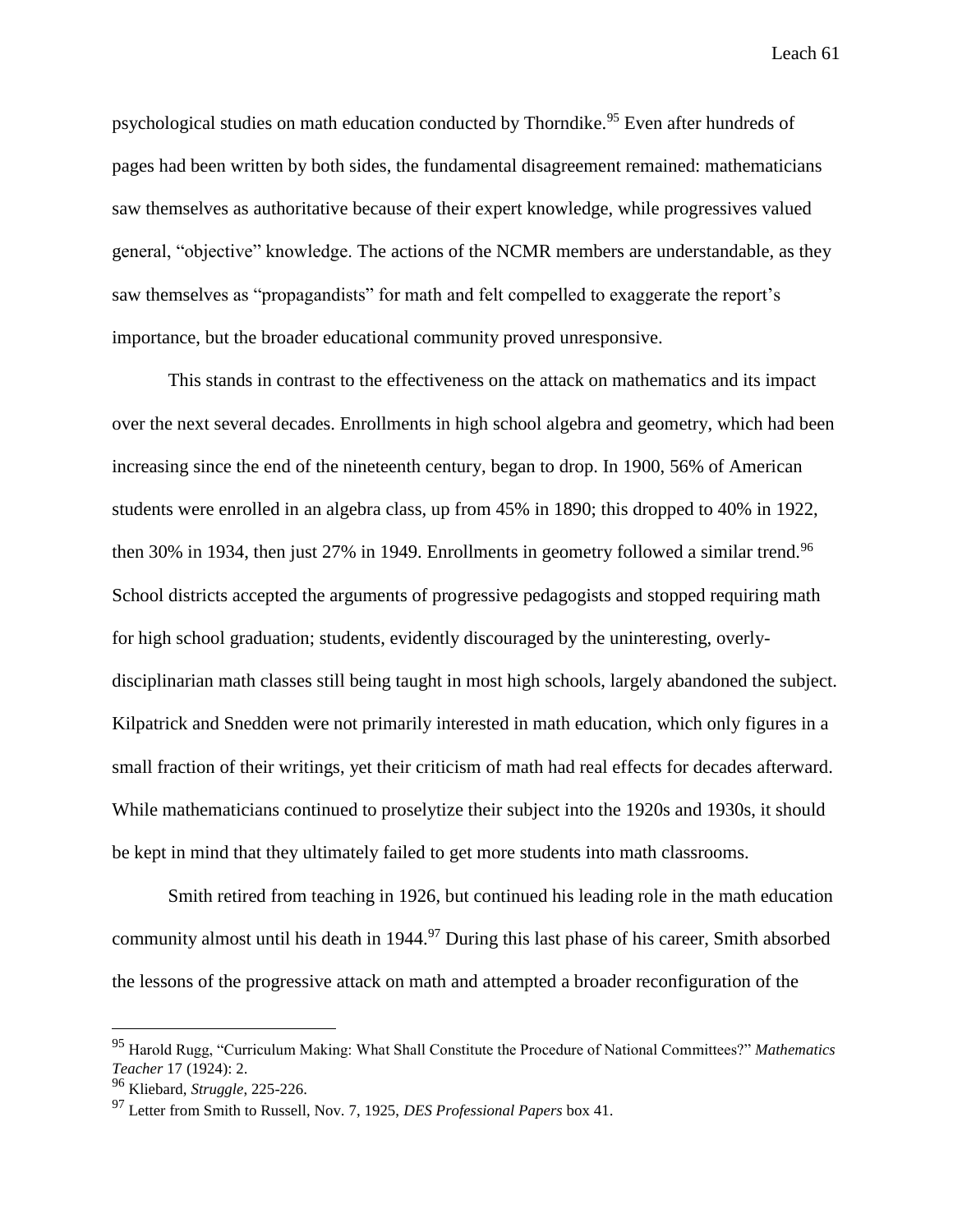American public's relationship with mathematics. It had become clear that many Americans failed to see any value in mathematics beyond its utilitarian use in a narrow range of professions, and that this alienation made math education vulnerable to the attacks of radical progressives. In the 1920s and 1930s, Smith shifted his focus away from the formal education of schools and universities and toward a broader notion of popular education accessed through books and articles, public lectures, and radio broadcasts. Through this project of broad popularization, he articulated a vision of mathematics that had humanistic value, as opposed to the outdated disciplinary value of the nineteenth century and the purely utilitarian value advocated by many progressives. The following chapter will explore the different ways Smith pursued this goal and the network of similarly-minded humanists that gathered around him.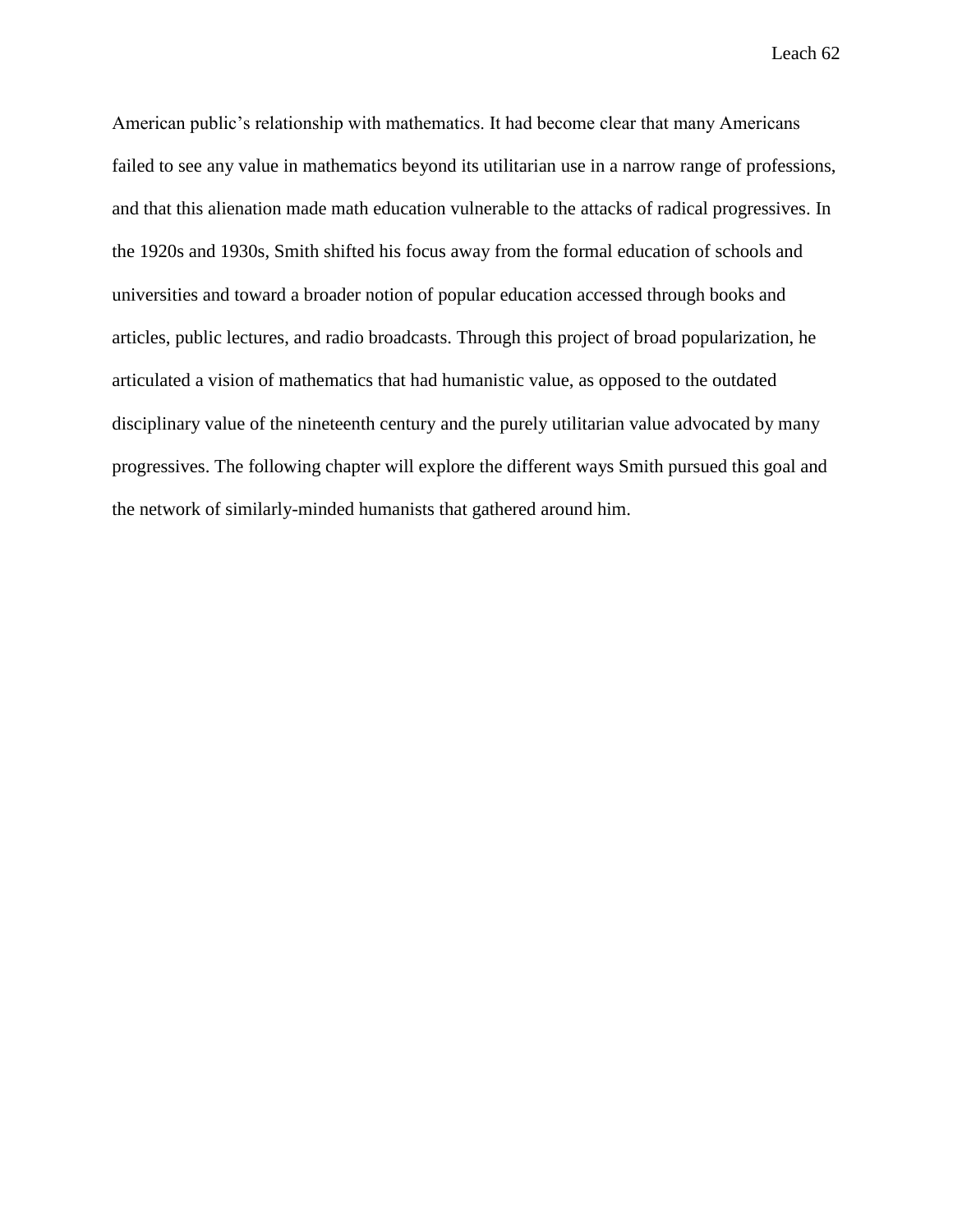#### The Historical-Humanistic Mathematics Community

In the National Committee on Mathematical Requirements' *Reorganization* report of 1923, the authors identified three aims in math education that could justify the subject's value to students: practical aims, disciplinary aims, and cultural aims. With Thorndike's psychology research and its acceptance among progressive educators, mental discipline ceased to be a useful justification for teaching math. Practical and utilitarian aims were the favorite justification of efficiency-minded progressive educators; math educators, by contrast, tended to believe that reducing their subject to a mere pragmatic tool did not fully capture its importance. This left cultural value as the best tool mathematicians could use to justify the subject's importance in the required school curriculum. Through the 1920s and 1930s, David Eugene Smith and his professional allies tried to convince the public of mathematics' humanistic value by identifying connections between mathematics and different areas of human culture. Their main tool was the history of mathematics, but the philosophy and aesthetics of mathematics were also frequently put to strategic use.

This chapter will narrate this defense of mathematics via its cultural value and the emergence of a new history of math community. The progressive attack on mathematics, discussed in chapter two, provided the motivation for this move: articulating a multitude of values associated with mathematics served as a defense of the subject's place in the required curriculum. The growing community of professional math educators, discussed in chapter one, provided the manpower for this defense. The scholars who wrote the history of mathematics did not come from a historical background, but were trained as mathematicians and were embedded in the professional infrastructure that by this point was highly organized and widespread. Smith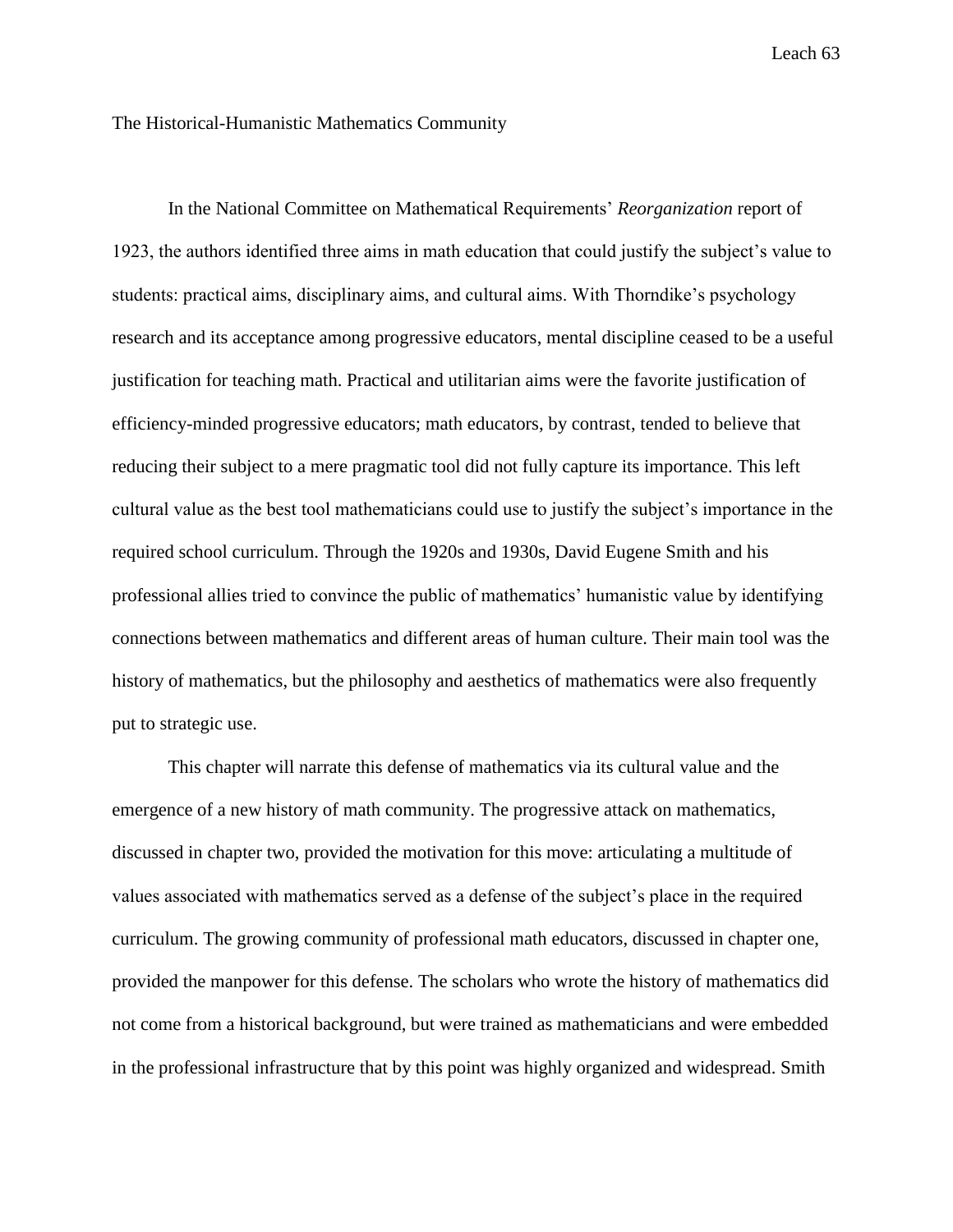remains the key figure here: his position at Teachers College gave him a close knowledge of progressive arguments, while his high place within the math education community gave him the social capital needed to mobilize his colleagues into his strategy of defense. The last decades of Smith's career saw the definition and consolidation of the history of mathematics as a discipline, just as research mathematics and math education had emerged in earlier years.

## Studying the History of Mathematics before the Crisis

 $\overline{a}$ 

The formal study of the history of mathematics in America extends back at least to 1890, well before Kilpatrick or his progressive colleagues began attacking school math requirements. During this early period, history and math education were closely linked, as educators understood the subject's history as an easy way to stimulate students' interest in math. However, it is difficult to identify any particular goal beyond this or any unifying vision for what the history of math should look like. Up until the mid-1910s, the history of math was written by a few scattered math educators who saw it as a minor supplement to their classroom work. This period provides a sharp contrast with the transformation in history writing that would occur with the progressive attack on mathematics.

While Smith dominated America's study of the history of math, the first American mathematician to dedicate a significant portion of his career the subject was probably Florian Cajori. His earliest work, a history of mathematics in the U. S., reflects the inchoate state of math history in this period.<sup>1</sup> The work was commissioned by the federal government's bureau of education and was clearly understood as relevant to math education, but it did not explain exactly what that connection was. Cajori did not even write an introduction explaining his motivation for

<sup>&</sup>lt;sup>1</sup> Florian Cajori, *The Teaching and History of Mathematics in the United States* (Washington: Government Printing Office, 1890).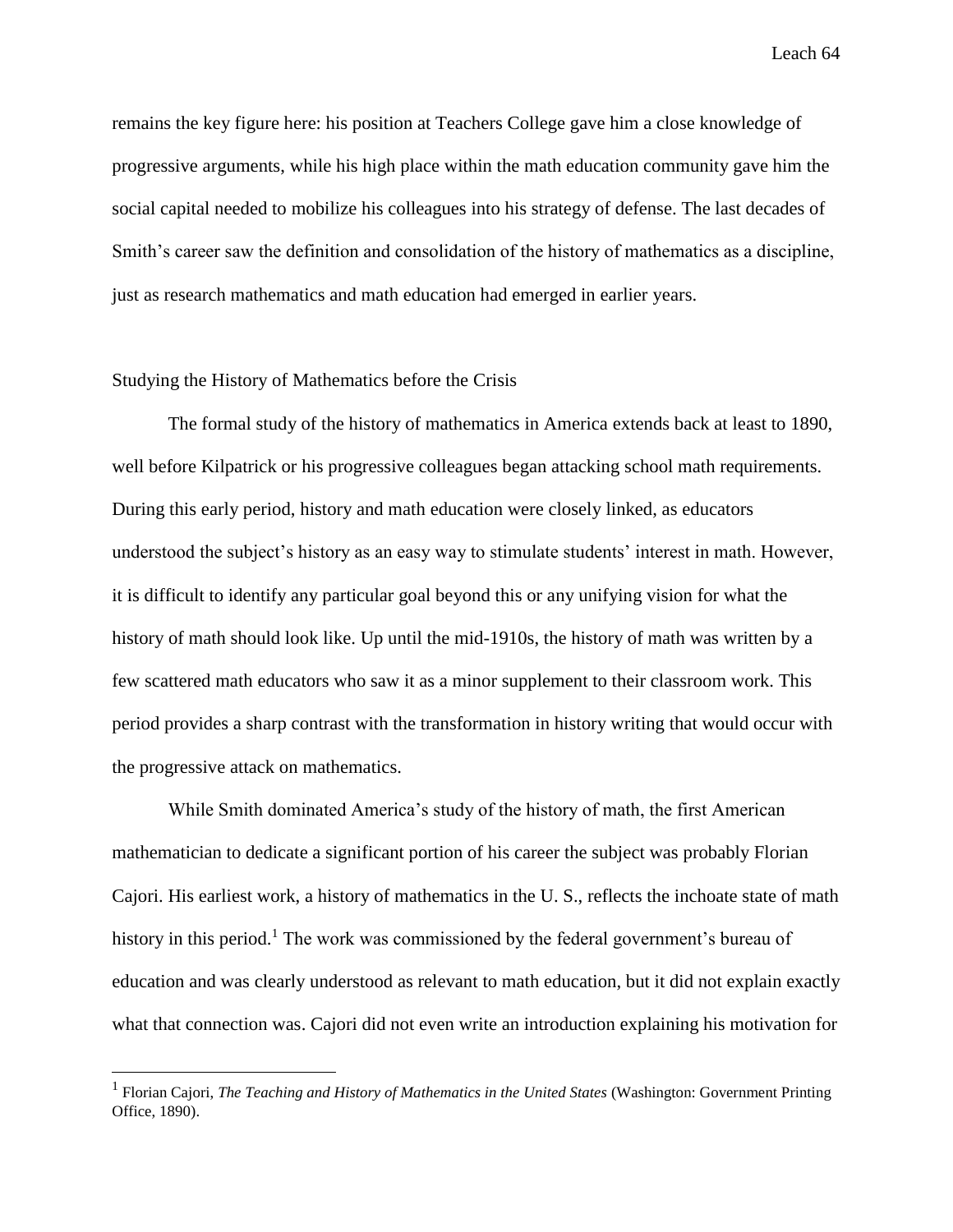the work; a short note by Commissioner of Education N. H. R. Dawson merely stated that the work "will prove of great value to all teachers and students of mathematics."<sup>2</sup> Other early writings exhibit a similar lack of vision: a short biography of Gauss and his family or a quick note hypothesizing that the symbol for zero could have originated in China lacked any justification aside from being of interest to the science- or math-focused journals in which they were published.<sup>3</sup> While Cajori continued writing on the history of math until his death in 1930, he was not central to the process of community-formation in the way Smith was. This was largely a matter of geography: Cajori spent his career first at Colorado College and then at the University of California, many hundreds of miles from other historians of math. This cut him off from those areas of professional activity that require face-to-face communication, such as taking on Ph.D. students or giving public lectures. Because of this, Cajori will not figure prominently in the latter part of this chapter dealing with the formation of the history of math as a discipline.

Smith became interested in the history of math soon after Cajori, and his early writings exhibited a similar lack of direction beyond a vague affinity with math education. His earliest works, such as a translation of some of Felix Klein's historical writing or the historical notes scattered through his early textbooks (see chapter 1), were not themselves original historical research.<sup>4</sup> The introduction to his geometry textbook noted that historical notes were "designed" to increase the interest of the student," mirroring Cajori's restricted understanding of what role history could play in the math curriculum.<sup>5</sup> Also significant in this phase of Smith's career is an early notion of math's cultural value, not yet fleshed out as a defense of math education. In a

<sup>2</sup> Cajori, *Teaching and History*, 5.

<sup>3</sup> Florian Cajori, "Carl Friedrich Gauss and His Children," *Science* 9 (1899): 697-704; Florian Cajori, "On the Chinese Origin of the Symbol for Zero," *American Mathematical Monthly* 10 (1903): 35.

<sup>4</sup> David Eugene Smith, "Historical Survey of the Attempts at the Computation of π," *American Mathematical Monthly* 2 (1895): 348-351.

<sup>5</sup> Wooster Woodruff Beman and David Eugene Smith, *Plane and Solid Geometry* (Boston: Ginn & Co., 1896), iv.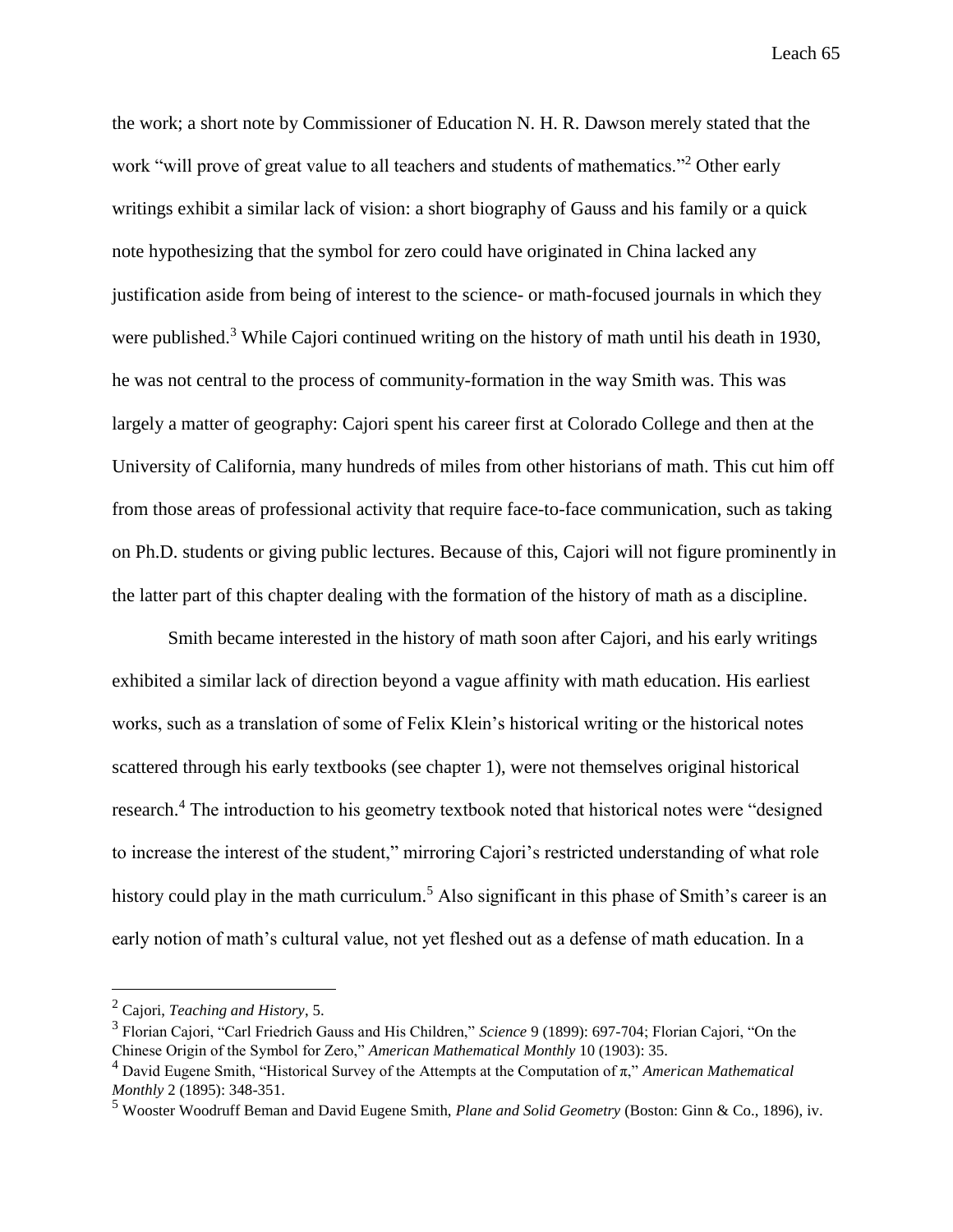guide to math teaching first published in 1900, Smith identified the two goals of math education as utility and culture, the latter of which included logical training and the mathematical connections to religion, ethics, and philosophy. <sup>6</sup> This identification of distinct goals anticipated the NCMR report's division of practical, disciplinary, and cultural aims, but in a less-developed form. It is striking, for example, how little history figures in Smith's early discussion of cultural goals; instead, his focus is on math's ability to "train the mind of the child logically to attack the every-day problems of life."<sup>7</sup> This description bears some resemblance to nineteenth-century mental discipline, which Smith did not mention by name. In 1923, mental discipline was an unpopular concept, so the NCMR decided to address it head-on and discuss its relevance to math education; in 1900, mental discipline was taken for granted and Smith had no reason to mention it. The progressive attack on mental discipline thus helped to clarify and focus Smith's earlier conceptions of math's cultural value.

A turning point in Smith's historical career came in 1901 with his appointment to Teachers College and move to New York City. This coincided with greater access to primary sources and a more research-oriented relationship to the history of mathematics. Smith's close friend, the publisher and businessman George Arthur Plimpton, had collected a huge library of historical books and manuscripts related to education.<sup>8</sup> Sometime before 1901, as Plimpton recollected in a private letter of 1933, Smith visited this collection and decided to move to New York to do historical work with these sources.<sup>9</sup> Plimpton's sources were the basis on which America's study of the history of math was built: Smith's first major original historical work,

<sup>6</sup> David Eugene Smith, *The Teaching of Elementary Mathematics* (New York: Macmillan Company, 1906), 20.

<sup>7</sup> Smith, *Teaching of Elementary Mathematics*, 26.

 $8$  Plimpton's publishing company, Ginn & Co., was a major textbook publisher and appears often in these footnotes. <sup>9</sup> Letter from Plimpton to Smith, Jan. 19, 1933, *David Eugene Smith (DES) Professional Papers* box 39. It is unclear

exactly when and how these two met, as they were already friendly in their first preserved letter of 1892.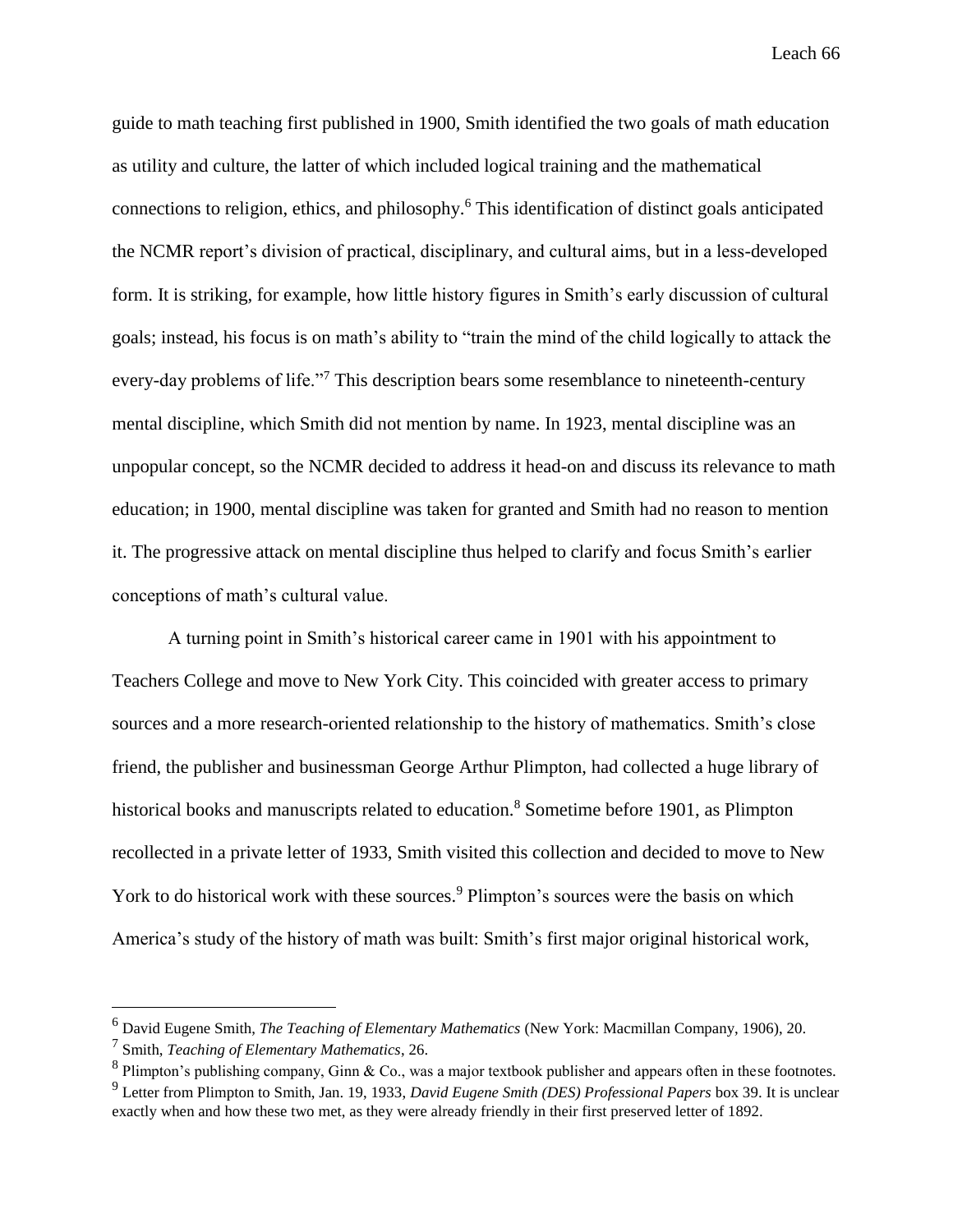*Rara Arithmetica*, was itself a catalogue of the early arithmetic texts in Plimpton's library.<sup>10</sup> Smith also took an interest in collecting historical documents, gathering a personal library of over 10,000 books and instruments that he donated to Columbia's library in  $1931<sup>11</sup>$  In these two libraries, America had a definite site for producing knowledge of the history of mathematics for the first time. Smith, centrally located in this network, had the power to influence the growth of this field to better align with his own professional goals, which became starkly clear once math requirements were threatened.

## Propagandizing Mathematics in the 1910s and 1920s

 $\overline{a}$ 

While these early writings on the history of mathematics were often integrated into math education, they were not made explicitly in defense of math education. With the progressive attack on mathematics, the function of Smith's history writing changed from making math classes more interesting to justifying math's place in the classroom. This period also saw significant growth in the number of historians of mathematics, as Smith actively recruited young math educators into historical writing. These trends should be considered an extension of the strategic thinking discussed previously in connection with the NCMR report, made with the explicit goal of shoring up math's position in the schools. In bringing together math educators in this shared project, Smith laid the foundations for a community distinct from the math education establishment from which it emerged. While most historians of math remained professional math educators, I will here treat the two as separate disciplines: historians of math eventually struggled to establish institutions outside of the math education community, speaking to a need to establish

<sup>10</sup> David Eugene Smith, *Rara Arithmetica: A Catalogue of the Arithmetics Written before the Year MDCI with a Description of Those in the Library of George Arthur Plimpton of New York* (Boston: Ginn & Co., 1908).

<sup>11</sup> *David Eugene Smith Historical Papers*, Rare Book and Manuscript Library, Columbia University. More information is available at https://clio.columbia.edu/catalog/4079344.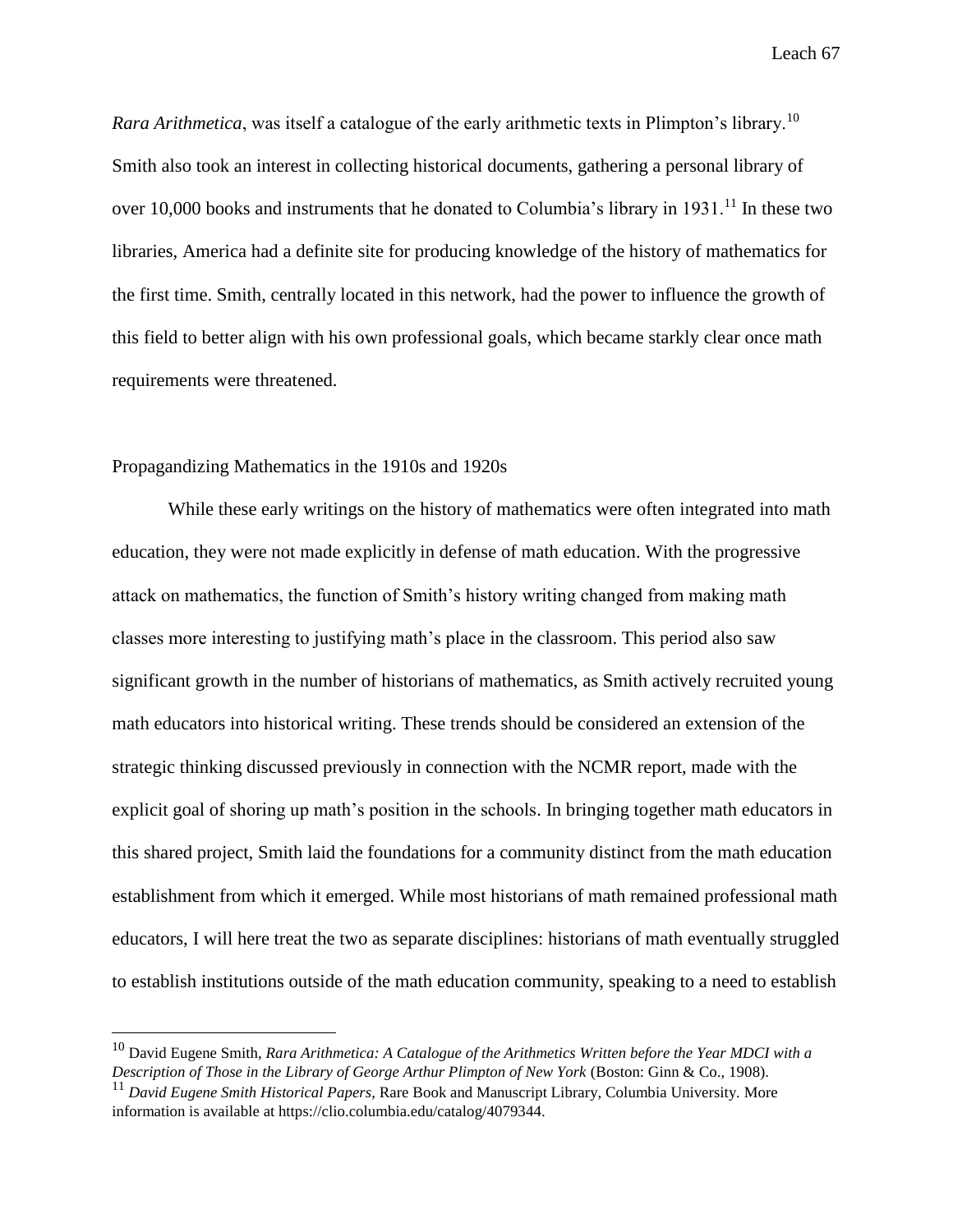their own unique place in academia. This was a process of communal self-identification that involved conflict in working out who was inside and who was outside of the community.

This shift toward justifying math is most clearly visible in Smith's articles of the 1920s, which covered an eclectic mix of topics and their connections to mathematics. One article compared math and poetry, stressing that both attempt to communicate lots of information in a small amount of space and pursue the truth in different ways.<sup>12</sup> The next year he published a similar article on mathematics and aesthetics, giving examples of ratio and pattern that appear in architecture and in nature.<sup>13</sup> Soon after this he returned to the function concept stressed so heavily in the NCMR report of 1923, applying it to the social life of children studying math: "You depend upon your friend for good company, for encouragement, for honest counsel, and for help; but in each case your friend also depends upon you. [...] There is no such thing as a perfectly independent variable in your action or in his, nor is there such a thing as perfect independence."<sup>14</sup> Like his more conventional historical research, this broad-ranging series of articles must be considered in the context of Smith's educational vision. Without exception, they were published in *Mathematics Teacher* and so were aimed at America's high school teachers, providing them with material that could enliven the math classroom. If mathematics could clarify the meaning of high art and daily life, Smith implied, then surely it was not a merely utilitarian tool needed by a narrow range of students.

The best example of this genre of writing is "Religio Mathematici," an address delivered at a 1921 MAA meeting and subsequently published in the association's journal, the *American* 

<sup>12</sup> David Eugene Smith, "The Poetry of Mathematics," *Mathematics Teacher* 19 (1926): 291-296.

<sup>13</sup> David Eugene Smith, "Esthetics and Mathematics," *Mathematics Teacher* 20 (1927): 419-428.

<sup>14</sup> David Eugene Smith, "The Lesson of Dependence," *Mathematics Teacher* 21 (1928): 216.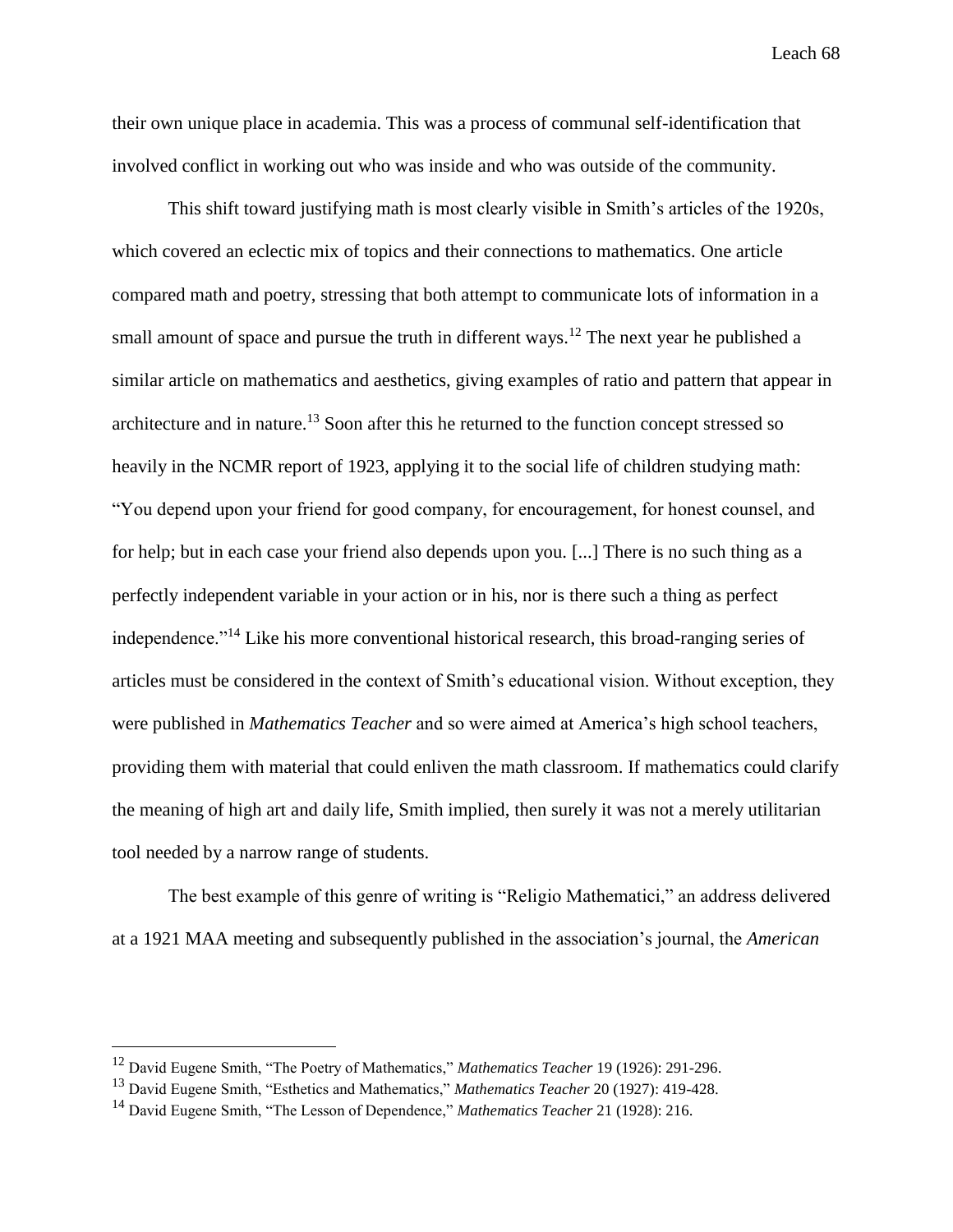*Mathematical Monthly* (*MAA*). <sup>15</sup> Smith's goal was to identify the relationship between mathematics and religious sentiment to put faith on a stronger foundation. He claimed that mathematics is one of the few places where a person has access to immortality, as mathematical laws hold true regardless of when they are written or what notation is used.<sup>16</sup> Math forces students to try to comprehend infinity, for example when learning that there are an infinite number of points on a line segment.<sup>17</sup> These religious ideas accessed via mathematics led Smith to consider a "duality of mathematics and religion" which he considered analogous to the interrelation of space and time in special relativity.<sup>18</sup> Without advocating any particular religion, Smith concluded that mathematics simply "increases the faith of a man who has faith" and encourages the humility necessary in religion.<sup>19</sup> Finally, Smith returned to his favorite topic of education: in light of the religious nature of mathematics, the teacher should not simply teach the subject as a set of unrelated rules and facts (or worse, as something to be memorized because it will appear on a test), but as a source of beauty and a point of entry to eternal truth.<sup>20</sup>

"Religio Mathematici" received a stronger response than any of Smith's other articles. Smith's obituary in *Mathematics Teacher* identified the address as "famous" among his many works; the obituary in the *AMM* claimed that it "reveals with great clearness the depth and richness of his religious feeling."<sup>21</sup> Smith's colleague C. J. Keyser of Columbia called it "brave, penetrating, Catholic, spiritual—and will do more good in the world than a thousand addresses of

<sup>15</sup> David Eugene Smith, "Religio Mathematici," *American Mathematical Monthly* 28 (1921): 339-349.

<sup>16</sup> Smith, "Religio," 341.

 $17$  Smith, "Religio," 343.

<sup>&</sup>lt;sup>18</sup> Smith. "Religio," 347. Smith referred to relativity as the "Minkowski-Einstein hypothesis" and likely understood the mathematics underlying spacetime.

 $19$  Smith, "Religio," 348.

 $20$  Smith, "Religio," 348.

<sup>21</sup> William D. Reeve, "Editorial," *Mathematics Teacher* 37 (1944): 278-279; W. Benjamin Fite, "David Eugene Smith," *American Mathematical Monthly* 52 (1945): 237-238.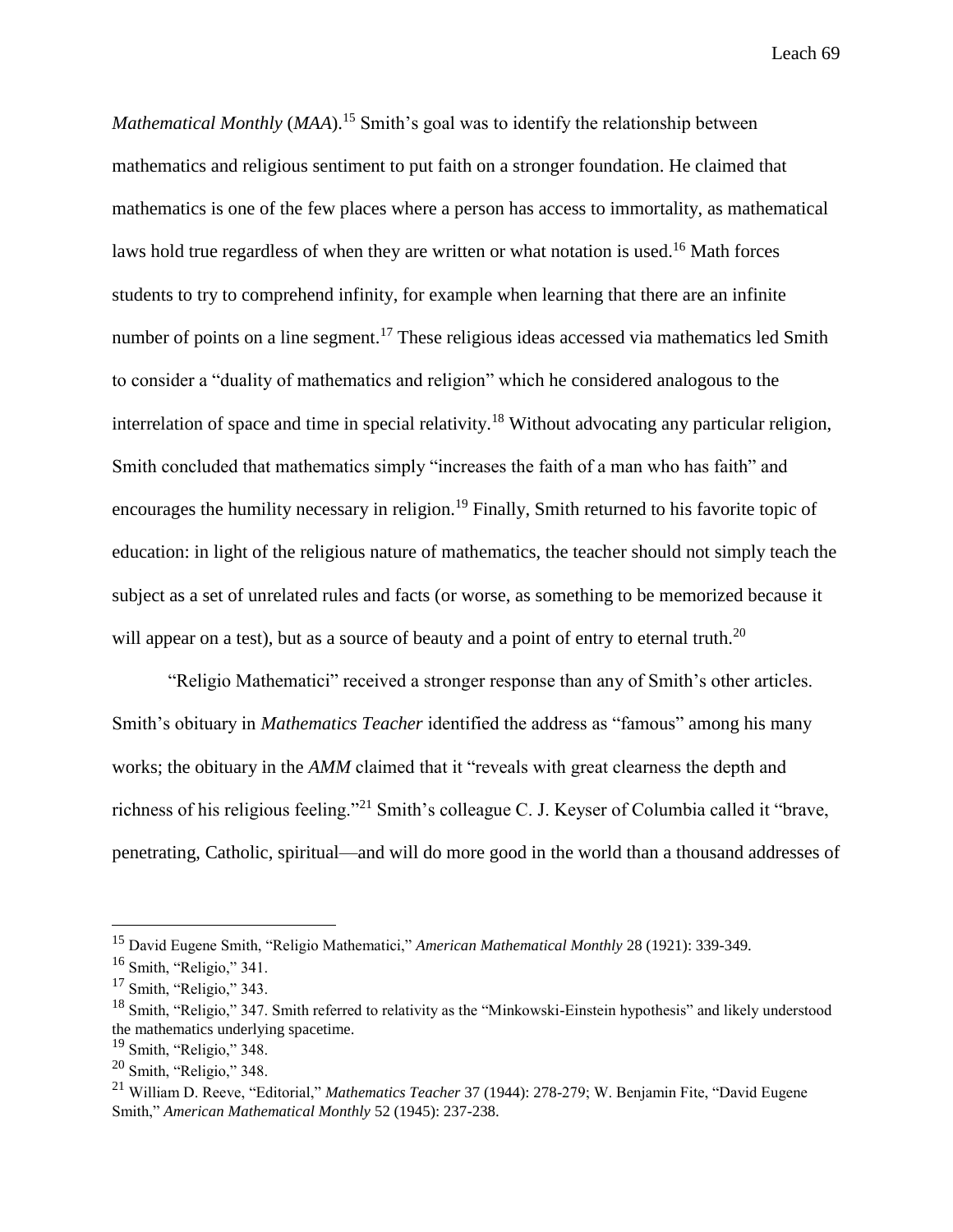the ordinary technical kind whether 'scientific' or 'pedagogic.'"<sup>22</sup> Keyser's comments reveal the strategic nature of Smith's address, painting it as an effective alternative approach to math pedagogy. Raymond Clare Archibald of Brown University, then editor-in-chief of the *AMM* and another mathematician who studied the history of the subject, called it "beautiful in concept and form," promised to publish it in the journal, and allowed Smith to republish it in any journal he wished—an unusual gesture of kindness.<sup>23</sup> "Religio" did indeed appear in *Mathematics Teacher* a few months later, dispersing Smith's ideas to a wider audience.<sup>24</sup> It is significant that other math educators saw value in Smith's writings, propagandizing his address rather than dismissing it as a distraction from "serious" discuss of research or pedagogy. These mathematicians shared the goal of defending their subject and saw "Religio" as part of this defense.

Other scholars joined Smith's project, mobilizing humanistic ideas in defense of mathematics. These were mostly younger math educators who, through their personal association with Smith, developed an interest in the history of math and began writing historical material to supplement math education. Interestingly, many of these younger historians came from marginal backgrounds in the mathematical world, which was dominated by native-born Protestant men. For those who lacked any of these characteristics, a research position at a mainstream university was often out of the question; with their options restricted, working with Smith provided an alternative path into professional work. Smith's motives, on the other hand, should not be considered as simply altruistic: given the pressing need to defend math's cultural value, it was to his advantage to recruit as many math historians as possible; women and Jews happened to be a

<sup>22</sup> Letter from Keyser to Smith, Jan. 24, 1922, *DES Professional Papers* box 29. Underline in original. Presumably, Keyser here used "catholic" to mean "universal" or "cosmopolitan," rather than in reference to the Roman Catholic Church.

<sup>23</sup> Letter from Archibald to Smith, Sept. 14, 1921, *DES Professional Papers* box 2.

<sup>24</sup> David Eugene Smith, "Religio Mathematici," *Mathematics Teacher* 14 (1921): 413-426. As far as I know this is the only article by Smith to appear in two separate journals during his lifetime.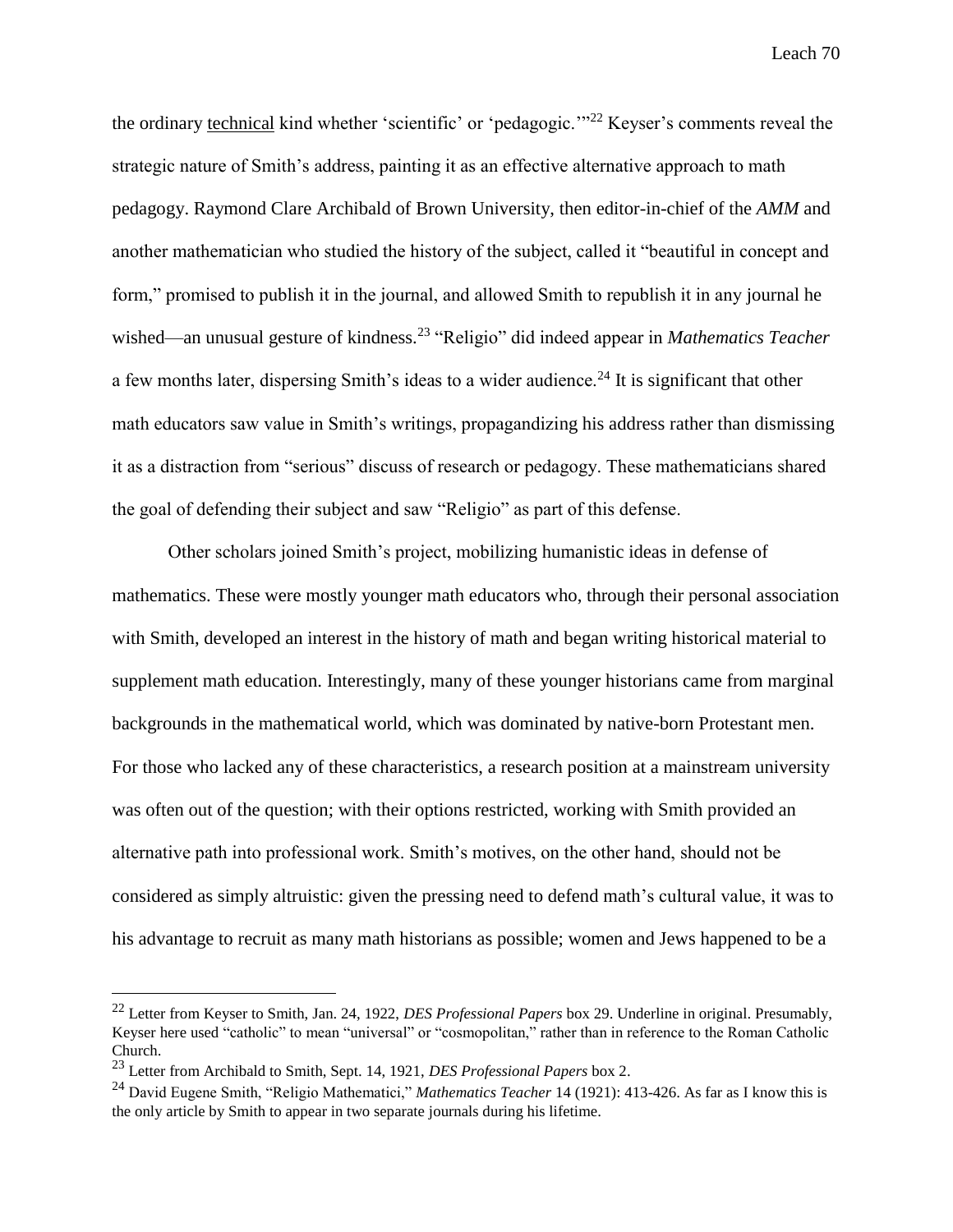useful source of historical workers. This hierarchical relationship was reinforced by Smith's control of the primary sources needed to write the history of mathematics through his and Plimpton's extensive libraries. For these reasons, the formation of the history of mathematics as an autonomous discipline was concentrated to an unusual degree in the person of David Eugene Smith.

Among the young mathematicians recruited by Smith, his closest friend and protege was Jekuthiel Ginsburg. Ginsburg was a Jewish immigrant from Russia who arrived in New York in  $1912<sup>25</sup>$  There, he reached out to local mathematics educators, looking for professional guidance and feedback on his mathematical work. Ginsburg first contacted Smith in November of 1915, asking him to evaluate a treatise on elementary geometry.<sup>26</sup> The correspondence between the two grew into a partnership that lasted several decades, with Ginsburg assisting Smith's historical research or co-writing books and articles with him.<sup>27</sup> Smith's partiality for Ginsburg was illustrated through many instances of professional and personal assistance: in 1917 he arranged a fellowship for Ginsburg through Teachers College; in 1918 he helped Ginsburg navigate the military bureaucracy and avoid serving in the army; and in 1921 he offered Ginsburg a loan as the rest of his family emigrated from Europe.<sup>28</sup> Compared with Smith's relationship with William Betz, discussed in the first chapter, the help Smith offered Ginsburg was much more involved and extended further into personal matters typically considered beyond the professional

<sup>25</sup> "Statement of Mr. Ginsburg," July 1, 1918, *DES Professional Papers* box 19. Ginsburg was asked to provide his personal information and educational history as part of the arrangement for his fellowship. This document is the best source on Ginsburg's early life that I have found. He listed his birthplace as Volhynia, a region straddling the border of modern Ukraine and Poland, but described his family as Russian and indicated his native language as Russian. <sup>26</sup> Letter from Ginsburg to Smith, Nov. 8, 1915, *DES Professional Papers* box 19. These early letters from Ginsburg were written on graph paper rather than professional stationery, indicating his status as a student.

<sup>27</sup> David E. Smith and Jekuthiel Ginsburg, "Rabbi Ben Ezra and the Hindu-Arabic Problem," *American Mathematical Monthly* 25 (1918): 99-108; David E. Smith and Jekuthiel Ginsburg, *A History of Mathematics in America before 1900* (Chicago: Open Court Publishing, 1934); David E. Smith and Jekuthiel Ginsburg, *Numbers and Numerals* (New York: Teachers College, 1937).

<sup>28</sup> Letters of June 29, 1917, Aug. 30, 1918, and Sept. 21, 1921, *DES Professional Papers* box 19.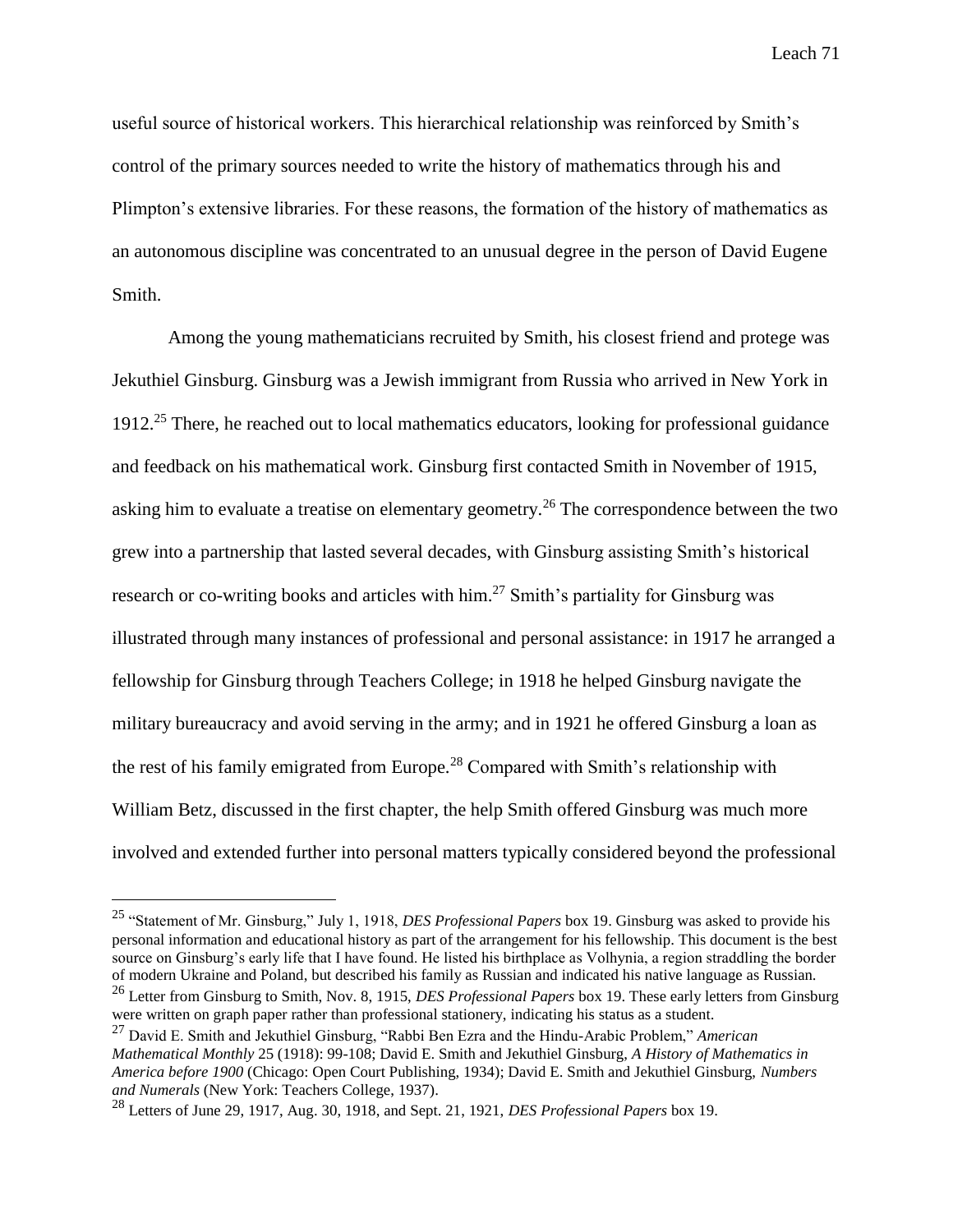world. By 1928, only a decade and a half after arriving in the country, Ginsburg had a faculty position at Yeshiva College (now Yeshiva University), a Jewish institution not far from Teachers College. This smooth rise through the academic world was made possible by Smith's relationship as friend and advisor.

Ginsburg showed an early interest in the issues of public outreach and propagandizing math that would dominate the last phase of Smith's career. A letter he wrote in 1916 to J. Ernest G. Yalden, superintendent of a trade school in New York, best illustrates his views on how students ought to be recruited into mathematics.<sup>29</sup> Ginsburg approached Yalden with a proposal for a new periodical aimed at college students. He explained that the existing periodicals, such as the *Bulletin of the American Mathematical Society* or the *American Mathematical Monthly*, covered topics that "may be interesting—and that not always—for a reader who is already a lover of mathematics but nothing of that material is of a nature that can attract the student with abilities and make him a lover of mathematics."<sup>30</sup> The monthly journal Ginsburg envisioned would cover the history of mathematical topics, interesting math problems at a student level, puzzles and games, little-known anecdotes about famous mathematicians, and news about mathematical clubs and societies from around the country, all designed to raise students' interest in mathematics and bring them into the mathematical community. It is striking that Ginsburg became interested in the need to strategize math teaching to better appeal to students so early in his career, without Smith's close awareness of Teachers College progressivism. However, there was an important difference in their thinking: while Smith aimed his writing at teachers, who would then bring the material into classrooms, Ginsburg saw the issue from a student's

<sup>29</sup> Letter from Ginsburg to Yalden, July 1, 1916, *DES Professional Papers* box 19. Despite Smith not taking part in this conversation, this letter somehow made its way into his personal papers. There is no record of Yalden's response to Ginsburg, but clearly he held onto the letter long enough to give it to Smith.

<sup>30</sup> The MAA was being founded around the same time Ginsburg wrote to Yalden, but its journal, the *AMM*, had been published for several years before then.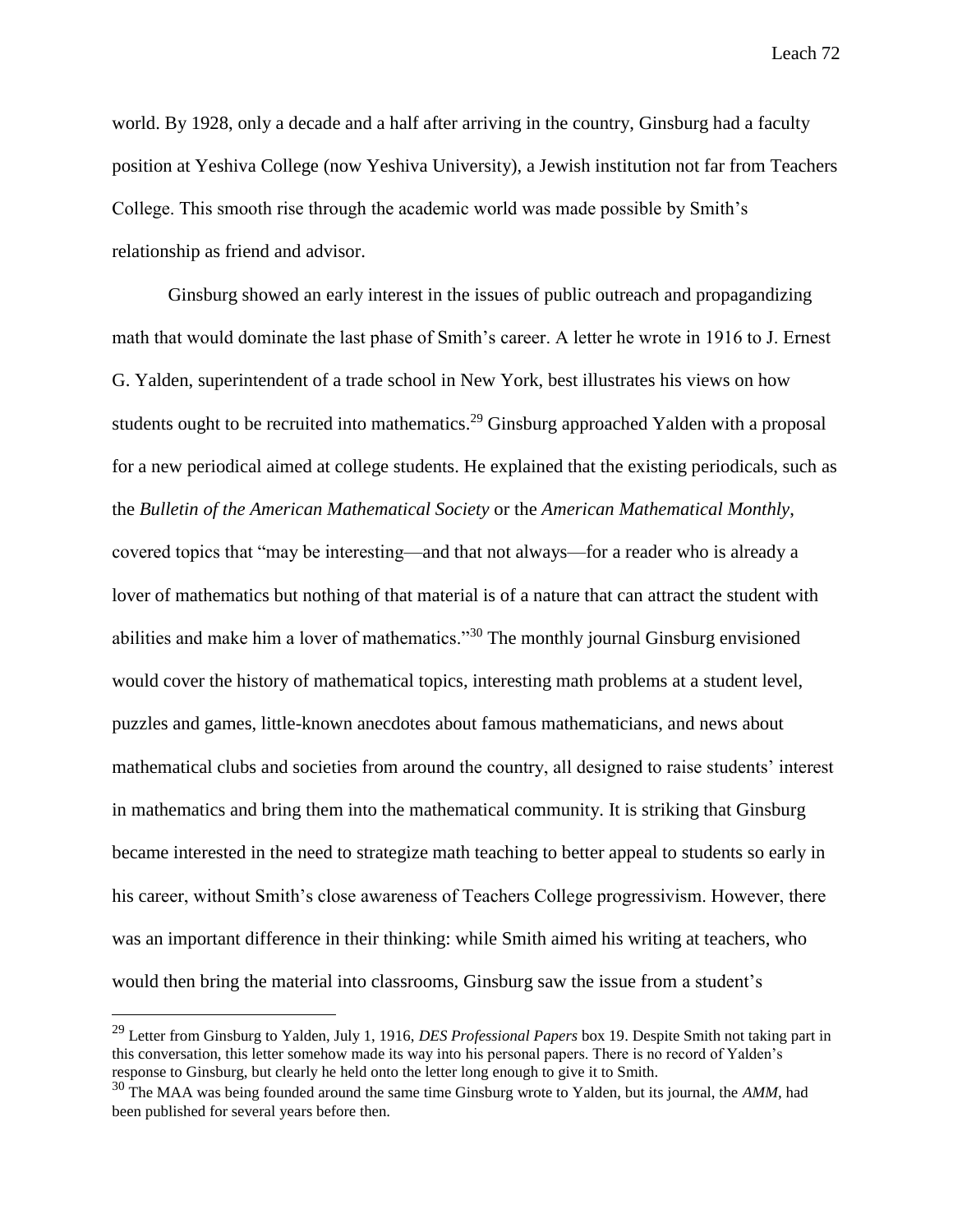perspective and planned ways to reach out to students directly. Of course, his journal proposal was impractical—neither he nor Yalden had any experience in publishing, and the two did not seem to discuss the idea further—but this approach to mathematical outreach would inform Ginsburg's later career.

Ginsburg was Smith's closest protege, but a few other math historians fit a similar pattern of recruitment by Smith. A surprising number of these were women. Teaching was and is a gendered profession, and many of the students Smith taught at Teachers College were young women intending to become math teachers in elementary or high schools.<sup>31</sup> Examples of this include Vera Sanford and Helen Walker, who began publishing articles on the history of math, in addition to more conventional discussions of math education, in the  $1920s$ .<sup>32</sup> Lao Genevra Simons, who taught at Hunter College (called Normal College until 1914), then an all-female school of education within the City University of New York, provides a good example. Simons was born in 1870 and was thus already well-established in her career by the time she befriended Smith.<sup>33</sup> However, Smith still ended up playing the role of mentor and professional guide for two reasons: first because Simons was taking classes at Teachers College well into the 1920s and played the role of Smith's student despite their similar ages, and second because she was a woman teaching at a women's college who held a lower professional status than Smith.<sup>34</sup> Smith had several opportunities to advance Simons through the professional world, inviting her to serve

<sup>&</sup>lt;sup>31</sup> *A History of Teachers College* discusses the demographics of the school's students in detail but, strangely, does not give a definite explanation of the school's gender balance. The most specific description is that the earliest students at Teachers College were "young girls," who were largely replaced by "older students" by the 1920s. Lawrence Cremin, *A History of Teachers College, Columbia University* (New York: Columbia University Press, 1954), 115-116.

<sup>32</sup> Vera Sanford, "La Disme of Simon Steven—The First Book on Decimals," *Mathematics Teacher* 14 (1921): 321- 333; Helen M. Walker, "The Relation of Plana and Bravais to Theory of Correlation," *Isis* 10 (1928): 466-484. <sup>33</sup> "Obituaries," *Isis* 41 (1950): 202.

<sup>34</sup> Simons began teaching around 1890 (letter of Jan. 19, 1904, *DES Professional Papers* box 45), at which point she would have been roughly 20 years old. Her decision to return to graduate study later in her life is not surprising given the professionalization of teaching over the early twentieth century.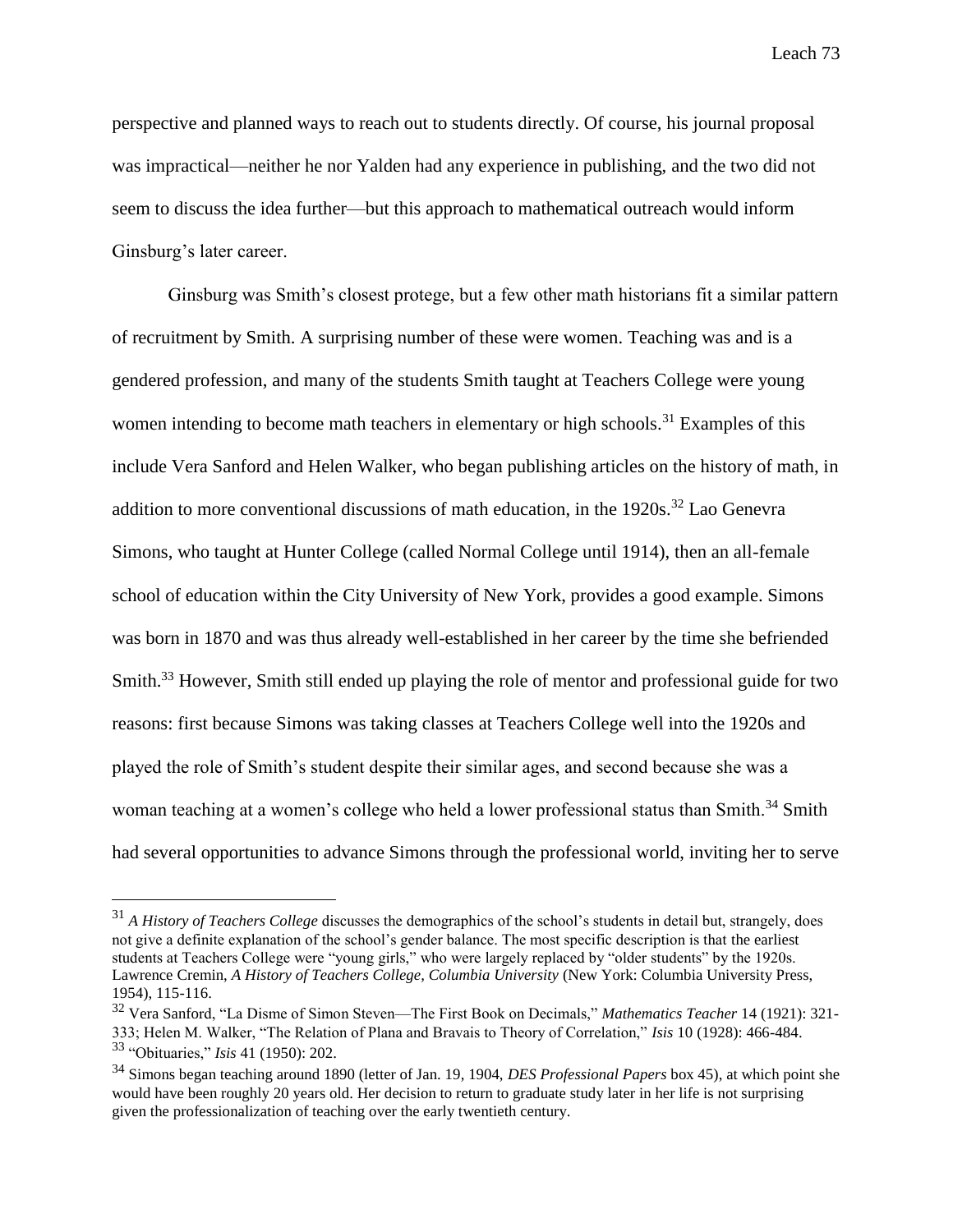on an IMUK subcommittee on elementary school teacher training and writing a letter of recommendation when she applied for promotion.<sup>35</sup> Simons, beginning in the 1920s, wrote on mathematics in 18th century America and argued that more historical material should be brought into the math classroom.<sup>36</sup> She taught a class on the history of mathematics, bringing her students on field trips to Smith's mathematical library.<sup>37</sup> In other words, after Smith used his influence to advance these women's careers, they emulated his approach to education and history, adding their voices to the defense of school mathematics.

The last major member of Smith's circle of disciples was the professor of mathematics Louis Karpinski. Karpinski spent the 1909-1910 school year as a fellow at Teachers College, where he gained an interest in the history of mathematics from Smith.<sup>38</sup> Karpinski evidently made a good impression, as Smith recommended him to W. W. Beman, his partner in textbookwriting from the 1890s, for an assistant professorship at the University of Michigan.<sup>39</sup> It is doubtful whether Karpinski should be considered marginalized, but he clearly had trouble advancing through the academic world: from 1913 to 1926 he regularly asked Smith for letters of recommendation, ultimately remaining in Michigan's math department for the rest of his career.<sup>40</sup> The help Smith could offer was in historical research: the two co-authored a book on Hindu-Arabic numerals early in their relationship, and sources in the Smith and Plimpton

<sup>35</sup> Letters of June 11, 1909, and Apr. 2, 1920, *DES Professional Papers* box 45.

<sup>&</sup>lt;sup>36</sup> Lao G. Simons, "The Place of the History of and Recreations of Mathematics in Teaching Algebra and Geometry," *Mathematics Teacher* 16 (1923): 94-101. For an example of her historical research, see "Algebra at Harvard College in 1730," *American Mathematical Monthly* 32 (1925): 63-70.

<sup>37</sup> Letter from Simons to Smith, Dec. 19, 1926, *DES Professional Papers* box 45.

<sup>38</sup> Phillip S. Jones, "Louis C. Karpinski," *Science* 124 (1956), 19.

<sup>39</sup> Letter from Beman to Smith, Jan. 28, 1910, *DES Professional Papers* box 4.

<sup>40</sup> Letters from Karpinski to Smith of Nov. 4, 1913; Dec. 21, 1915; Apr. 22, 1916; Jan. 24, 1917; Oct. 2, 1917; and Apr. 10, 1926, *DES Professional Papers* box 28.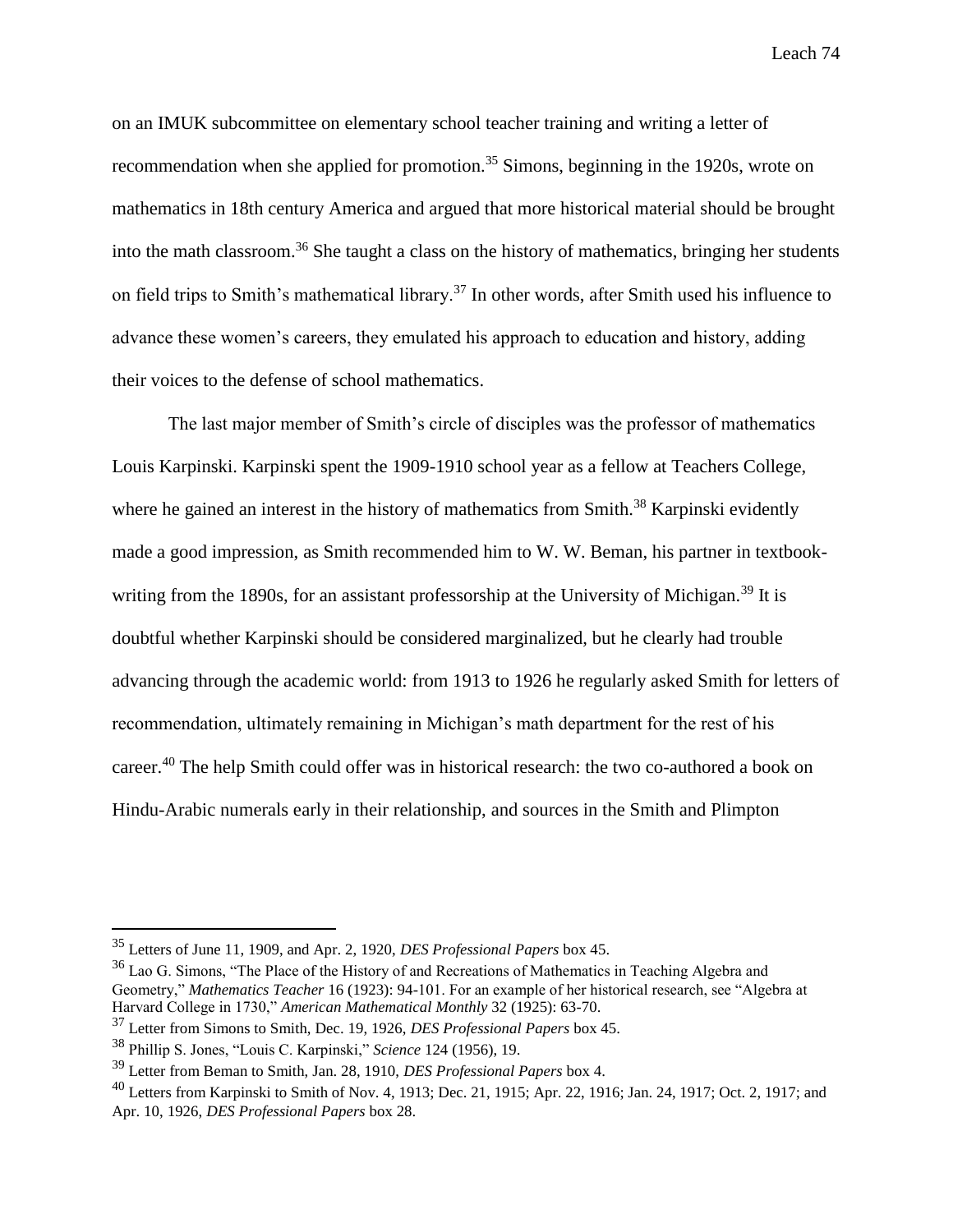libraries provided material for Karpinski's later research.<sup>41</sup> In turn, Karpinski adopted Smith's stance on math's cultural value, arguing against the vocationalization of high school mathematics and claiming that math was as much a part of our cultural heritage as literature or history.<sup>42</sup> His writing on Babylonian mathematics provides an example of how Karpinski applied these ideas in his historical writing: he claimed that recent discoveries of ancient Babylonian mathematical achievements, revealed "the underlying cultural relationship of these older civilizations to the civilization of our day, and equally to the later civilizations of the Mediterranean area."<sup>43</sup> This was a radical claim, establishing a continuity between the relatively little-known Babylon and the legendary achievements of Greece and Rome on the basis of their mathematical understandings. In all of these young math historians we see the same pattern of exchange: Smith provided help with academic advancement and source material for history, and in return his students echoed his vision of math's cultural value and place in the required curriculum.

Karpinski is also important as an example of how this process of reciprocal communityformation could be disrupted by personal arguments and accusations of professional misconduct. In early 1927, Smith insinuated that some of Karpinski's research on the early history of the Pythagorean theorem was sloppy; Karpinski took this criticism poorly, demanding that Smith retract his insinuation and refusing to apologize for his research.<sup>44</sup> An intellectual community requires the possibility of critique to function normally, but the line between legitimate criticism and personal attack is contestable. Karpinski's last letter to Smith for several years was unusually

<sup>41</sup> David E. Smith and Louis Karpinski, *The Hindu-Arabic Numerals* (Boston: Ginn & Co., 1911). Louis C. Karpinski, "The First Printed Arithmetic of Spain: Francesch Sanct Climent," *Osiris* 1 (1936): 411-420.

 $42$  Louis C. Karpinski, "The Permanent Nature of the Necessity for Mathematics in the Secondary Schools," *Mathematics Teacher* 22 (1929): 197-202.

<sup>43</sup> Louis C. Karpinski, "New Light on Babylonian Mathematics," *American Journal of Semitic Languages and Literatures* 52 (1936): 74.

<sup>&</sup>lt;sup>44</sup> Letter from Karpinski to Smith, May 2, 1927. I have not found Smith's original claim against Karpinski, and so the exact details of Karpinski's grievance are unclear.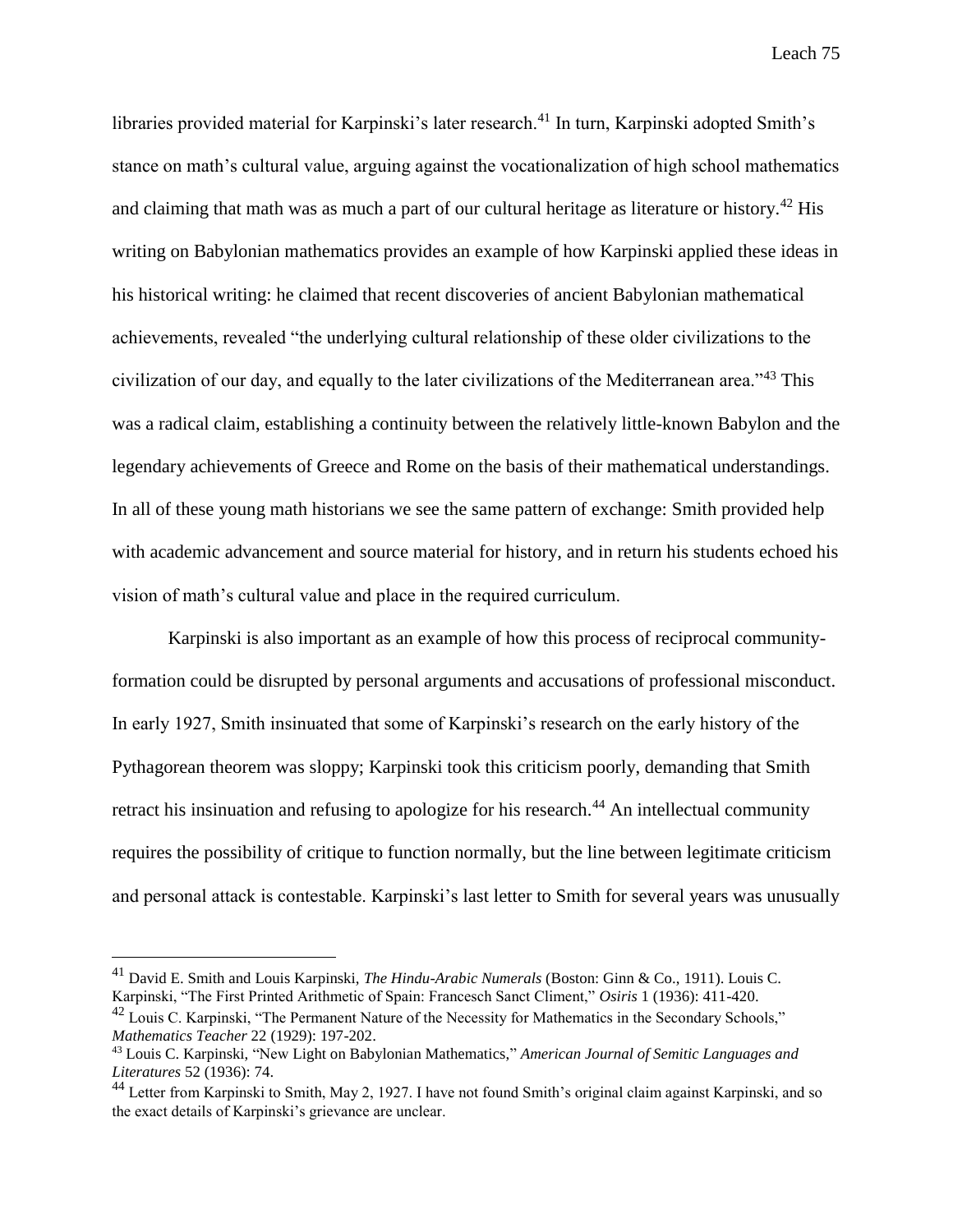abrupt, consisting only of the sentence "Why did you feel it necessary to hide your authorship of the review of my History of Arithmetic by having it appear unsigned?"<sup>45</sup> Anonymous reviews are common in academic journals, but Karpinski evidently saw an unsigned critique from a colleague of over 15 years as a breach of trust. Both Karpinski and Smith had spent decades in academia and must have developed some understanding of what behavior is proper in a review, but this community was different in its small size: it was not clear that anonymity would continue to be an appropriate norm if everyone already knew each other. The situation was eventually resolved in 1931, when their mutual friend G. A. Plimpton arranged a meeting between the two.<sup>46</sup> The small size of the historical community meant that personal disputes could be unusually disruptive, but it also meant that face-to-face discussion and reconciliation played a larger role in keeping the group together than would be the case in larger communities.

Beyond this immediate network was an international group of mathematical historians on the periphery of Smith's educational project. Smith kept up correspondence with many mathematicians and math historians outside the U. S., unsurprisingly given his leading role in the IMUK. Europeans such as Gino Loria in Italy, George Greenhill in Britain, and Gustav Eneström in Sweden began studying the history of math before the discipline emerged in the U. S.; Smith interacted with them as professional equals. More surprising are several Asian historians of mathematics for whom Smith played the role of intermediary with American readers. Yoshio Mikami, one of the first Japanese people to study the history of mathematics in his own country, co-wrote a book on Japanese mathematics with Smith.<sup>47</sup> This work, one of Smith's most well-

<sup>&</sup>lt;sup>45</sup> Letter from Karpinski to Smith, Oct. 24, 1927.

<sup>46</sup> Letter from Karpinski to Plimpton, Apr. 25, 1931, *DES Professional Papers* box 28.

<sup>47</sup> David Eugene Smith and Yoshio Mikami, *A History of Japanese Mathematics* (Chicago: Open Court Publishing, 1914). Mikami's name is here given in the Western order of given name followed by family name, as this was what he used in his English-language writings. The Japanese order, Mikami Yoshio, is more common in contemporary publications.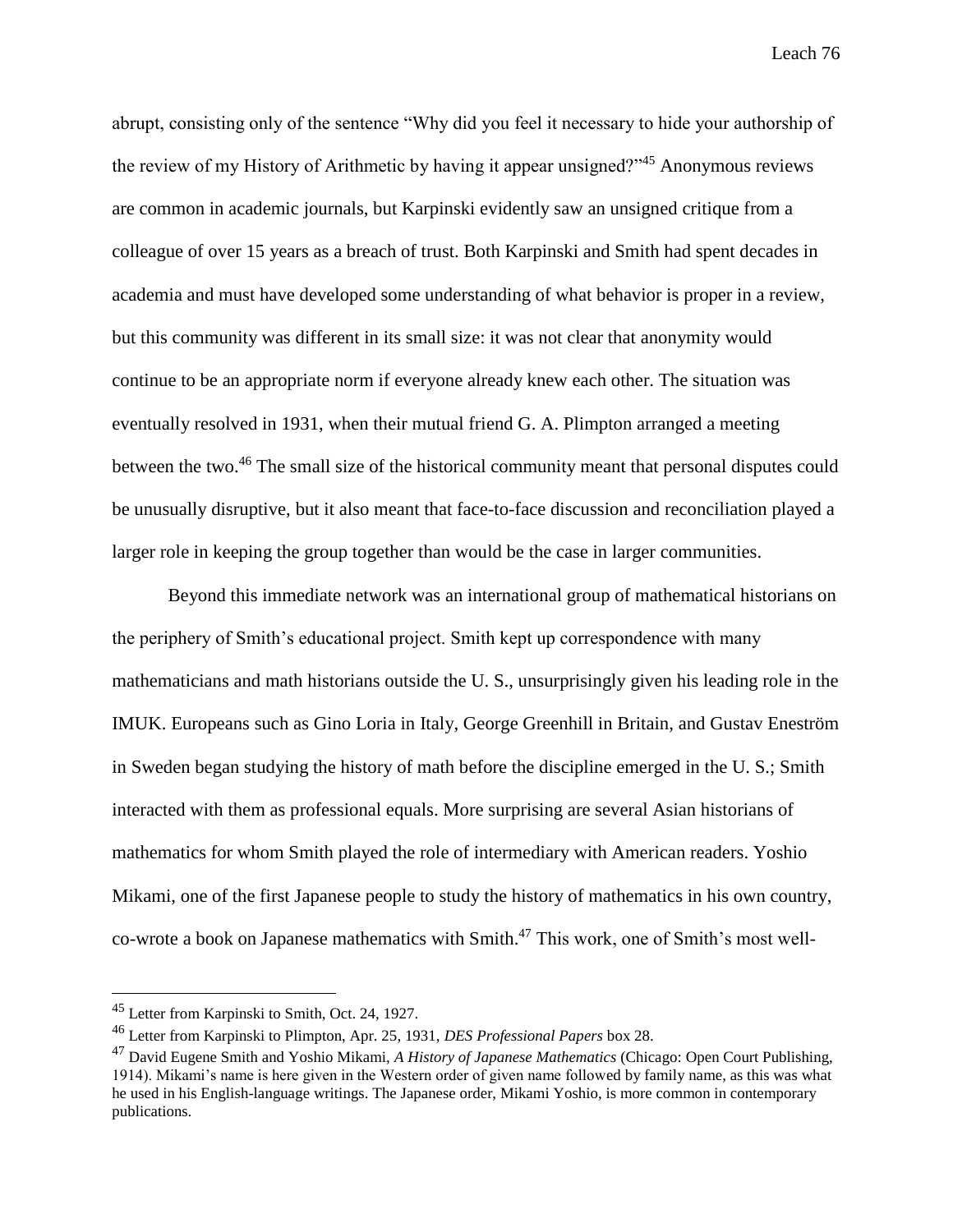known, helped introduce East Asian mathematics to the English-speaking world and, in the words of Karpinski's review, "will contribute to a juster and broader appreciation of the Japanese genius."<sup>48</sup> In return for this propagandizing, Mikami contributed information on the state of Japanese math education to American periodicals.<sup>49</sup> Smith also kept in touch with Indian historians such as Avadhesh Narayan Singh and Sarada Kanta Ganguli. The early twentieth century saw a renewed appreciation for India's contributions to early mathematics (recall Karpinski's and Smith's work on Hindu-Arabic numerals, which would have simply been called Arabic numerals a few decades earlier), and these Indian historians contributed to this through their writings in English. Singh co-wrote a *History of Hindu Mathematics*, which he asked Smith to review for an American periodical.<sup>50</sup> Ganguli contributed articles on Indian mathematics to the *American Mathematical Monthly* and thanked Smith for his "sympathy for India and Indians."<sup>51</sup> Comments such as these suggest that Smith was providing some kind of service, raising awareness of Asians cultures among a largely ignorant American readership; what he received in return was a broader variety of historical writing to appeal to students' interest, capitalizing on the mystique of an exotic, mysterious Orient that Americans associated with East and South Asia.

All the mathematicians discussed thus far were to some degree on board with Smith's project to align the study of math's history with the subject's educational needs. George Abram Miller of the University of Illinois provides a useful example of a historian of mathematics with conflicting priorities who thus had a hard time participating in the community. Unlike his

<sup>48</sup> L. C. Karpinski, review of *A History of Japanese Mathematics*, *American Mathematical Monthly* 21 (1914): 152. The early twentieth century was Japan's period of intense modernization and industrialization, and Mikami's portrayal of indigenous Japanese mathematics fits into a broader context of demonstrating to the West how "civilized" the country had become.

<sup>49</sup> Yoshio Mikami, "The Teaching of Mathematics in Japan," *American Mathematical Monthly* 18 (1911): 123-134. <sup>50</sup> Letter from Singh to Smith, Oct. 22, 1935, *DES Professional Papers* box 45.

<sup>51</sup> Letter from Ganguli to Smith, Oct. 6, 1926, *DES Professional Papers* box 18.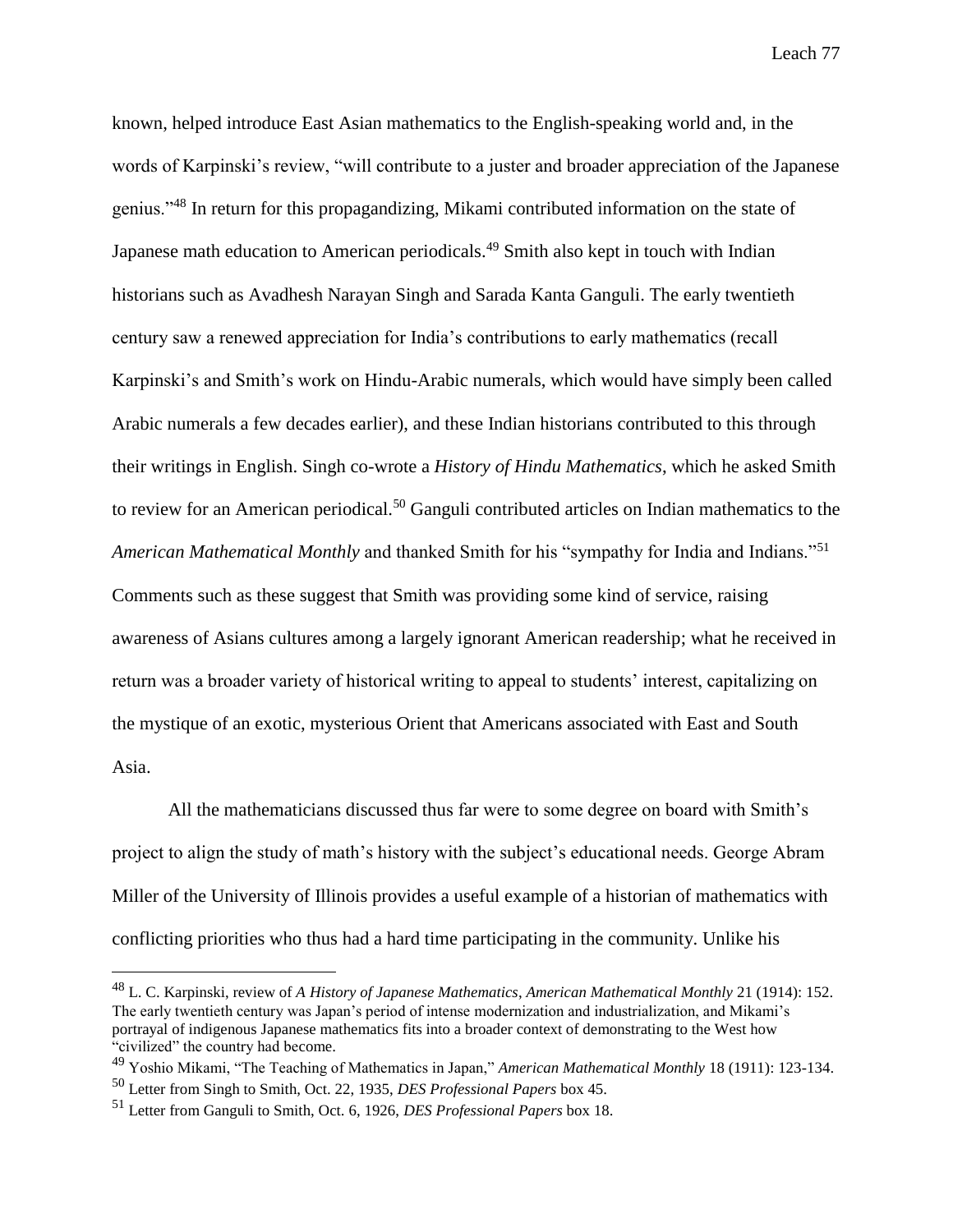contemporaries, Miller entered history via research mathematics and was not central to the ongoing conversation on math education; during his life, he was best known as a pioneer of group theory.<sup>52</sup> His fame as a researcher contrasts with his notoriety among math historians, who critiqued his pedantic writing style in their private communications. In particular, his book reviews were extremely critical, exhaustively detailing the factual mistakes in the work: in his 1923 review of Smith's book on Greek and Roman mathematics, Miller gives 14 separate page citations of Smith's mistakes, complaining that "the reader who is mainly interested in actual facts relating to the contributions by the Greeks and Romans might sometimes wish that our author had not made such free use of the hyperbole."<sup>53</sup> In response to such reviews, Archibald claimed that "he has long deserved a good drubbing;" C. J. Keyser called him a "savior-critic," making fun of his self-importance; and Ginsburg called his work "unscientific," complaining that the errors Miller identified tended not to be errors at all.<sup>54</sup>

Miller's alienation from the history of mathematics community was not simply an issue of personality and combativeness but was rather the result of competing professional goals. In a series of letters in late 1923, Miller and Smith finally addressed their differences. Smith explained that Miller's obsession with factual errors came off as rude and violated general expectations of professional behavior. One sentence in particular points to Smith's broader goal in trying to enforce norms of civility: speaking of a book by Cajori that Miller had criticized, he claimed that "it is a helpful book for students in spite of its faults, and this much could generously be said of it."<sup>55</sup> For Smith, review writing was one aspect of the educational project

<sup>52</sup> H. R. Brahana, "George Abram Miller," *American Mathematical Monthly* 58 (1951): 447-449.

<sup>53</sup> G. A. Miller, review of *Mathematics: Our Debt to Greece and Rome*, *Science* 58 (1923): 288-290.

<sup>54</sup> Letters from Archibald to Smith, Oct. 25, 1923, *DES Professional Papers* box 2; from Keyser to Smith, Nov. 15, 1923, *DES Professional Papers* box 29; and from Ginsburg to Smith, Oct. 30, 1925, *DES Professional Papers* box 19.

<sup>55</sup> Letter from Smith to Miller, Dec. 19, 1923, *DES Professional Papers* box 34.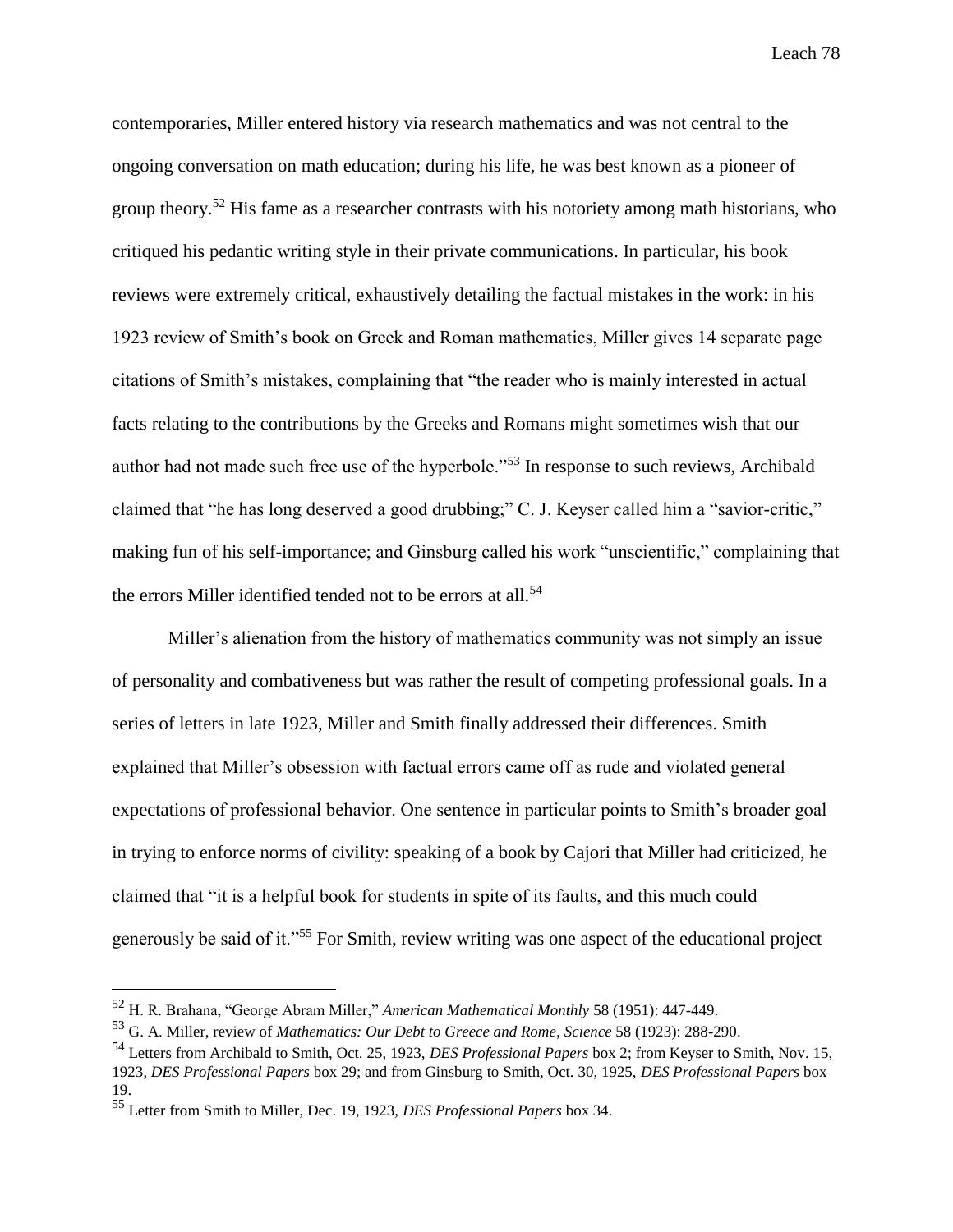of instilling an interest in math among students; Miller's reviews did not serve that goal and thus deserved criticism. Miller responded by presenting himself as an objective researcher, undistracted by secondary concerns: "these personal matters are, however, of little moment as you know, but the actual historic facts interest me."<sup>56</sup> "Actual historic facts" were, of course, important to Smith as well, and this disagreement should not imply that Smith was ready to deliberately tell falsehoods in service of math education. The episode merely demonstrates that for Smith these facts were not ends in themselves but were instrumentalized toward the defense of math education.

## Institutional and Communal Struggles

While the history of mathematics community was always small, it had grown large enough by the late 1920s that its members began trying to set up the types of institutions that had held the math research and math education communities together since the 1890s. While historical articles had appeared in the *AMM* and *Mathematics Teacher* for years, an American journal dedicated to the history of mathematics had not yet materialized. The historians faced two obstacles to creating such a journal: first, money was always in short supply and the existing organizations were hesitant to fund a new periodical, especially after the beginning of the Great Depression; and second, historians struggled to generate interest in a new journal or get subscriptions, given how niche the field of history of mathematics was. While their first attempt, an effort at starting a journal called *Bibliotheca Mathematica*, never materialized, in 1932 they launched *Scripta Mathematica* and gave a home to American research in the history of mathematics. These years from 1927 to 1932 are useful to study as the period when the

<sup>56</sup> Letter from Miller to Smith, Dec. 22, 1923, *DES Professional Papers* box 34.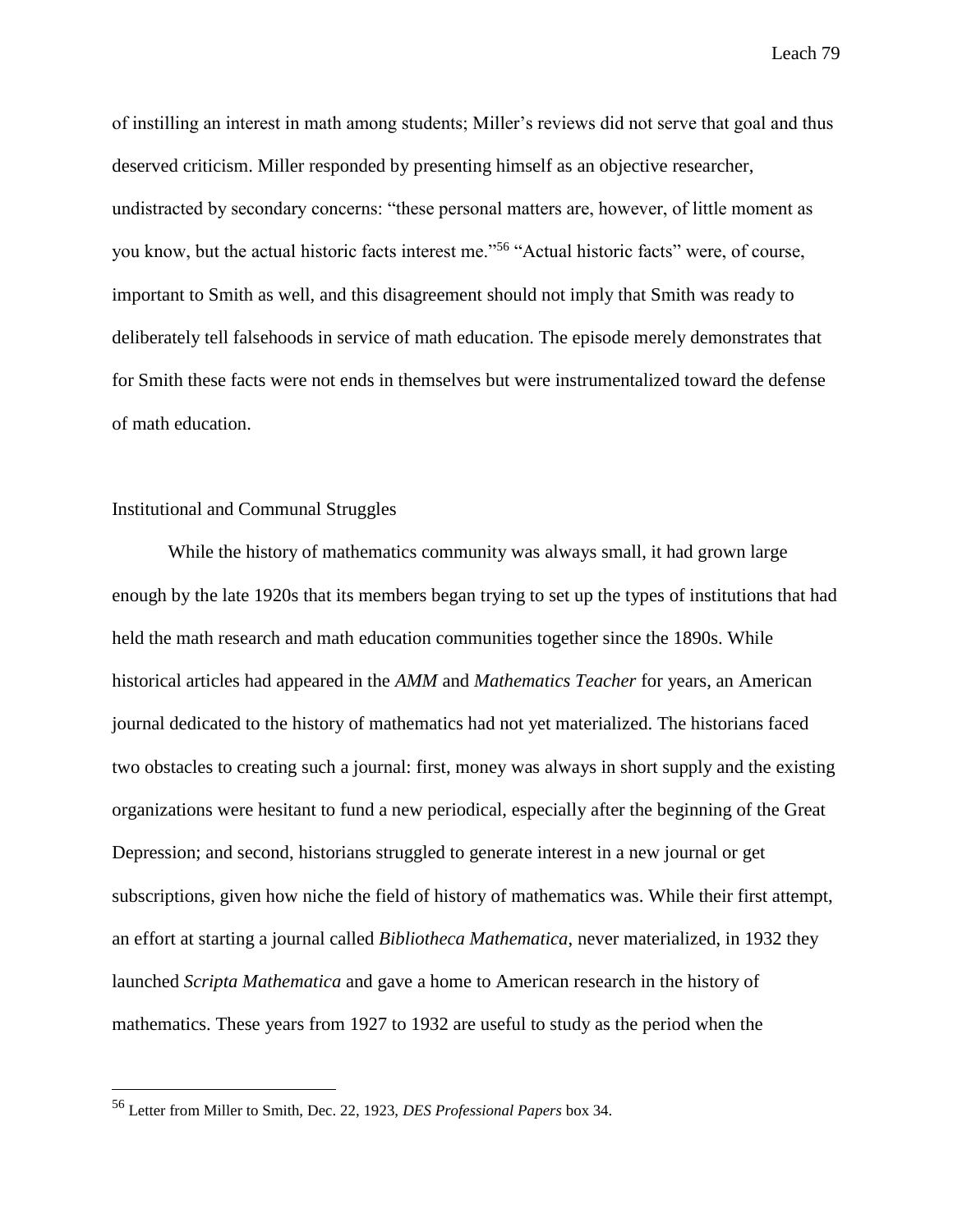educational focus of historians of mathematics was formally encoded in the community's institutions. This decision did not go uncontested: the vision of history as a popularizing, educational agent had to overcome a competing vision that saw the enterprise as exclusively scholarly and cut off from pedagogical concerns.

The American most interested in starting an academic journal on the history of mathematics was R. C. Archibald. There are examples of such journals published in Europe since the nineteenth century, such as *Bibliotheca Mathematica*, edited by Gustav Eneström of Stockholm. Eneström was forced to end the publication after WWI began, but continued corresponding with Smith about the possibility of reviving *Bibliotheca*, perhaps in the United States.<sup>57</sup> Beginning in 1927, a few years after Eneström's death, Archibald led the effort to restart the journal, hoping to have it sponsored by the MAA.<sup>58</sup> While Archibald was optimistic about getting the project started quickly, by the summer of 1929 it had stalled; the MAA lacked the money to support the new journal, so the historians turned to other sources such as the AMS or National Academy of Sciences.<sup>59</sup> Increasingly desperate for any funding, Smith finally turned to his wealthy friend Plimpton, asking him in the course of a two and a half hour conversation for \$30,000 to support *Bibliotheca*. <sup>60</sup> By the end of 1930, with the country's economy falling apart, Smith and Archibald seemed resigned that the journal would not reappear any time soon.

Alongside these financial challenges were other problems that hindered *Bibliotheca Mathematica* and made other mathematicians unwilling to back it. Archibald was the most enthusiastic historian pushing for the journal's refounding and would likely have served as editor-in-chief, but others were worried that his well-known combativeness would make him a

<sup>57</sup> Letter from Eneström to Smith, Oct. 10, 1915, *DES Professional Papers* box 15.

<sup>58</sup> The first communication relating to the *BM* revival I can find is a letter from Archibald to Smith, Oct. 22, 1927, *DES Professional Papers* box 2.

<sup>59</sup> Letters from Archibald to Smith, Aug. 17 and 21, 1929, *DES Professional Papers* box 2.

<sup>60</sup> Letter from Smith to Archibald, Aug. 15, 1930, *DES Professional Papers* box 2.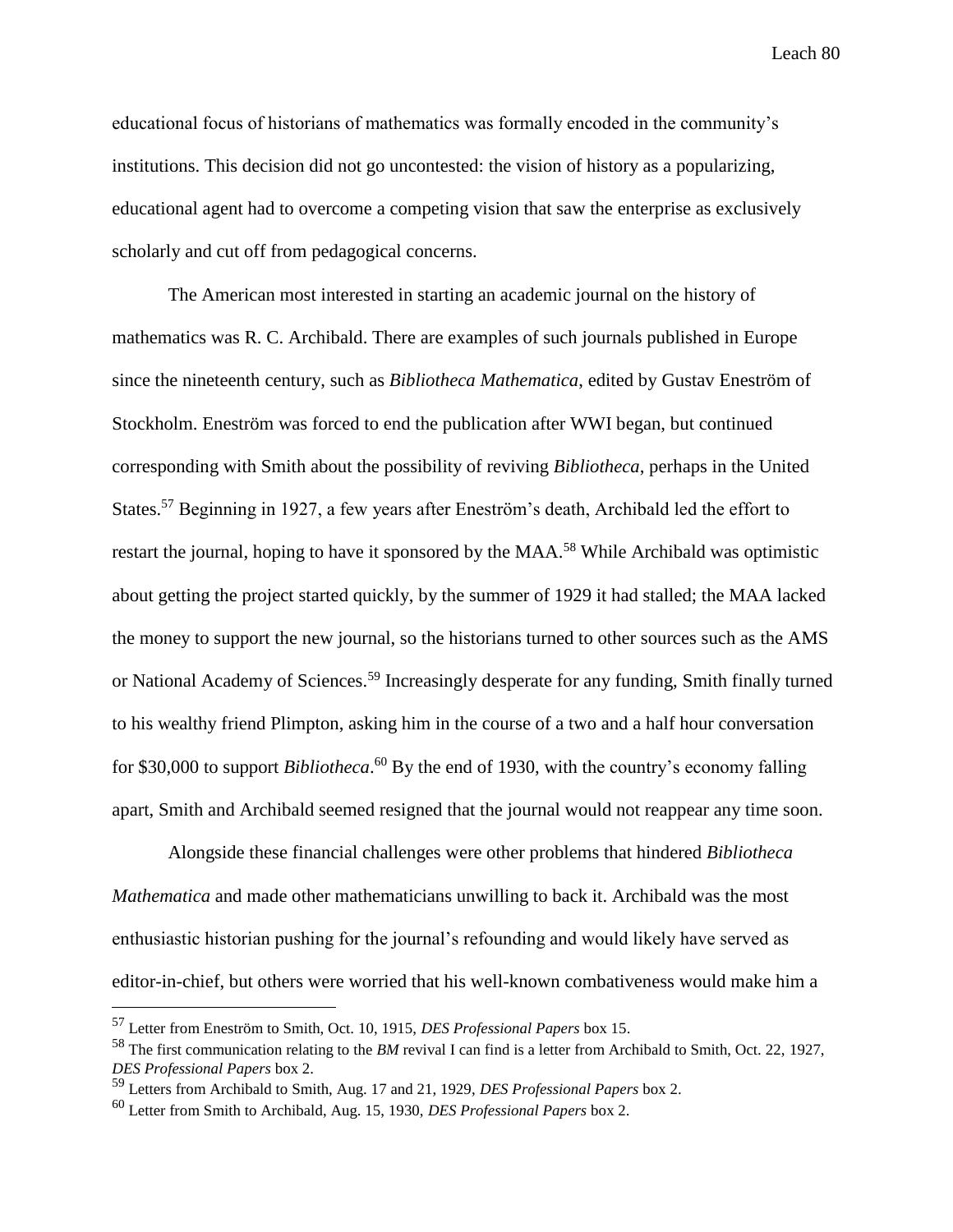bad leader. Herbert Slaught, who had been involved in the MAA since its founding and was an intermediary between the organization and the historians planning *Bibliotheca*, expressed these concerns in his letters to Smith. He claimed that there were unnamed mathematicians within the MAA's leadership who had become "irritated by certain of Archibald's dealings almost to the point of declaring that they never wanted to get into contact with him again" and did not want him to dominate a project they were funding.<sup>61</sup> Slaught was not the only one to call attention to Archibald's temperamentality and lack of patience: Vera Sanford, while proofreading an article by Archibald, told Smith simply that "I'm scared of Professor Archibald, and worried lest he think me an unconscionable upstart."<sup>62</sup>

While this was merely an issue of Archibald's personality, Slaught also revealed a deeper structural problem for *Bibliotheca*: in 1929, he told Smith that the research mathematician Oswald Veblen, then serving on a National Academy committee distributing funds, did not consider historical research as important as the "scientific publications" featuring math research and would only approve funding for *Bibliotheca* after more important projects were supported.<sup>63</sup> Throughout the early twentieth century, the communities focused on research, education, and history had cooperated smoothly, as their members tended to overlap and their goals were broadly the same: getting more students interested in mathematics benefitted all three groups. However, when money was scarce the fault lines between the three communities became more pronounced. It should come as no surprise that the historians of mathematics, only just emerging as a distinct community, had their interests overridden by the more established and widespread research mathematicians.

<sup>61</sup> Letter from Slaught to Smith, Dec. 3, 1928, *DES Professional Papers* box 46. Slaught felt such a need for privacy in voicing these concerns that he wrote the letter by hand rather than dictate it to a stenographer.

<sup>62</sup> Letter from Sanford to Smith, Mar. 18, 1928, *DES Professional Papers* box 42. Sanford was scared to confront Archibald on the issue of whether Abraham de Moivre's name should be spelled with a capital letter D.

<sup>63</sup> Letter from Slaught to Smith, Aug. 26, 1929, *DES Professional Papers* box 46.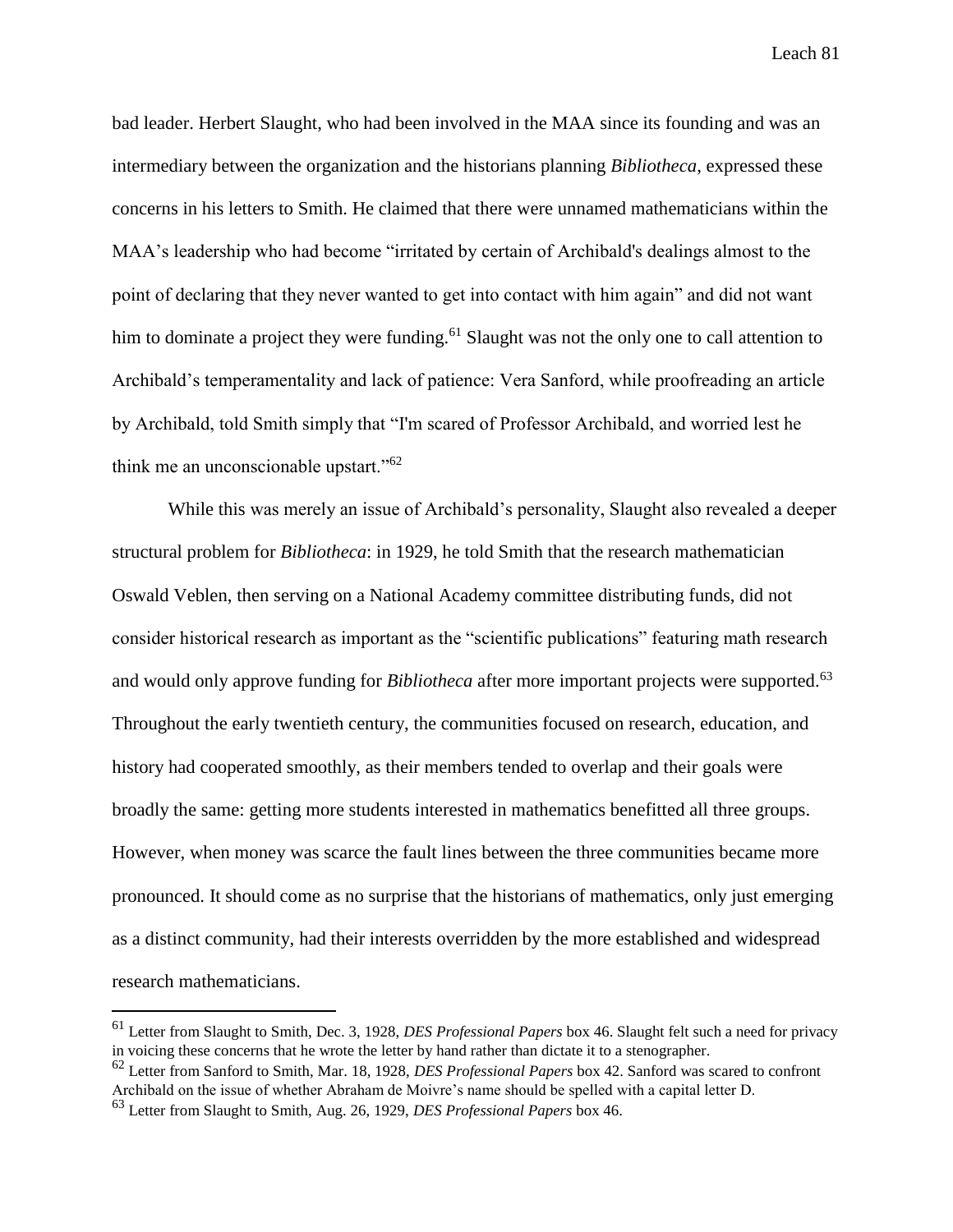It was not Archibald but Jekuthiel Ginsburg who was at the center of *Scripta Mathematica*, the journal that succeeded where *Bibliotheca* failed. In early 1932, Yeshiva's department of mathematics began publication of a quarterly journal, with Ginsburg (by then chair of the department) as editor-in-chief.<sup>64</sup> *Scripta* reflected Ginsburg's research interests and desire to attract new students to mathematics, combining the ideas in his youthful proposal to Yalden in 1916 with his years of experience working with Smith. As he explained in the opening to the first issue, *Scripta* was "primarily designed to serve as a means of communication between scholars engaged in the study of mathematics," satisfying the older historians' desire for rigorous scholarship and high standards.<sup>65</sup> However, this introduction to the publication also made clear that it was aimed at a general audience of non-experts and would remain "free from such technicalities as would repel the intelligent reader who has not had a thorough training in mathematics."<sup>66</sup> *Scripta*, intended to serve as a hub for the emerging historical community, also continued the practice of education and popularization followed by Smith throughout the 1920s.

This contrasted with goals Smith and Archibald discussed in their plans to revive *Bibliotheca*: while they did not exactly plan for the journal to be inaccessible to novices, Archibald made clear many times that he expected high research standards above all else. He intended for the journal to adopt *Bibliotheca*'s original editorial style under Eneström, which valued the "purely professional exposition" of mathematics' history above the less-rigorous "cultural history" of the subject.<sup>67</sup> Archibald felt that a scholarly domestic journal would be "a fine thing for the country," complaining that most writing on the history of math was being

 $64$  As discussed above, the main reason earlier publications failed was a lack of money. I find no indication of where Yeshiva found the money to start a new journal.

<sup>65</sup> "The Policy of Scripta Mathematica," *Scripta Mathematica* 1 (1932): 1.

<sup>66</sup> "Policy of Scripta," 2.

<sup>67</sup> Kirsti Andersen, "Scandinavia," in *Writing the History of Mathematics: Its Historical Development*, ed. Joseph W. Dauben and Christoph J. Scriba (Basel: Birkhäuser Verlag, 2002), 154-155.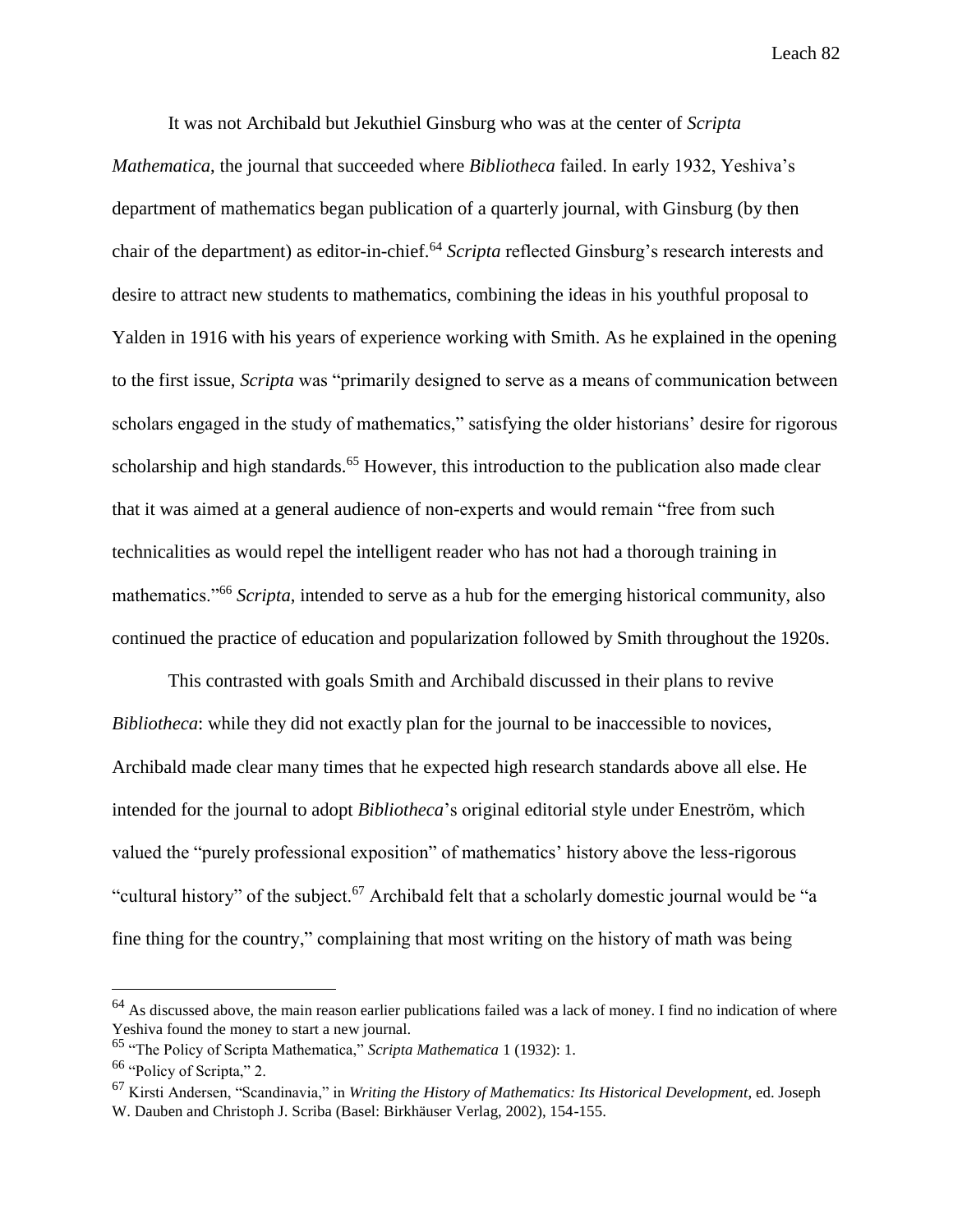produced in other countries.<sup>68</sup> Smith and Archibald both conceived of history in strategic terms, but were oriented toward different goals: Smith was most conscious of the threat progressive educators posed to math education and saw history as a means of delegitimizing their critiques; Archibald's concern, largely separate from educational issues, was a desire to shift the academic world's center of gravity from Europe to America. It seems that Archibald was alone in this concern, as most of his fellow historians emerged from math education and felt the pressing need for popularization.

These two conceptions of how to present the history of mathematics played out in the conflict between Ginsburg and Archibald during the journal's early years. Smith invited Archibald onto *Scripta*'s board of editors early in 1932, stressing that "will not in any way take the place of Bibliotheca Mathematica, if, and when, the money is found to revive that journal."<sup>69</sup> Archibald agreed, happy to go along with what appeared to be a side project until *Bibliotheca* began.<sup>70</sup> However, as time went on, the impatient personality that had worried Slaught began to assert itself. In 1933, he scolded Ginsburg for bringing on so many associate editors, claiming that this would cheapen the journal's level of scholarship.<sup>71</sup> He complained privately to Smith many times in the following years, criticizing Ginsburg's inability to keep a schedule, his poor editing, and the difficulty of getting a clear answer from him when questioned.<sup>72</sup> Archibald never indicated a particular interest in *Scripta*'s goal of reaching a broad audience or introducing more people to mathematics; for him, its lack of editorial standards made it a subpar journal. Archibald finally left the project in 1937, telling Ginsburg that he would resign his position unless *Scripta*

<sup>68</sup> Letter from Archibald to Smith, Dec. 24, 1929, *DES Professional Papers* box 2.

<sup>69</sup> Letter from Smith to Archibald, Jan. 21, 1932, *DES Professional Papers* box 2.

<sup>70</sup> Letter from Archibald to Smith, Jan. 22, 1932, *DES Professional Papers* box 2.

<sup>71</sup> Letter from Archibald to Ginsburg, Jul. 4, 1933, *DES Professional Papers* box 2.

<sup>72</sup> Letters of Nov. 9, 1933, Nov. 1 and 10, 1934, and Nov. 10, 1935, *DES Professional Papers* box 2.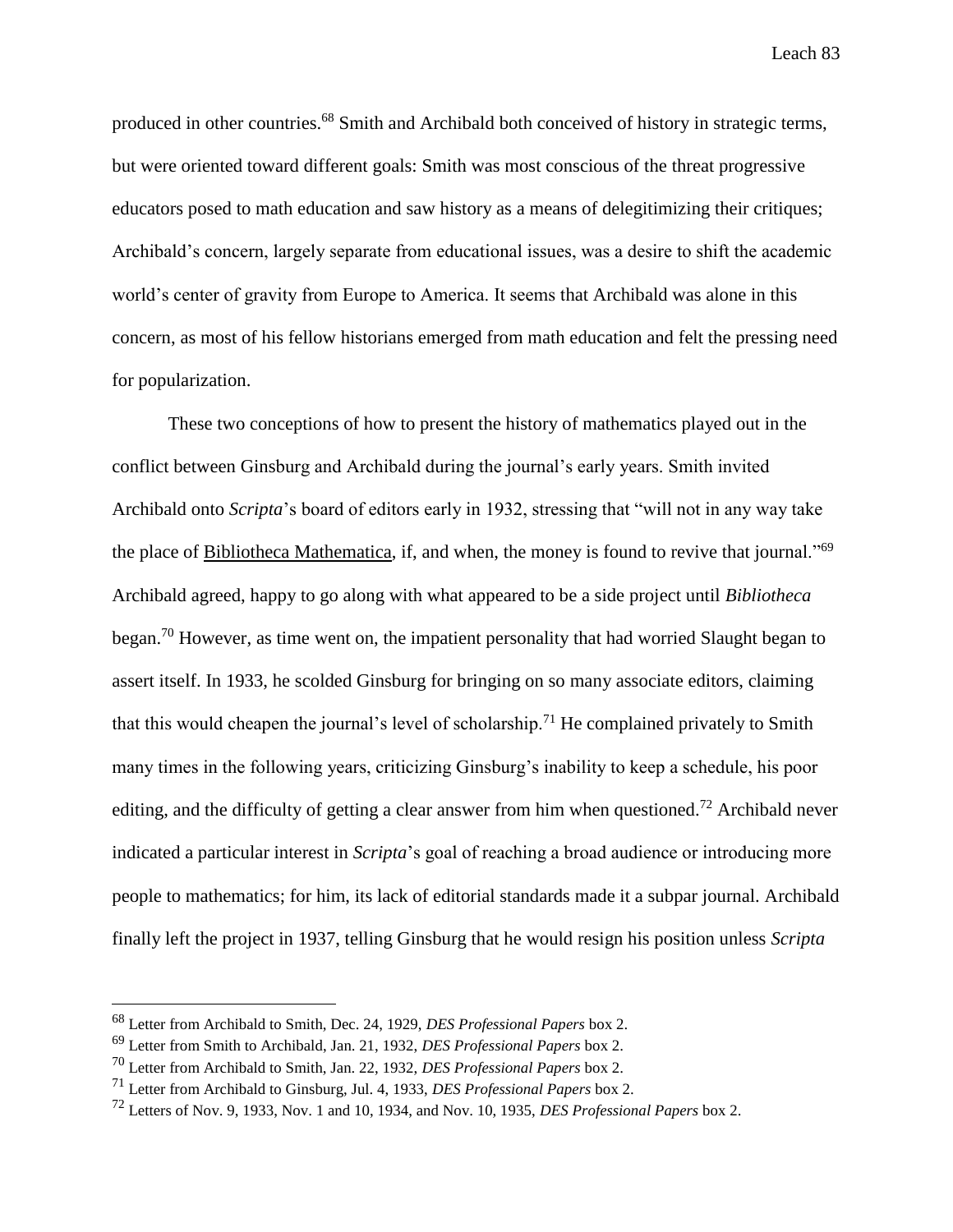kept strictly to its quarterly schedule and Ginsburg gave up his editing duties (both demands that he recognized as impossible).<sup>73</sup> Certainly, the friction between these two historians was a result of their incompatible personalities, but it is important to recognize the deeper structural forces motivating them: Ginsburg and Archibald had two irreconcilable ideas of the historical research community's future identity. Ultimately, Ginsburg had Yeshiva's money on his side, and his (and Smith's) vision of popularization won out.

### Popularization in the 1930s

 $\overline{a}$ 

*Scripta Mathematica* was the longest-lasting and most stable institution aimed at popularizing mathematics in early-twentieth century America.<sup>74</sup> It is significant not only for revealing the growing number of historians of mathematics, but also for its particular editorial focus that structured the community. This vision was, at its core, Smith's defense of mathematics education based on its cultural and historical value. While Ginsburg contributed his ideas about what a popular magazine on mathematics should look like, it was Smith and his extensive contacts across the mathematics and math teaching communities that made *Scripta* possible. All his professional interactions over the previous four decades—involvement in the various professional societies, organizing teachers into the International Commission on the Teaching of Mathematics, mentoring young educators at Teachers College—allowed him to mobilize those mathematicians who shared his concern with the human value of mathematics and invite them into the *Scripta* project. From the perspective of community-building, *Scripta* was Smith's creation.

<sup>73</sup> Letter from Archibald to Smith, Mar. 20, 1937, *DES Professional Papers* box 2.

 $^{74}$  The journal continued its run until 1973, but its editorial style changed significantly after Ginsburg's death in 1957. This will be discussed further in the conclusion.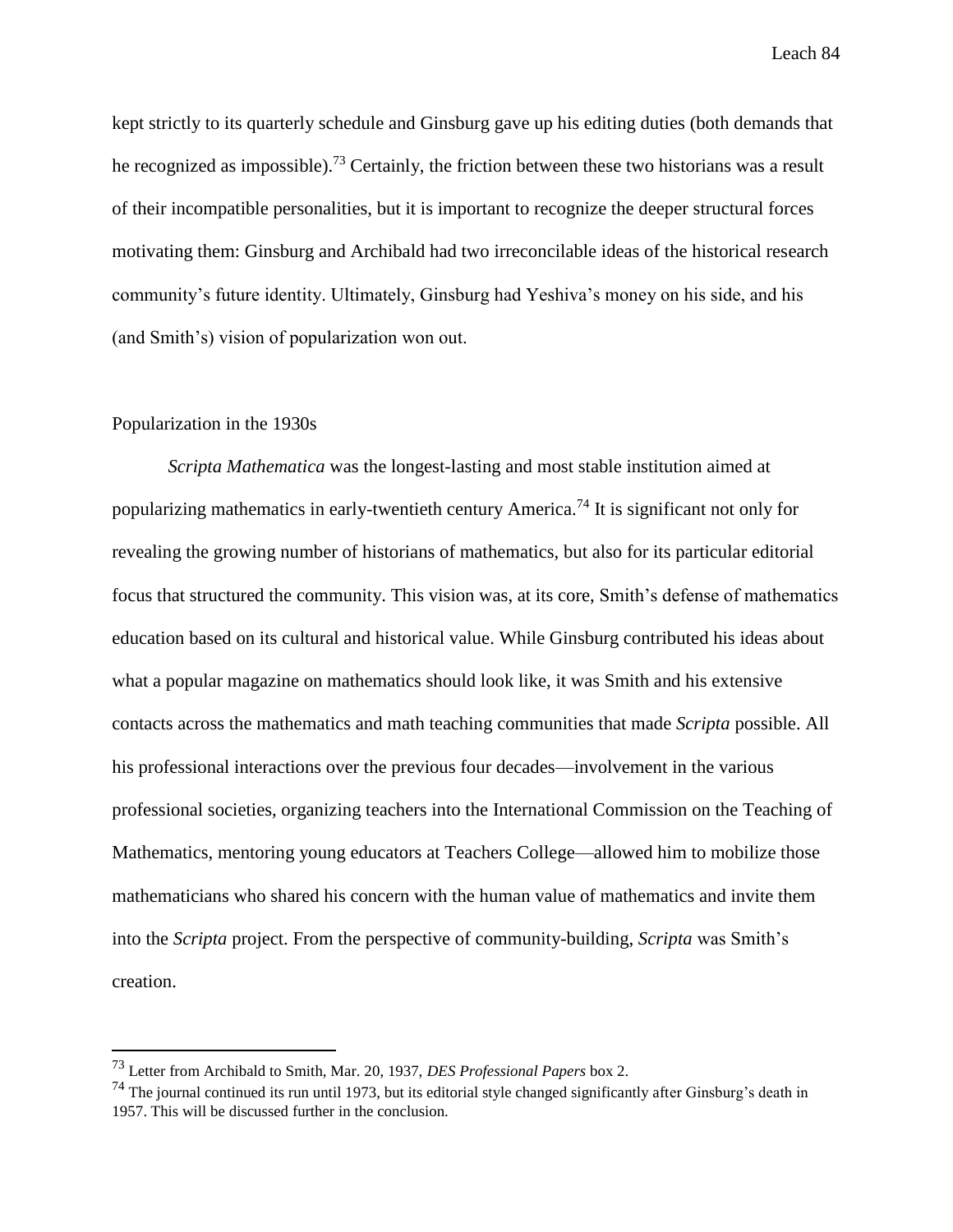With few exceptions, the people most closely involved in the journal's publication were longtime friends of Smith. Archibald, Karpinski, and Simons all accepted invitations to serve as associate editors, as well as Cassius Jackson Keyser of Columbia's math department, Smith's former student Vera Sanford, and the European historians Thomas Little Heath and Gino Loria. Only two associate editors, Adolf Fraenkel of the Hebrew University in Jerusalem and Joseph J. Schwartz of Long Island University, were Ginsburg's rather than Smith's associates.<sup>75</sup> The authors who contributed articles to *Scripta* were a more varied group, but Smith's personal acquaintances still had a large presence. While Archibald had envisioned *Bibliotheca* as a national project to exhibit the strength of American research, *Scripta* was in many ways an international journal, supported by the international connections Smith made over his career. Ganguli, Mikami, and Loria contributed articles dealing with the mathematical histories of their respective countries.<sup>76</sup> Other acquaintances native to the U.S. wrote about various regions of the world, rounding out the journal's international presence: particularly unusual was Leslie Leland Locke of Columbia, who researched the history of Peruvian mathematics after studying under Smith.<sup>77</sup> Smith thus served as a sort of gatekeeper for contributions to the journal, promoting those authors who supported his project of defending math education.

The cosmopolitanism evident in this description of the community's writings of the 1930s can be understood as another strategy to justify math's cultural importance, this time in response to contemporary politics. With fascism and isolationism on the rise in Europe, the

<sup>&</sup>lt;sup>75</sup> I find very little information about either of these editors. Neither of them have letters preserved in Smith's papers.

<sup>76</sup> Sarada Kanta Ganguli, "On the Indian Discovery of the Irrational," *Scripta Mathematica* 1 (1932): 135-141; Yoshio Mikami, "Mamoru Mimori," *Scripta Mathematica* 1 (1933): 254-255; Gino Loria, "J. Liouville and His Work," *Scripta Mathematica* 4 (1936): 147-155.

<sup>77</sup> Leslie Leland Locke, "The Ancient Peruvian Abacus," *Scripta Mathematica* 1 (1932): 37-43. Latin America was generally neglected among historians of mathematics. I found no evidence of communication between Smith and any South American historians or any research on the region other than Locke's.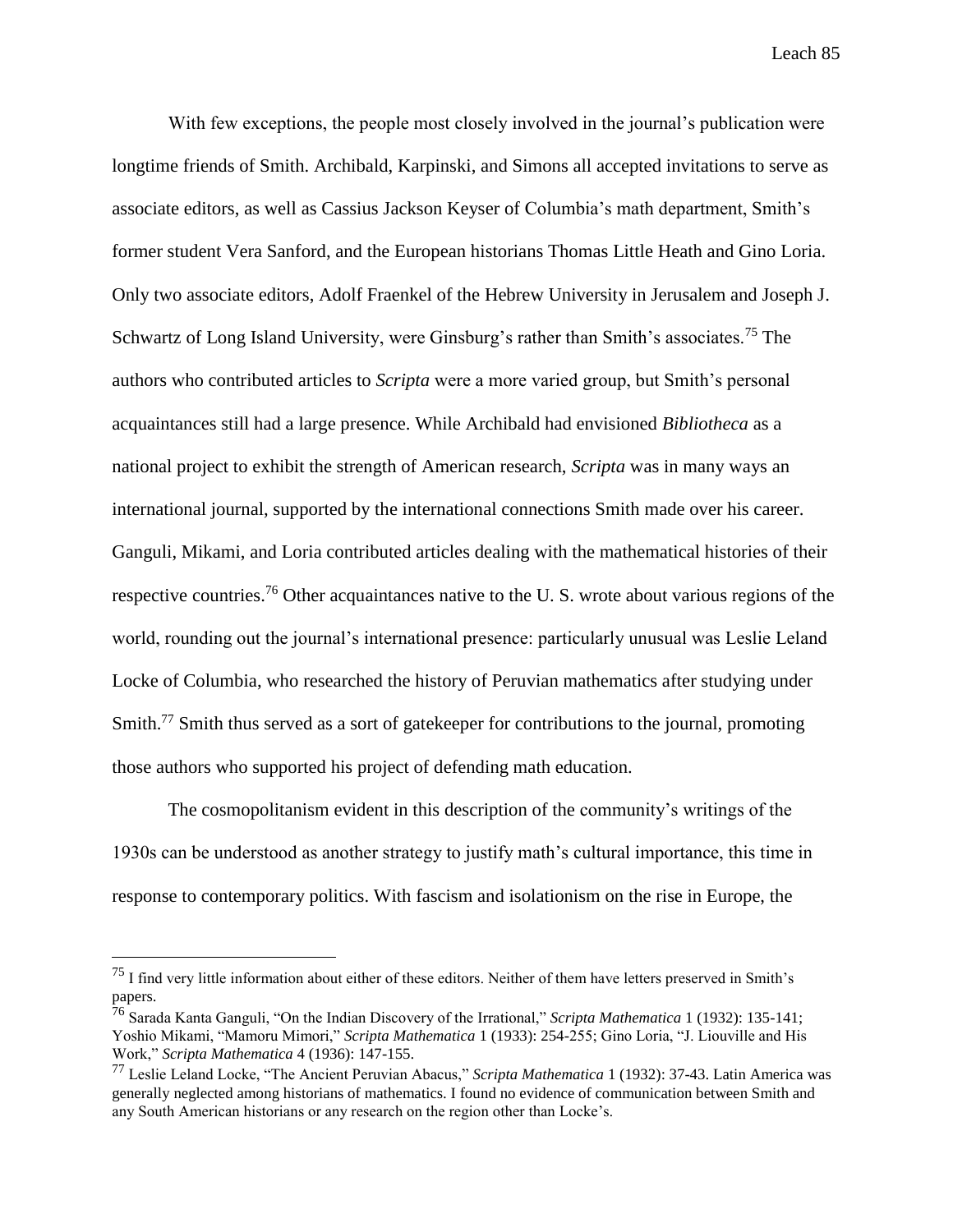humanistic community worked to present mathematics as a world-civilizational project that crossed borders and cultures. In 1937, with *Scripta* well-established, Smith contributed an article on the global nature of math for a volume on promoting understanding in the curriculum.<sup>78</sup> He first noted that "every important country of the world" (a list that included India, Egypt, Greece, England, and the Jewish nation) had made some contribution to mathematics, making a true product of world culture.<sup>79</sup> Through *Scripta*, Smith massed up evidence that reinforced this point. Turning to the political situation, Smith noted that the present time was defined by insecurity and fear, emotions that were directed against foreign nations. Math, which "leads to a saner reasoning and to a nobler outlook than most of our current literature provides," stood against this by turning people's' minds away from passing fears encouraged by demagogues to a knowledge of eternal truths and higher aesthetic values.<sup>80</sup> Given the curricular focus of this volume of essays, Smith's argument can be seen as a continuation of earlier discussions of math's cultural significance: his implicit claim was that math should be a required subject because it taught students to reject ultranationalism and militarism.

While history dominated the content of *Scripta*, other topics contributed to the popularization of math in various ways. Most of the journal's philosophical content was written by Cassius Jackson Keyser, a mathematician at Columbia who had been friendly with Smith since the beginning of the century. Keyser had produced a body of writing over the previous three decades articulating a humanistic understanding of mathematics' value as opposed to the

<sup>78</sup> David Eugene Smith, "Mathematics: Its General Character," in *International Understanding Through the Public-School Curriculum*, ed. I. L. Kandel and Guy Montrose Whipple (Bloomington: Public School Publishing Company, 1937), 71-78. Smith's old colleague William Betz also contributed an essay for this collection explaining the need to require mathematics in high school.

<sup>79</sup> Smith, "Mathematics: Its General Character," 75.

<sup>80</sup> Smith, "Mathematics: Its General Character," 77.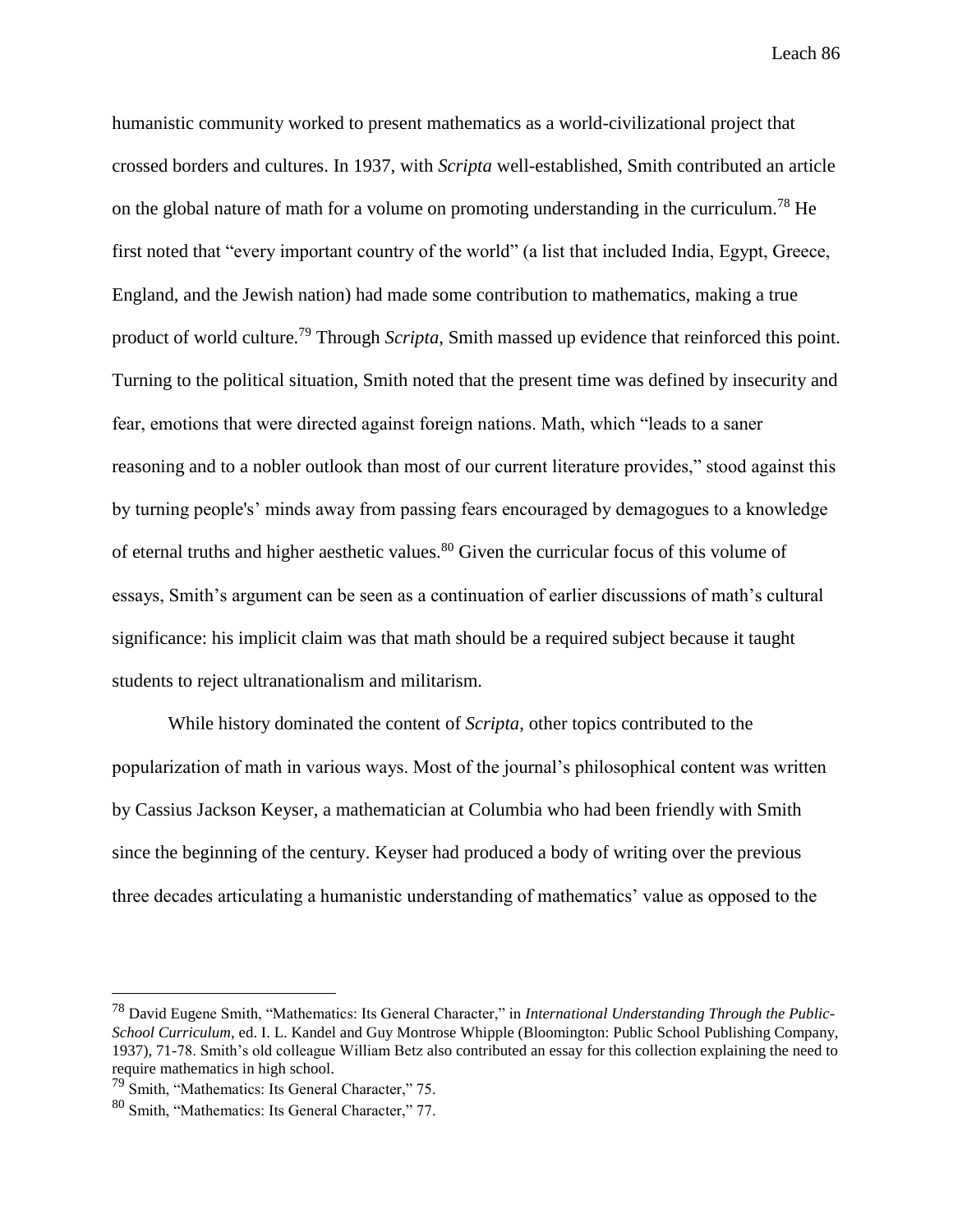utilitarianism or pragmatism advocated by progressives. $81$  He saw rigorous thinking, as represented by abstract mathematics, as humanity's greatest defining trait and opposed the "current fallacy [...] of regarding what is called successful action as the touchstone of rigorous thinking."<sup>82</sup> This faith in mathematics for its own sake was shared by many contemporary research mathematicians, such as, for example, W. F. Osgood; what set Keyser apart and brought him into close affinity with Smith were his efforts to make abstract mathematics more accessible to laypeople. Like Smith, he was concerned with the connections between mathematics and other areas of culture, which he called the "bearings" of mathematics: "a certain rich manifold of lightgiving relations that connect mathematics with those great human interests and human concerns."<sup>83</sup> He was not writing history, but his talk of relations and connections were a continuation of Smith's strategy within education to recenter America's conception of mathematics along cultural rather than vocational lines. *Scripta* gave Keyser a platform with which to propagandize math's importance as often as he wished.<sup>84</sup>

The remainder of *Scripta*'s content was a mixture of topics intended as accessible points of entry into mathematics from other areas of culture. For example, contributors frequently discussed aesthetics and the role geometry can play in understanding art and sculpture. Julian Bowes, a sculptor based in New York, contributed two articles on "dynamic symmetry," explaining the important role that proportion and symmetry played in classical works of art (and condemning modern art as "chaotic and retrogressive").<sup>85</sup> The same issue included a short poem

<sup>81</sup> Recall from chapter 2 that Keyser condemned Snedden's approach to math education in 1916.

<sup>82</sup> Cassius J. Keyser, "The Human Worth of Rigorous Thinking," *Science* 38 (1913): 790.

<sup>83</sup> Cassius J. Keyser, "The Humanity of Mathematics," *American Scholar* 2 (1933): 155-156.

<sup>84</sup> Examples of articles by Keyser: "Mathematics as a Culture Clue," *Scripta Mathematica* 1 (1933): 185-203; "Mathematics and the Question of Cosmic Mind," *Scripta Mathematica* 2 (1933): 125-128; "Mathematics and the

Dance of Life," *Scripta Mathematica* 3 (1935): 120-130.

<sup>85</sup> Julian Bowes, "Dynamic Symmetry," *Scripta Mathematica* 1 (1933): 236-244, 309-314. A footnote identified Bowes as "director of the school of Dynamic Symmetry," but I can find no record of this institution's existence.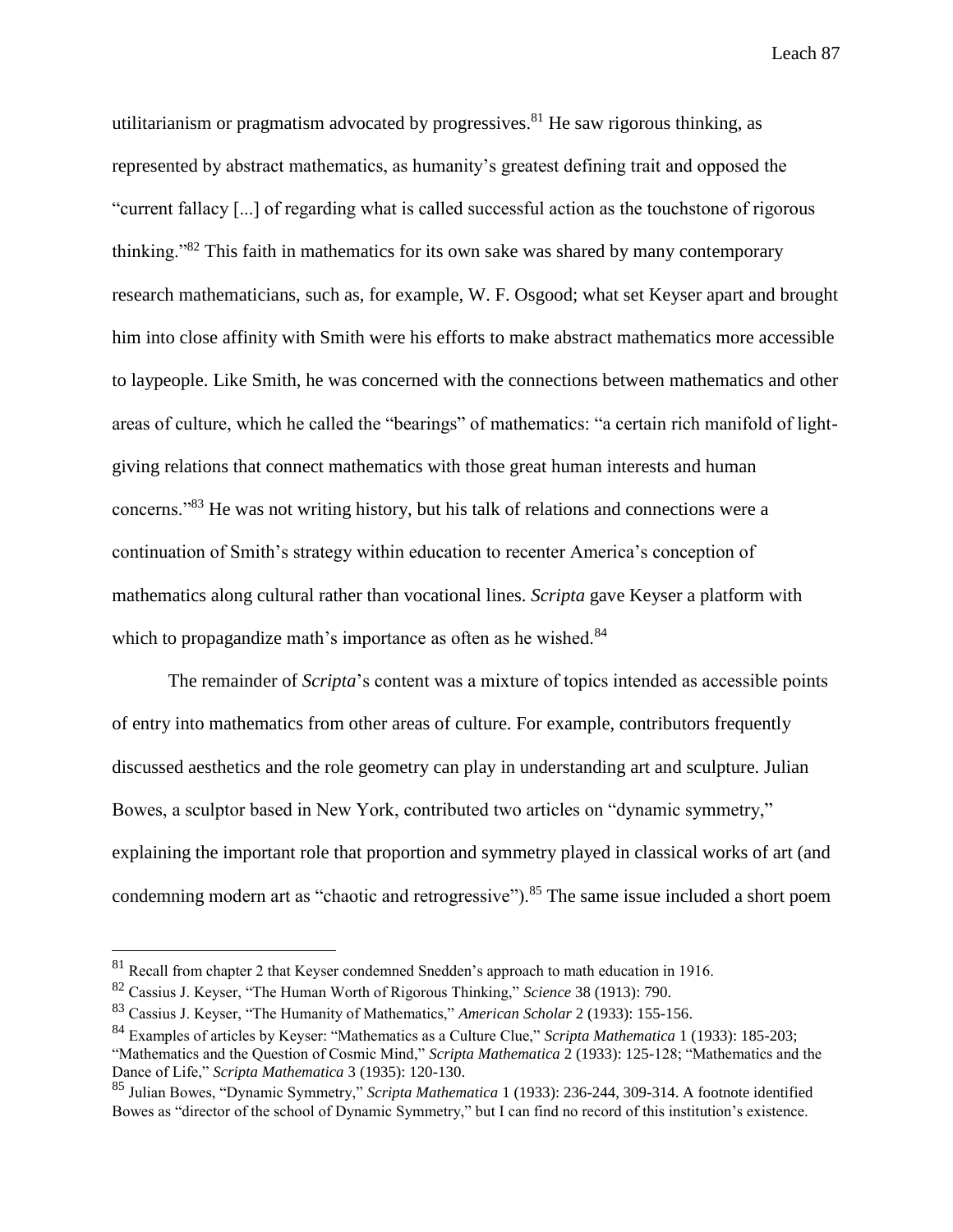by Mary Willard Gleason White connecting the divine order of the universe to the mathematician who "can compute the farthest decimal."<sup>86</sup> One of the more unusual contributors to *Scripta* was Royal Vale Heath, a New York magician who Ginsburg introduced to Smith. Heath was an expert on number games, arithmetic puzzles, and especially magic squares, a genre he named "mathemagic."<sup>87</sup> Ginsburg had envisioned such games as part of his student-focused math journal proposed in 1916, so it is unsurprising that he took advantage of Heath's magic squares for *Scripta*. <sup>88</sup> For Smith, these magic squares were not simply a fun distraction, but served as a point of reentry back into the history of mathematics: in 1936, Heath became interested in a magic square carved into gate of the Gwalior Fort, constructed in India in the 8th century.<sup>89</sup> Smith in turn reached out to his Indian peer A. N. Singh, requesting a photograph of the site, a translation of the Sanskrit engravings around the square, and any other information he could provide.<sup>90</sup> While Archibald placed a high value on academic research over these recreational "distractions," Smith saw no clean distinction between popularization and "serious" historical work: the many connections between mathematics and culture allowed readers to move back and forth between different sites of mathematical interest and develop a passion for the subject from any direction.

Adjacent to *Scripta* was a new means of propagandizing mathematics in the 1930s using modern communication technologies. In particular, historians of mathematics capitalized on educational radio broadcasts to reach a broader audience. While the exact content of these

<sup>86</sup> Mary Willard Gleason White, "Art Mindful of Him," *Scripta Mathematica* 1 (1933): 228. The website [www.findagrave.com](http://www.findagrave.com/) suggests that she was the wife of Henry Seely White, a mathematician at Vassar College who was involved with the AMS. The site provides no citation.

<sup>87</sup> Heath was fond of closing his letters to Smith with "mathemagically yours." *DES Professional Papers* box 23. <sup>88</sup> Royal V. Heath, "A Curious Magic Square," *Scripta Mathematica* 3 (1935): 250; "Concentric Magic Squares,"

*Scripta Mathematica* 4 (1936): 66-67; "A Panelled Magic Square," *Scripta Mathematica* 4 (1936): 155.

<sup>89</sup> Letter from Heath to Smith, Mar. 7, 1936, *DES Professional Papers* box 23. This fort is well-known as the first recording of zero in mathematical notation.

<sup>90</sup> Letter from Smith to Singh, Mar. 26, 1936, *DES Professional Papers* box 45.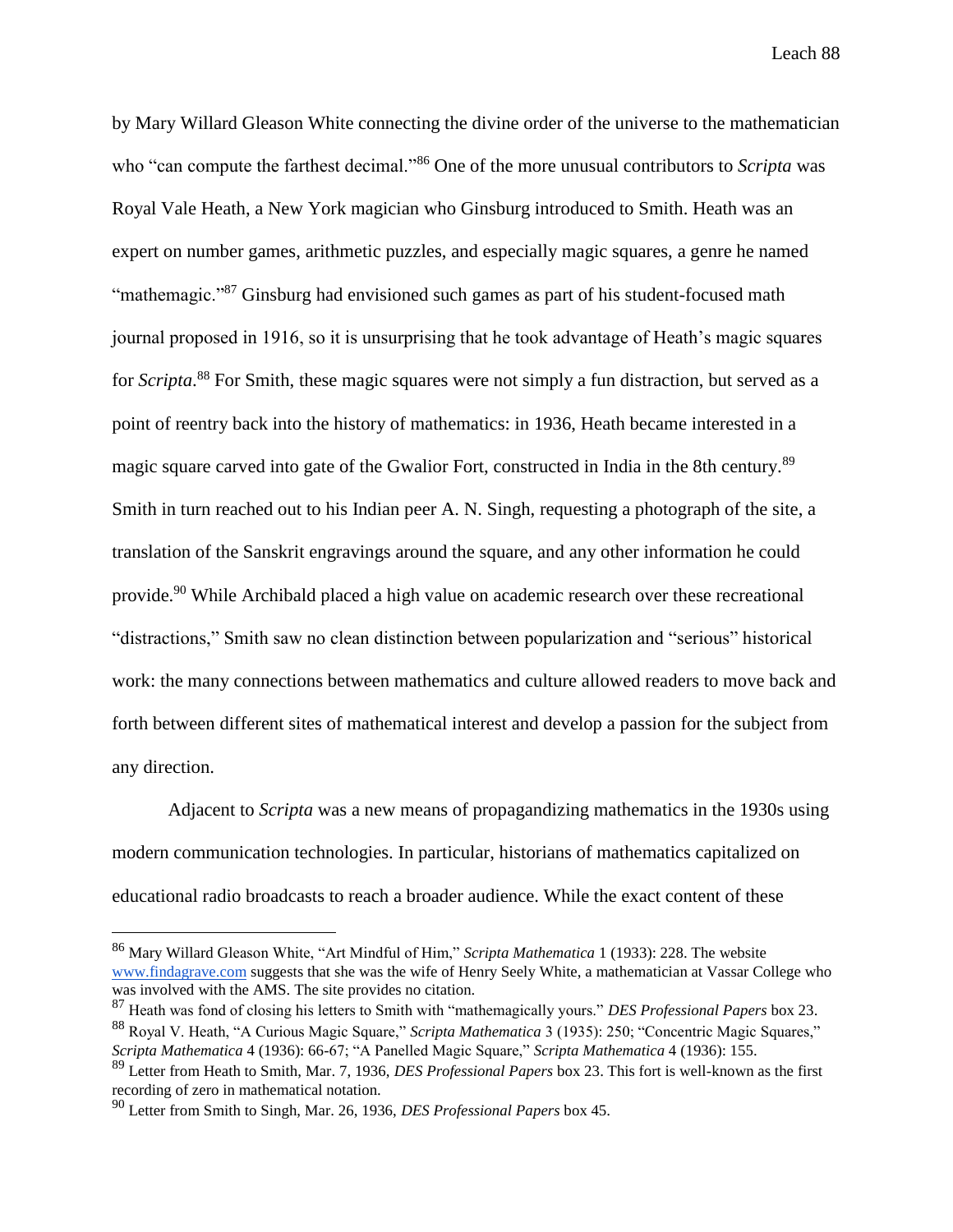broadcasts is inaccessible today, it is still possible to get a general idea of their function in the broader context of popularization. Keyser's use of radio is unsurprising, given the broad audience of his books and articles over the previous decades. He delivered an educational broadcast on "The Story of Mathematics" in April 1935 over the station WNYC.<sup>91</sup> Smith responded positively, congratulating Keyser for his work and thanking him for the publicity on behalf of *Scripta*. <sup>92</sup> Raymond Weeks, a close friend, indicates that Keyser and his wife delivered another radio broadcast together early in  $1940.^{93}$  Karpinski's use of radio was noteworthy, according to a thesis advisee who described him as "an expositor and transmitter of new historical developments."<sup>94</sup> Karpinski also made use of the new technology of slide projection, designing a series of slides depicting images from the history of mathematics for use at the 1932 Chicago World's Fair.<sup>95</sup> Karpinski's and Keyser's goal—shoring up America's interest in mathematics in order to protect math education—remained the same, but they discovered new strategies for pursuing it as the technological landscape changed.

Over the two decades extending roughly from 1915 to 1935, Smith succeeded in transforming his personal project of defending math's cultural value into a fledgling academic discipline with growing membership and young institutions. The message consistent through his and his colleagues' writings was a high valuation of math's place in history, philosophy, art, poetry, and daily life in contexts meant to be accessible to non-specialists. What changed was the form this message took, moving from the occasional article in *Mathematics Teacher* or the *AMM* to a dedicated journal and an ever-growing collection of monographs. Original historical

<sup>91</sup> Letter from Robert Newell to Keyser, n.d., *Cassius Jackson Keyser (CJK) Papers* box 2. This letter explains some of the logistic details of Keyser's broadcast and was likely written less than a month beforehand.

<sup>92</sup> Letter from Smith to Keyser, Apr. 12, 1935, *CJK Papers* box 2.

<sup>93</sup> Letter from Weeks to Keyser, Feb. 9, 1940, *CJK Papers* box 2.

<sup>94</sup> Phillip S. Jones, "Louis Charles Karpinski, Historian of Mathematics and Cartography," *Historia Mathematica* 3 (1976): 190.

<sup>95</sup> Jones, "Karpinski, Historian of Mathematics," 190.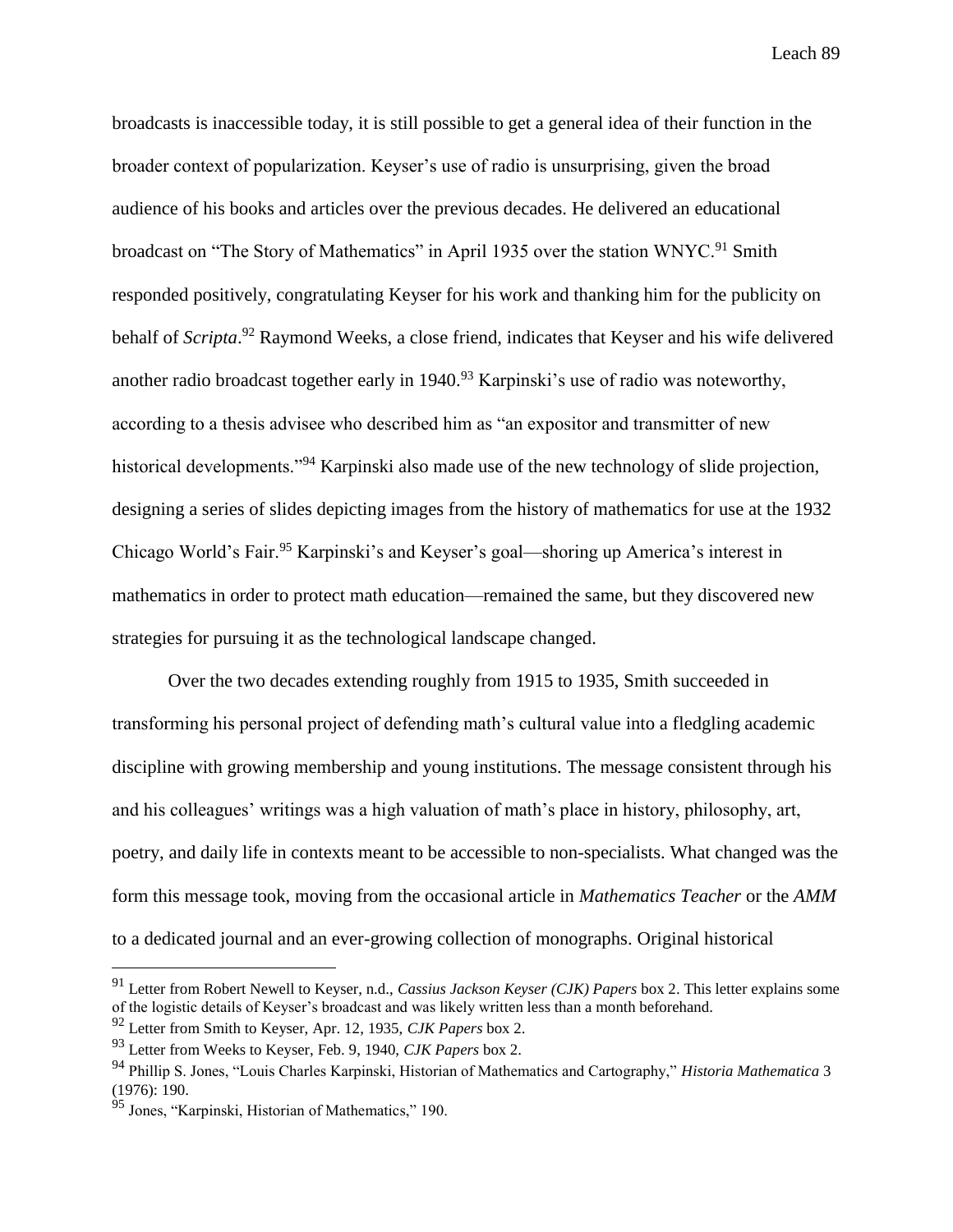research had a central place, but the editors of *Scripta* instrumentalized their research toward explicitly educational purposes, advancing an image of mathematics as cosmopolitan, aesthetically pleasing, and central to the human experience. While the NCMR report discussed in the last chapter attempted to meet the progressive attack on its own terms through means internal to the school curriculum, Smith's conception of humanistic mathematics attempted to recenter the conversation altogether, challenging progressives' notions of what mathematics is and what its purpose in the school could be.

### The Successes and Failures of *Scripta Mathematica*

With *Scripta Mathematica*, Smith and Ginsburg hoped to get more students interested in mathematics by promoting a broader conception of the subject's cultural value. In this sense, the journal was a failure. When *Scripta* began, roughly a third of American students took algebra at some point, down from just over half at the beginning of the century. This number held steady or declined over the next 15 years, despite Smith and his colleagues' pleas on the importance of requiring high school math.<sup>96</sup> In other respects, *Scripta* was moderately successful: it generated excitement for the history and philosophy of mathematics among older American readers and provided an institutional center for the history of mathematics as a discipline. These successes should not distract from the stagnation of math education, but they deserve discussion as signs that Smith's project of public engagement paid off.

Most early reactions to *Scripta* were praise. Bernard Revel, president of Yeshiva, claimed that the journal's first issue received an enthusiastic response from scientists and academics that encouraged him to continue supporting the work "despite the difficulties encountered in the

<sup>96</sup> See discussion on page 61.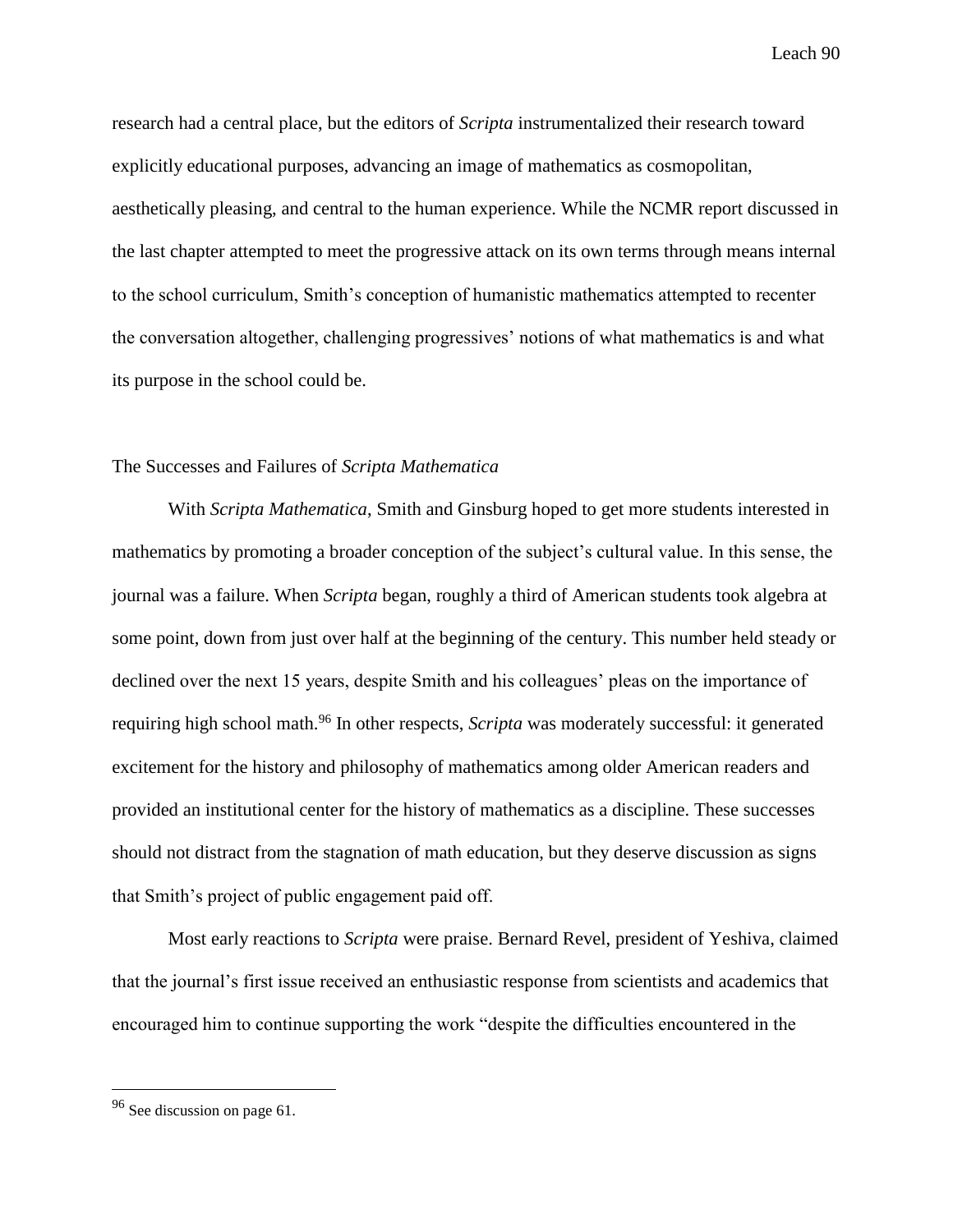realization of the project in these hard times."<sup>97</sup> The journal secured articles from a number of well-known mathematicians and scientists: Max Talmey wrote about his experiences tutoring Albert Einstein in his youth, the future Nobel laureate in physics Percy Williams Bridgman contributed an article on modern set theory from a physicist's perspective, and the theoretical physicist Hermann Weyl wrote an obituary for Emmy Noether, one of the era's most famous woman mathematicians.<sup>98</sup> Also impressive were the public figures who subscribed to the journal, including Supreme Court Justice Benjamin Cardozo, New York Governor Herbert Lehman, and president of the Irish Free State Eamon de Valera.<sup>99</sup> While the journal did not change the minds of students or school administrators, it clearly struck a chord among scientists and intellectuals. *Scripta* and the body of humanistic writing surrounding it also seemed to strike a chord with nonspecialists. On many occasions, readers of Keyser's works wrote him letters thanking him for reintroducing mathematics into their lives.<sup>100</sup> Louis Rosen, a dancer living in the Bronx, read Keyser's 1929 essay "The Pastures of Wonder" and was inspired to write the author that "somehow definitely, I connect my love for the dance with a desire to delve into mathematical thinking"—a theme that would not be out of place in a *Scripta* article.<sup>101</sup> Margaret Davis, a teacher in Pennsylvania, decided to take math classes in her spare time and assign one of Keyser's books to her ninth graders after reading "Pastures."<sup>102</sup> And Sue Doherty, a student at

<sup>97</sup> Bernard Revel, "Announcement," *Scripta Mathematica* 1 (1932): 93.

<sup>98</sup> Max Talmey, "Personal Recollections of Einstein's Boyhood and Youth," *Scripta Mathematica* 1 (1932): 68-71; P. W. Bridgman, "A Physicist Rediscovers Mengenlehre," *Scripta Mathematica* 2 (1933): 101-116; Hermann Weyl, "Emmy Noether," *Scripta Mathematica* 3 (1935): 201-220.

<sup>99</sup> "Address Delivered by Professor Keyser at the *Scripta Mathematica* Banquet," Mar. 1, 1936, *CJK Papers* box 7. I find no public record that these three actually subscribed to the journal, but I see no reason to doubt Keyser's statement in this address.

<sup>100</sup> I will discuss Keyser here both because he was probably the most widely-read of *Scripta*'s editors and because I had access to his papers. It is possible that Karpinski, Ginsburg, and Simons also received letters from fans that have since been lost.

<sup>101</sup> Letter from Rosen to Keyser, Aug. 4, 1935, *CJK Papers* box 2.

<sup>102</sup> Letter from Davis to Keyser, Sep. 3, 1935, *CJK Papers* box 2.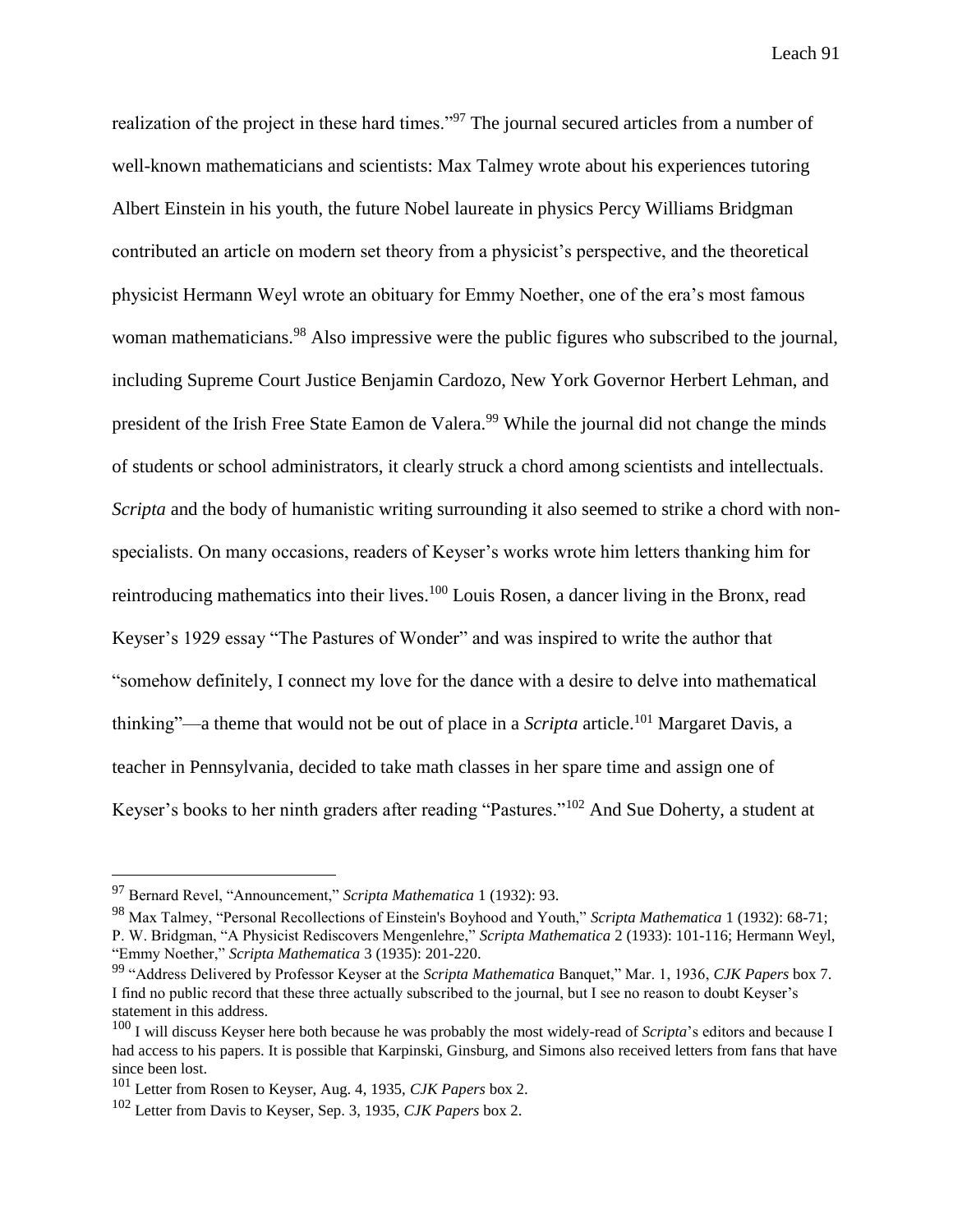Wellesley College, claimed that the *Scripta* article "Mathematics and the Dance of Life" gave her "a conception of the power and beauty of pure mathematics, and a strong inspiration to go further in exploring it."<sup>103</sup> When discussing the attack on mathematics by progressive educators years earlier, E. H. Moore had told Smith that they needed good "propagandists for mathematics"; the group of humanistic writers with Smith and *Scripta* at its center provided just that.

<sup>103</sup> Letter from Doherty to Keyser, Oct. 10, 1946, *CJK Papers* box 4.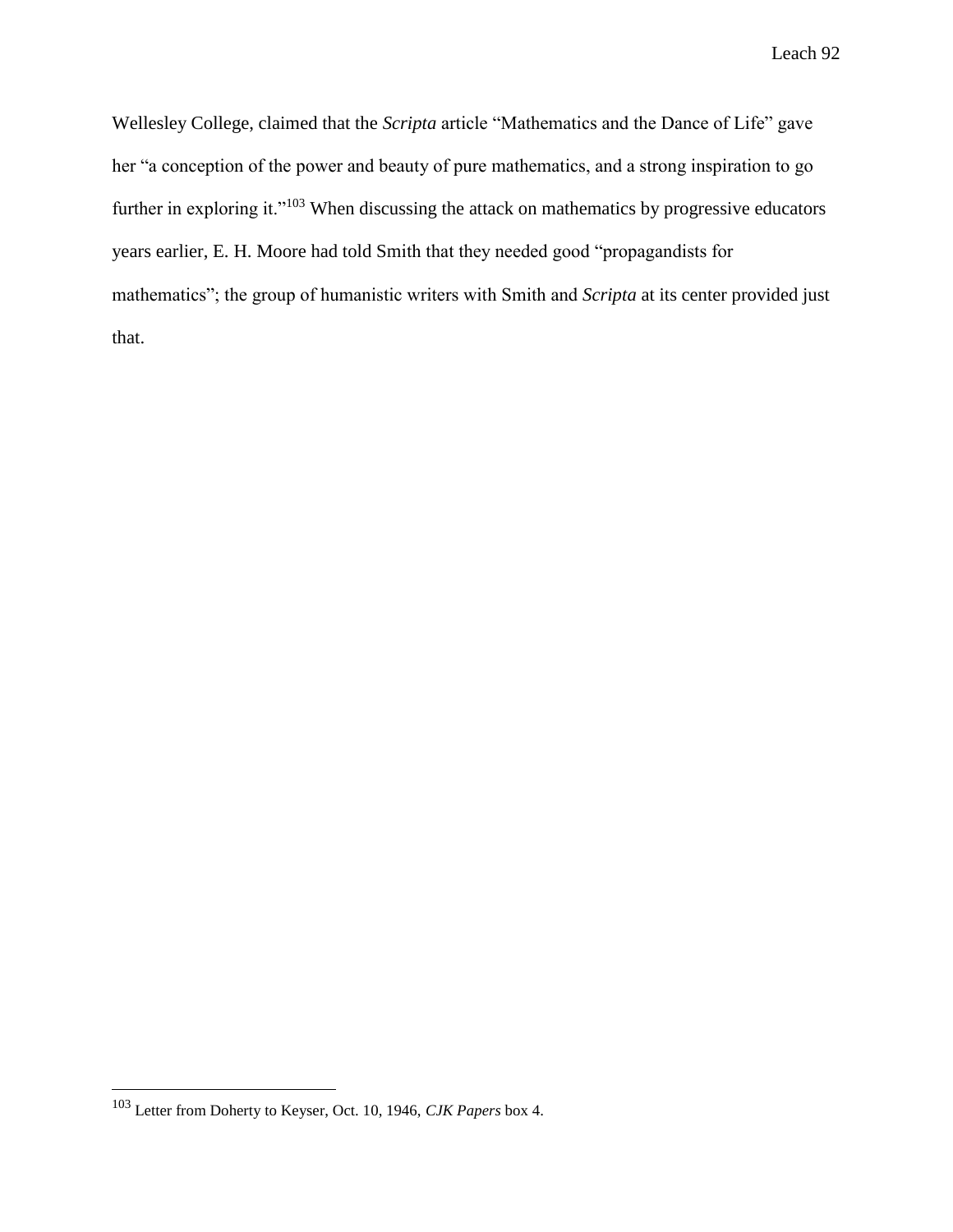# Conclusion

The story told in this thesis, extending through the 1930s, is one of the steady growth and consolidation of the history of mathematics community. Going further forward in time, however, it becomes harder to identify continuities. Within a few years of *Scripta Mathematica*'s founding, the volume of writing on the history of mathematics and the number of new authors entering the field were dropping.<sup>1</sup> Scripta issues of the first few years typically ran 50 to 80 pages of original articles, excluding book reviews and notes; one issue in 1936 reached a low of two articles totaling a mere six pages.<sup>2</sup> The problem of producing enough material to keep the journal going was compounded by the retirements and deaths of the original historians of math over the following years. David Eugene Smith died in 1944; Lao Simons in 1949; George Abram Miller in 1951; Raymond Clare Archibald in 1955; Louis Karpinski in 1956; and Jekuthiel Ginsburg in 1957. Their retirements were staggered (Sanford kept writing though the 1950s and Ginsburg edited *Scripta* until his death), but speaking generally there is a stark contrast between an active prewar period and a stagnant postwar.

To explain this decline, it is useful to compare Smith's establishment of the history of mathematics with George Sarton's pioneering of the history of science around the same time. Sarton was a Belgian chemist who became interested in the history of science in the early 1910s. He founded *Isis*, a journal dedicated to the history of science, in 1912 and actively promoted it to public intellectuals such as Henri Poincaré, Émile Durkheim, Henri Bergson, and David Eugene

<sup>1</sup> Uta C. Merzbach, "The Study of the History of Mathematics in America," in *A Century of Mathematics in America, Part III*, ed. Peter Duren (Providence: American Mathematical Society, 1989), 653.

<sup>2</sup> *Scripta Mathematica* 4 (1936): 301-306.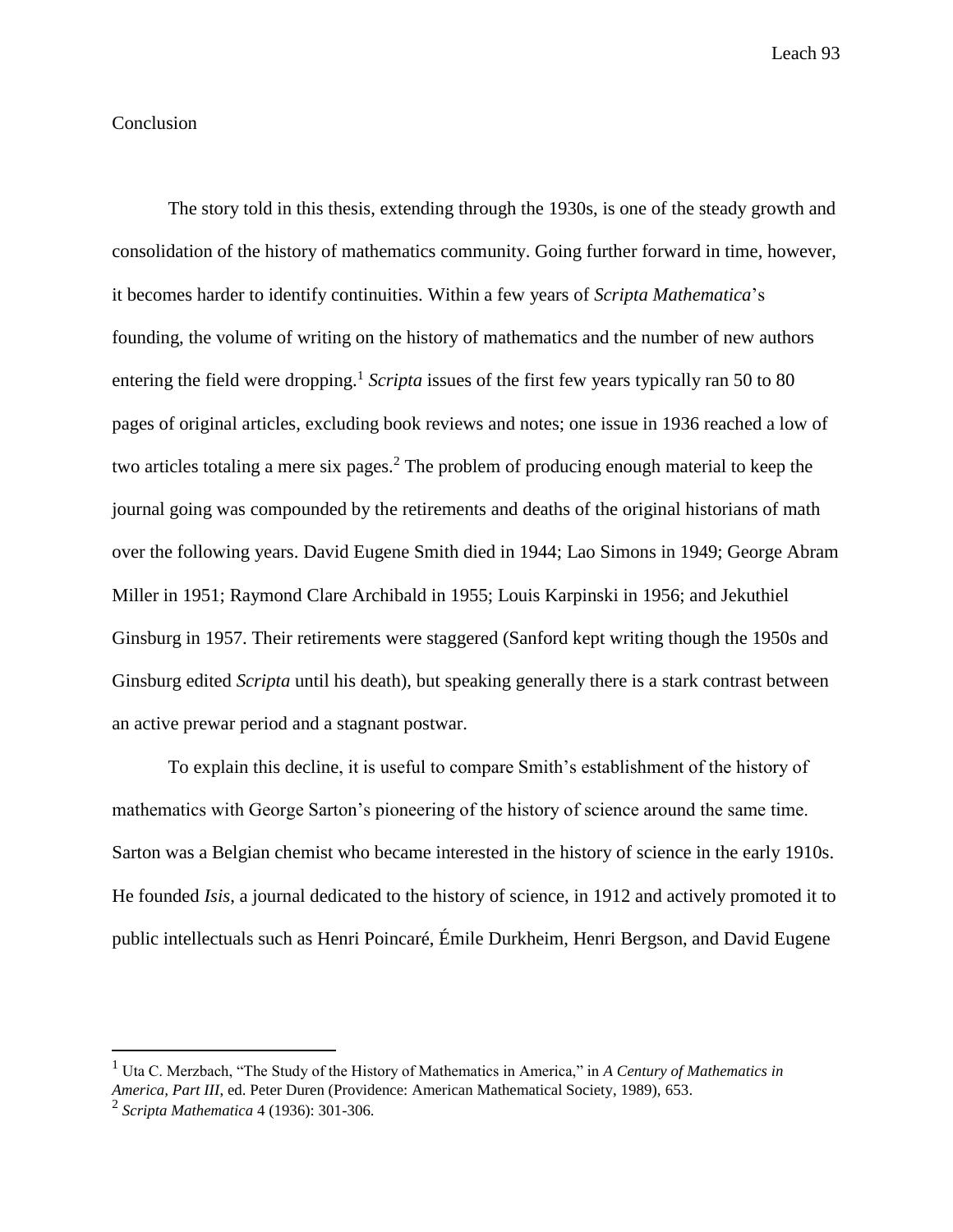Smith.<sup>3</sup> Smith, 24 years older than Sarton, responded positively to the project and gave the young historian of science help throughout his early career: he advertised *Isis* to his American colleagues; he helped Sarton find an academic position in the U. S. when he was forced to leave Belgium after the German invasion of 1914; and in 1924 he played the leading role in founding the History of Science Society, organized to support the publication of *Isis*. <sup>4</sup> An observer in the mid-1920s would likely have seen the history of math as the more promising field and Smith as a more influential historian than Sarton.

This did not turn out to be the case in the long run. Smith and Sarton embodied two trajectories of discipline-formation: Smith's history of math grew quickly but then declined after his death, whereas Sarton's history of science took several decades of fallowness before flourishing from the 1950s up to the present. Smith's approach, as discussed in chapters two and three, was informed by the crisis in math education and was designed to convince educators of math's importance as quickly as possible. He relied on his charm and influence, personally bringing young mathematicians into the field and building up a close community around himself. Sarton's approach was more impersonal, taking on few Ph.D. candidates and sticking to small undergraduate classes during his career at Harvard.<sup>5</sup> He focused almost exclusively on the task of writing itself, leaving behind the tools and sources that later historians of science could make use of without knowing Sarton personally. A good example is the critical bibliographies that Sarton compiled for *Isis*, in which he listed and briefly analyzed tens of thousands of publications related to the history of science over the course of his career. Sarton was explicit in his goal for this project, writing that "the aim of this bibliography is to establish the History of Science as an

<sup>3</sup> "Sarton, George Alfred Léon," in *Complete Dictionary of Scientific Biography*, vol. 12 (New York: Charles Scribner's Sons, 2008), 108. Letter from Bergson to Sarton, Apr. 12, 1912, *Sarton Additional Papers* folder 108. <sup>4</sup> Letter from Smith to Sarton, Oct. 25, 1912, *Sarton Additional Papers* folder 1466. Letter from Sarton to Smith, Apr. 10, 1915, *David Eugene Smith (DES) Professional Papers* box 43. "Preface to Volume VI," *Isis* 6 (1924): 4-5. <sup>5</sup> *Dictionary of Scientific Biography*, 112.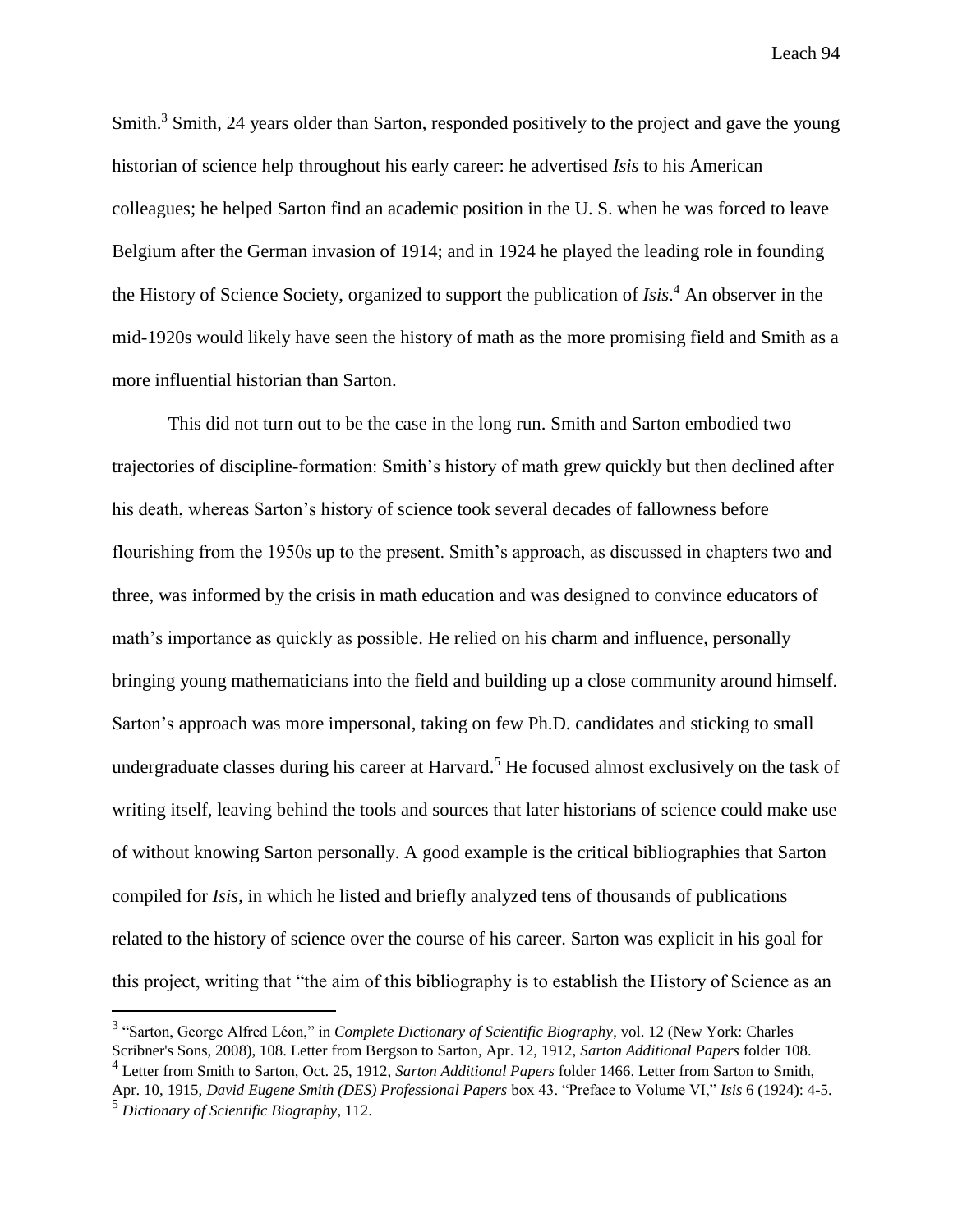independent discipline and to serve as a center of information and a rallying ground to the scholars engaged in these studies."<sup>6</sup> Sarton's approach was not simply to contribute to the history of science, but also to organize the discipline in such a way that future historians could build on his work.

Looking back at Smith's career, it is difficult to identify a particular way of "doing" the history of math that he elaborated through his extensive writings. The introductions to his books tend not to share Sarton's concern for methodology or identity-formation. In the preface to his *History of Mathematics*, which one might expect to be a field-defining work based only on its title, Smith simply reiterated his educational focus, noting his hope that it be used as a textbook in history of math classes.<sup>7</sup> One cannot learn the details of how the history of math is written by reading Smith's books; presumably he communicated this knowledge to his disciples in person. The closest Smith came to Sarton's critical bibliography project was *Rara Arithmetica*, his catalogue of the texts in George Arthur Plimpton's library; uncoincidentally, this is one of Smith's most well-regarded texts, typically receiving special praise in later retrospectives on his work.<sup>8</sup> Smith came close to this bibliographic genre a second time with the *Source Book in Mathematics* of 1929, which collected short translations of major mathematical works; while this bore a superficial similarity to the critical bibliographies, Smith made clear in the preface that his intended audience consisted of teachers and students rather than historical researchers.<sup>9</sup> Based solely on his published writings, it is difficult to guess what Smith wanted the future of the

<sup>&</sup>lt;sup>6</sup> George Sarton, "Twelfth Critical Bibliography of the History and Philosophy of Science and of the History of Civilization (to March 1922)," *Isis* 4 (1922): 573.

<sup>7</sup> David Eugene Smith, *History of Mathematics*, vol. 1 (New York: Dover, 1923), iii.

<sup>8</sup> For example: Merzbach, "History of Mathematics in America," 645-646; "Notes and Correspondences," *Isis* 35 (1944): 213.

<sup>9</sup> David Eugene Smith, *A Source Book in Mathematics* (New York: McGraw-Hill, 1929), ix.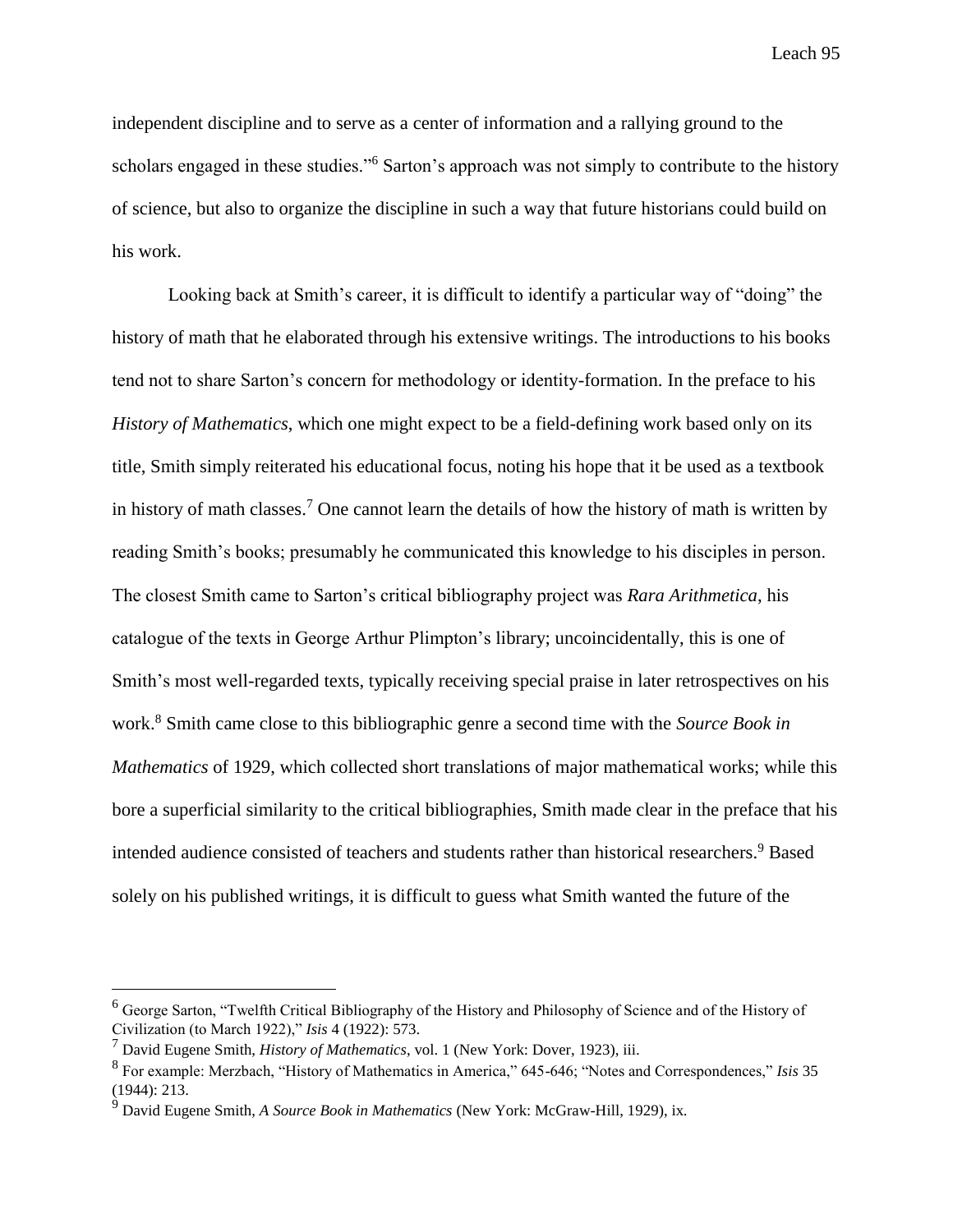history of math to look like; he was instead preoccupied with the immediate needs of math education.

This focus on popularization at the expense of an explicit methodology worked against the history of math. While Smith and his contemporaries remain well-regarded today, the few writers who immediately followed them do not. This trend away from respectable scholarship is exemplified in Eric Temple Bell, who was famous from the 1930s through the 1950s for his historical works popularizing math. Despite his popularity, Bell was recognized as less than a meticulous historian. G. Waldo Dunnington noted that "the circumspect, careful reader will find a considerable number of examples of such 'exaggeration'" in Bell's work, while Alonzo Church criticized "a number of serious errors of detail" evident in Bell's narration.<sup>10</sup> Those who speak fondly of Bell today seem almost embarrassed to do so: Roberts, describing the inspiration he took from Bell's *Men of Mathematics*, admitted that the work "has in recent years been the subject of sharp criticism, to which I offer no defense, but the inspiration of the book remains."<sup>11</sup> The conflicts between Smith and Miller in the 1920s and Ginsburg and Archibald in the 1930s saw the ascendance of popular history over purely scholarly history, but in the hands of lessskilled historians this deteriorated into sensationalistic writing.

This lack of methodological identity mirrored a lack of firm institutional identity. Sarton worked hard to establish institutions that are still central to the history of science today, notably *Isis* and the History of Science Society. While Sarton began his time at Harvard as a lecturer in the philosophy department, he eventually secured tenure as a professor of the history of science,

<sup>10</sup> G. Waldo Dunnington, review of *Men of Mathematics* by E. T. Bell, *National Mathematics Magazine* 11 (1937): 406; Alonzo Church, review of *The Development of Mathematics* by E. T. Bell, *Journal of Symbolic Logic* 5 (1940): 152.

<sup>&</sup>lt;sup>11</sup> David Lindsay Roberts, "Mathematics and Pedagogy: Professional Mathematicians and American Educational Reform, 1893-1923" (PhD diss., Johns Hopkins University, 1997), vii.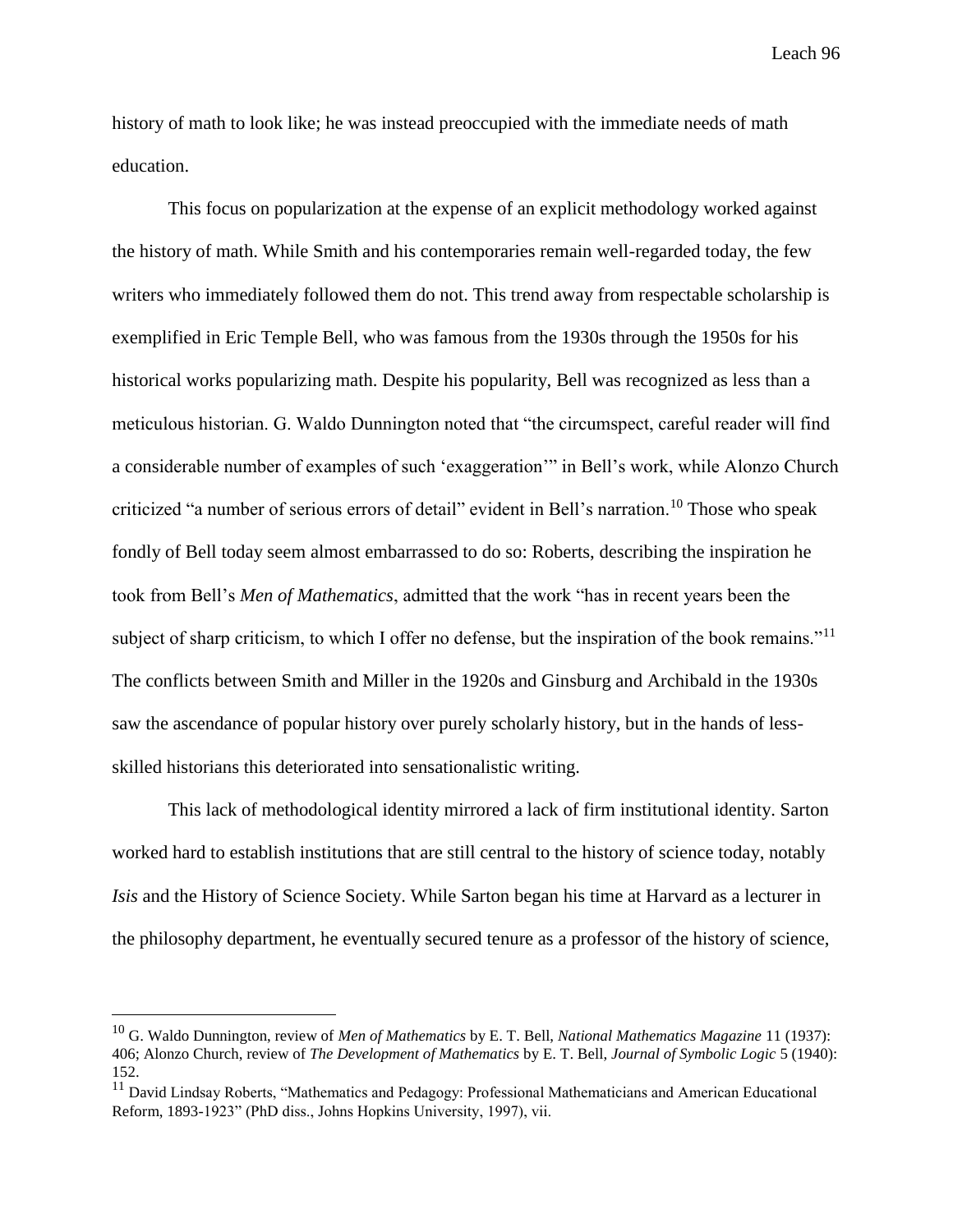an important step in legitimizing his field.<sup>12</sup> The historians of math were not as successful at securing permanent institutions, so their research project was more transient. The lack of a History of Mathematics Society is especially surprising given Smith's major role in founding the History of Science Society; for whatever reason, he never founded a society specifically dedicated to the history of math. Within the universities, the historians of math were typically confined to schools of education or occasionally math departments. There were only a few examples of professorships in the history of math: Florian Cajori was made a professor of the history of mathematics when he was appointed to the University of California in 1918, largely a ceremonial gesture for a scholar reaching the end of his career.<sup>13</sup> The only other example from this period is Otto Neugebauer, who established himself as a leading German historian of math in the 1920s before fleeing Europe for the U. S. in 1939 and establishing himself as professor of the history of mathematics at Brown.<sup>14</sup> In other words, the only example of a history of math department emerged outside the context of America's math education community. Even *Scripta Mathematica*, the only institution produced by the community, proved fragile. After Ginsburg's death in 1957, Abe Gelbart took over his job as editor-in-chief. Without explanation, Gelbart changed the journal's subheading from "A Quarterly Journal Devoted to the Philosophy, History, and Expository Treatment of Mathematics" (which it had used since 1932) to "A Quarterly Journal Devoted to the Expository and Research Aspects of Mathematics," expunging the history of mathematics from the journal's identity.<sup>15</sup> Smith's strategy of assembling a few close associates in defense of mathematics turned out to be incompatible with long-term institutions:

<sup>12</sup> *Dictionary of Scientific Biography*, 110.

<sup>13</sup> Raymond Clare Archibald, "Florian Cajori, 1859-1930," *Isis* 17 (1932): 386. I know of no Ph.D. candidates Cajori accepted at California, which calls into question the importance of his specialized professorship there. <sup>14</sup> Merzbach, "History of Mathematics in America," 660. Merzbach reports that as late as the 1960s, Neugebauer's

was the only department of the history of mathematics in the country.

<sup>15</sup> *Scripta Mathematica* 23 (1957).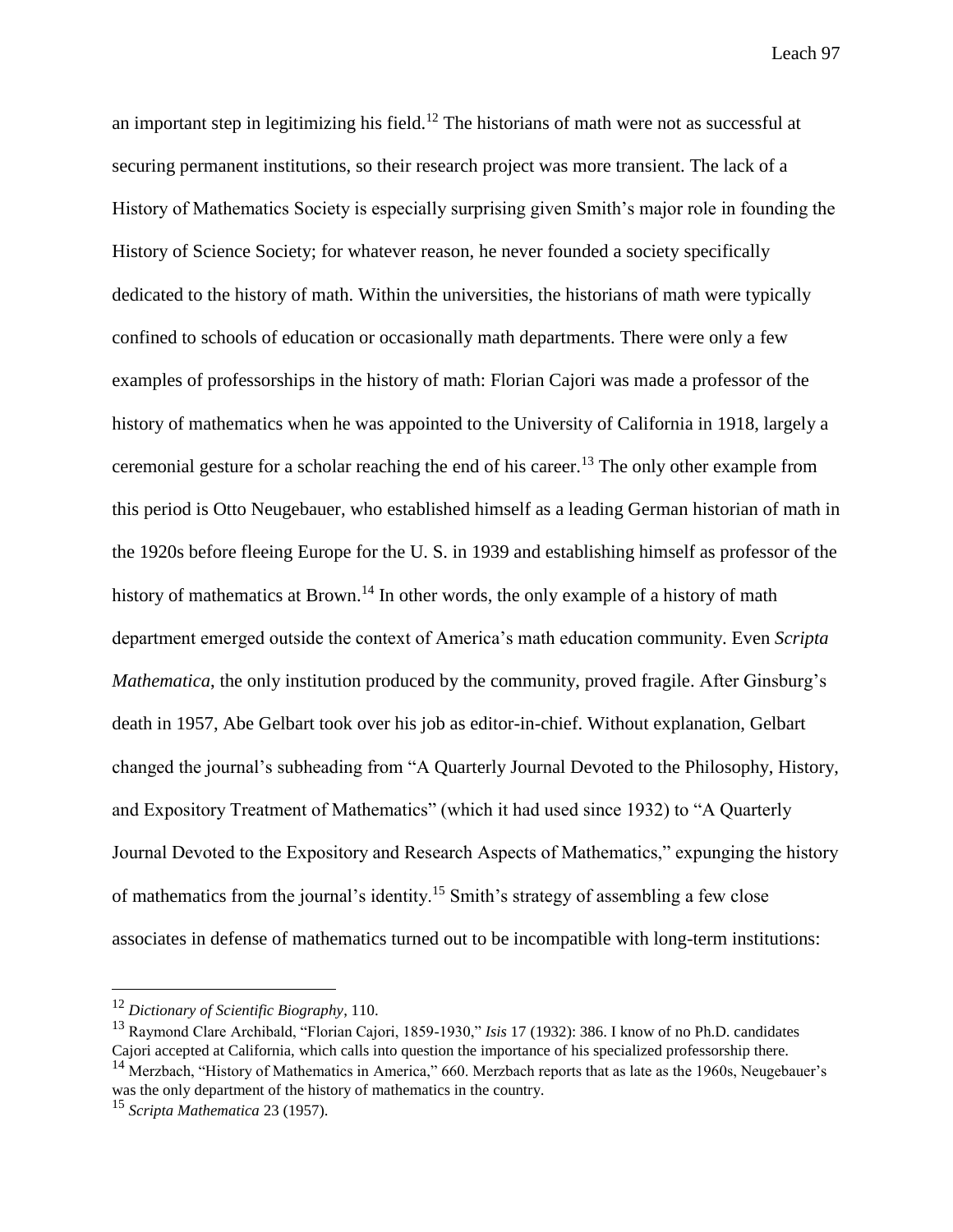once the original historians died, those that replaced them had no compulsion to continue the historical research project.

This slow collapse lends an ambiguous tone to the end of the current narrative. If any broader claim about community-formation can be extrapolated from this thesis, it is that it is a highly context-specific process: the social organization of an intellectual community is drawn along the same lines as the social order from which it emerged, and the forms of knowledge that the community produces will align with the needs and goals of its parent community. Given Smith's context of educational crisis, one could leave this topic with the impression that the history of math was shackled to math education, that it had no hope of achieving long-lasting independence, and that all of Smith's efforts amounted to nothing. However, this view undervalues the radically creative nature of Smith's foray into the history of math. Interdisciplinary study is a trendy topic in higher education today, where there is a vague sense that the traditional academic disciplines are no longer adequate and that their boundaries must be challenged.<sup>16</sup> This struggle against artificial boundaries has in fact been present throughout this thesis, manifesting in Felix Klein's fixation on the unity of abstract mathematics, in E. H. Moore's efforts to bridge pure and applied math, and in Smith's claim that math is a throughline of world culture that clarifies the meaning of history, music, and poetry. If we actually value interdisciplinary knowledge as a defining feature of the modern liberal arts, then it is important to recognize that scholars such as Smith were doing the same almost a full century ago. In this sense, Smith's legacy was to reveal a space of creative possibility on the boundaries of existing institutions in which new forms of knowledge could be produced.

<sup>&</sup>lt;sup>16</sup> For example, the College of William & Mary's recent switch to its new College Curriculum was made with the justification of bringing the liberal arts into the modern age and includes a heavy focus on interdisciplinary classes. See http://www.wm.edu/as/undergraduate/curriculum/coll/index.php.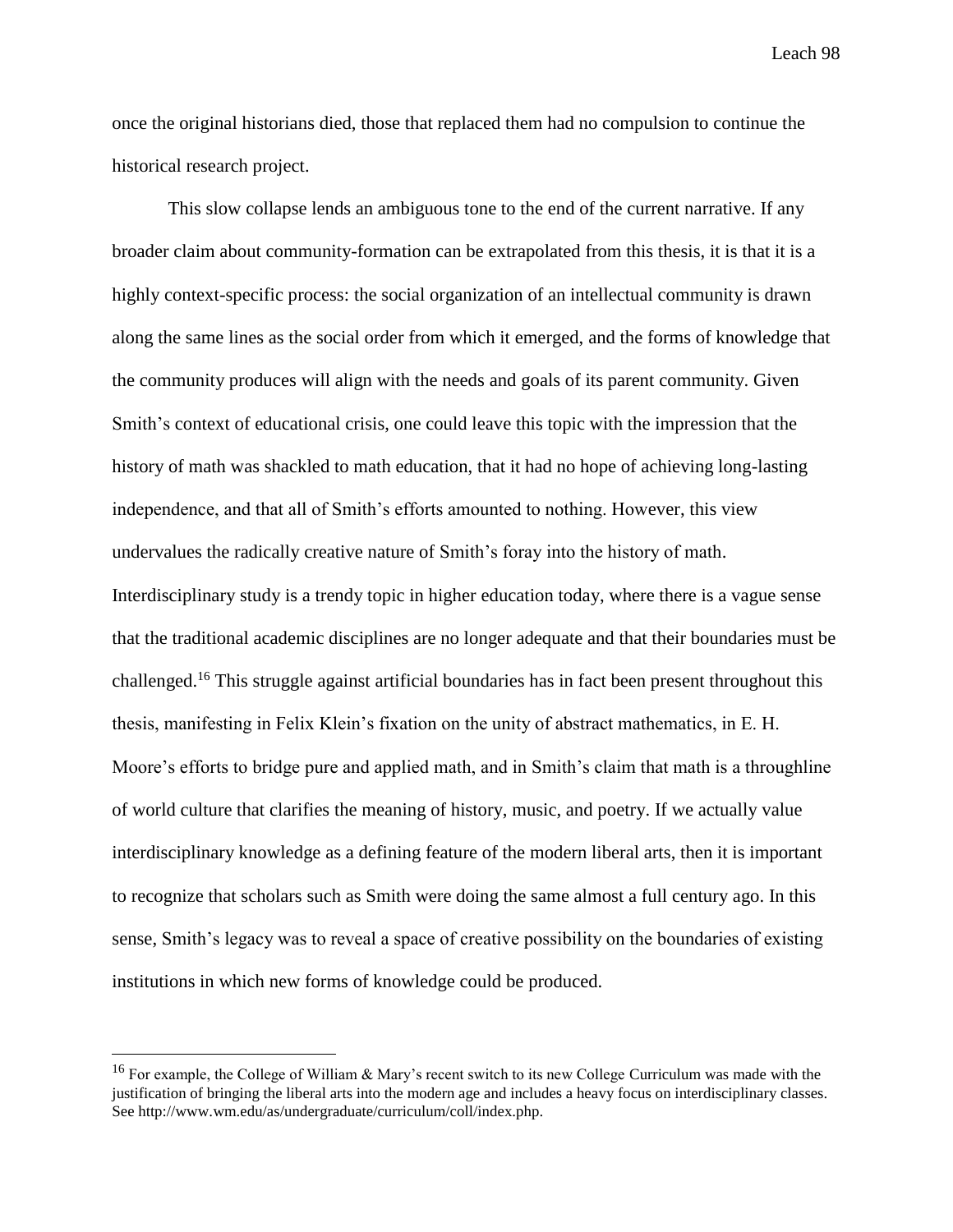### Bibliography

#### Archival Sources

Cassius Jackson Keyser Papers. Rare Book and Manuscript Library, Columbia University.

David Eugene Smith Professional Papers. Rare Book and Manuscript Library, Columbia University.

George Sarton Additional Papers, 1901-1956. Houghton Library, Harvard University.

### Primary Sources

Archibald, Raymond Clare. "Florian Cajori, 1859-1930." *Isis* 17 (1932): 384-407.

- Archibald, Raymond Clare. *The Training of Teachers of Mathematics for the Secondary Schools of the Countries Represented in the International Commission on the Teaching of Mathematics*. Washington: Government Printing Office, 1918.
- Archibald, Raymond Clare. *A Semicentennial History of the American Mathematical Society, 1888-1938*. New York: American Mathematical Society, 1938.
- Austin, Charles M. "Historical Account of Origin and Growth of the National Council of Teachers of Mathematics." *Mathematics Teacher* 21 (1928): 204-213.
- Austin, Charles M. "The National Council of Teachers of Mathematics." *Mathematics Teacher* 14 (1921): 1-4.
- Bell, Eric Temple. Review of *The Poetry of Mathematics and Other Essays* by David E. Smith. *American Mathematical Monthly* 42 (1935): 558-562.
- Beman, Wooster Woodruff and David Eugene Smith. *Plane and Solid Geometry*. Boston: Ginn & Co., 1896.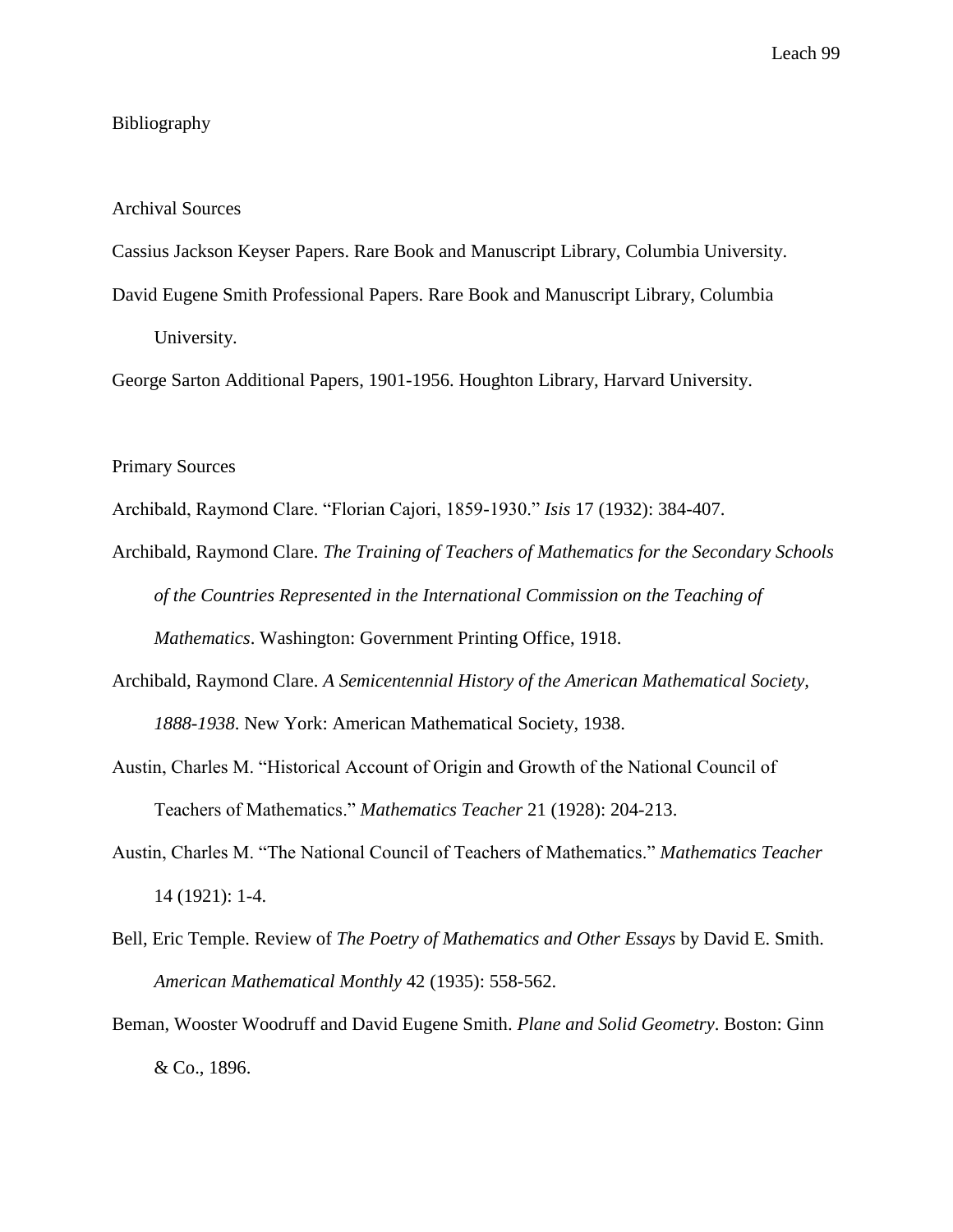Betz, William and Harrison E. Webb. *Plane Geometry*. Boston: Ginn & Co., 1912.

Bowes, Julian. "Dynamic Symmetry." *Scripta Mathematica* 1 (1933): 236-244, 309-314.

- Bridgman, Percy Williams. "A Physicist Rediscovers Mengenlehre." *Scripta Mathematica* 2 (1933): 101-116.
- Brown, J. C. *Curricula in Mathematics: A Comparison of Courses in the Countries Represented in the International Commission on the Teaching of Mathematics*. Washington: Government Printing Office, 1915.
- Cajori, Florian. *The Teaching and History of Mathematics in the United States*. Washington: Government Printing Office, 1890.
- Davis, Alfred. "Valid Aims and Purposes for the Study of Mathematics in Secondary Schools." *School Science and Mathematics* 18 (1918): 112-123.

Dewey, John. "Psychology of Number," *Science* 3 (1896): 286-289.

- Fine, Henry Burchard. Review of *Psychology of Number* by James McClellan and John Dewey. *Science* 3 (1896): 134-136.
- Fite, W. Benjamin. "David Eugene Smith." *American Mathematical Monthly* 52 (1945): 237- 238.
- Ganguli, Sarada Kanta. "On the Indian Discovery of the Irrational." *Scripta Mathematica* 1 (1932): 135-141.

Ginsburg, Jekuthiel. "The Policy of Scripta Mathematica." *Scripta Mathematica* 1 (1932): 1.

- Ginsburg, Jekuthiel, trans. "Jacob ben Machir's Version of Menelaus's Work on Spherical Trigonometry." *Scripta Mathematica* 1 (1932): 72-78.
- Golovensky, David I. "Maxima and Minima in Rabbinical Literature." *Scripta Mathematica* 1 (1932): 53-55.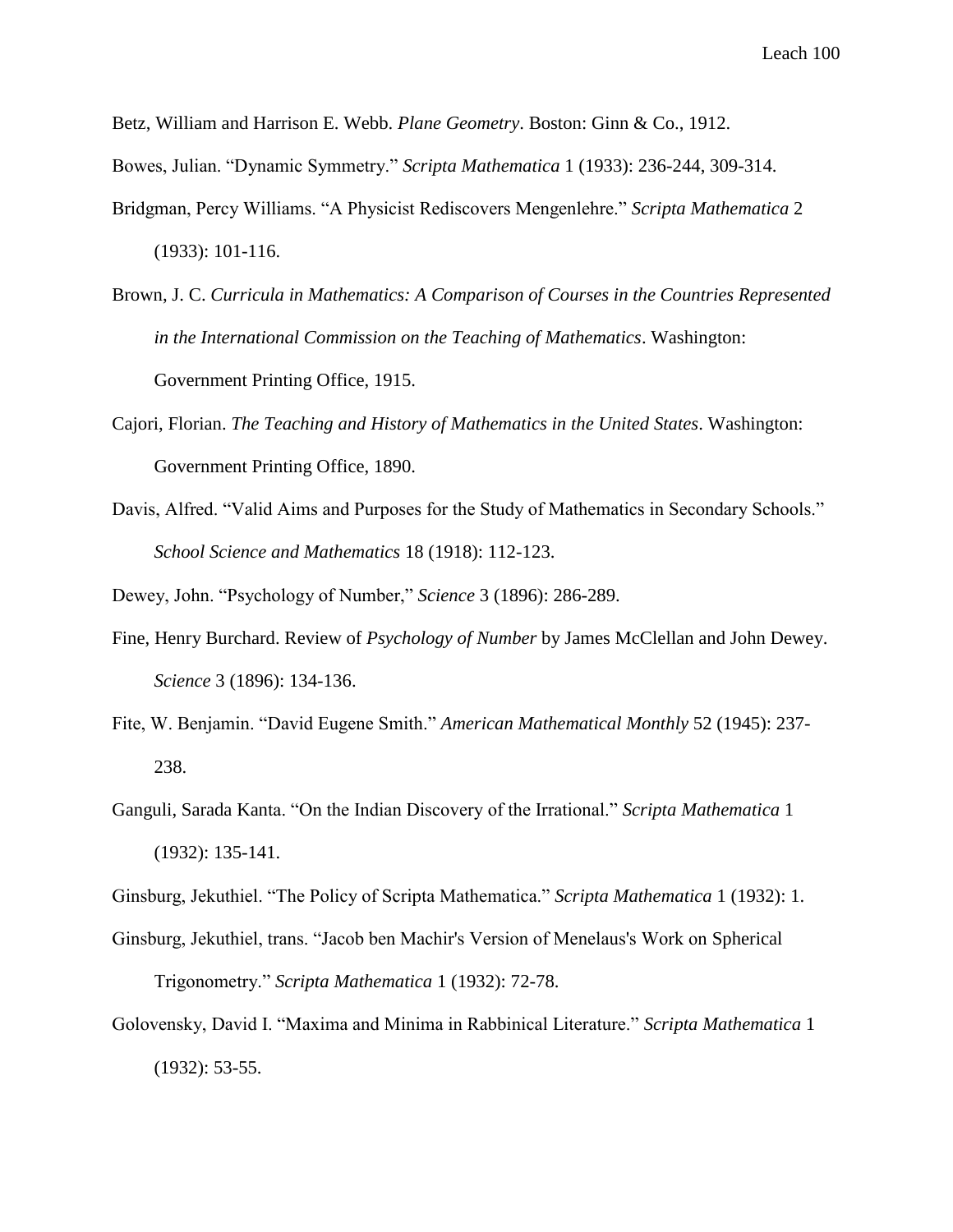Heath, Royal Vale. "A Curious Magic Square." *Scripta Mathematica* 3 (1935): 250.

Heath, Royal Vale. "Concentric Magic Squares." *Scripta Mathematica* 4 (1936): 66-67.

Heath, Royal Vale. "A Panelled Magic Square." *Scripta Mathematica* 4 (1936): 155.

Jones, Phillip S. "Louis C. Karpinski." *Science* 124 (1956), 19.

- Jones, Phillip S. "Louis Charles Karpinski, Historian of Mathematics and Cartography." *Historia Mathematica* 3 (1976): 185-202.
- Karpinski, Louis Charles. "New Light on Babylonian Mathematics." *American Journal of Semitic Languages and Literatures* 52 (1936): 73-80.
- Karpinski, Louis Charles. "The Permanent Nature of the Necessity for Mathematics in the Secondary Schools." *Mathematics Teacher* 22 (1929): 197-202.
- Keyser, Cassius Jackson. "The Human Worth of Rigorous Thinking." *Science* 38 (1913): 789- 800.
- Keyser, Cassius Jackson. "The Humanity of Mathematics." *American Scholar* 2 (1933): 155- 169.
- Keyser, Cassius Jackson. "Mathematics and the Dance of Life." *Scripta Mathematica* 3 (1935): 120-130.
- Keyser, Cassius Jackson. "Mathematics and the Question of Cosmic Mind." *Scripta Mathematica* 2 (1933): 125-128.
- Keyser, Cassius Jackson. *Mathematics and the Question of Cosmic Mind*. New York: Scripta Mathematica, 1935.
- Keyser, Cassius Jackson. "Mathematics as a Culture Clue." Scripta Mathematica 1 (1933): 185- 203.

Keyser, Cassius Jackson. "Recent Books in Mathematics." *Science* 44 (1916): 25-28.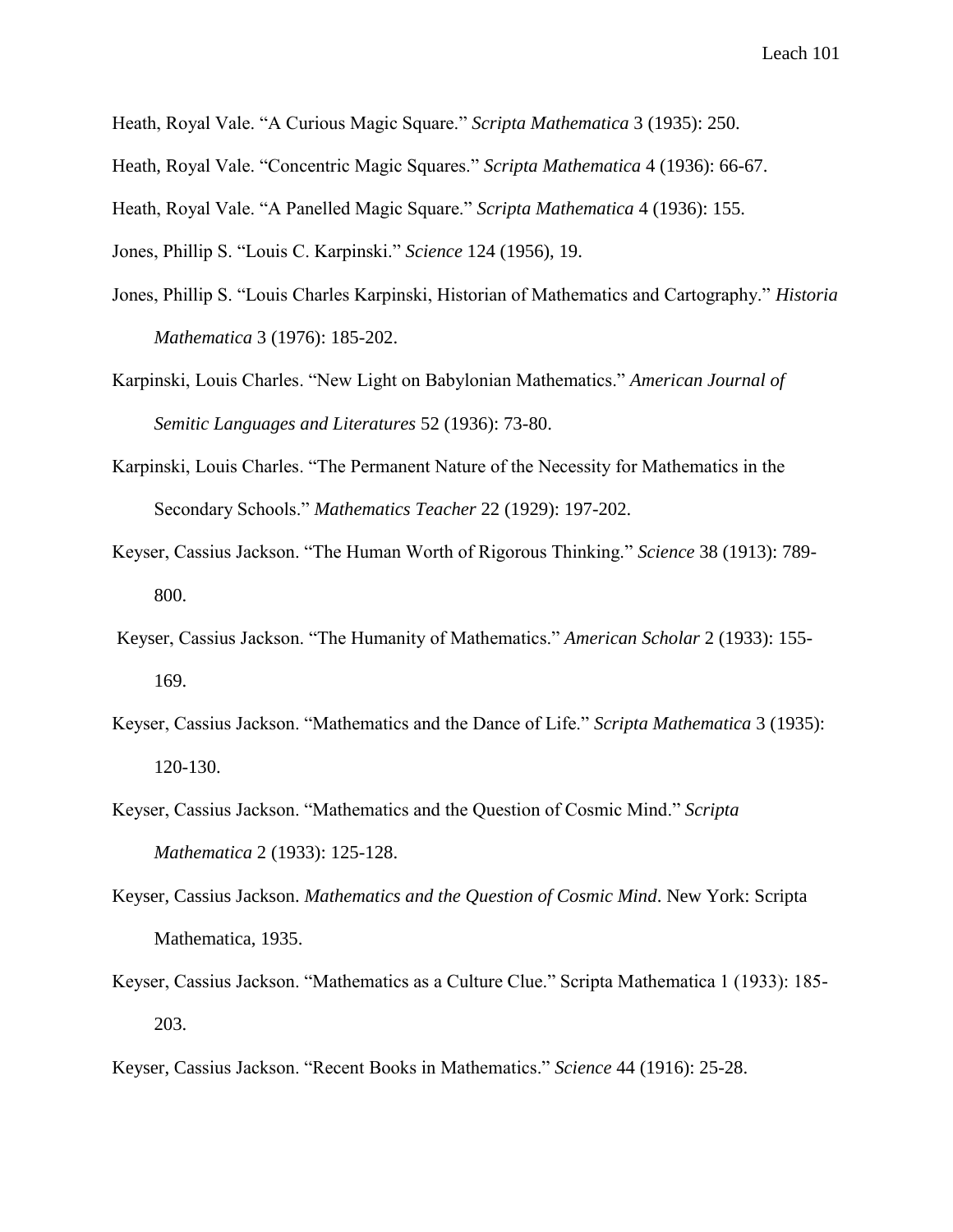- Keyser, Cassius Jackson. *Scripta Mathematica Forum Lectures*. New York: Scripta Mathematica, 1937.
- Kilpatrick, William Heard. *The Project Method: The Use of the Purposeful Act in the Educative Process*. New York: Teachers College, 1918.
- Klein, Felix. "The Present State of Mathematics." in *Mathematical Papers Read at the International Mathematical Congress Held in Conjunction with the World's Columbian Exposition Chicago 1893*, edited by Eliakim Hastings Moore, Oskar Bolza, Heinrich Maschke, and Henry S. White, 133-135. New York: Macmillan & Co., 1896.
- Lewittes, Mendell H. "Joseph Del Medigo on Prosthaphaeresis." *Scripta Mathematica* 1 (1932): 56-59.
- Locke, Leslie Leland. "The Ancient Peruvian Abacus." *Scripta Mathematica* 1 (1932): 37-43.

Loomis, Silas L. *Normal Arithmetic, Part I*. Philadelphia: J. B. Lippincott & Co., 1859.

Loria, Gino. "J. Liouville and His Work." *Scripta Mathematica* 4 (1936): 147-155.

McLellan, James A. and John Dewey. *The Psychology of Number and Its Applications to Methods of Teaching Arithmetic*. New York: D. Appleton & Co., 1895.

Mikami, Yoshio. "Mamoru Mimori." *Scripta Mathematica* 1 (1933): 254-255.

- Mikami, Yoshio. "The Teaching of Mathematics in Japan." *American Mathematical Monthly* 18 (1911): 123-134.
- Miller, George Abram. Review of *Mathematics: Our Debt to Greece and Rome*, by David Eugene Smith. *Science* 58 (1923): 288-290.
- Moore, Eliakim Hastings. "On the Foundations of Mathematics." In *National Council of Teachers of Mathematics Yearbook* 1 (1926): 32-57.

"Obituary: Lao Genevra Simons." *Isis* 41 (1950): 202.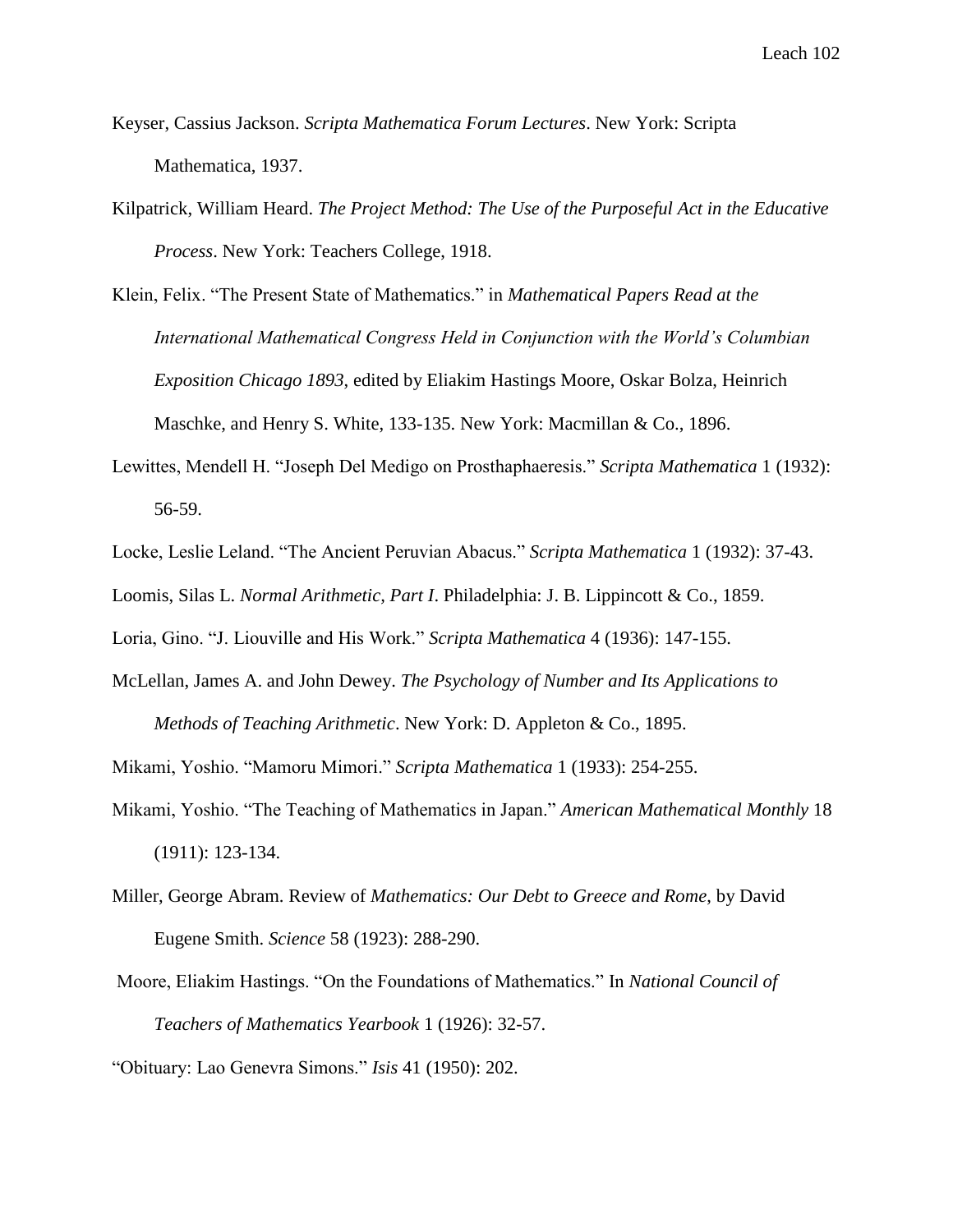- Osgood, William Fogg. "The Calculus in Our Colleges and Technical Schools." *Bulletin of the American Mathematical Society* 13 (1907): 449-467.
- Osgood, William Fogg. *A First Course in the Differential and Integral Calculus*. New York: Macmillan Company, 1907.
- Perry, John. "The Teaching of Mathematics." In *Discussion on the Teaching of Mathematics*, edited by John Perry, 1-32. London: Macmillan & Co., 1902.
- *The Problem of Mathematics in Secondary Education: A Report of the Commission on the Reorganization of Secondary Education, Appointed by the National Education Association*. Washington: Government Printing Office, 1920.

Reeve, William David. "Editorial." *Mathematics Teacher* 37 (1944): 278-279.

- Refior, Sophia R. "From the Shelves of Dr. David Eugene Smith's Unique Mathematical Historical Library." *Mathematics Teacher* 17 (1924), 269-273.
- *The Reorganization of Mathematics in Secondary Education*. Mathematical Association of America, 1923.
- *Report of the American Commissioners of the International Commission on the Teaching of Mathematics*. Washington: Government Printing Office, 1912.

Revel, Bernard. "Announcement." *Scripta Mathematica* 1 (1932): 93.

Rugg, Harold. "Curriculum Making: What Shall Constitute the Procedure of National Committees?" *Mathematics Teacher* 17 (1924): 1-24.

Sarton, George. "Preface to Volume VI." *Isis* 6 (1924): 4-8.

Sarton, George. "Twelfth Critical Bibliography of the History and Philosophy of Science and of the History of Civilization (to March 1922)," *Isis* 4 (1922): 572-647.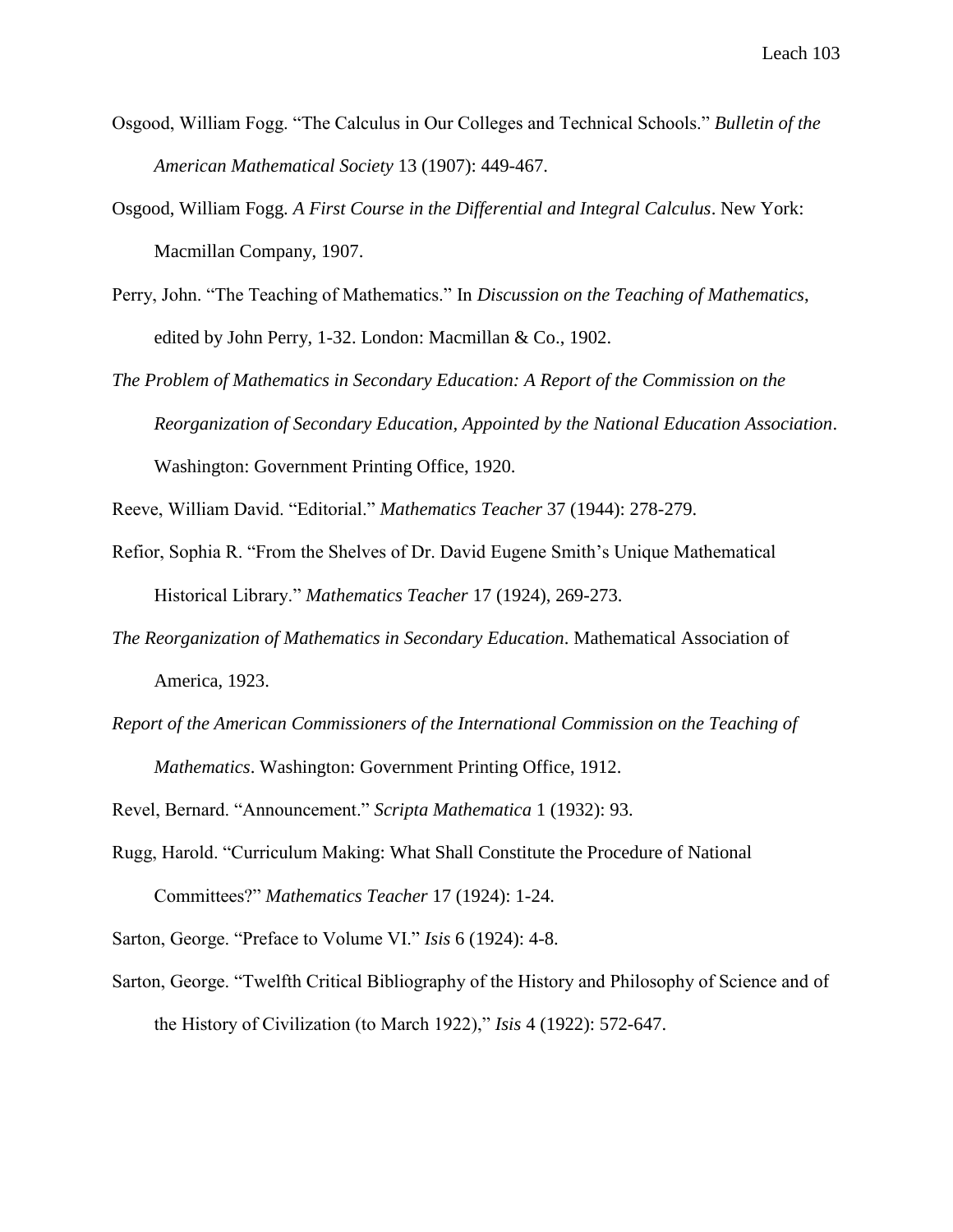- Simons, Lao Genevra. "Algebra at Harvard College in 1730." *American Mathematical Monthly* 32 (1925): 63-70.
- Simons, Lao Genevra. *Fabre and Mathematics and Other Essays*. New York: Scripta Mathematica, 1939.
- Simons, Lao Genevra. "The Place of the History of and Recreations of Mathematics in Teaching Algebra and Geometry." *Mathematics Teacher* 16 (1923): 94-101.
- Smith, David Eugene. "The American Work of the International Commission on the Teaching of Mathematics." *Mathematics Teacher* 2 (1909): 56-71.

Smith, David Eugene. "The Call of Mathematics." *Mathematics Teacher* 19 (1926): 282- 290.

Smith, David Eugene. "Certain Problems in the Teaching of Secondary Mathematics." *Mathematics Teacher* 5 (1913): 161-179.

Smith, David Eugene. "Esthetics and Mathematics." *Mathematics Teacher* 20 (1927): 419-428.

- Smith, David Eugene. "A General Survey of the Progress of Mathematics in Our High Schools in the Last Twenty-Five Years." In *National Council of Teachers of Mathematics Yearbook* 1 (1926): 1-31.
- Smith, David Eugene. "The Geometry of the Hindus." *Isis* 1 (1913): 197-204.
- Smith, David Eugene. "Historical Survey of the Attempts at the Computation of π." *American Mathematical Monthly* 2 (1895): 348-351.
- Smith, David Eugene. *History of Mathematics Volumes I and II*. Boston: Ginn & Co., 1923 and 1925.
- Smith, David Eugene. "Introductory Course in Mathematics." *Mathematics Teacher* 11 (1919): 105-114.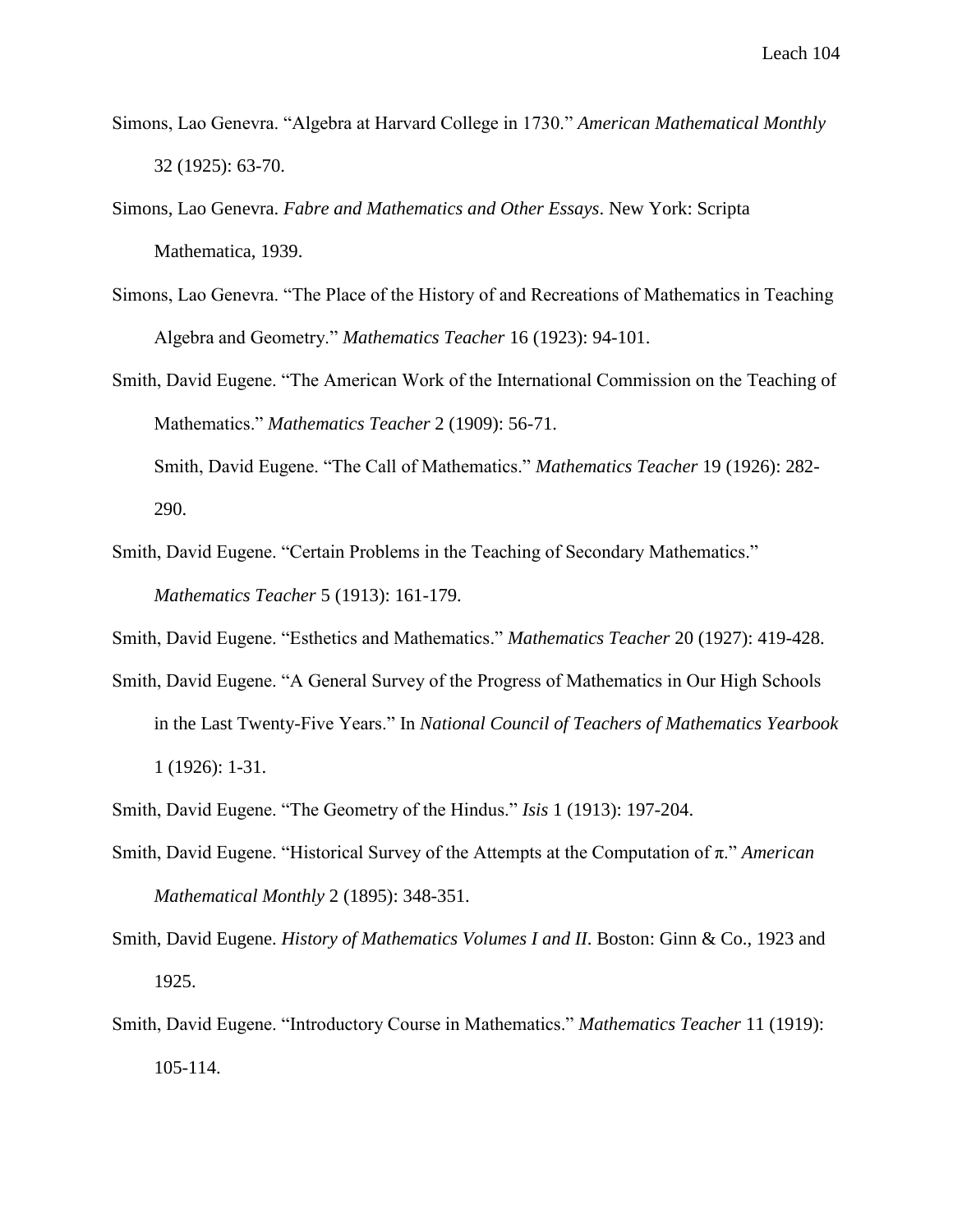Smith, David Eugene. "The Lesson of Dependence." *Mathematics Teacher* 21 (1928): 214-218.

Smith, David Eugene. "Mathematics: Its General Character." In *International Understanding Through the Public-School Curriculum*, edited by I. L. Kandel and Guy Montrose Whipple,

71-78. Bloomington: Public School Publishing Company, 1937.

Smith, David Eugene. "The Next Step in Content in Junior High School Mathematics." *Mathematics Teacher* 15 (1922): 26-27.

Smith, David Eugene. *Number Stories of Long Ago*. Boston: Ginn & Co., 1919.

Smith, David Eugene. "The Poetry of Mathematics." *Mathematics Teacher* 19 (1926): 291-296.

- Smith, David Eugene. *The Poetry of Mathematics and Other Essays*. New York: Scripta Mathematica, 1934.
- Smith, David Eugene. *Primary Arithmetic*. Boston: Ginn & Co., 1904.
- Smith, David Eugene. *The Progress of Arithmetic in the Last Quarter of a Century*. Ginn & Co.: Boston, 1923.
- Smith, David Eugene. *Rara Arithmetica: A Catalogue of the Arithmetics Written before the Year MDCI with a Description of Those in the Library of George Arthur Plimpton of New York*. Boston: Ginn & Co., 1908.
- Smith, David Eugene. "Religio Mathematici." *American Mathematical Monthly* 28 (1921): 339- 349.

- Smith, David Eugene. *A Source Book in Mathematics*. New York: McGraw-Hill, 1929.
- Smith, David Eugene. "What Is to Be the Outcome." *Mathematics Teacher* 9 (1916): 77-79.
- Smith, David Eugene and Jekuthiel Ginsburg. *A History of Mathematics in America before 1900*.

Chicago: Open Court Publishing, 1934.

Smith, David Eugene. "Religio Mathematici." *Mathematics Teacher* 14 (1921): 413-426.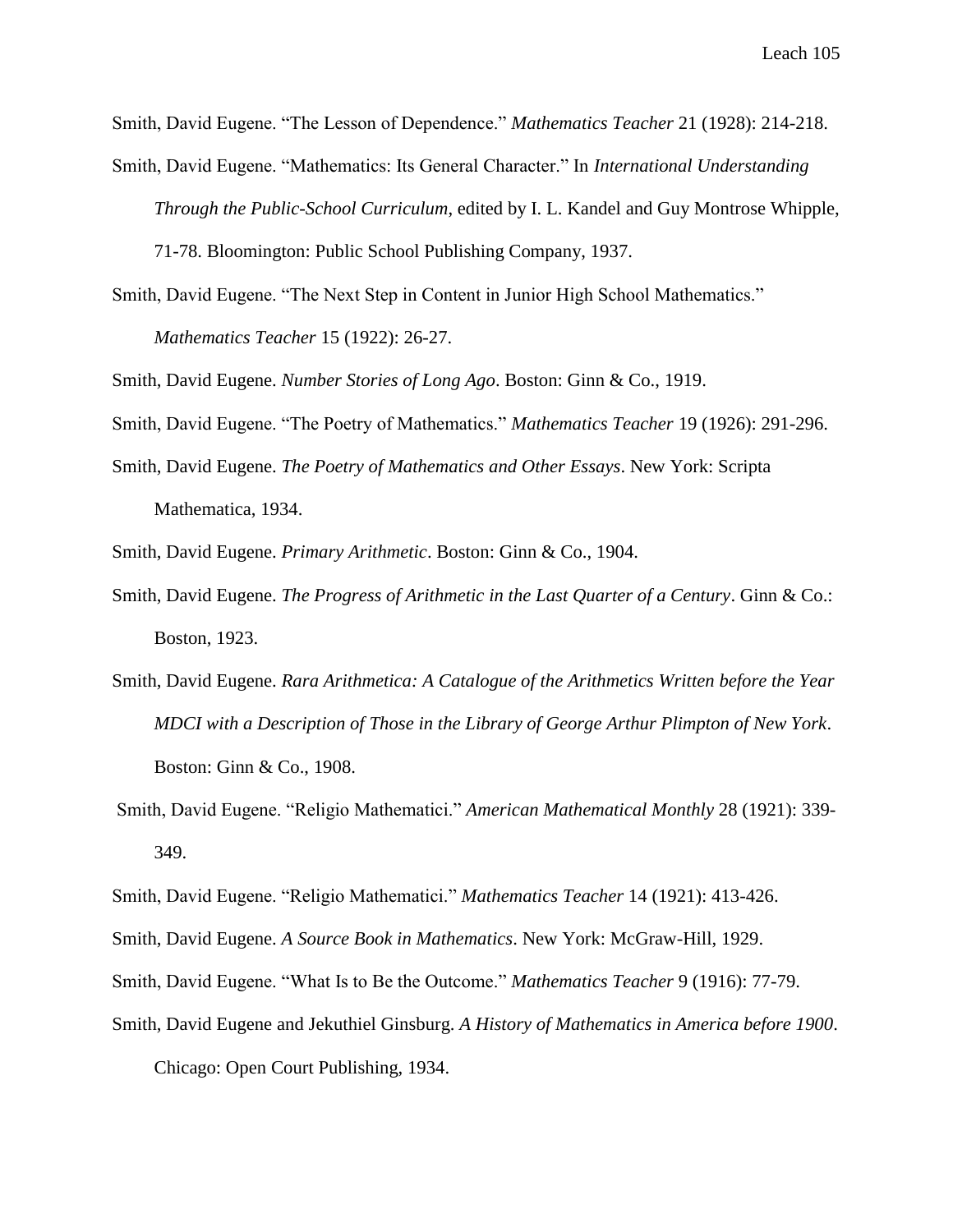- Smith, David Eugene and Jekuthiel Ginsburg. *Numbers and Numerals*. New York: Teachers College, 1937.
- Smith, David Eugene and Jekuthiel Ginsburg. "Rabbi Ben Ezra and the Hindu-Arabic Problem." *American Mathematical Monthly* 25 (1918): 99-108.
- Smith, David Eugene and Louis Karpinski. *The Hindu-Arabic Numerals*. Boston: Ginn & Co., 1911.
- Smith, David Eugene and Marcia Latham, trans. *The Geometry of Rene Descartes*. La Salle: Open Court, 1925.
- Smith, David Eugene and Yoshio Mikami. *A History of Japanese Mathematics*. Chicago: Open Court Publishing, 1914.
- Snedden, David. "Arithmetic in the Schools." *School and Society* 20 (1924): 176.
- Snedden, David. "Compulsory Mathematics--An Explanation." *Science* 44 (1916): 204-205.

Snedden, David. "The High School of Tomorrow." *The School Review* 25 (1917): 1-15.

- Snedden, David. "The Opportunity of the Small High School." *The School Review* 20 (1912): 98-110.
- Snedden, David. "The Waning Powers of Art." *American Journal of Sociology* 22 (1917): 801- 821.
- Talmey, Max. "Personal Recollections of Einstein's Boyhood and Youth." *Scripta Mathematica* 1 (1932): 68-71.
- Thorndike, Edward Lee. "The Opportunity of the High School." *The Bookman* 24 (1906): 180- 184.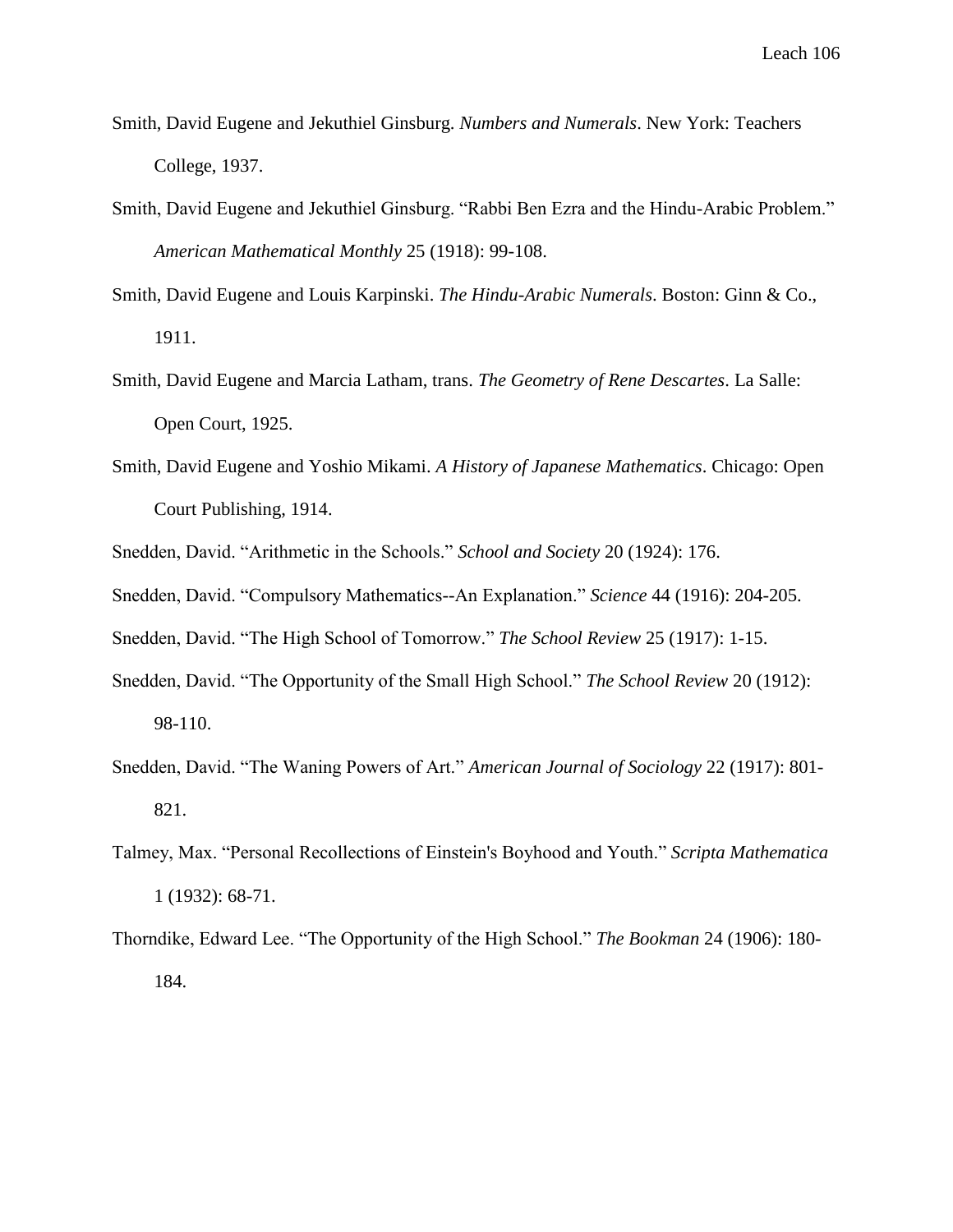- Thorndike, Edward Lee and Robert Sessions Woodworth. "The Influence of Improvement in One Mental Function upon the Efficiency of Other Functions." *Psychological Review* 8 (1901): 247-261.
- "Twenty Years of the Association of Teachers of Mathematics in New England." *Mathematics Teacher* 17 (1924): 94-103.

Wentworth, George A. *Plane Geometry*. Revised edition. Boston: Ginn & Co., 1899.

Wentworth, George and David Eugene Smith. *Wentworth-Smith Mathematical Series*. Boston: Ginn & Co., 1911.

Weyl, Hermann. "Emmy Noether." *Scripta Mathematica* 3 (1935): 201-220.

- White, Mary Willard Gleason. "Art Mindful of Him." *Scripta Mathematica* 1 (1933): 228.
- "The Yale Report." In *The Colleges and the Public, 1787-1862*, edited by Theodore Rawson Crane, 83-99. New York: Bureau of Publications, Teachers College, 1963.
- Young, Jacob William Albert. *The Teaching of Mathematics in the Elementary and the Secondary School*. New York: Longmans, Green, & Co., 1906.

## Secondary Sources

- Beineke, John A. *And There Were Giants in the Land: The Life of William Heard Kilpatrick*. New York: Peter Lang, 1998.
- Caro, Robert A. *The Power Broker: Robert Moses and the Fall of New York*. New York: Vintage Books, 1975.
- Cremin, Lawrence. *A History of Teachers College, Columbia University*. New York: Columbia University Press, 1954.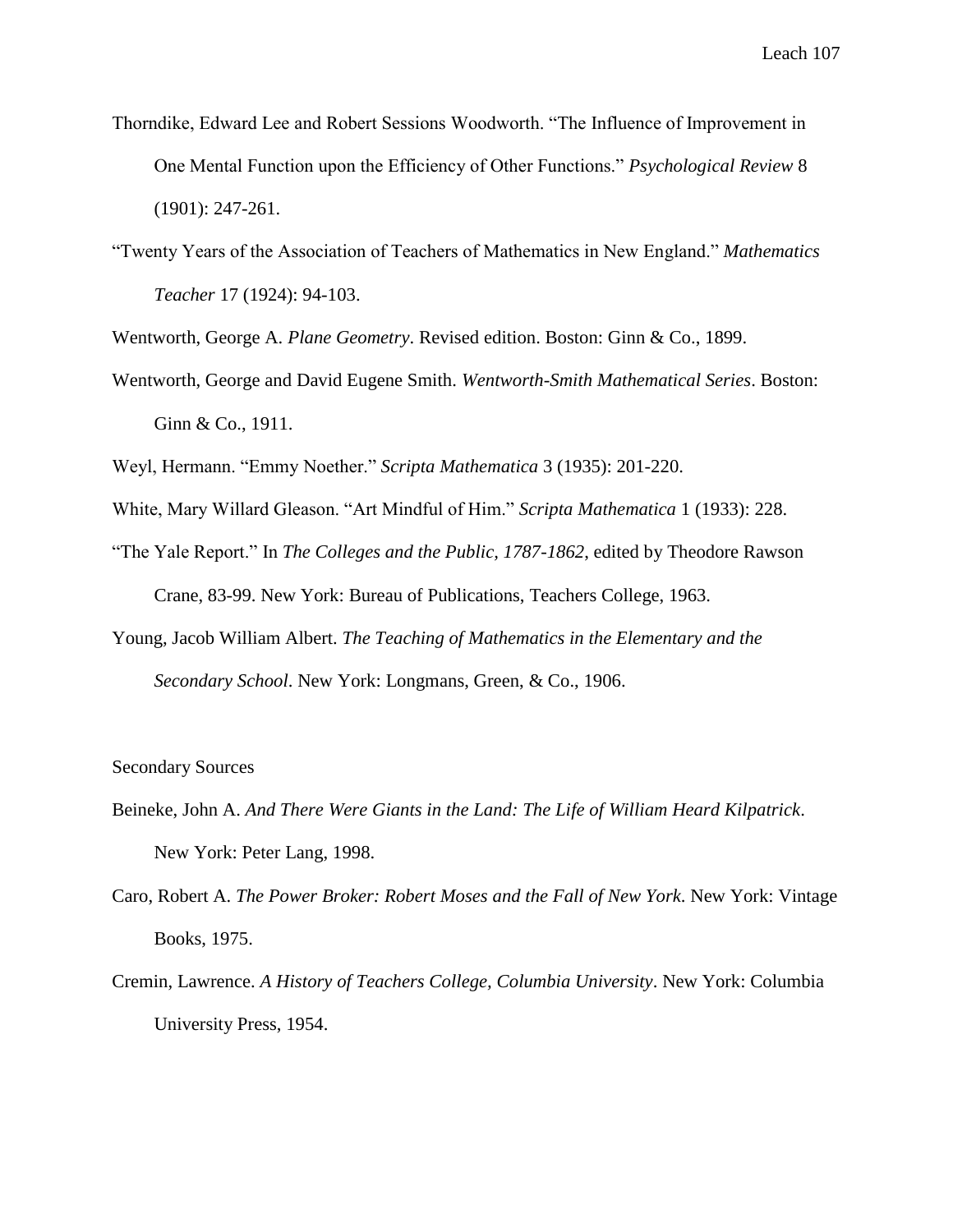- Cremin, Lawrence. *The Transformation of the School: Progressivism in American Education, 1876-1957*. New York: Alfred A. Knopf, 1962.
- Dauben, Joseph W. and Christoph J. Scriba, eds. *Writing the History of Mathematics: Its Historical Development*. Basel: Birkhäuser Verlag, 2002.
- Forman, Paul. "Weimar Culture, Causality, and Quantum Theory, 1918-1927: Adaptation by German Physicists and Mathematicians to a Hostile Intellectual Environment." *Historical Studies in the Physical Sciences* 3 (1971): 1-115.
- Goodenough, Florence L. "Edward Lee Thorndike: 1874-1949." *The American Journal of Psychology* 63 (1950): 291-301.
- Kliebard, Herbert M. *The Struggle for the American Curriculum, 1893-1958*. 3rd ed. New York: Routledge Falmer, 2004.
- Kolesnik, Walter B. Mental Discipline in Modern Education. Madison: University of Wisconsin Press, 1958.
- Mann, Tony. "History of Mathematics and History of Science." *Isis* 102 (2011): 518-526.
- Merzbach, Uta C. "The Study of the History of Mathematics in America: A Centennial Sketch." In *A Century of Mathematics in America, Part III*, edited by Peter Duren, 639-666. Providence: American Mathematical Society, 1989.
- Parshall, Karen Hunger and David E. Rowe. *The Emergence of the American Mathematical Research Community, 1879-1900: J. J. Sylvester, Felix Klein, and E. H. Moore*. Providence: American Mathematical Society, 1994.
- Roberts, David Lindsay. "Mathematics and Pedagogy: Professional Mathematicians and American Educational Reform, 1893-1923." PhD diss., Johns Hopkins University, 1997.